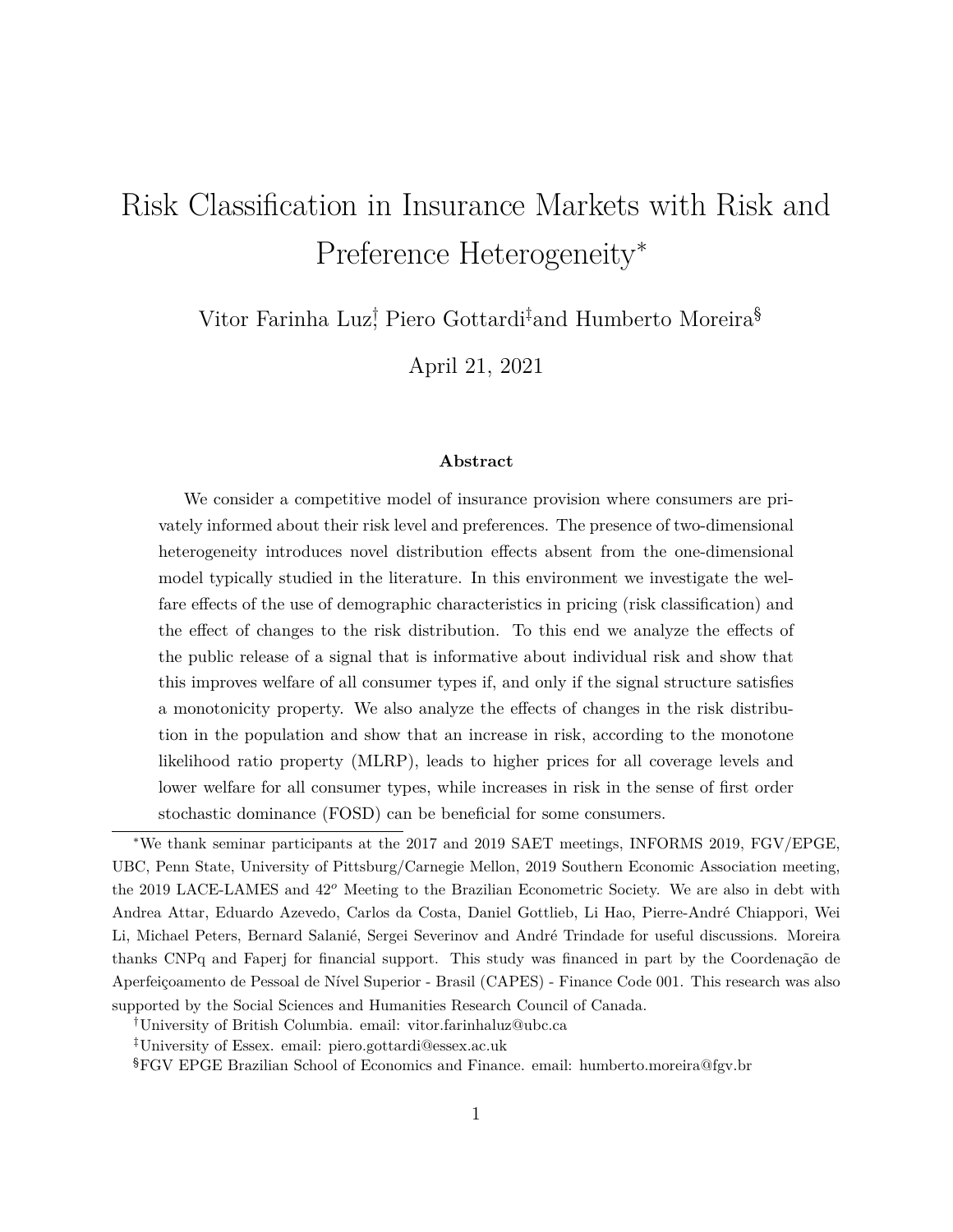# **1 Introduction**

Risk classification is a natural consequence of profit maximization by insurance providers in competitive markets. It consists of using individual information to predict or assess the risk level of potential insurees, which may involve both medical information (e.g, preexisting conditions or medical history) as well as demographic characteristics (e.g., income, age or gender). As highlighted in [Handel et al. \(2015\)](#page-70-0) (henceforth HHW), allowing for more precise risk classification has the potential of reducing the information asymmetry between consumers and firms and hence alleviate the problem of adverse selection, but at the same time it implies that consumers with different observables may be offered very different premia for the same coverage. This dispersion in prices and, as a consequence, in consumption may have adverse effects on welfare. Hence, a trade-off arises between reducing adverse selection and increasing price dispersion. A few seminal papers have brought to the data the analysis of this tradeoff (see [Finkelstein et al. \(2009\)](#page-70-1) and HHW for the study of gender-based and age-based discrimination, respectively - considering environments where only one or two coverage levels are available for trade in the market).<sup>[1](#page-71-0)</sup> A theoretical understanding of this trade-off, particularly when we have a large degree of heterogeneity in the population and where all possible coverage levels are available for trade, is still very limited.<sup>[2](#page-71-0)</sup> In this case a significant amount of screening occurs in the market equilibrium and as long as that is not is perfect, the richness of the effects of the use of observable characteristics in pricing comes from the changes in the risk levels of the different types pooling on each distinct coverage level.

In this paper, we study a competitive insurance market in which consumers are privately informed about both their risk level and risk preferences, the two main dimensions of heterogeneity emphasized in the empirical literature (see, for example, [Cohen and Einav \(2007\)](#page-69-0)). More specifically, consumers have normally distributed losses and constant absolute risk aversion (following [Einav et al. \(2013\)](#page-69-1) and [Azevedo and Gottlieb \(2017\)](#page-69-2) – henceforth AG, among others). Consumers' private information concerns both the expected value of the loss they face (capturing their risk level), which has a continuous distribution, and their risk aver-

<sup>&</sup>lt;sup>1</sup>In particular, HHW focus on a market with two exogenous coverage levels and a mandate and compare numerically, for a distribution of risk calibrated on the level of welfare attained when firms have no information about consumers' risks (referred to as community rating) with the one attained when instead -the information asymmetry between firms and consumers is completely removed (perfect health-based pricing).

<sup>&</sup>lt;sup>2</sup>See [Garcia and Tsur \(2021\)](#page-70-2) for a more complete theoretical analysis of an insurance market where a single coverage option is available and a regulator can design an informative signal about risks that is disclosed to firms. In this case, no screening can occur in the market, all agents active in the market trade the same insurance contract, as in [Akerlof \(1970\)](#page-69-3)'s model.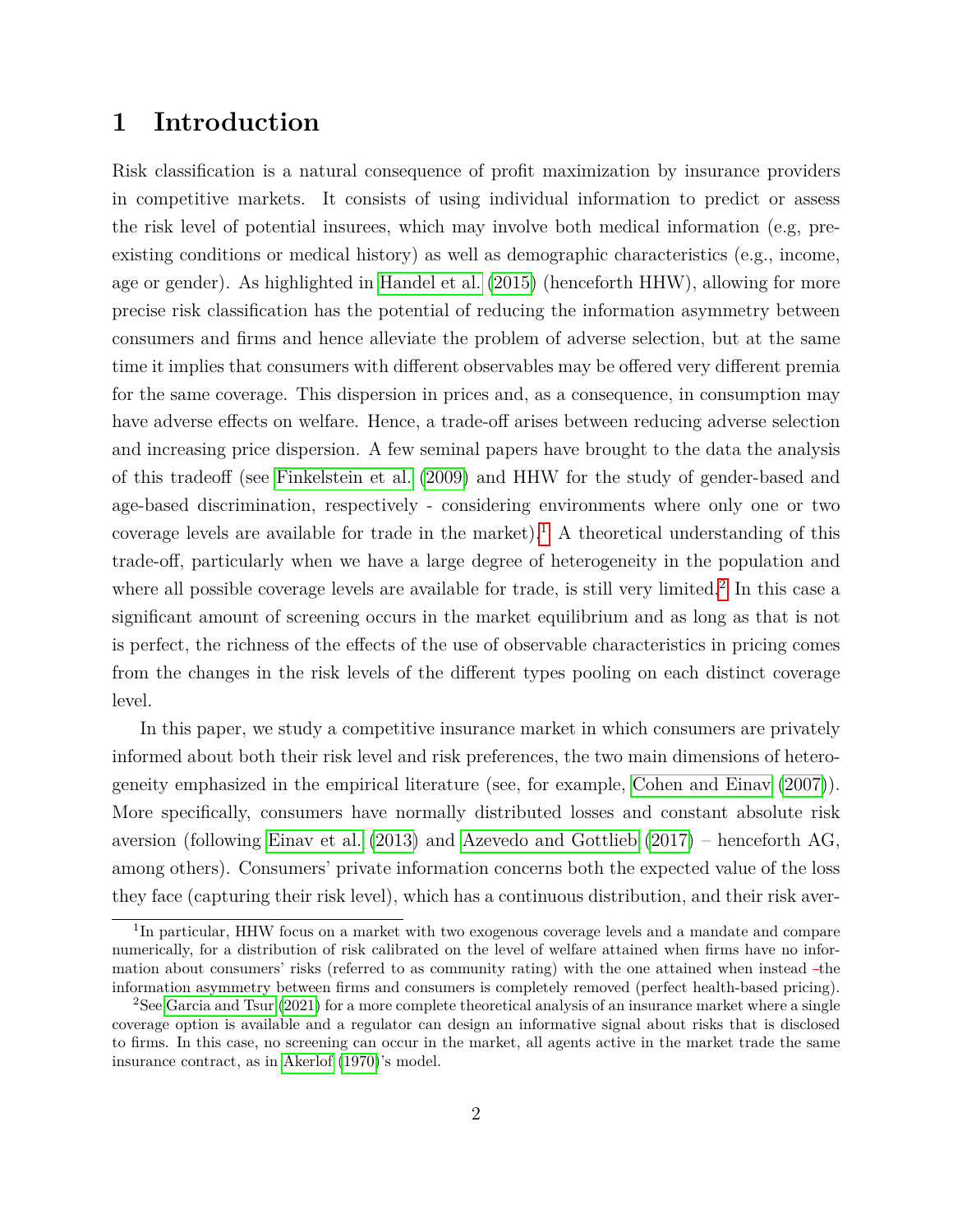sion, which has a binary distribution. The difference between the two levels of risk aversion is a key parameter of our model, which captures the amount of preference heterogeneity.

We follow [Dubey and Geanakoplos \(2002\)](#page-69-4), [Bisin and Gottardi \(2006\)](#page-69-5) and, more recently, AG in assuming that consumers and firms act as price takers, and firms have consistent beliefs regarding the types of consumers trading any contract which may be offered. In equilibrium all contracts that are traded generate zero profits. We differ from the previous literature mentioned above, by allowing for a continuum of different coverages.

Besides being in line with the empirical literature, the presence of two-dimensional private information is instrumental to the study of risk classification, as it allows for non-trivial effects of the risk distribution on equilibrium outcomes even when contracts providing all coverage levels can be offered. When this happens, in the case of one-dimensional heterogeneity in risk levels considered in a large part of the literature on insurance markets with adverse selection following Rothschild and Stiglitz (1976), competitive equilibria lead to full separation, which implies that the price of each contract is determined by the unique risk type choosing it and, as a consequence, only depends on the risk distribution through its support (see Dubey and Geanakoplos  $(2002)$  and AG).<sup>[3](#page-71-0)</sup> A direct implication is that risk classification may become irrelevant: if the set of possible risk levels for both men and women in the population are the same, the introduction of gender-based pricing has zero effect.

On the other hand, in the presence of multiple dimensions of private information, consumers of different types may share the same willingness to pay for coverage at the margin and, as a consequence, equilibria may feature pooling. As each insurance contract is priced based on the average risk level of consumers choosing it, any change in the type distribution has a direct effect on prices since it affects the relative frequency of the different types purchasing the same contract. It also has an indirect effect, as price changes affect contract choices and hence which consumer types are pooled together.

Our main results are the following. First, we show that equilibria always exist where a convex set of contracts is traded and exhibit the following pattern of trades: extreme coverage levels are chosen only by one consumer type (that is, exhibit separation), while each intermediate coverage level is selected by more than consumer type (partial pooling occurs) (Section [3\)](#page-11-0). The equilibrium is not unique, a common feature when some pooling

<sup>3</sup>The same outcome is also derived as a free-entry equilibrium in [Rothschild and Stiglitz \(1976\)](#page-71-1), the unique pure-strategy equilibrium outcome in a game-theoretic version of that model [\(Farinha Luz \(2017\)](#page-69-6)), and as a directed search equilibrium in the presence of search frictions [\(Gale \(1992\)](#page-70-3), [Guerrieri et al. \(2010\)](#page-70-4)). While a competitive equilibrium always exists, free-entry equilibria and pure strategy equilibria fail to exist for some risk distributions.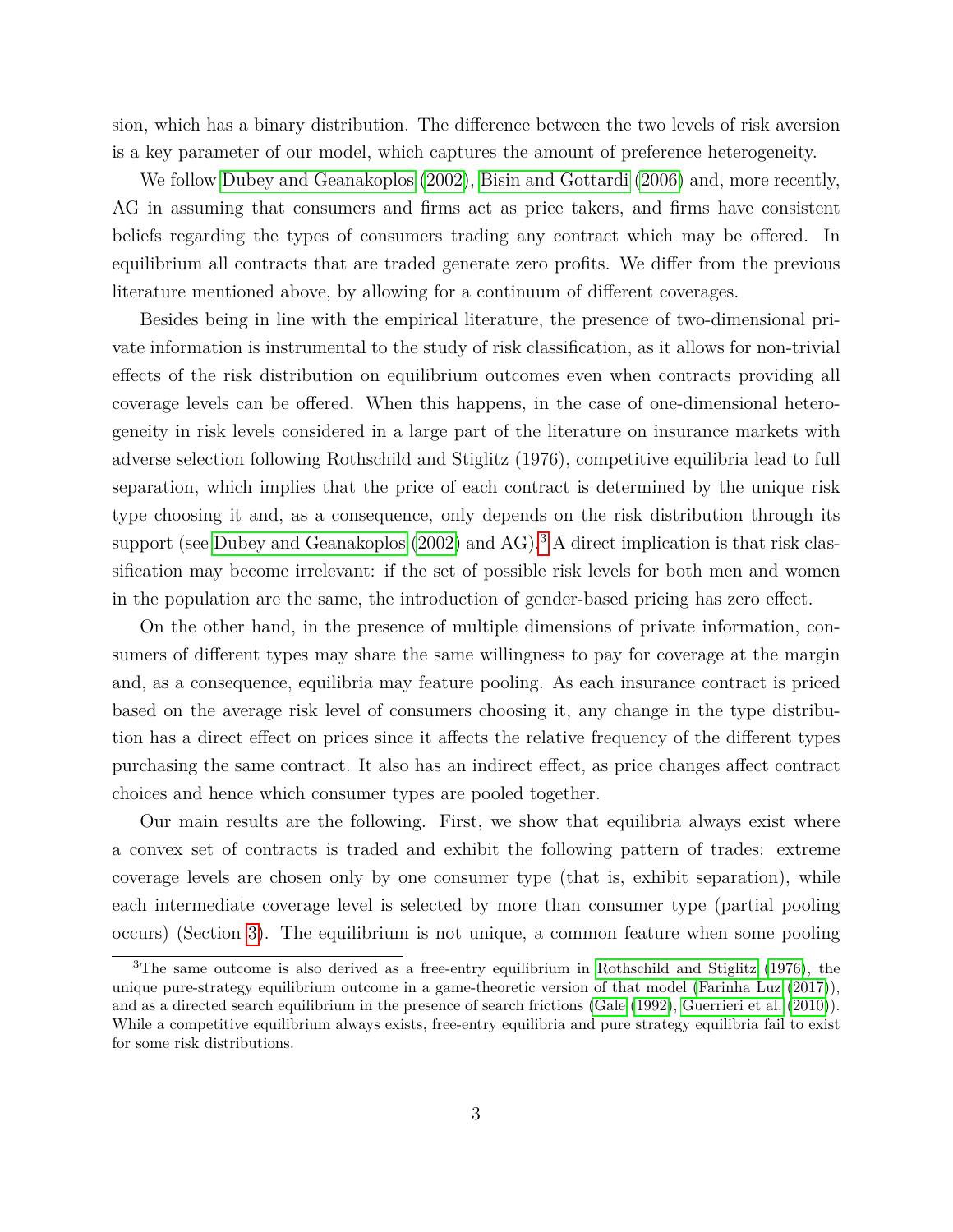occurs. We present then a method to obtain meaningful comparative static results in spite of the presence of equilibrium multiplicity and clean analytical expressions for the impact of changes in the type distribution on equilibrium prices and allocations by focusing on the case of small preference heterogeneity (Section [4\)](#page-17-0). Third, we investigate the effect of risk classification by studying the effects on the equilibrium outcome of the availability of a public signal that is informative about consumers' risk and identify a novel property of signal structures, referred to as monotonicity, that is necessary and sufficient for the disclosure of the signal to be beneficial for all types of consumers (Section [5\)](#page-24-0). Finally, we study the effects on equilibrium allocations and welfare of more general changes in the distribution of risk in the market (Section [6\)](#page-33-0).

More specifically, in Section [3](#page-11-0) we show that the set of coverages traded in equilibrium can be partitioned into three subsets. Contracts with high or with low levels of coverage feature separation, with each contract in these two regions is purchased by a single type, respectively, with high risk and high risk aversion, or with low risk and low risk aversion. Contracts with intermediate levels of coverage are purchased instead by two types (an outcome referred to as discrete pooling), which have different levels of risk but have the same marginal willingness to pay for coverage. Finally, at the boundary between each of the two separating regions and the discrete pooling region there is (at most) one coverage level featuring continuous pooling, i.e., a contract that is chosen by a positive mass of types. We also show that a continuum of equilibria of this kind exist.

In section [4,](#page-17-0) we focus on the case where preference heterogeneity is small, in contrast to risk heterogeneity. We characterize how equilibrium prices and allocations vary as a function of the level of preference heterogeneity and show that a well defined approximation of the equilibrium exists, in the sense of which exhibits the important property of being independent of the equilibrium selection. In the remainder of the paper, we focus on the case of small, yet positive and fixed, preference heterogeneity. These approximation results are used to obtain novel comparative statics results that are robust to equilibrium selection.

Section [5](#page-24-0) studies the price and welfare effects of the disclosure of a public signal that provides some information to firms regarding consumers' risk level. For example, if the signal corresponds to certain demographic characteristic of consumers, the disclosure of this information to firms will not affect any consumer's assessment of his own risk but will allow firms to learn something about the agent's type. The availability of this signal leads to market segmentation, since firms will treat agents differently according to their public signal realization. We analyze the welfare impact of the signal release from an interim perspective,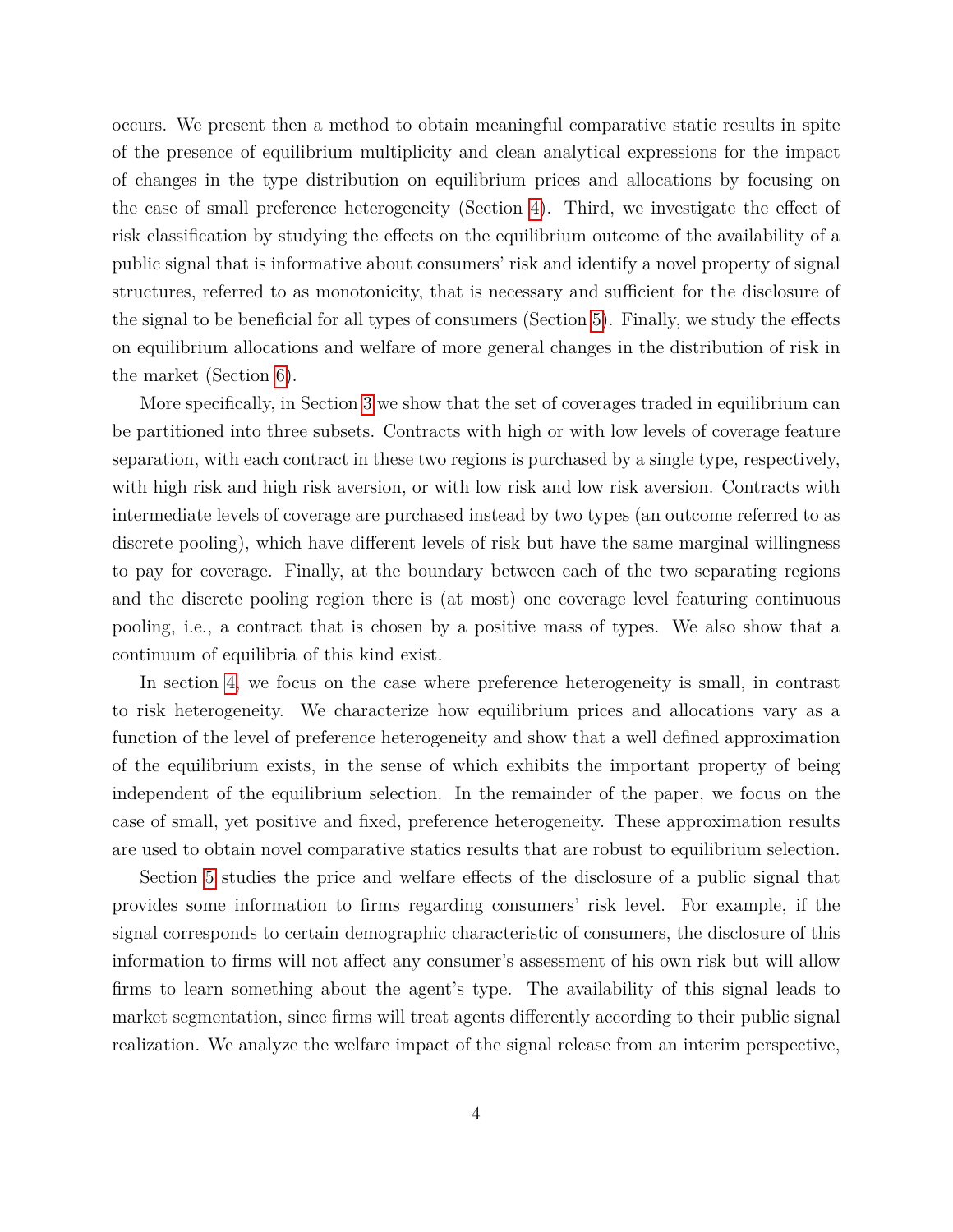by comparing the utility of any consumer's risk-and-preference type in equilibrium without and with public signal, taking for the latter the expectation across signal realizations.

Our main result identifies a property of signal structures, monotonicity, that is necessary and sufficient for its release to be interim welfare improving, for any type distribution. Monotonicity is expressed in terms of the Kullback-Leibler (KL) divergence measure, capturing relative entropy. A signal structure is monotonic if the probability distributions over signal realizations conditional on two different risk levels become more "distinct" - in the sense of the KL measure - as the difference between the two risk levels increases. For binary signals, monotonicity is equivalent to the MLRP property of the signal distribution and requires that the probability of each signal realization, conditional on risk, be monotonic on risk]. For richer signal structures, monotonicity is shown to be weaker than MLRP. Monotonicity can be verified empirically as long as sufficient information is available regarding the joint distribution of risks and signals (or characteristics) and hence can be useful in practice.

To gain some intuition for our finding, consider a binary informative signal structure and a level of coverage  $x_H$  close to full coverage. The disclosure of this signal leads to two distinct prices for  $x_H$ : one signal realization leads to a lower price, which we call the good signal, and the other leads to a higher price, which we call the bad signal. Now consider a low-risk consumer who originally chose a level of -coverage below  $x_H$  and exhibits so a level of risk below that purchasing  $x_H$ . Monotonicity of the signal structure implies that this consumer type receives the good signal with higher probability than all those consumers. Since the price of coverage  $x_H$  is lower in the market for consumers who received a good signal, incentive compatibility requires that the prices for lower coverage contracts must also be lower, which benefits the low-risk consumer under consideration. We refer to this indirect channel through which the distribution affects prices as the top-down property of prices. Monotonicity guarantees that such an argument can be applied to almost all consumers.

Section [6](#page-33-0) studies then the comparative statics properties of equilibria with respect to changes in the type distribution in the population. We focus on changes to the type distribution that increase risk in the population in the sense while maintaining the support the same (that is, feature larger mass on riskier types). Note that such changes would have no effect in the standard one-dimensional model. This question is also relevant for the analysis of the effects of risk classification. Consider an insurance market that is segmented on the basis of an observable binary characteristic, with one group having more risk - in the above sense - than the other. The consequence of precluding risk classification based on this characteristic is that these two segmented markets would be merged into one, with the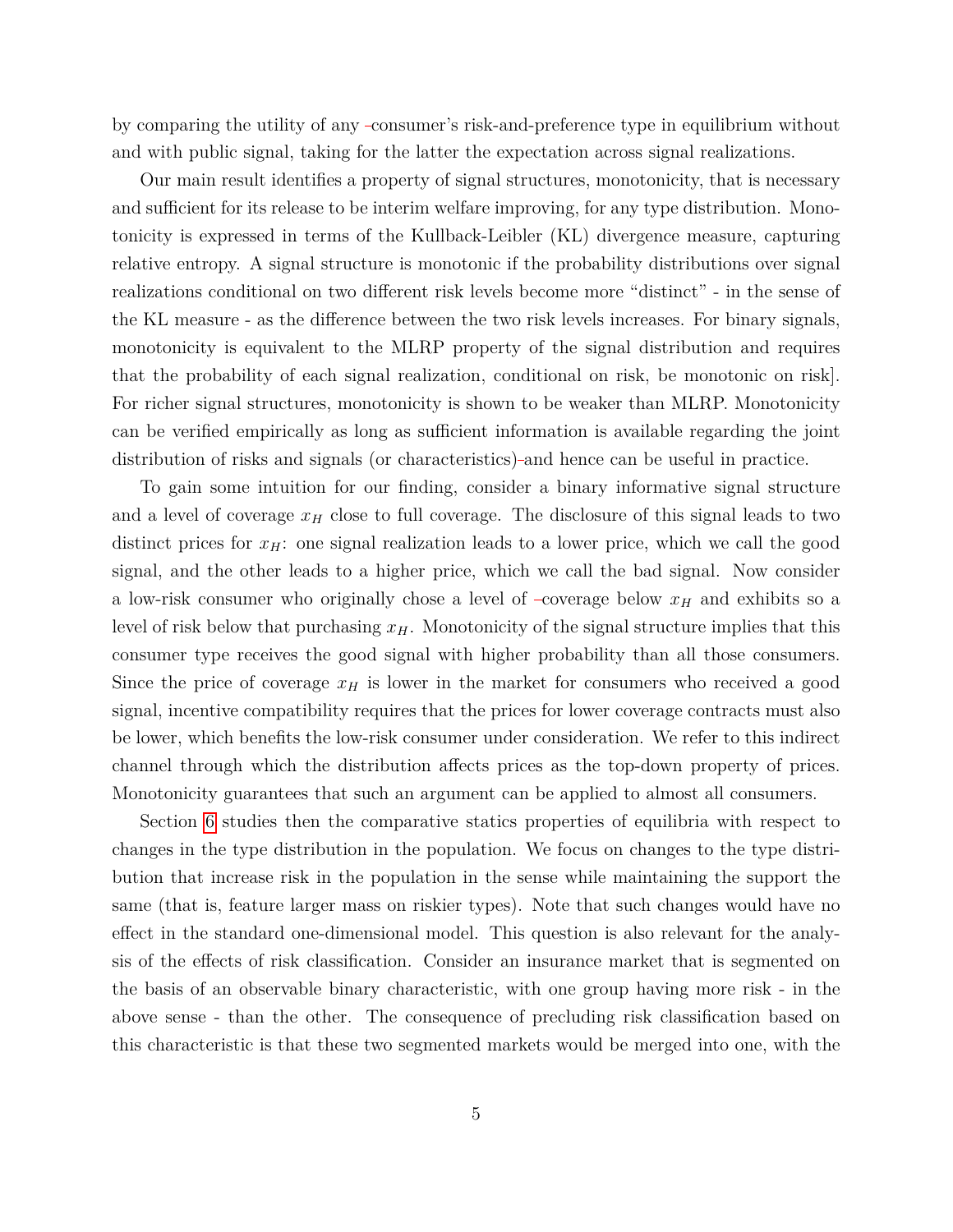new merged distribution determining equilibrium prices. Would consumers from the riskier group benefit from this intervention?

The answer depends on the ordering used to compare group riskiness. First, we look at comparisons using monotone likelihood ratio (MLRP) and find that a MLRP increase in the risk distribution of the population leads to an increase of prices for almost all coverage levels and, as a consequence, almost all consumers are worse off. We then look at the weaker notion of first order stochastic dominance (FOSD) and show, through an example, that a FOSD increase in the risk distribution may be beneficial for a positive mass of consumers. This is a surprising result and hinges on the nature of pooling that arises in our model.

Finally, we also study changes in the distribution of risk preferences in the population and show that an increase in the share of high-risk-aversion agents in the population leads to lower equilibrium prices for almost all contracts and higher utility levels for almost all types. Note that both changes in the distribution of types in the population in the sense of increasing risk or risk aversion can be interpreted as positive demand shocks (for insurance) and our results show that the effects of such a shock depends critically on its source: a positive demand shock induced by a (MLRP) increase in risk leads to higher prices for insurance, while a positive demand shock induced by an increase in the share of risk averse consumers leads to lower prices.

## **Related literature**

This paper related both to the empirical insurance literature as well to the theoretical work on competitive price taking model and multidimensional incentive theory.

HHW study risk classification in health insurance, allowing for consumers to be heterogeneous with respect to their level of risk and preferences. Their model considers contracts with two exogenously given coverage levels, being motivated by health care exchanges under the U.S. Affordable Care Act. Our model allows for richer screening of types with a continuum of possible coverage levels, and our results show that the finer separation of types across contracts lead to novel risk classification and comparative static results.

Using data from a single large employer, they estimate the joint distribution of demographic characteristics, preferences and risk levels in the population and perform numerical simulations to analyze multiple counterfactuals. Crucially, welfare is evaluated in ex-ante terms, looking at the expected discounted utility of a 25-year old agent over the life cycle and hence incorporates future potential health and characteristics transitions. Our characterization differs in considering an interim welfare criterion, and characterizing signals which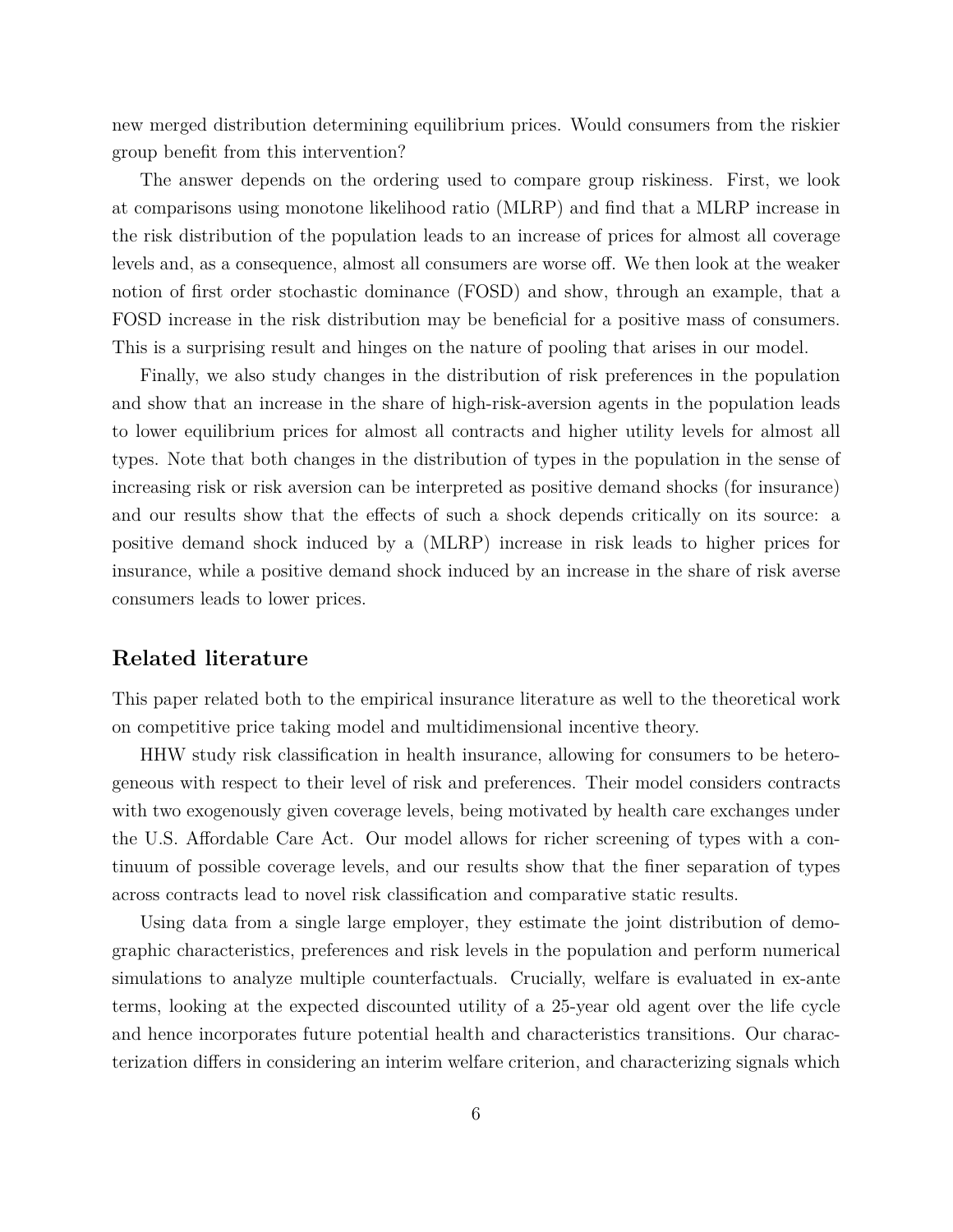are interim welfare improving for any type distribution.

In particular they consider: (i) "perfect" discrimination of consumers and (ii) the use of age-contingent pricing. Exercise (i) can be seen as fully revealing the private information of consumers and lead to gains from larger coverage which are dominated by the cost of premium uncertainty. Exercise (ii) partially removes information asymmetry regarding risks since agents with same age are not explicitly differentiated. In this case, their model predicts complete unraveling (i.e., all consumers purchasing low coverage). With age-based pricing, premia are increasing with age which might be beneficial since young consumers who might be borrowing constrained have reduced payments and more liquidity. Our model, in contrast, obtains explicit conditions on the joint distribution of age, interpreted as a signal, and risk types to insure that their disclosure is interim welfare improving.

Several other papers have studied the issue of discriminatory pricing risk in insurance markets. [Crocker and Snow \(1986\)](#page-69-7) study the payoff set generated from incentive compatible and budget-balanced allocations with and without the presence of a costless public informative signal. While it is easy to see that the introduction of such signal weakly enlarges the feasible payoff set, they show that an imperfect signal always generates some Pareto optimal payoffs that are not feasible in the absence of the signal and that categorical discrimination, together with an adequately designed system of transfers, can be welfare improving.

[Rothschild \(2011\)](#page-71-2) considers a model where allowing for firms to use a costly informative signals and a well-designed government intervention, in the form of a supplemental insurance policy, is beneficial: it leads to strict Pareto improvements or has no effect at all. Both papers differ from our analysis in several technical aspects, but mainly by allowing for more general government interventions.

[Finkelstein et al. \(2009\)](#page-70-1) study the effects of gender-based pricing in the UK annuity market, where consumers may be privately informed about their survival probabilities (risk types). They use survival data to calibrate a model with binary risk types, treating gender as a partially informative signal about risk. This calibration is used to perform counter-factual analysis, focusing on constrained-efficient allocations (one of which is the MWS allocation). Their analysis shows that the presence of screening allows firms to inefficiently separate consumers with different characteristics, which substantially weakens the ability of price restrictions to redistribute across genders.

The presence of multidimensionality of consumer heterogeneity has been established more broadly in several papers involving structural demand estimation in these markets. See [Cohen and Einav \(2007\)](#page-69-0) and [Einav et al. \(2013\)](#page-69-1) for examples. While these papers provide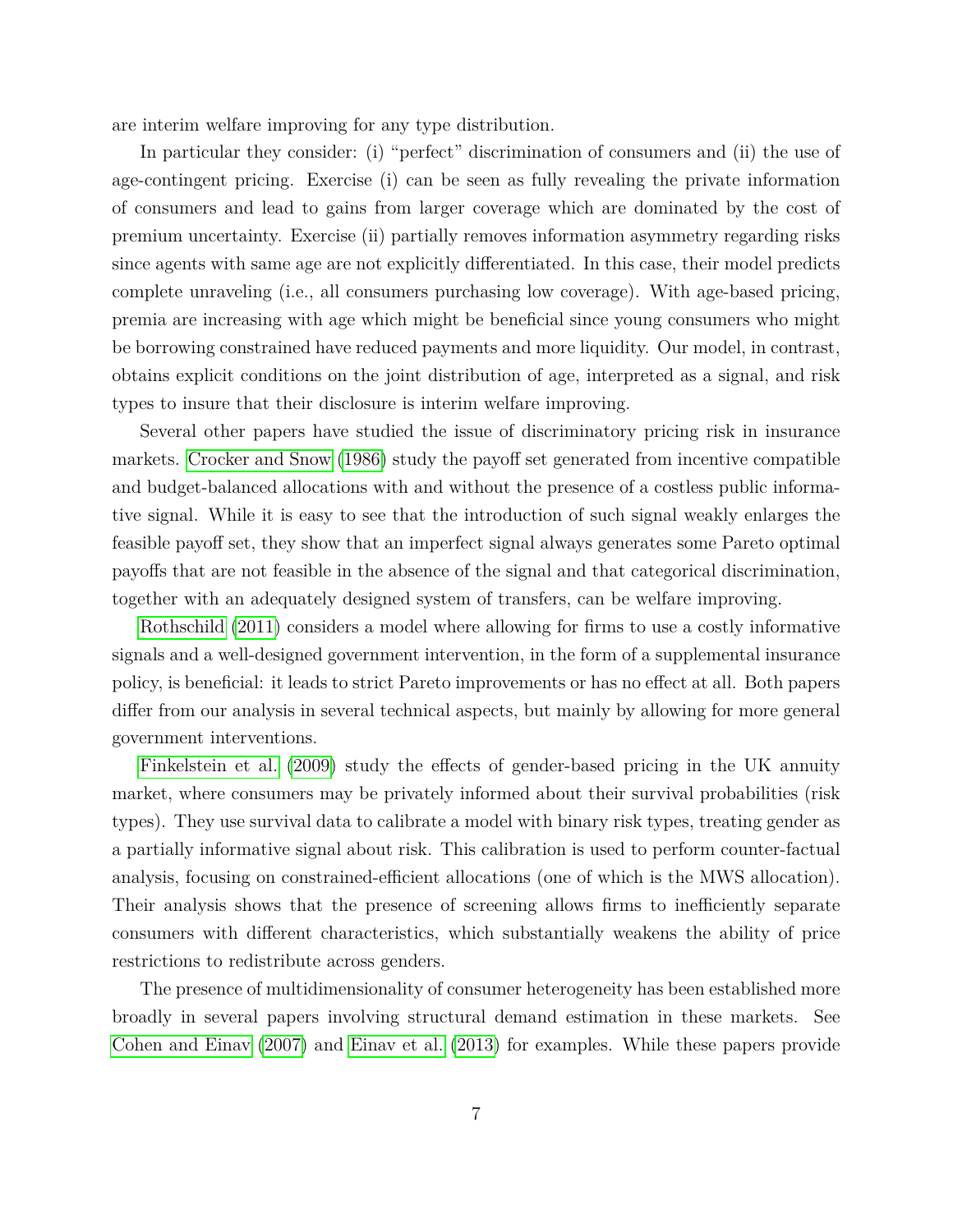rich estimates of the sources of consumer heterogeneity and drivers of demand, they do not use equilibrium analysis to evaluate counterfactuals.

On the theoretical literature, our paper is related to the very broad competitive screening literature following the works of [Rothschild and Stiglitz \(1976\)](#page-71-1); [Miyazaki \(1977\)](#page-71-3); [Riley](#page-71-4) [\(1979\)](#page-71-4). Our contribution follows a branch of the literature using models of price-taking agents to study adverse selection in such markets, such as [Dubey and Geanakoplos \(2002\)](#page-69-4); [Bisin and Gottardi \(2006\)](#page-69-5); [Guerrieri et al. \(2010\)](#page-70-4); [Azevedo and Gottlieb \(2017\)](#page-69-2). Our equilibrium concept coincides with the ones proposed in the more recent contributionsof [Dubey and](#page-69-4) [Geanakoplos \(2002\)](#page-69-4) and AG, who use perturbation arguments to justify certain restrictions on prices of non-traded contracts. Equilibrium outcomes may be constrained efficient and are coincide with [Riley \(1979\)](#page-71-4)'s outcome in the one-dimensional version of our model. [Guerrieri](#page-70-4) [et al. \(2010\)](#page-70-4) study a model of competitive search and show that search frictions may lead to the same restrictions on the prices of non-traded contracts and, as a consequence, also obtain [Riley \(1979\)](#page-71-4)'s equilibrium outcome in equilibrium. Finally, [Guerrieri and Shimer \(2014\)](#page-70-5) and [Chang \(2018\)](#page-69-8) study competitive search models with multi-dimensional private information. In both models, one can define a one-dimensional sufficient statistic for agents' types, i.e., an exogenously determined real function of agents' types which summarizes agents' willingness to trade. This property allows for preferences to be rewritten as a function of a one-dimensional parameter. Preferences in our model do not satisfy this property: the relevance of each dimension for marginal willingness to trade is endogenous as it depends on equilibrium objects.

A small branch of this literature has studied two-dimensional heterogeneity models through the lens of different strategic equilibrium concepts and illustrate that equilibria may have qualitative differences relative to the fully separating equilibrium outcome from RS. [Wambach \(2000\)](#page-71-5) considers a two-by-two model with heterogeneity in wealth and risk, using the same no-entry equilibrium concept as RS. Welfare analysis is hindered by the fact that equilibria might not exist. The paper shows that partial risk pooling can arise in equilibrium, as in our model, when heterogeneity in risk levels is sufficiently high. [Smart](#page-71-6) [\(2000\)](#page-71-6) also considers a two-by-two model with both risk and risk aversion heterogeneity, while using the reactive equilibrium concept of [Riley \(1979\)](#page-71-4). The paper also shows that agents with different risk levels may not be perfectly separated in equilibrium, which is in line with our characterization, and show that a unique reactive equilibrium exists. Both papers are silent on the question of risk classification and comparative statics with respect to the type distribution.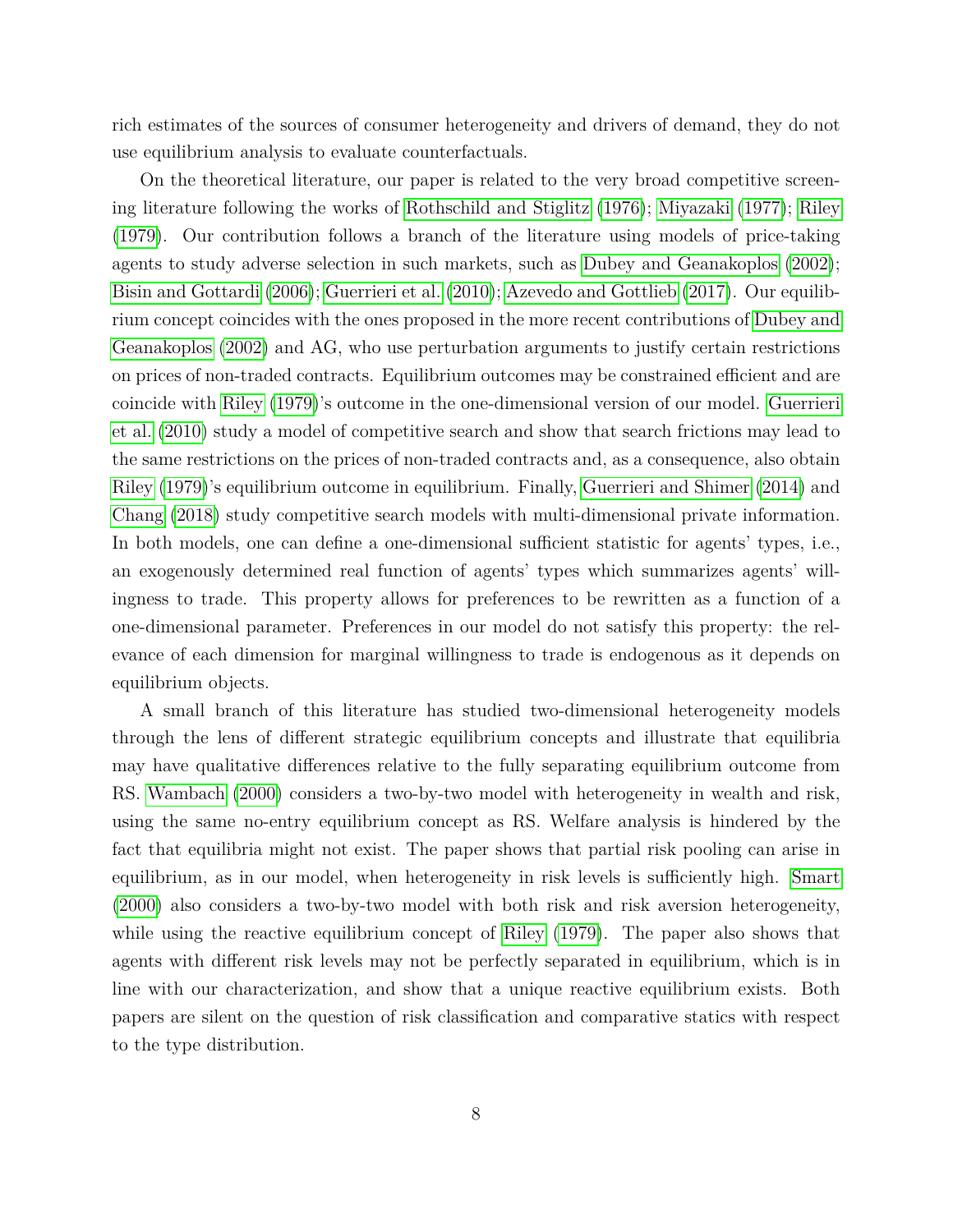[Laffont et al. \(1987\)](#page-70-6) and [Deneckere and Severinov \(2015\)](#page-69-9) study a monopoly model where a buyer has two-dimensional private information and menus of quantity-price pairs can be offered. The preferences considered here coincide with the quadratic case in their models, but they assume private values. The revenue maximizing allocation features pooling, where consumers with same marginal willingness to pay are pooled together and, in contrast to the competitive model, may feature exclusion.

# **2 Model**

A continuum of agents (insurees or consumers) face income uncertainty due to the possibility of negative shocks. More specifically, suppose that agents have income  $W$  and can suffer a loss l distributed according to the normal distribution  $N(\mu, 1)$ . Agents can purchase insurance contracts which are characterized by a pair  $(x, p) \in [0, 1] \times \mathbb{R}_+$ , with  $x \in (0, 1)$  denoting the insurance coverage (i.e., the fraction of the loss reimbursed) and  $p \geq 0$  the premium paid.<sup>[4](#page-71-0)</sup> Agent's preferences are described by a constant absolute risk aversion (CARA) formulation with parameter  $\rho > 0$ . Hence, the expected utility of choosing contract  $(x, p)$  is given by<sup>[5](#page-71-0)</sup>

<span id="page-8-0"></span>
$$
v(x, p; \mu, \rho) \equiv \mathbb{E}\left\{-\exp\left[-\rho\left(W - p - (1 - x)\tilde{l}\right)\right]\right\}
$$
  
=  $-\exp\left\{-\rho\left[W - (1 - x)\mu - \frac{\rho}{2}(1 - x)^2 - p\right]\right\},$  (1)

where the second equality is a simple consequence of the exponential structure of both the CARA utility and the normal distribution and is frequently used in the insurance literature (see [Einav et al. \(2013\)](#page-69-1); [Azevedo and Gottlieb \(2017\)](#page-69-2), for example).

We assume that agents are privately informed about both their risk level  $\mu$  and their level for risk aversion  $\rho$ , which together constitute their types. Types are randomly distributed, with the set of possible risk levels being denoted by  $[\mu_L, \mu_H]$  and, for tractability, risk aversion takes one of two values in  $\{\rho_l, \rho_h\}$ . As we suggested in the introduction, we propose

<sup>4</sup>Our model assumes that policy reimbursements are linear in losses and do not allow for randomizations. In the context of principal-agent moral hazard problem where average loss is under control of the consumer, [Holmstrom and Milgrom \(1987\)](#page-70-7) show that the optimality of linear contracts. It is beyond the scope of this paper to show that the linearity is without loss in this adverse selection competitive setting. Allowing for randomizations over coverage levels could potentially allow for fully separating incentive compatible allocations, but the restriction to deterministic coverage is natural in applications.

<sup>&</sup>lt;sup>5</sup>The model can be extended to allow for private information about loss variance, as well as its mean. If The model can be extended to allow for private information about loss variance, as well as its mean. If  $\tilde{l} \sim N(\mu, \sqrt{\sigma})$ , it can be shown that agents utility generated by any contract  $(p, x)$  only depends on types σ and ρ through the product  $\sigma\rho$ . In which case we can, without loss, consider  $\sigma = 1$  with the parameter ρ representing the product of risk aversion and risk variance.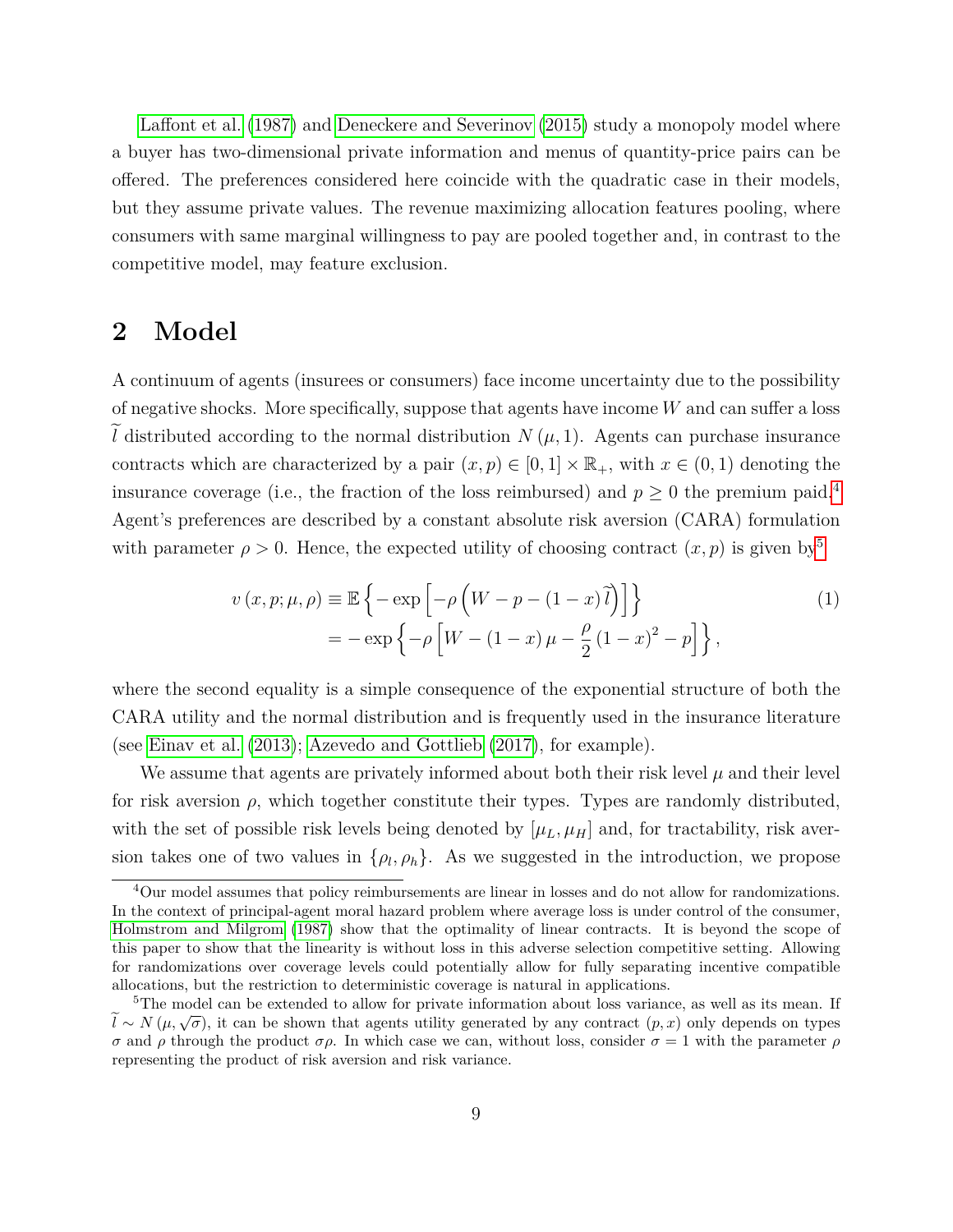a methodology to study models with two-dimensional heterogeneity by approximating the simplified one-dimensional risk model. Hence the continuous-discrete type model is a parsimonious model to accomplish this task. We will often describe the pair of risk aversion levels by the midpoint level  $\rho_0$  and a risk preference heterogeneity level  $\delta > 0$ , which means that  $\rho_l \equiv \rho_0 - \delta/2$  and  $\rho_h \equiv \rho_0 + \delta/2$ . Hence, the type space is  $\Theta \equiv [\mu_L, \mu_H] \times \{l, h\}$  and types are denoted by  $\theta = (\mu, i)$ .

Using expression [\(1\)](#page-8-0), consumer preferences over contracts can be represented by their certainty equivalent associated with contract  $(x, p)$ , which is given by

$$
u(x,\theta) - p,\tag{2}
$$

where  $u(x, \theta) = x\mu - \frac{\rho_i}{2}$  $\frac{\omega_i}{2}(1-x)^2$ . From now on, we work directly with this linear-quadratic utility specification.

The insurees' marginal rate of substitution between coverage and price, which determines their willingness to pay for coverage, is

<span id="page-9-0"></span>
$$
u_x(x,\theta) = \mu + \rho_i (1-x), \qquad (3)
$$

where  $u_x$  stands for the partial derivative notation.

From the marginal utility expression [\(3\)](#page-9-0), an agent's high willingness to pay for coverage can be due to a high risk level (high  $\mu$ ) or to a high risk aversion level (high  $\rho$ ). Importantly, the degree to which risk aversion affects one's willingness to pay depends on the (endogenous) level of coverage. For example, risk aversion has a very small effect on one's marginal willingness to pay for coverage if the starting point is close to full coverage.<sup>[6](#page-71-0)</sup> As a consequence, the pools of agent's types are endogenously determined in equilibrium.

Firms are risk neutral and their expected profit of offering contract  $(x, p)$  to an agent with parameters  $\theta = (\mu, i)$  is given by the price minus the cost of coverage provision for risk type:

$$
p - c(x, \theta),
$$

where  $c(x, \theta) = \mu x$ . This means that risk aversion  $\rho$  is a private-value component of the private information while risk  $\mu$  is a common-value component of the private information

 $6$ As mentioned in the introduction, this feature distinguishes our model from [Guerrieri and Shimer \(2014\)](#page-70-5) and [Chang \(2018\)](#page-69-8), where a one-dimensional sufficient statistic for types' effect on willingness to trade exists. More precisely, it is impossible to find functions  $g : \Theta \mapsto \mathbb{R}$  and  $\tilde{u} : [0, 1] \times \mathbb{R}$  such that (i)  $u (x; \theta) = \tilde{u} (x; g (\theta))$ , for all  $\theta \in \Theta$  and  $x \in [0, 1]$ , (ii)  $\tilde{u}(\cdot)$  satisfies the single-crossing property.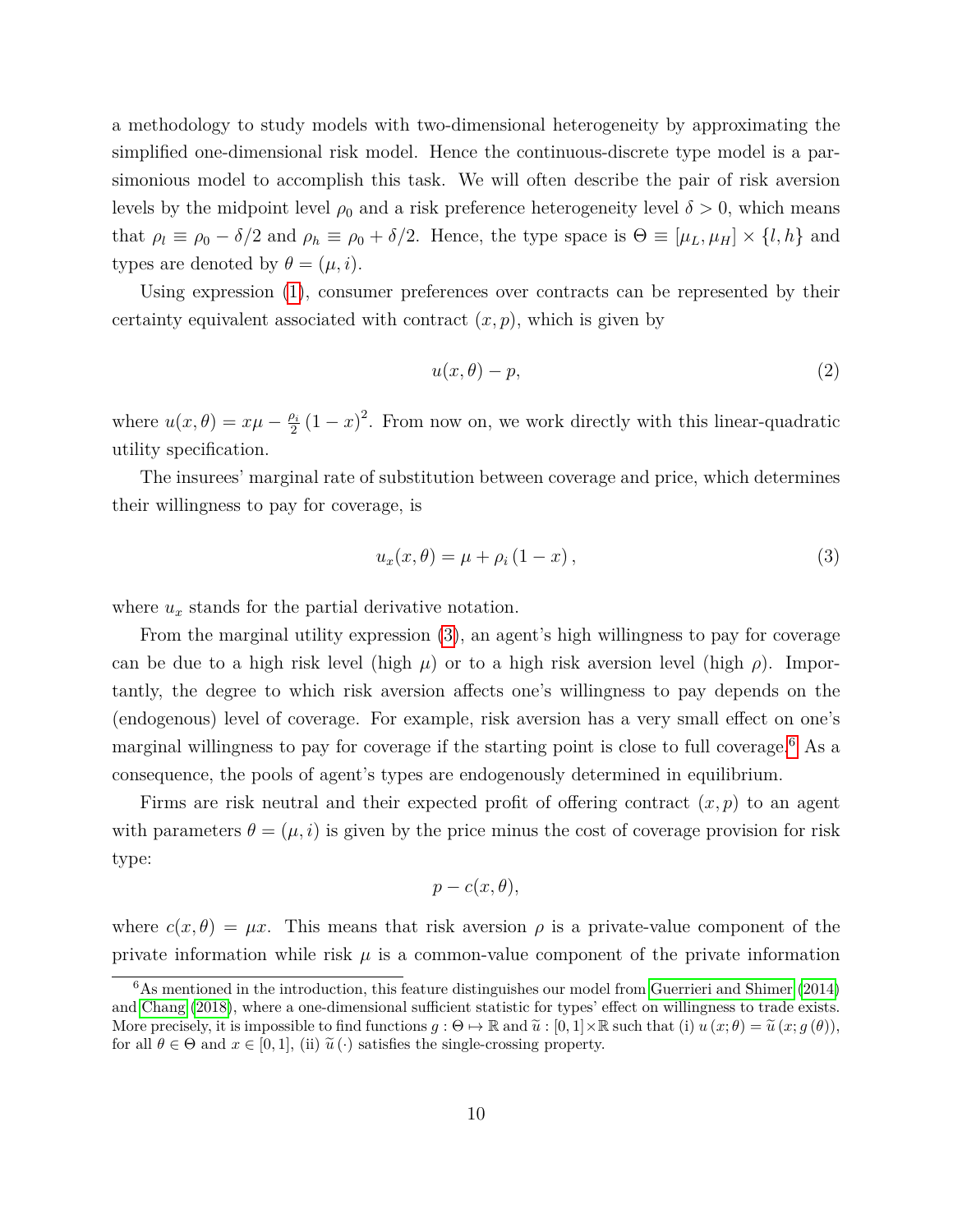of an individual as it affects the expected costs of firms providing insurance to him. The number of firms is irrelevant, as they are price takers and have constant returns to scale in insurance provision.

We consider a competitive equilibrium notion in the Walrasian sense, meaning that all individuals and firms take prices for all contracts as given. A price function  $p : [0,1] \to \mathbb{R}_+$ specifies the cost of each contract in equilibrium.<sup>[7](#page-71-0)</sup> An allocation is a measurable function  $t : \Theta \to [0, 1]$  representing a selection of agents' optimal coverage choices, i.e.,  $t(\theta)$  solves

<span id="page-10-1"></span>
$$
U(\theta) \equiv \max_{x \in [0,1]} u(x,\theta) - p(x), \text{ for all } \theta \in \Theta.
$$
 (4)

Define  $\mathbb P$  as the implied joint distribution over  $[0,1] \times \Theta$  induced by the prior distribution over types and the allocation, and denote the expectation with respect to this measure as  $\mathbb{E}[\cdot]$ . The expected profit maximization of each firm has a solution only if no contract generates positive profits. Additionally, any contract that is indeed offered by a firm must make zero expected profits, i.e.,

<span id="page-10-0"></span>
$$
0 = p(x) - x \mathbb{E}[\widetilde{\mu} | t(\widetilde{\mu}, \widetilde{\rho}) = x] \ge p(\widehat{x}) - x \mathbb{E}[\widetilde{\mu} | t(\widetilde{\mu}, \widetilde{\rho}) = \widehat{x}], \tag{5}
$$

for all  $x, \hat{x} \in t(\Theta)$ .

In resume, the equilibrium definition that follows requires equilibrium price and allocation to satisfy consumer optimality and price consistency, which is equivalent to say that beliefs must be consistent with Bayesian updating. Perfect competition among firms then implies zero profits. However, these requirements on beliefs are too weak as they allow for an infinite number of equilibria even in the benchmark case  $\delta = 0$ . This occurs since no constraint is imposed on beliefs regarding contracts that are not traded in equilibrium. We follow [Dubey and Geanakoplos \(2002\)](#page-69-4); [Bisin and Gottardi \(2006\)](#page-69-5); [Guerrieri et al. \(2010\)](#page-70-4) in using an additional restriction on prices that imposes restrictions on non-traded contracts in the tradition of the belief refinement literature (see also [Azevedo and Gottlieb \(2017\)](#page-69-2)).

<span id="page-10-3"></span>**Definition 1.** A triple of price, allocation and belief  $(p, t, \mathbb{P})$  is an equilibrium if it satisfies: (1) firm's optimality: the condition [\(5\)](#page-10-0) holds;

- (2) agent's optimality:  $t(\theta)$  solves [\(4\)](#page-10-1);
- (3) price consistency for non-traded contracts: if  $p(x) > 0$ , then

<span id="page-10-2"></span>
$$
p(x) = \max\left\{u\left(x;\theta\right) - U\left(\theta\right) \mid \theta \in \Theta\right\},\tag{6}
$$

<sup>&</sup>lt;sup>7</sup>With some abuse of notation, we use  $p$  to denote both the price realization and the price function.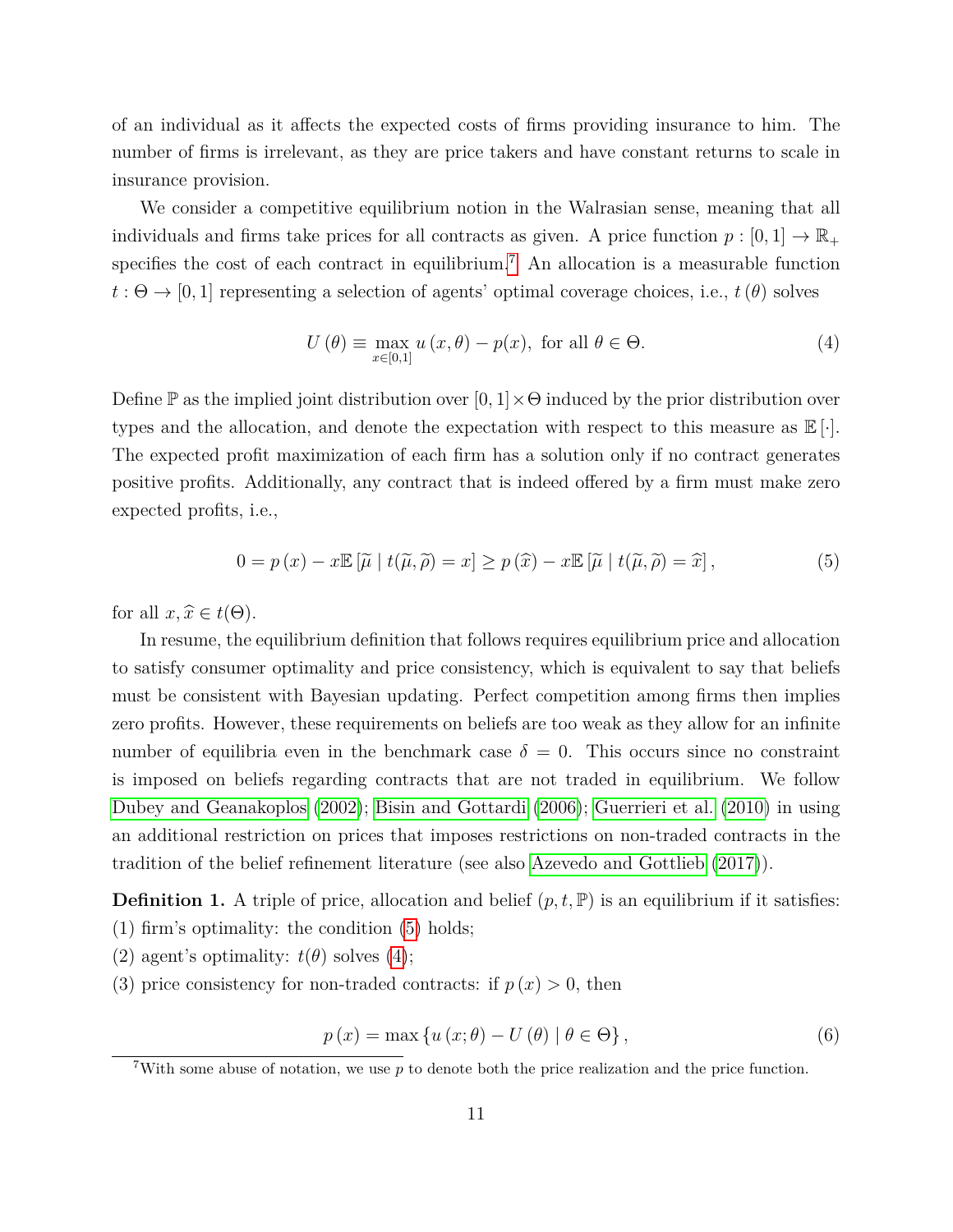where  $U(\theta)$  is defined in [\(4\)](#page-10-1) and<sup>[8](#page-71-0),[9](#page-71-0)</sup>

<span id="page-11-1"></span>
$$
\frac{p(x)}{x} \le \inf \left\{ \mu \in [\mu_L, \mu_H] \mid (\mu, \rho) \in \theta^+(x) \right\},\tag{7}
$$

where  $\theta^+(x) \equiv {\theta \in \Theta \mid U(\theta) = u(x, \theta) - p(x)}$  is the set of types indifferent between to trade their chosen contracts and contract x, where the posterior conditional distribution  $\mathbb P$ is supported on  $\theta^+(x)$ .

Conditions (1) and (2) are fairly standard. Condition (3), however, is more subtle as it also applies to non-traded contracts. This condition rules out trivial equilibria in which any subset of contracts remains non-traded as their prices are set at an arbitrarily high level. The right-hand side of equation [\(6\)](#page-10-2) represents the highest price such that some agent types are indifferent between trading such contract and the one they choose in equilibrium. On the other hand, condition [\(7\)](#page-11-1) states that at such price if firms were to deviate and offer the contract they would make negative or at most zero profits. This condition ensures that markets for contracts that are not traded clear with a zero level of trades, so that no firm wants to deviate and offer such contracts. The beliefs used by firms to evaluate profits for these contracts attribute positive weight only to the consumers with types in  $\theta^+(x)$ , which are the ones most willing to buy such contracts (see [Guerrieri et al. \(2010\)](#page-70-4); [Azevedo and](#page-69-2) [Gottlieb \(2017\)](#page-69-2)).

# <span id="page-11-0"></span>**3 Equilibrium characterization**

In this section, we characterize equilibrium allocation and prices, starting from the benchmark one-dimensional case  $(\delta = 0)$  and extending it subsequently to the environment with preference heterogeneity  $\delta > 0$ .

## **One-dimensional types**

Suppose that there is no risk aversion heterogeneity (i.e.,  $\delta = 0$ ). In this case, a unique equilibrium exists and it only depends on the support of the risk distribution (for detailed proofs of this case, see [Dubey and Geanakoplos \(2002\)](#page-69-4); [Azevedo and Gottlieb \(2017\)](#page-69-2)). It

<sup>&</sup>lt;sup>8</sup>We use the following the convention sup  $\emptyset = 0$ .

<sup>&</sup>lt;sup>9</sup>If the infimum in condition  $(7)$  were substituted by an supreme, the set of equilibria would be potentially larger. In our setting, however, this change would make no difference as the set  $\theta^+$  ( $\cdot$ ) is a singleton for almost all non-traded contracts.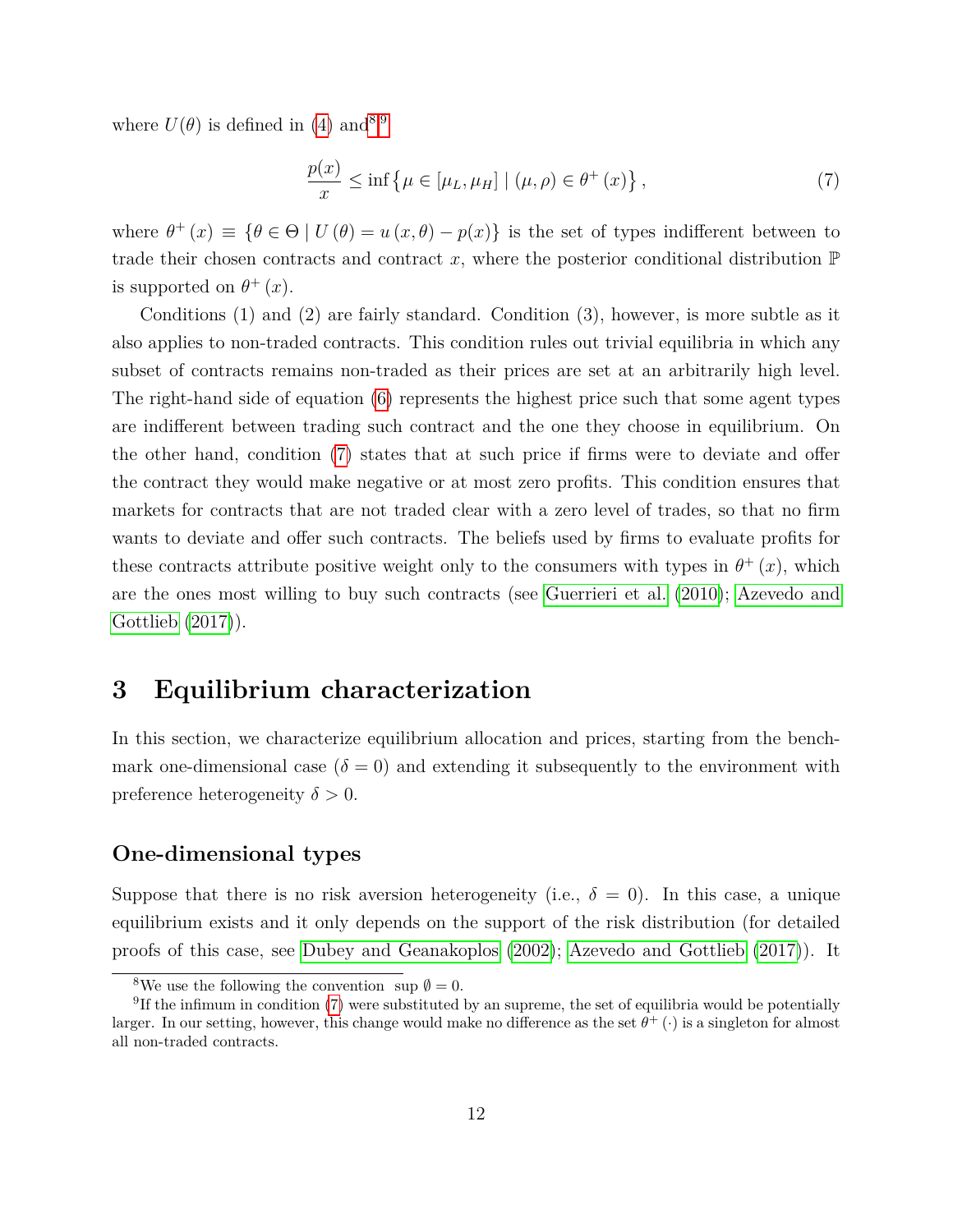is easy to show that equilibria are necessarily separating. We refer to the risk level of the unique type purchasing an traded coverage  $x \in [0, 1]$  as the type assignment function  $m_0(x)$ .

Conditions (1) and (2) in Definition [1](#page-10-3) imply the following:

<span id="page-12-0"></span>
$$
\frac{p(x)}{x} = m_0(x) \text{ and } \dot{p}(x) = \frac{\partial u}{\partial x}(x, \mu, 0) \Big|_{\mu = m_0(x)} = m_0(x) + \rho_0 (1 - x), \tag{8}
$$

where from now on we will use a dot to denote the derivative of functions that depend on just one variable. The first equation is simply a zero-profit condition, while the second equation corresponds to the consumers' local optimality condition. Plug the first into the second equation, we can derive a first-order ordinary differential equation (ODE) on the type assignment function  $m_0(\cdot)$ . Moreover, the riskiest type in the support must buy full coverage. Hence, the unique equilibrium involves a type assignment equal to the solution to this ODE with final condition  $m_0 (1) = \mu_H$  given by

<span id="page-12-1"></span>
$$
m_0(x) = \rho_0 \left( 1 - x + \ln x \right) + \mu_H,\tag{9}
$$

for all  $x \in [x_L, 1]$ , where  $x_L$  is lowest traded coverage satisfying  $m_0(x_L) = \mu_L$ . The equilibrium allocation  $t_0(\cdot)$  is the inverse of  $m_0(\cdot)$  and the price function is given by  $p_0(x)$  =  $xm_0(x)$ .

#### **Two-dimensional types**

Let us turn back to the case with two levels of risk aversion. Types  $\theta = (\mu, i)$  are distributed over Θ according to probability distribution described by a pair of strictly positive and twice continuously differentiable functions  $\phi = (\phi_l, \phi_h)$  on  $[\mu_L, \mu_H]$ , i.e., for any measurable set  $A \subset [\mu_L, \mu_H]$ 

$$
\mathbb{P}\left[ (\mu, i) \in A \times \{l, h\} \right] = \int_{\mu_L}^{\mu_H} \mathbf{1}_{\{\widetilde{\mu} \in A\}} \phi_i \left(\widetilde{\mu}\right) d\widetilde{\mu}.
$$

We now proceed to the characterization of equilibria. Accordingly to the one-dimensional case, let us introduce the following useful notation. For a given allocation  $t : \Theta \to [0,1],$ define the type assignment correspondence  $m_i^t : [0,1] \Rightarrow [\mu_L, \mu_H]$  as the generalized inverse mapping of the allocation t, i.e., it satisfies  $t(\mu, i) = x \iff \mu \in m_i^t(x)$ , for any  $x \in [0, 1]$ and  $i \in \{l, h\}$ . We say that this correspondence  $m_i(\cdot)$  is non-decreasing in an interval I if, for any  $x' < x$  with  $x', x \in I$  and  $m_i(x), m_i(x') \neq \emptyset$ , we have that  $\sup m_i(x') \leq \inf m_i(x)$ . Additionally, we say that  $m_l (x) \geq m_h (x)$  if sup  $m_l (x) \geq \sup m_h (x)$  and  $\inf m_l (x) \geq \inf m_h (x)$ .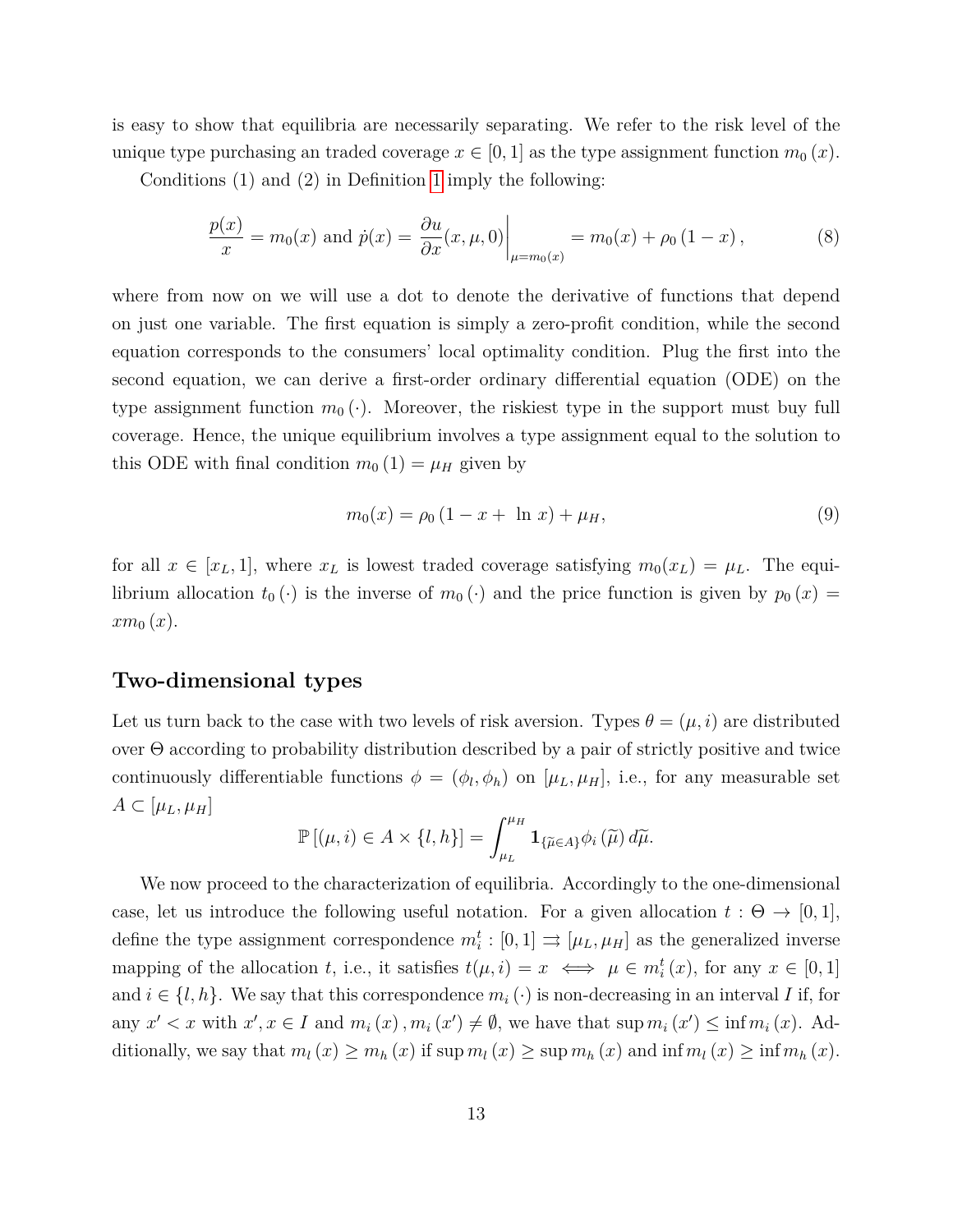Whenever this set is a singleton, we will refer to it as a type assignment function. Also, when the allocation we are referring to is well understood, the dependence on  $t$  is omitted. The following lemma provides some important properties of the equilibrium allocation and price functions.

<span id="page-13-0"></span>**Lemma 1.** *If*  $(m_l, m_h)$  *are equilibrium type assignments, then:* 

*(i)*  $m_i(\cdot)$  *is non-decreasing; (ii)* for any x such that  $m_l(x), m_h(x) \neq \emptyset$ ,  $m_l(x) \geq m_h(x)$ ; *(iii)* p *is an increasing Lipschitz continuous function.*

Lemma [1](#page-13-0) (i) and (ii) hold since preferences satisfy the single-crossing property (SCP) on each dimension (either  $\mu$  or i) individually, holding the other dimension constant. Conditional on one's level of risk aversion (risk level), an increase in the risk level (risk aversion) increases one's willingness to pay for coverage. However, the two-dimensional type space does not satisfy globally the single-crossing property, i.e., one can find types  $(\mu, i)$  and  $(\mu', i')$  with indifference curves that cross twice. Lemma [1](#page-13-0) (iii) follows directly from the equi-Lipschitz property of  $u(\cdot,\mu,i)$  (for details, see [Azevedo and Gottlieb \(2017\)](#page-69-2) for a similar result in their more general framework).

**No gap equilibria** We restrict attention to no-gap equilibria defined as equilibria in which the set of traded contracts is a convex set, i.e., an interval. In Subsection [3.1](#page-16-0) (Proposition [2\)](#page-16-1) we show that no-gap equilibria exist when preference heterogeneity is small. Indeed, we show that there are multiple equilibria. In Section [6](#page-33-0) we show that comparative static analysis is still possible in the presence of multiplicity.<sup>[10](#page-71-0)</sup> In the benchmark one dimensional model (i.e.,  $\delta = 0$ ) only no-gap equilibria exist.

The next result provides a complete characterization of equilibria under small preference heterogeneity. The set of traded coverages is an interval and can be divided into three open sub-intervals and two coverage levels in the transition between them. The two extreme intervals feature separation, while the intermediate coverage levels feature pooling. The highest (lowest) levels of coverage traded in equilibrium feature separation, i.e., each of these contracts is purchased by a single type with high (low) risk-aversion and levels of risk on the right (left) tail of the risk distribution. Coverage levels in the middle open interval are purchased by two types: one with low risk aversion and a higher risk level, and another

 $10E$ quilibria with gaps in the set of traded-contract have a similar structure to no-gap equilibria characterized in Proposition [1,](#page-14-0) i.e., the same pattern of pooling and separation of types. The only different is that a set of non-traded coverage levels may exist in the transition between separation and pooling regions.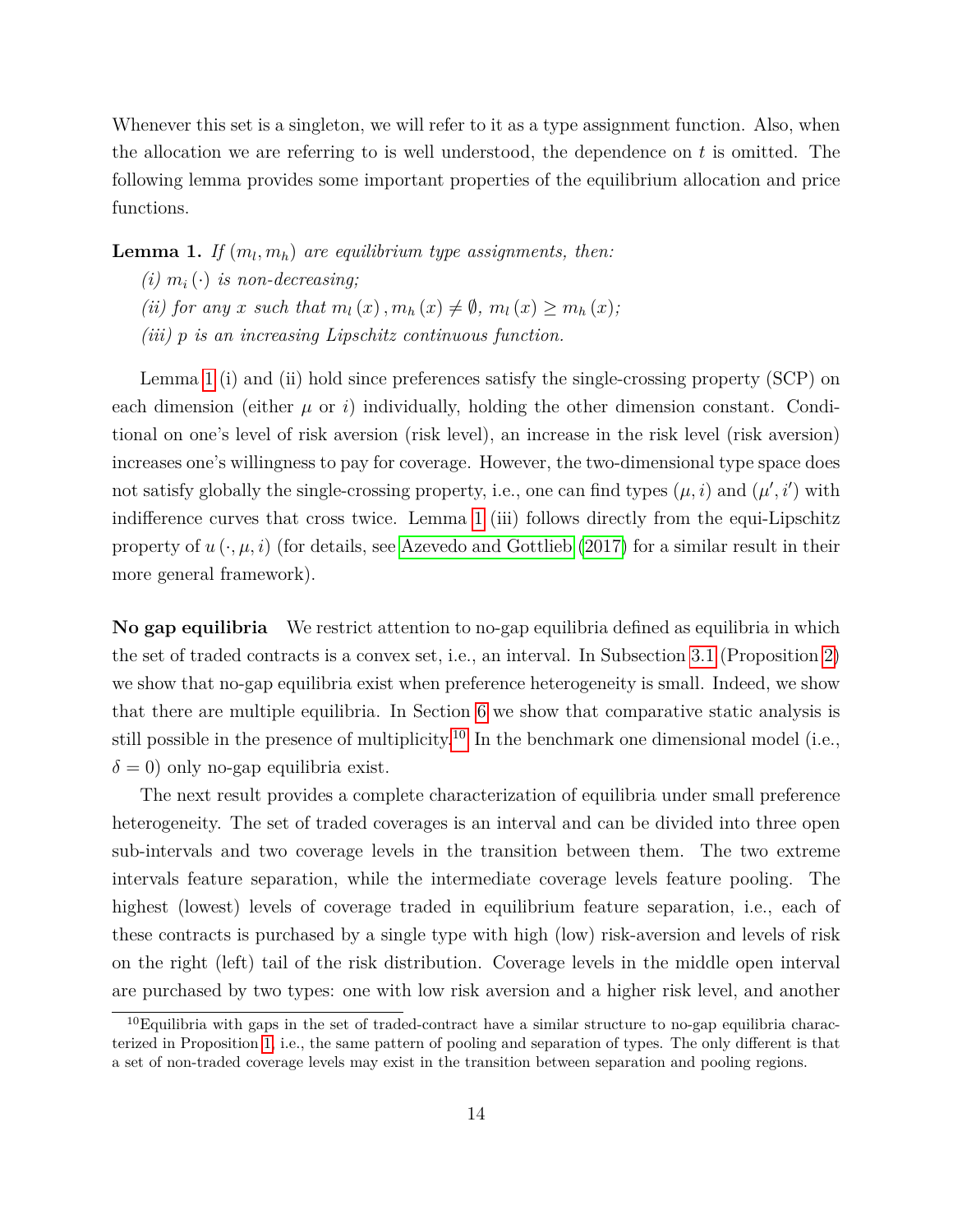with high risk aversion and lower risk. We refer to this type of pooling discrete pooling. Finally, the two intermediate coverage levels that determine the boundary between these intervals are purchased by a continuum of types with positive measure, which we refer to as continuous pooling.

Before proving the existence of the equilibrium, let us first show that all equilibria might have the shape we have just described. The focus on small  $\delta$  in the following proposition comes from our focus on the approximation approach we will use to derive our main results.

<span id="page-14-0"></span>**Proposition 1.** *Suppose that*  $\delta > 0$  *is sufficiently small. In any equilibrium the following properties must hold:*

*(i) (separation) there are separating intervals*  $[x_L, x_d)$  *and*  $(x_u, 1]$  *where only low and high risk averse types trade, with*  $x_d \leq x_u$ *;* 

*(ii) (continuous pooling) there are non-degenerated intervals of risk types trading at*  $x_d$ and at  $x_u$ ;

*(iii) (discrete pooling) there are exactly a low and a high risk averse types trading at* x*, for each*  $x \in (x_d, x_u)$ .

From Proposition [1,](#page-14-0) there are three possible regions we have to characterize in every no-gap equilibrium: separation, continuous pooling and discrete pooling. According to our equilibrium consistency requirement (3), the belief is determined by the type most willing to trade (i.e., type  $(\mu_L, \rho_l)$ ) and the price of these non-traded contracts (i.e., the interval  $(0, x<sub>L</sub>)$ ) makes this type indifferent between trading and not trading such contracts.

#### **Separation**

If a contract is traded in a separating region, there exists a unique pair of risk  $\mu$  and a risk aversion level  $\rho$  assigned to it. For the separating region, the equilibrium characterization is analogous to the one-dimensional case. That is, the equilibrium condition is given by [\(8\)](#page-12-0). Once we establish the initial conditions of the ODE, we can solve for the type assignment and price functions in such region. However, these initial conditions (except for the top interval) are determined by the whole structure of the equilibrium, which depends on the equilibrium type assignment and prices in the other regions.

#### **Continuous pooling**

Suppose that contract  $(p, x)$  is purchased by a positive mass of types. Lemma [1](#page-13-0) and Propo-sition [1](#page-14-0) imply that, for some  $i \in \{l, h\}$ , coverage x is chosen by all types with risk aversion  $\rho_i$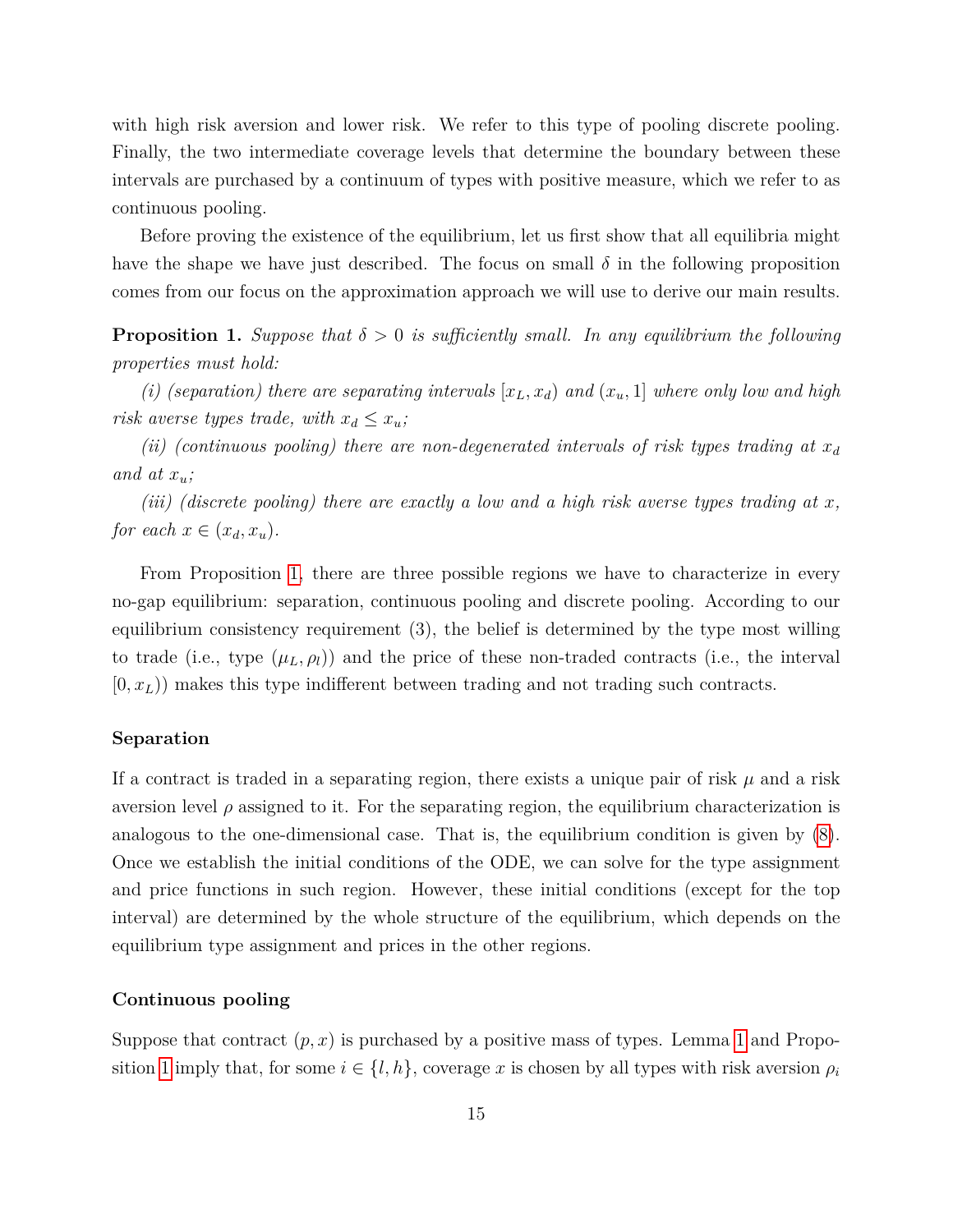and risk level in a positive-measure interval  $I_i \subset [\mu_L, \mu_H]$ . Zero profit condition [\(5\)](#page-10-0) implies that the price of coverage  $x$  is determined by the product of coverage  $x$  and the average risk in the pool. Moreover, any type in  $I_i \times \{\rho_i\}$  must find it optimal to choose coverage x, and hence their marginal utility of coverage must be between the left and right-derivatives of the price function, i.e., must be in  $[\dot{p}(x^-), \dot{p}(x^+)]$ .<sup>[11](#page-71-0)</sup> This implies  $\dot{p}(x^-) < \dot{p}(x^+)$  and hence the price function must have a kink at point x. Additionally, if the coverage level x is in the interior of the set of traded contracts, the left and right-hand side marginal prices must match exactly the minimum and maximum willingness to pay for coverage among the types pooled at coverage  $x^{12}$  $x^{12}$  $x^{12}$  Formally, this means:

$$
\frac{p(x)}{x} = \sum_{i=l,h} \mathbb{E}\left[\widetilde{\mu}|\widetilde{\mu} \in I_i, \widetilde{i} = i\right] \text{ and } [\dot{p}(x^-), \dot{p}(x^+)] = \{\mu + \rho_i(1-x)|(\mu, i) \in \bigcup_{i \in \{l,h\}} I_i \times \{i\}\}.
$$

The presence of continuous pooling is necessary to insure the continuity of prices in the transition between discrete pooling regions, which involve both high and low risk-aversion types, to regions of separation, which only involve types with a single risk-aversion level.<sup>[13](#page-71-0)</sup>

#### **Discrete pooling**

Suppose that each type assignment correspondence is single-valued at coverage  $x \in [0,1]$ . This means that contract  $(p, x)$  is traded by only two types: a low risk averse type  $(m_l (x), l)$ and a high risk averse type  $(m_h(x), h)$ . In order to describe the price consistency equilibrium condition (1) we need to characterize the posterior probability of type  $(m_l (x), l)$  conditional on coverage x being chosen, which is referred to as the weight function  $w(x) \in [0, 1]$ . As we will see in what follows, this function does not coincide with the marginal prior distribution, plays an important role in the characterization of the equilibrium and determines the effect of the prior distribution on the equilibrium price.

The equilibrium conditions (1) and (2) in Definition [1](#page-10-3) imply the price per unit of coverage is the average type in the pool and the marginal price is equal to the marginal utility of the

<sup>&</sup>lt;sup>11</sup>We use the following convention for the left and right hand side limit of a function  $f(x)$ :  $f(x^-)$  and  $f(x^+)$ , respectively.

<sup>&</sup>lt;sup>12</sup>Notice that, for some  $i \in \{l, h\}$ , there must be a sequence of types  $(\mu_n, i)_n$  and coverage levels  $(x_n)_n$ such that  $x_n$  is optimal for type  $(\mu_n, i)$ ,  $x_n \searrow x$  and  $\mu \equiv \lim \mu_n \in I_i$ . Hence  $[p(x_n) - p(x)] (x_n - x)^{-1} \leq$  $[u(x_n,\mu_n,i)-u(x,\mu_n,i)](x_n-x)^{-1}$ . Taking the limit  $n\to\infty$  we have that  $u_x(x,\mu,i)\geq p(x^+)$  and hence this inequality must hold as an equality. An analogous argument holds for coverages below  $x$ .

 $13Chang (2018)$  $13Chang (2018)$  also obtains continuous pooling as an equilibrium property, even though her model maintains the single-crossing property dropped in our case.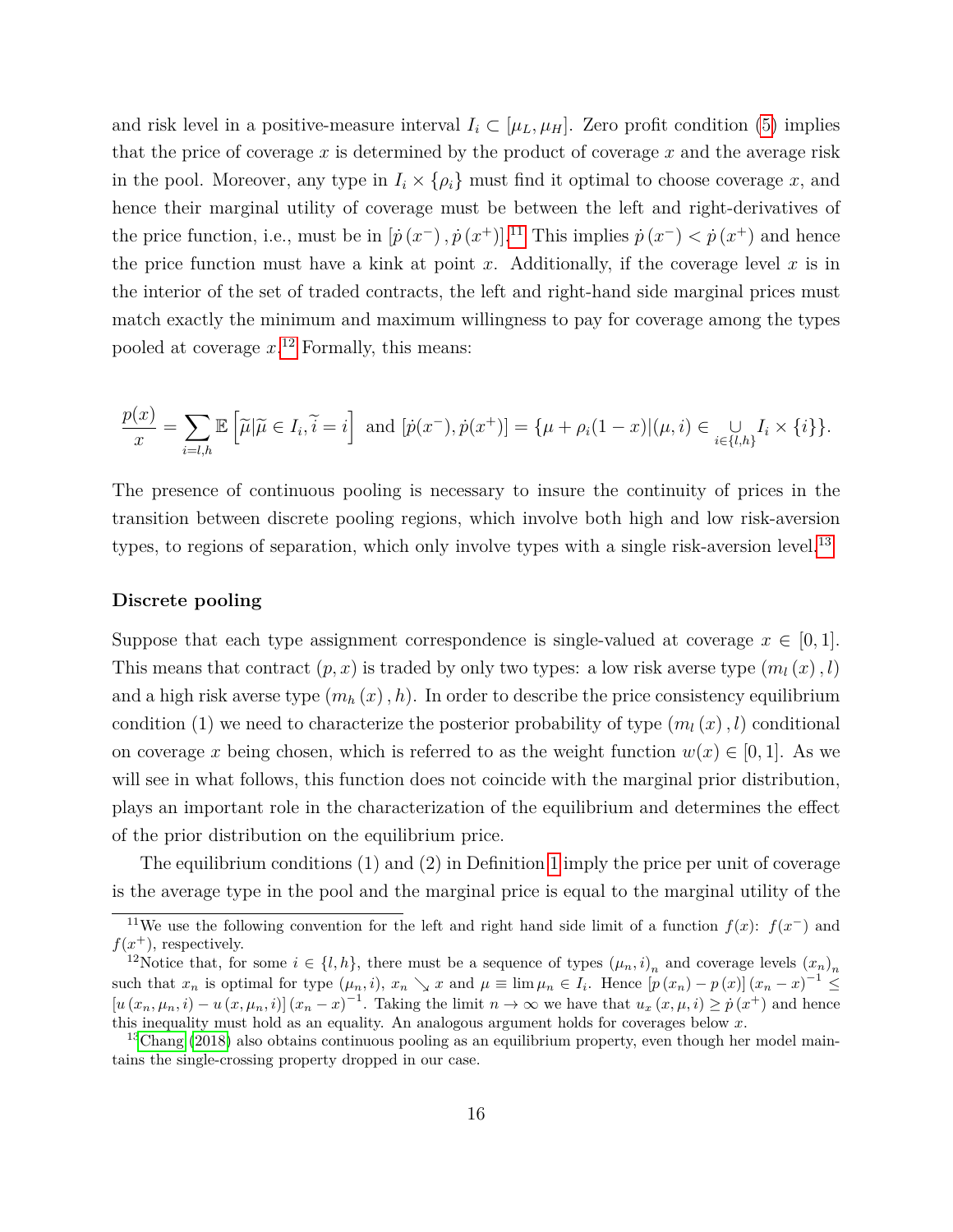types that are pooling at x:

<span id="page-16-2"></span>
$$
\frac{p(x)}{x} = w(x)m_l(x) + (1 - w(x))m_h(x) \text{ and } \dot{p}(x) = m_i(x) + \rho_i(1 - x), \text{ for } i = l, h. \tag{10}
$$

The following lemma characterizes the differential equation that the type assignment and weight functions must satisfy to ensure price consistency for traded contracts. It shows that Bayesian updating rule on the discrete pooling region is determined by two components: the prior distribution and the relative curvature of the demand for coverage of both types consuming coverage  $x$ . This will play an important role to explain the comparative statics and the signal disclosure exercises in Sections [6](#page-33-0) and [5.](#page-24-0)

**Lemma 2.** *In a discrete pooling interval, the price consistency condition is equivalent to*

<span id="page-16-3"></span>
$$
\frac{w(x)}{1 - w(x)} = \frac{\phi_l(m_l(x))\dot{m}_l(x)}{\phi_h(m_h(x))\dot{m}_h(x)},
$$
\n(11)

*for all* x where  $m_l$  and  $m_h$  are differentiable at x.

#### <span id="page-16-0"></span>**3.1 Equilibrium existence and multiplicity**

We now state our existence result. We show that for sufficiently small dispersion of risk aversion, there exist a continuum of equilibria characterized by Proposition [1.](#page-14-0)

<span id="page-16-1"></span>**Proposition 2.** For sufficiently small  $\delta > 0$  there exists an equilibrium characterized by *Proposition [1.](#page-14-0) Indeed, there exist a continuum of equilibria.*

The proof<sup>[14](#page-71-0)</sup> of Proposition [2](#page-16-1) is based on a constructive argument, whose building blocks are the solutions of ordinary differential equations that describe the equilibrium price and allocations on each separating and discrete pooling regions. The key step in the proof is to guarantee that these solutions are continuous, in particular, across regions. To this end, the transition between separating and discrete pooling regions is given by continuous pooling

<sup>&</sup>lt;sup>14</sup>[Azevedo and Gottlieb \(2017\)](#page-69-2) provide an existence result for general multidimensional adverse selection models which encompasses our model. However, their result does not provide any explicit characterization of the equilibrium price and allocations. Their proof is based first on the use of a fixed-point argument to establish the existence of equilibrium prices for a discretized version of the contract space (with the presence of noise traders who have demand for all contracts and for which insurance companies have zero cost of provision). Second the limit is considered as the discretization becomes finer and the noise traders become negligible, so that the equilibria of the perturbed model converge to equilibria of the original one-dimensional model.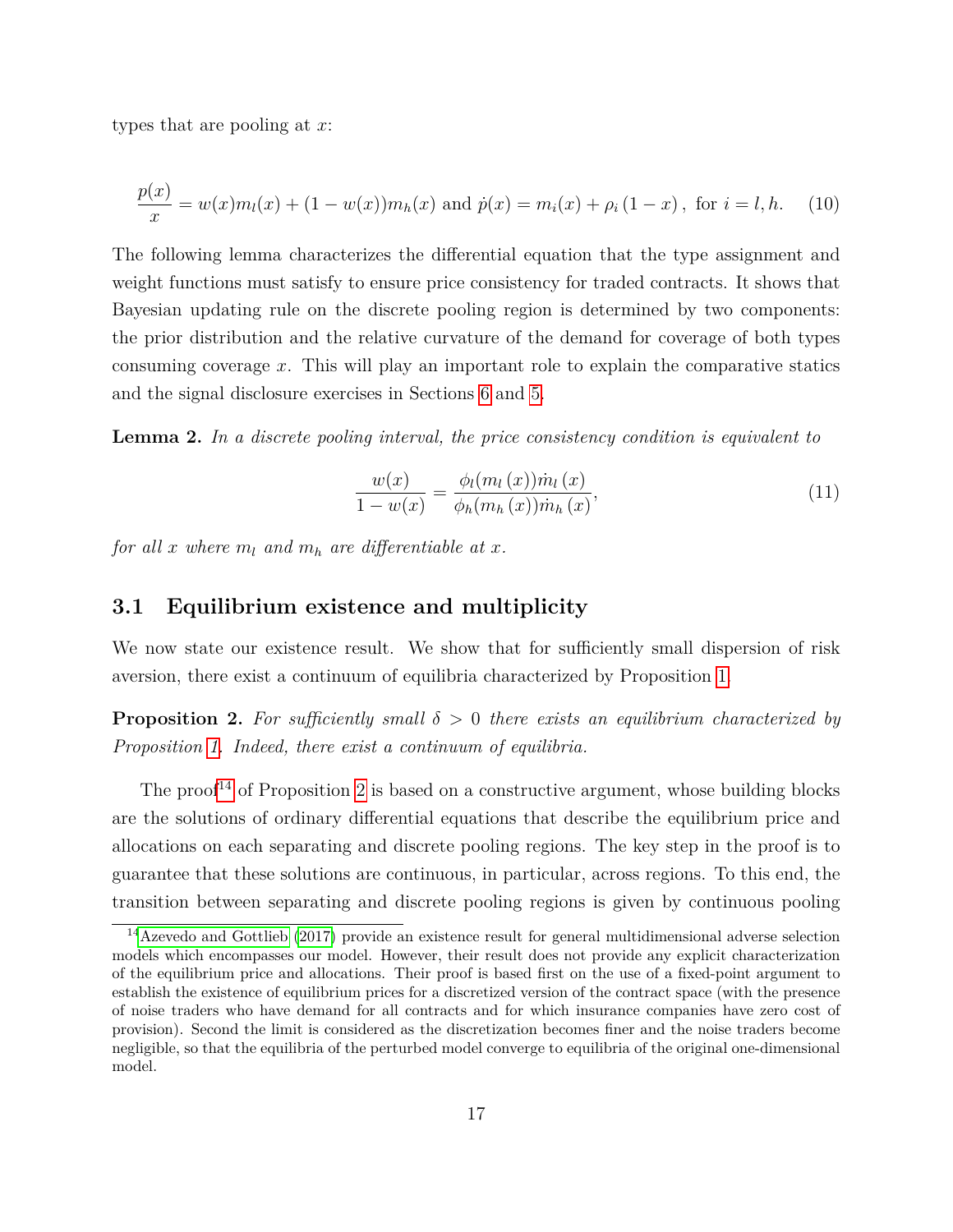intervals constructed so as to satisfy this continuity criterion of the price function. Hence, the price function must have a kink in these transition. Although this continuity principle pins down a solution for the equilibrium construction, it does not deliver a unique solution. Indeed, there is one degree of freedom of how to determine the transition point, whose size depends on the incremental risk aversion parameter  $(\delta)$ .

Figure [1](#page-18-0) below illustrates an equilibrium type assignment functions and price computed for the uniform distribution of risk  $U([1,5])$  and independent risk aversion with  $\rho_0 = 2$  and  $\delta = 1$ . The parameters  $\underline{a}_i, \underline{b}_i, \overline{a}_i, \overline{b}_i$ , for  $i = d, u$ , in the vertical axis determine the bounds of the continuous pooling intervals of the equilibrium;  $x_d$  and  $x_u$  in horizontal axis are the continuous pooling coverage levels (see the proof of Proposition [2](#page-16-1) for more details). It conveys the idea that the unit price per coverage level  $x$  is the endogenous average of the low and high risk averse types assigned to x. At the very high and low coverages, the equilibrium is separating and, therefore, coincides with the high and low risk assignment functions. The transition between the separating and the discrete pooling intervals is continuous, but with a kink at the transitions points.

# <span id="page-17-0"></span>**4 Approximation**

While the one-dimensional model reviewed in Section [3,](#page-11-0) is quite tractable, closed formula solutions for two-dimensional models are elusive even in the presence of strong parametric assumptions on preferences and type distributions. In addition, the problem of equilibrium multiplicity established in Proposition [2](#page-16-1) makes a meaningful comparative static exercise difficult.<sup>[15](#page-71-0)</sup> Our approach to analyze the properties of equilibria in the two-dimensional model is to look at the one-dimensional model as a limit case, and study the behavior of equilibria in its neighborhood. The advantage of such approach is the ability to use special properties of the one-dimensional model (uniqueness and distribution independence), while still highlighting novel results of the two-dimensional model (including the role played by the type distribution). An important feature of this approach is that it allows to avoid the issues of the multiplicity of equilibria. We show that Taylor approximations of equilibrium price maps, with respect to the parameter  $\delta > 0$ , are uniquely pinned down in a small neighborhood of  $\delta = 0$  and, hence, can be used for comparative statics for  $\delta > 0$  sufficiently small. Moreover, we can exploit the closed form solution of the limiting one-dimensional

 $^{15}$ In [Azevedo and Gottlieb \(2017\)](#page-69-2), the equilibrium concept studied there does not imply uniqueness. No uniqueness result is provided for the multidimensional model studied numerically.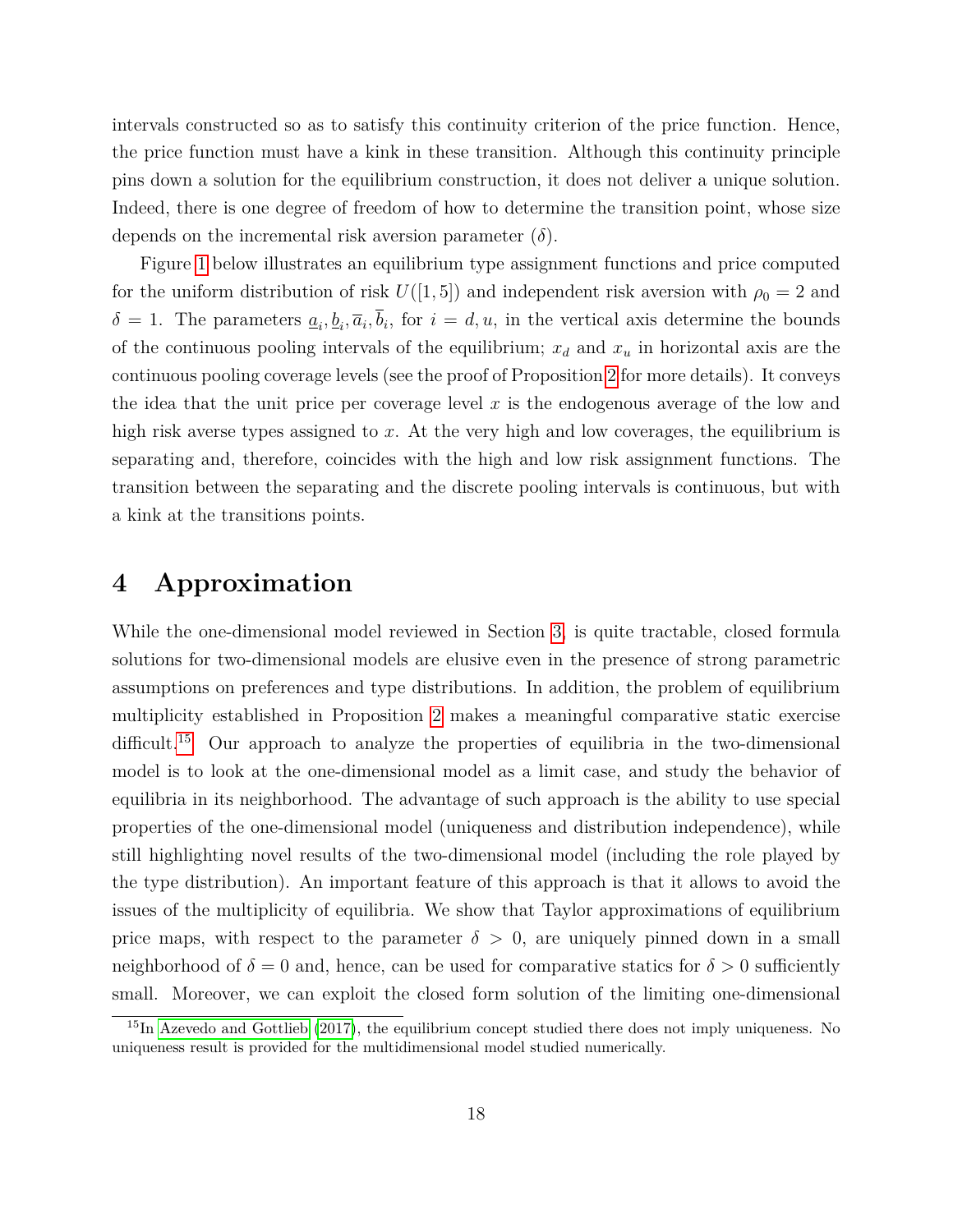

<span id="page-18-0"></span>Figure 1: The case of uniform distribution

model to obtain closed form expressions for the Taylor approximation coefficients, which are useful for comparative static exercises. With this trick we are able to overcome the multiplicity issue, which allows us to access the distribution effects not present in the onedimensional model and without ambiguity.

More precisely, our goal is to study the behavior of the equilibrium outcomes for arbitrarily small  $\delta$ . Though we will show later (see Proposition [3\)](#page-22-0) how the equilibrium outcomes vary as we modify the level of preference heterogeneity, our main objective is to characterize the effect of changes of the type distribution on market prices and allocations. As discussed in Section [3,](#page-11-0) these distribution effects are completely absent in the one-dimensional model and novel to the best of our knowledge.

In what follows we prove the convergence and differentiability of any equilibrium selection at  $\delta = 0$ , formalize the approximation argument described above and apply these results to study the effects of two policy-relevant questions: the effects of changes in the type distribution and of the release of informative signals. We make the dependence on parameter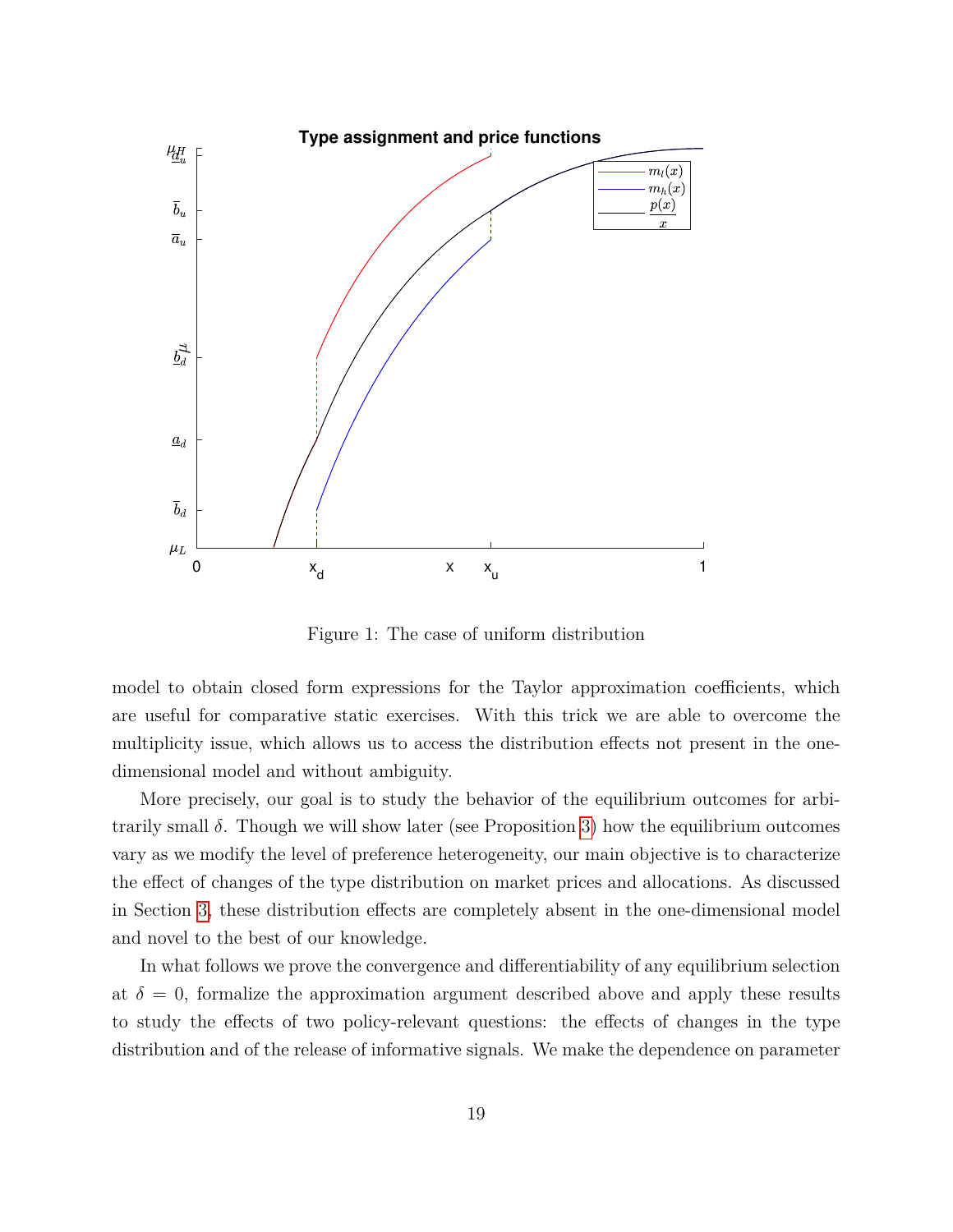δ explicit by referring to risk aversion  $ρ<sub>i</sub> (δ)$ , for  $i = l, h$ , and equilibrium prices  $p(x; δ)$ , for  $x \in [0, 1].$ 

#### <span id="page-19-0"></span>**4.1 The heuristic approximation**

We start by presenting a heuristic derivation, where we postulate that equilibrium prices are continuously differentiable in the preference heterogeneity parameter, for  $\delta > 0$  sufficiently small. This assumption is restrictive. In fact, the equilibrium multiplicity result in Proposition [2](#page-16-1) implies that infinitely many non-differentiable equilibrium selections exist. In Subsection [4.2](#page-21-0) we show that any equilibrium selection is differentiable with respect to  $\delta$ at  $\delta = 0$ , even if not differentiable for  $\delta > 0$ , and that the approximation terms presented here are valid independently of the equilibrium selection. In practical terms, the heuristic approximation consists in taking directly the total derivative of the equilibrium objects with respect to  $\delta$  and evaluate them at  $\delta = 0$ .

Let us consider the case of independently distributed risk and risk aversion, i.e.,

$$
\phi_l(\mu) = \omega_0 \phi(\mu)
$$
 and  $\phi_h(\mu) = (1 - \omega_0) \phi(\mu)$ ,

for density  $\phi : [\mu_L, \mu_H] \mapsto \mathbb{R}_{++}$  and some  $\omega_0 \in (0, 1)$ .

Another implicit assumption of the heuristic approach is that as  $\delta$  goes to zero the discrete pooling region overcomes the whole space, i.e., the separating and continuous pooling regions vanish to zero at a smaller rate than  $\delta$ . Again, in Subsection [4.2](#page-21-0) we show that this assumption is without loss of generality. Hence, plugging the first equation of [\(10\)](#page-16-2) into the second one, after averaging out over both risk aversion levels, we obtain the following ordinary differential equation on prices:

$$
\dot{p}(x;\delta) = \frac{p(x,\delta)}{x} + \overline{\rho}(x;\delta)(1-x),
$$

where

$$
\overline{\rho}(x;\delta) \equiv w(x;\delta)(\rho_0 - \delta/2) + (1 - w(x;\delta))(\rho_0 + \delta/2).
$$

The solution of this ODE with the final condition  $p(1; \delta) = \mu_H$  is<sup>[16](#page-71-0)</sup>

$$
\frac{p(x;\delta)}{x} = \mu_H - \int_x^1 \left(\frac{1}{z} - 1\right) \overline{\rho}(z;\delta) dz.
$$

Notice that the equilibrium price at coverage  $x$  depends on a cumulative weighted average

<sup>&</sup>lt;sup>16</sup>Notice that it corresponds to the one-dimensional equilibrium price [\(9\)](#page-12-1) when  $\delta = 0$ , i.e.,  $\bar{\rho} = \rho_0$ .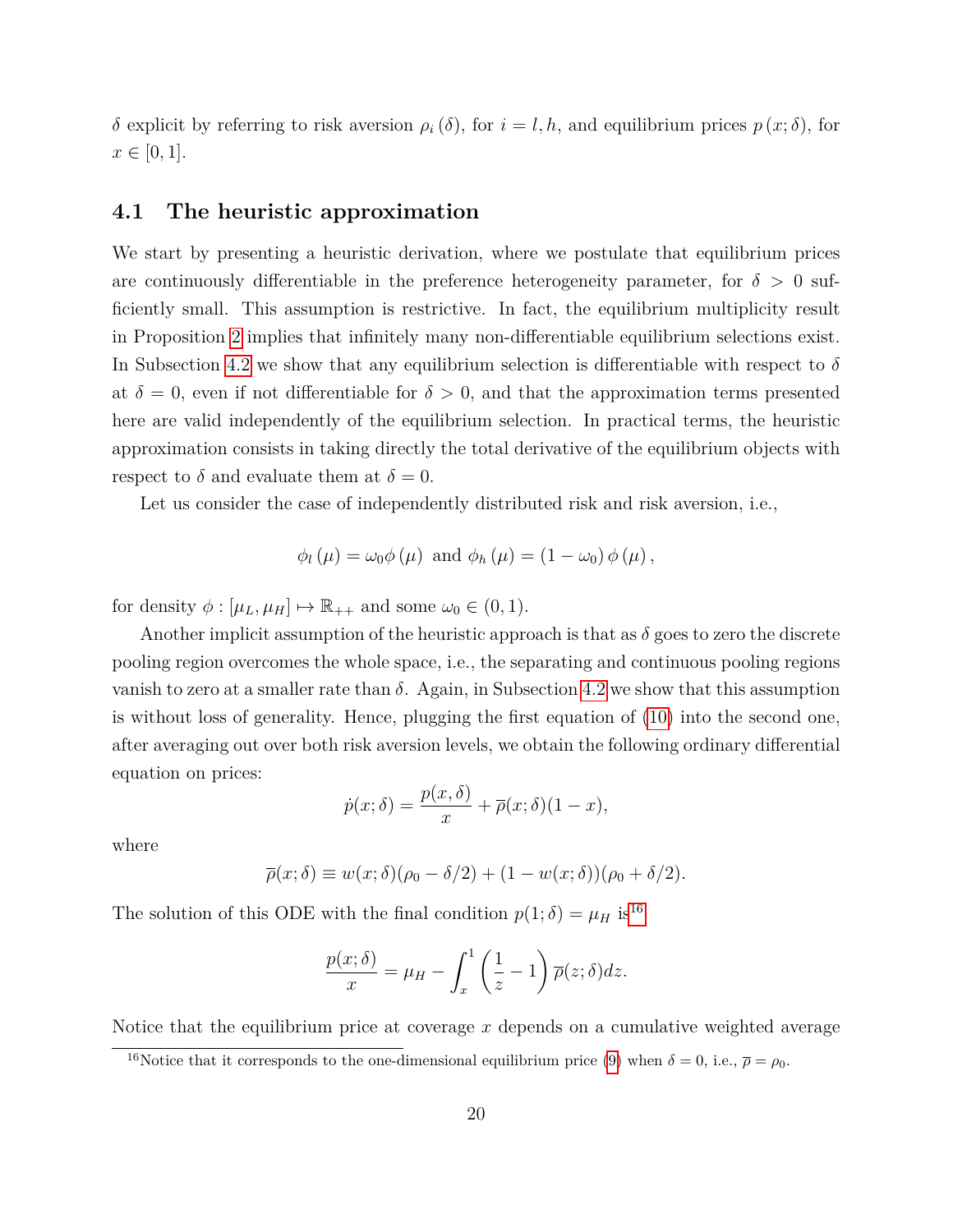of the values of risk aversion for all coverage levels above x.

We denoting the first and second order derivatives of prices with respect to  $\delta$  as  $p_{\delta}(x; \delta)$ and  $p_{\delta\delta}(x;\delta)$  respectively, and use the same convention for other equilibrium objects. Direct differentiation then implies

$$
\frac{p_{\delta}(x;\delta)}{x} = \int_{x}^{1} \left(\frac{1}{z} - 1\right) \left[w(z;\delta) - \frac{1}{2} + w_{\delta}(z;\delta)\delta\right] dz.
$$

Therefore, considering the limit  $\delta = 0$ , we get an expression for the first-order approximation of prices:

$$
\frac{p_{\delta}(x;0)}{x} = \int_{x}^{1} \left(\frac{1}{z} - 1\right) \left(\omega_0 - \frac{1}{2}\right) dz,
$$

where, under the assumed independence between risk and risk aversion,  $w(x, 0) = \omega_0$  is the prior probability of low risk aversion. Hence, the first-order price approximation depends on the relative distribution of risk aversion. A higher relative share of low-risk-aversion agents leads to higher prices: agents with high risk aversion demand higher coverage even when having low risk level, which drives down the average cost/price of such contracts.

Now taking the second-order derivative at  $\delta = 0$  we have

<span id="page-20-0"></span>
$$
\frac{p_{\delta\delta}(x;\delta)}{x} = 2\int_x^1 \left(\frac{1}{z} - 1\right) w_\delta(z;0) dz.
$$
 (12)

To compute  $w_{\delta}(z, 0)$  we can differentiate equation [\(11\)](#page-16-3), which leads to (using the notation  $\partial_{\delta} \equiv \frac{\partial}{\partial \delta})$ 

$$
\frac{w_{\delta}(x;0)}{\omega_0(1-\omega_0)} = \partial_{\delta} \left( \log \frac{w(x;\delta)}{1-w(x;\delta)} \right)
$$
  
= 
$$
\frac{\dot{\phi}(m_0(x))}{\phi(m_0(x))} [\partial_{\delta} (m_l(x;0) - m_h(x;0))] + \frac{\partial_{\delta} (m_l(x;0) - m_h(x;0))}{m_0(x)}.
$$

Using then the fact that  $m_l (x; \delta) - m_h (x; \delta) = \delta (1 - x)$  (from equation [\(10\)](#page-16-2)), we get

$$
w_{\delta}\left(x;\delta\right)=\omega_{0}\left(1-\omega_{0}\right)\left[\frac{\dot{\phi}\left(m_{0}\left(x\right)\right)}{\phi\left(m_{0}\left(x\right)\right)}\left(1-x\right)-\frac{1}{\dot{m}_{0}\left(x\right)}\right].
$$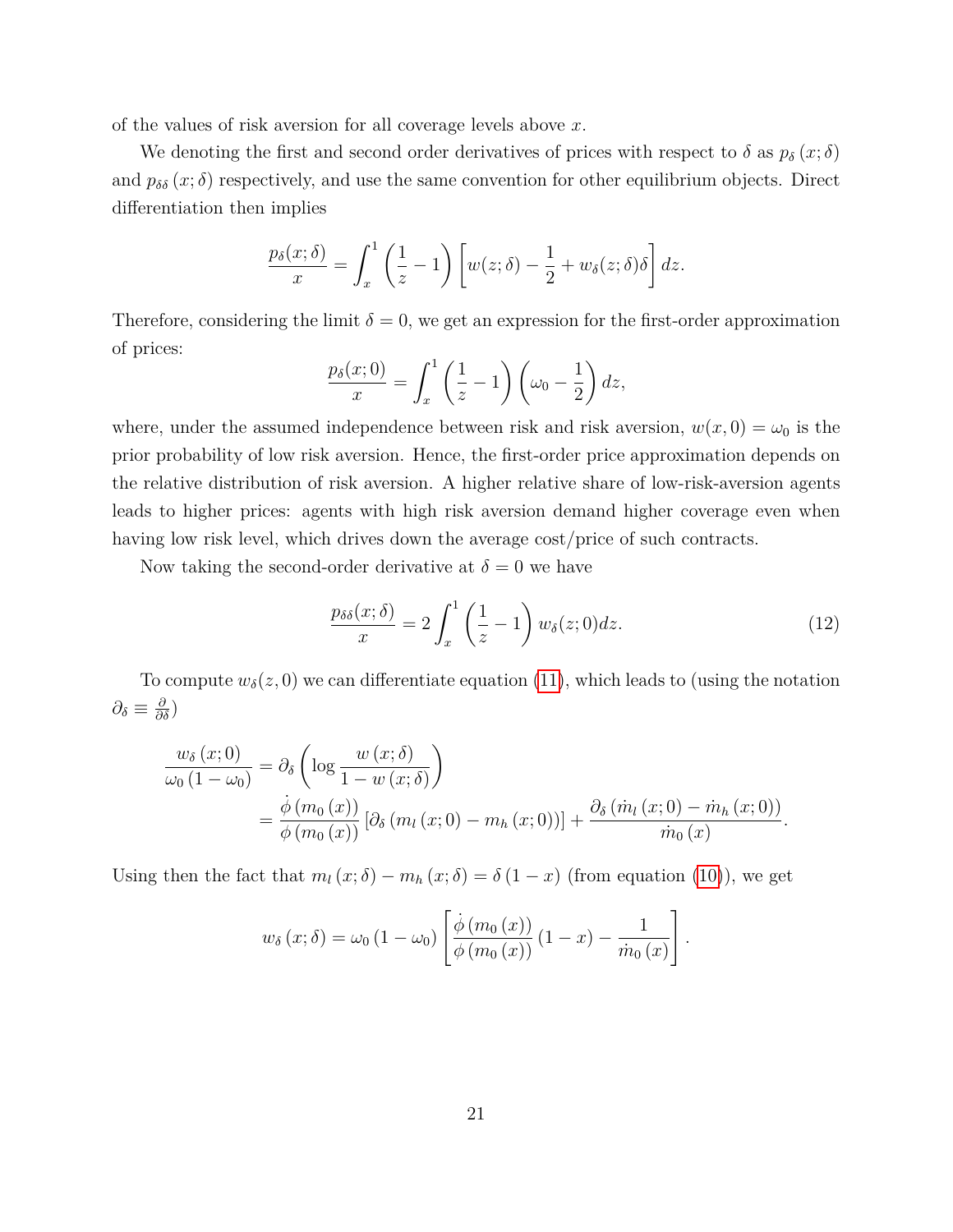Finally, since  $\dot{m}_0(x) = \rho_0 \frac{1-x}{x}$  $\frac{-x}{x}$ , equation [\(12\)](#page-20-0) can be rewritten as

$$
\frac{p_{\delta\delta}(x;\delta)}{x} = 2\rho_0^{-1}\omega_0 (1-\omega_0) \left[ \int_{m_0(x)}^{\mu_H} \frac{\dot{\phi}(\mu)}{\phi(\mu)} (1-t_0(\mu)) d\mu - (1-x) \right].
$$

The second-order approximation term allows us to study how the risk distribution affects equilibrium prices. With a positive yet small amount of preference heterogeneity, each coverage level is consumed by types with similar, yet distinct, risk levels. The relative frequency of the higher-risk-lower-aversion types to the lower-risk-higher-aversion ones is represented by the rate of growth of the risk density,  $\frac{\dot{\phi}(\cdot)}{\phi(\cdot)}$ . A higher density rate of growth means that, for any given risk level, there are relatively more types in the population with slightly higher risks. As these two "similar" types are pooled into a single contract, the overall effect on prices is positive. This second-order term is zero in the extreme cases  $\omega_0 = 1$  or  $\omega_0 = 0$ , as the relative share of different risk types is irrelevant in the one-dimensional case.

These results are formally established in Subsection [4.3](#page-24-1) (see Corollary [1\)](#page-24-2). First Subsection [4.2](#page-21-0) provides the formal derivation of the price approximation terms, relaxing the requirement of continuous differentiability and the assumption of independence of risk and risk preferences. A reader interested purely in the comparative statics exercises obtained from these formulas can skip the next subsection and go directly to Sections [6](#page-33-0) and [5](#page-24-0) which show how to use these approximation results to evaluate the welfare impact of changes in risk distribution and of signal disclosures.

### <span id="page-21-0"></span>**4.2 Approximation results**

In this section, we extend the results in subsection [4.1](#page-19-0) to the case of non-independent types and arbitrary (potentially non-differentiable) equilibrium selections. Moreover, we do not assume that the separating and continuous pooling regions vanish, but instead our approximation results imply it. In order to study the equilibrium prices, it is necessary to study the limiting behavior of the endogenous weight function  $w(x)$ , which represents the share of low risk-aversion agents choosing coverage  $x$ . In the limit economy without preference heterogeneity, all consumers purchasing the same coverage level share the same risk level. When preference heterogeneity is positive but small, any coverage with discrete pooling features cross-subsidization between types with almost identical level of risk, i.e., the limiting share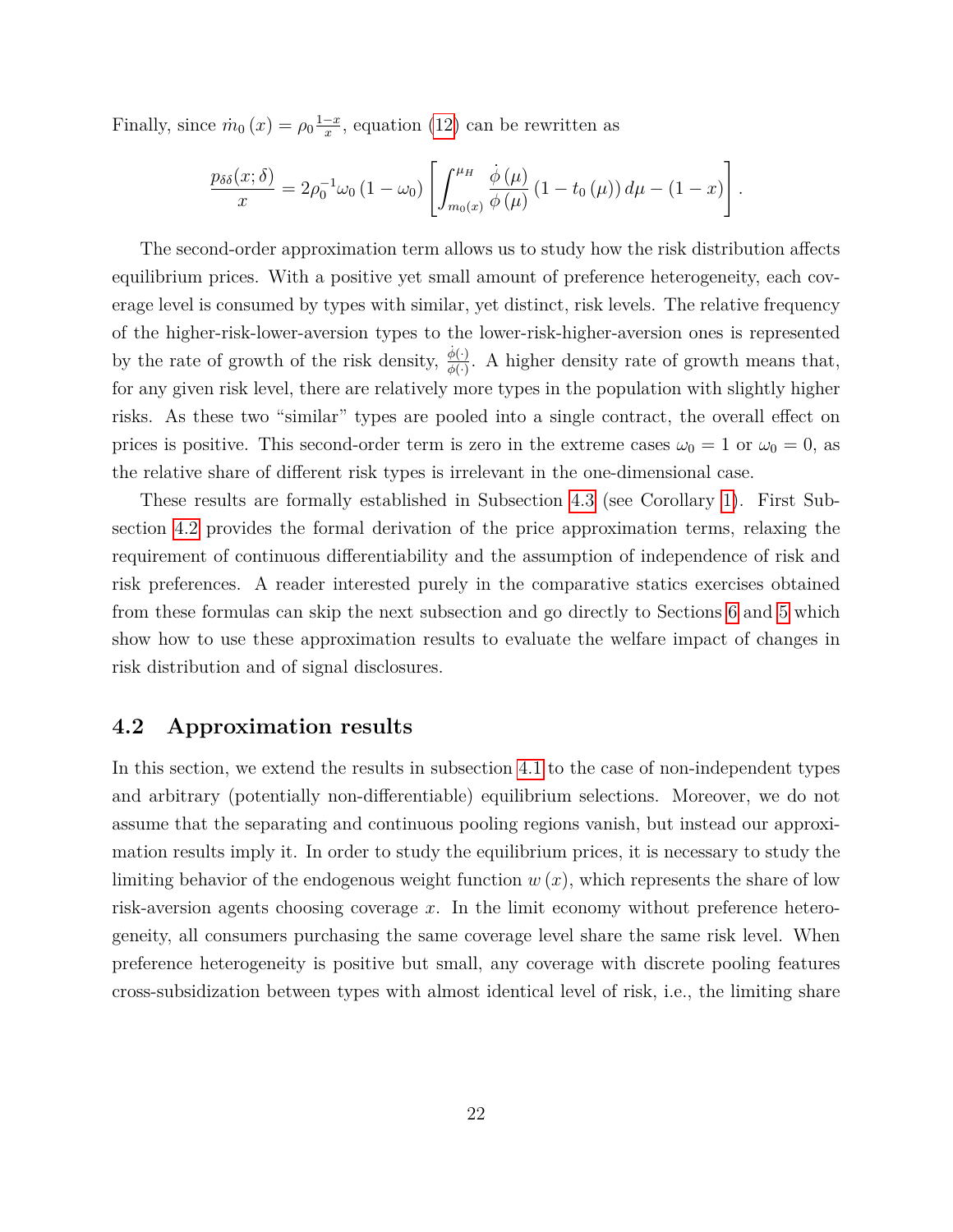of low-risk-preference types within a pool is determined by the ratio:

$$
\omega_0(x) \equiv \frac{\phi_l(m_0(x))}{\phi_l(m_0(x)) + \phi_h(m_0(x))},
$$

for any  $x \in [x_L, 1]$ . In the limit  $\delta = 0$ , agents consuming the same coverage level x have all a risk level equal to  $m_0(x)$ . And the limiting share of agents with low risk aversion<sup>[17](#page-71-0)</sup>, among the ones with risk level  $m_0(x)$  is exactly  $\omega_0(x)$ .

Proposition [2](#page-16-1) guarantees the existence of (multiple) equilibria, for all  $\delta > 0$  sufficiently small. We now consider an arbitrary equilibrium selection and define the following limits, if they exist,

$$
p_{\delta}\left(x\right) \equiv \lim_{\delta \to 0} \frac{p\left(x;\delta\right) - p\left(x;0\right)}{\delta}
$$

and

$$
p_{\delta\delta}\left(x\right) \equiv 2\lim_{\delta \to 0} \frac{\frac{p(x;\delta)-p(x;0)}{\delta}-p_{\delta}\left(x\right)}{\delta}.
$$

<span id="page-22-0"></span>**Proposition 3.** *Consider an arbitrary equilibrium selection and*  $\delta > 0$  *sufficiently small. For all*  $x \in (x_L, 1)$ *, the price and weight functions exhibit the following limiting behavior:* 

(a) Convergence: the function  $p(x; \cdot)$  *is continuous at zero,* 

$$
\lim_{\delta \to 0} \frac{p(x;\delta)}{x} = m_0(x) \text{ and } \lim_{\delta \to 0} w(x;\delta) = \omega_0(x);
$$

*(b) Differentiability: the limit*  $p_{\delta}(x)$  *exists and is given by* 

$$
\frac{p_{\delta}\left(x\right)}{x} = \int_{x}^{1} \left(\omega_{0}\left(z\right) - \frac{1}{2}\right) \left(\frac{1}{z} - 1\right) dz; \tag{13}
$$

*(c) Second-order differentiability: the limit*  $p_{\delta\delta}(x_0)$  *exists and is given by* 

<span id="page-22-1"></span>
$$
\frac{p_{\delta\delta}(x)}{x} = 2\int_x^1 w_\delta(z) \left(\frac{1}{z} - 1\right) dz,\tag{14}
$$

<sup>&</sup>lt;sup>17</sup>Although in the limit there is just one risk-preference type, the interpretation is that for each risk type there exactly risk-preference type with the same risk aversion.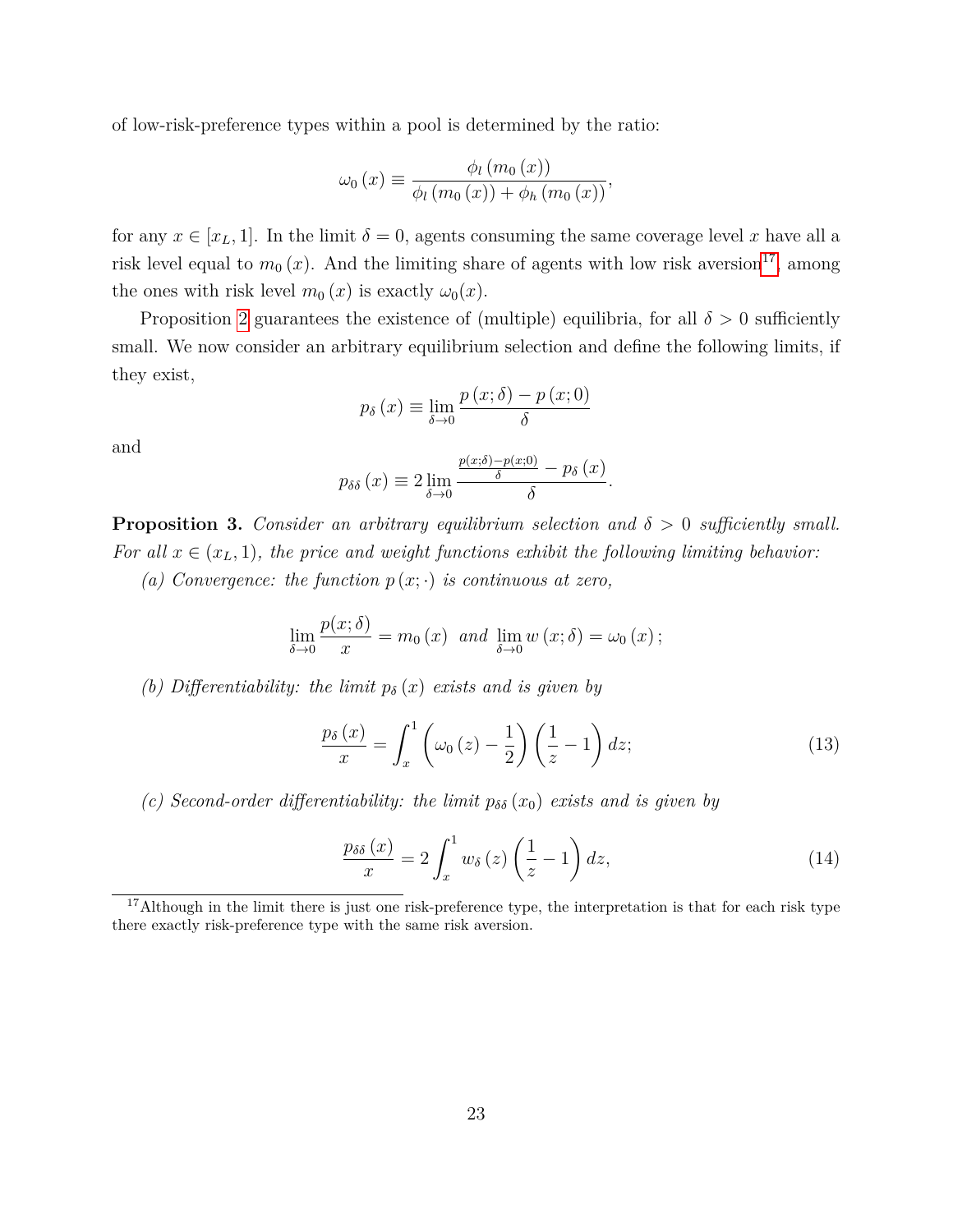*where*

<span id="page-23-0"></span>
$$
w_{\delta}(x) = \frac{\dot{\omega}_{0}(x)}{x\dot{m}_{0}(x)}p_{\delta}(x) - \frac{x\omega_{0}(x)[1-\omega_{0}(x)]}{\rho_{0}(1-x)} + (1-x)[1-\omega_{0}(x)]\omega_{0}(x)\left\{ [1-\omega_{0}(x)]\frac{\dot{\phi}_{l}(m_{0}(x))}{\phi_{l}(m_{0}(x))} + \omega_{0}(x)\frac{\dot{\phi}_{h}(m_{0}(x))}{\phi_{h}(m_{0}(x))} \right\}.
$$
\n(15)

*Additionally, all convergence results hold uniformly on any compact subset of*  $(x_L, 1)$ *.* 

*Proof.* The proof is a combination of the results in Lemmas [17,](#page-56-0) [18,](#page-56-1) [19,](#page-57-0) [22](#page-58-0) and [24](#page-60-0) in Appendix C.  $\Box$ 

The proof of this proposition shows in particular that the approximation of the onedimensional equilibrium is determined by the approximation on the discrete pooling region of the equilibrium selection, i.e., as  $\delta$  approaches zero the separating and continuous pooling regions of the equilibrium are of order  $o(\delta)$ . In the previous section, this property was taken for granted The first part of Proposition [3](#page-22-0) shows that prices converge pointwise to its onedimensional counterpart. This occurs as, when the difference of risk-aversion among agents becomes small, the heterogeneity among buyers choosing the same coverage level disappears. Hence, in the limit, the equilibrium allocation and prices fully separate agents in terms of their risk level. It also determines the limit of the endogenous weight function  $w(\cdot)$ .

The second part of Proposition [3](#page-22-0) is slightly more subtle. It shows that the sign of the firstorder approximation of prices does depend on the type distribution through the difference between  $\omega_0(x)$  and  $\frac{1}{2}$ . The reason is that with  $\delta > 0$  small, except for very low or very high coverages, all other consumption levels occur in the discrete pooling region where each contract is purchased not by a single risk-type, but by a pair of types: one with low risk and high risk aversion,  $(m_h(x), \rho_h)$ , and one with high risk and low risk aversion,  $(m_l(x), \rho_l)$ (equation [\(10\)](#page-16-2) then implies  $m_l (x) > m_h (x)$ ). Hence, the effect on the equilibrium prices of some heterogeneity in risk levels depends on which type is more prevalent in the limit. If there are more low risk-aversion agents, since they exhibit a higher risk than the high risk aversion agents with whom they pool (i.e.,  $\omega_0(x) > \frac{1}{2}$  $\frac{1}{2}$ ) prices are increased; if otherwise (i.e.,  $\omega_0(x) < \frac{1}{2}$  $(\frac{1}{2})$ , the effect is reversed.

The third part of Proposition [3](#page-22-0) is even more subtle. It captures how the relative weight assigned to the low risk aversion agents, exhibiting higher risk  $(w(x;\delta))$ , differs from its limit  $\omega_0(x)$  for small parameter  $\delta > 0$ . If  $w_\delta(x) > 0$ , the introduction of small preference heterogeneity  $\delta > 0$  implies that the share of low-risk-aversion-high-risk types consuming each contract is larger, which drives up prices. The way in which the weights vary with the degree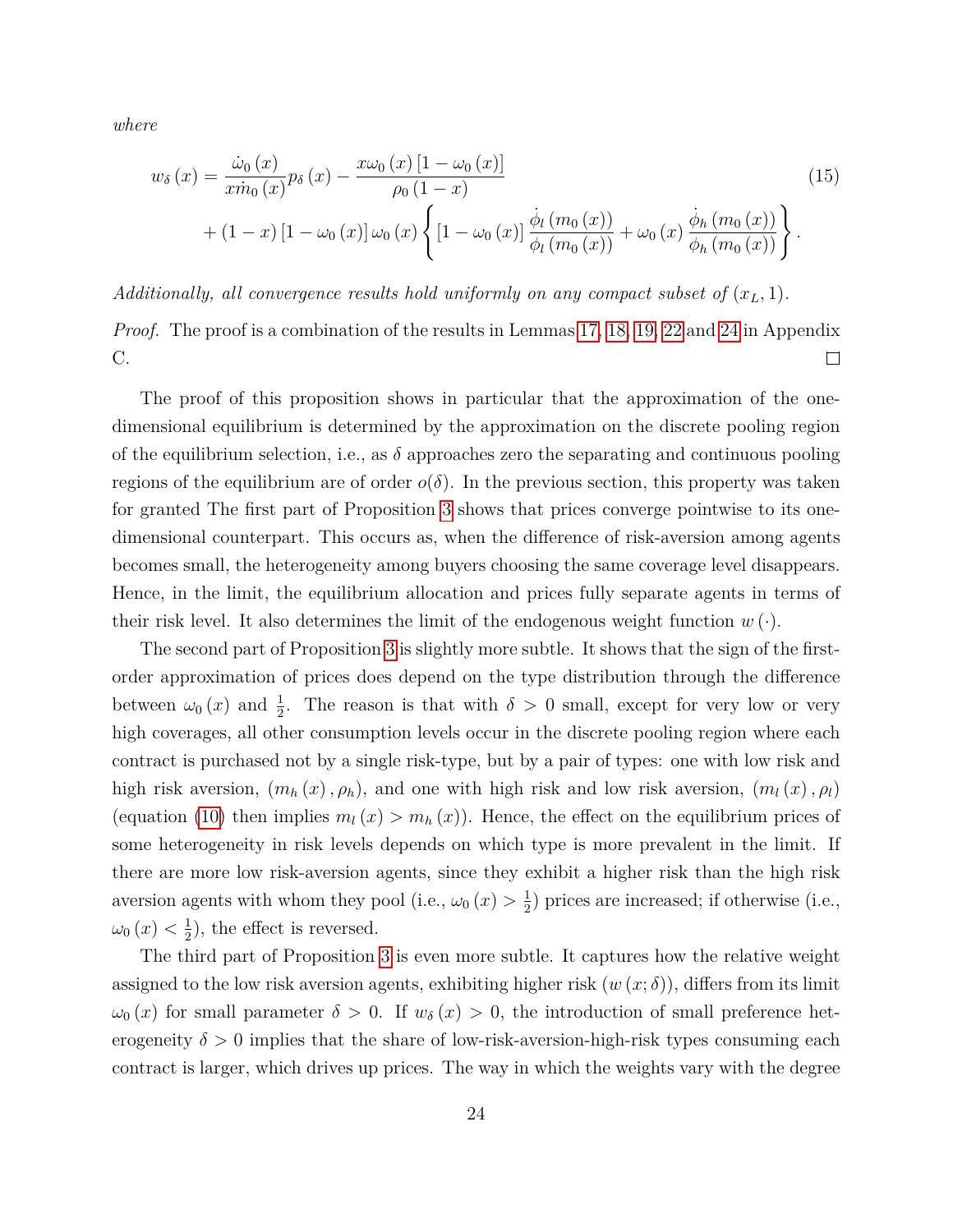of preference heterogeneity  $\delta$  depends very finely on the type distribution. Its interpretation is more easily understood when both dimensions are independently distributed, as shown in the following subsection.

For the remainder of the paper, we will use this approximation result to study equilibrium outcomes and interventions of our model, and so we always consider sufficiently small preference heterogeneity  $\delta > 0$ , such that existence is guaranteed from Proposition [2,](#page-16-1) and an arbitrary equilibrium selection.

#### <span id="page-24-1"></span>**4.3 Independent distribution**

<span id="page-24-2"></span>**Corollary 1.** *If risk and risk aversion are independently distributed, then*

$$
p_{\delta}(x) = x \left(\omega_0 - \frac{1}{2}\right) \left(x - 1 + \ln x\right),
$$

*and*

$$
\frac{p_{\delta\delta}(x)}{x} = 2\omega_0 (1 - \omega_0) \left[ \int_x^1 (1 - z) \left( \frac{1}{z} - 1 \right) \frac{\dot{\phi}(m_0(z))}{\phi(m_0(z))} dz - \frac{(1 - x)}{\rho_0} \right].
$$

*Proof.* By direct substitution in Proposition [3.](#page-22-0)

Corollary [1](#page-24-2) shows that the risk distribution affects equilibrium prices through the derivative of the log of the density (i.e., increasing rate of density function), which is the key element that we explore in what follows to do comparative statics and signal disclosure analysis. This is due to the fact that, when preference heterogeneity is small, agents pooled together have very similar risk levels and, hence, average prices are determined by the relative likelihood of agents with different, but still quite similar, risk levels. This result suggests that the ordering of distributions in terms of the monotone likelihood ratio property (MLRP) has a central role in this model. This issue is further developed in the next section.

# <span id="page-24-0"></span>**5 Signal disclosure**

A central policy question in insurance markets regulation is the extent to which companies should be allowed to discriminate consumers based on observable characteristics. For example, demographic characteristics are useful for firms when pricing insurance contracts as long as they are correlated with consumers' risk, even if they are not direct determinants of risk.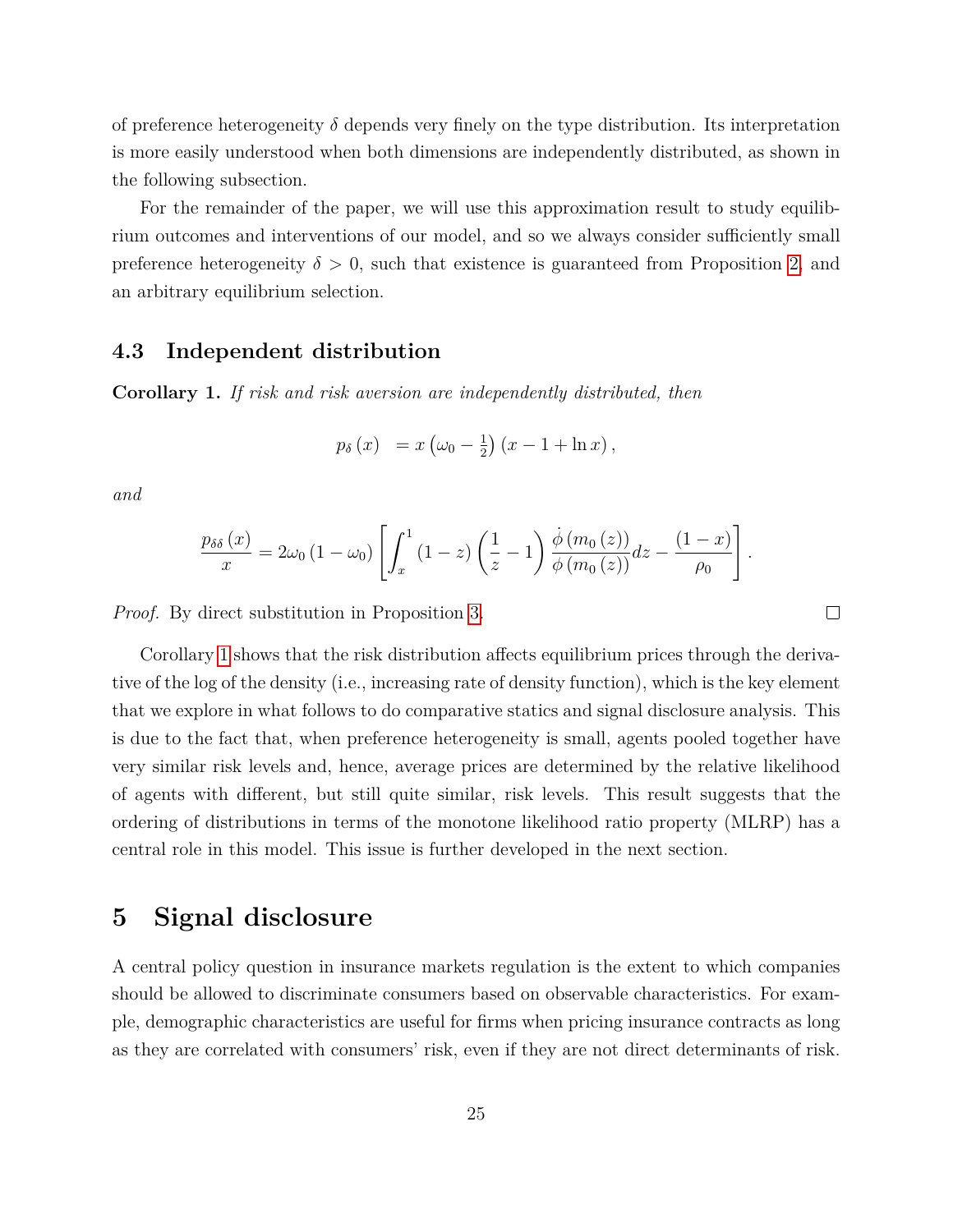However, the use of additional information in pricing increases the heterogeneity of prices offered to consumers with different observables. We analyze this question by considering the disclosure of an informative signal or observable characteristic which can be used in pricing. If firms observe the realization of this signal, their offers are based on the distribution of types conditional on the signal realization and, as a consequence, equilibrium prices also depend on the signal realization. We focus on pure risk signals, i.e., whose realization is independent of risk preferences, conditional on risk. We assume that the disclosure of the signal realization is a result of individual agents or firms' decisions. If a signal is disclosed, its realization connected with each agent is observed by the agent as well as firms. If a signal is not disclosed, firms cannot price based on this information.

The disclosure or access to new information allows firms to better price discriminate and consumers to make better coverage choices. Our analysis focuses on the first aspect of new information even though the latter is also relevant. On firms' sides, the signal is informative as it is correlated to unobservable risk levels. On consumers' side, we assume that the signal has no direct value, but only matters through its effect on prices. In other words, the signal contains no additional predictive power on final losses relative to risk type  $\mu$ , which is know by consumers. Since the signal has no direct value to consumers, our positive welfare result (Proposition [4\)](#page-29-0) regarding information disclosure is more surprising.

Our welfare analysis takes an interim perspective: for a fixed type, we consider the expected utility gain from the release of a signal, taking expectations over the set of possible signal realizations. We say that a signal structure is interim Pareto improving if it leads to an expected utility improvement for almost all types. This is the adequate measure of consumer's well-being if consumers do not observe the signal realization prior to the intervention. For example, if the signal is the result of an imprecise health test or, as in HHW, if one evaluates interventions from the point of view of a young agent's expected lifetime utility which is affected by the potential use of individual characteristics that evolve stochastically over time. In many relevant applications, however, these signals are observable prior to the intervention, such as gender-based pricing. In this case, our results characterize the aggregate (utilitarian) welfare gain from all consumers (across men and women) sharing the same risk and preference characteristics, and hence the same equilibrium level of coverage. Any Pareto improvement according to this interim criterion also implies an improvement according to an ex ante criterion. Our main result (Proposition [4\)](#page-29-0) provides necessary and sufficient conditions for a signal structure to be interim Pareto improving.

A signal has finitely many realizations  $s \in S$ . A signal structure is denoted by a function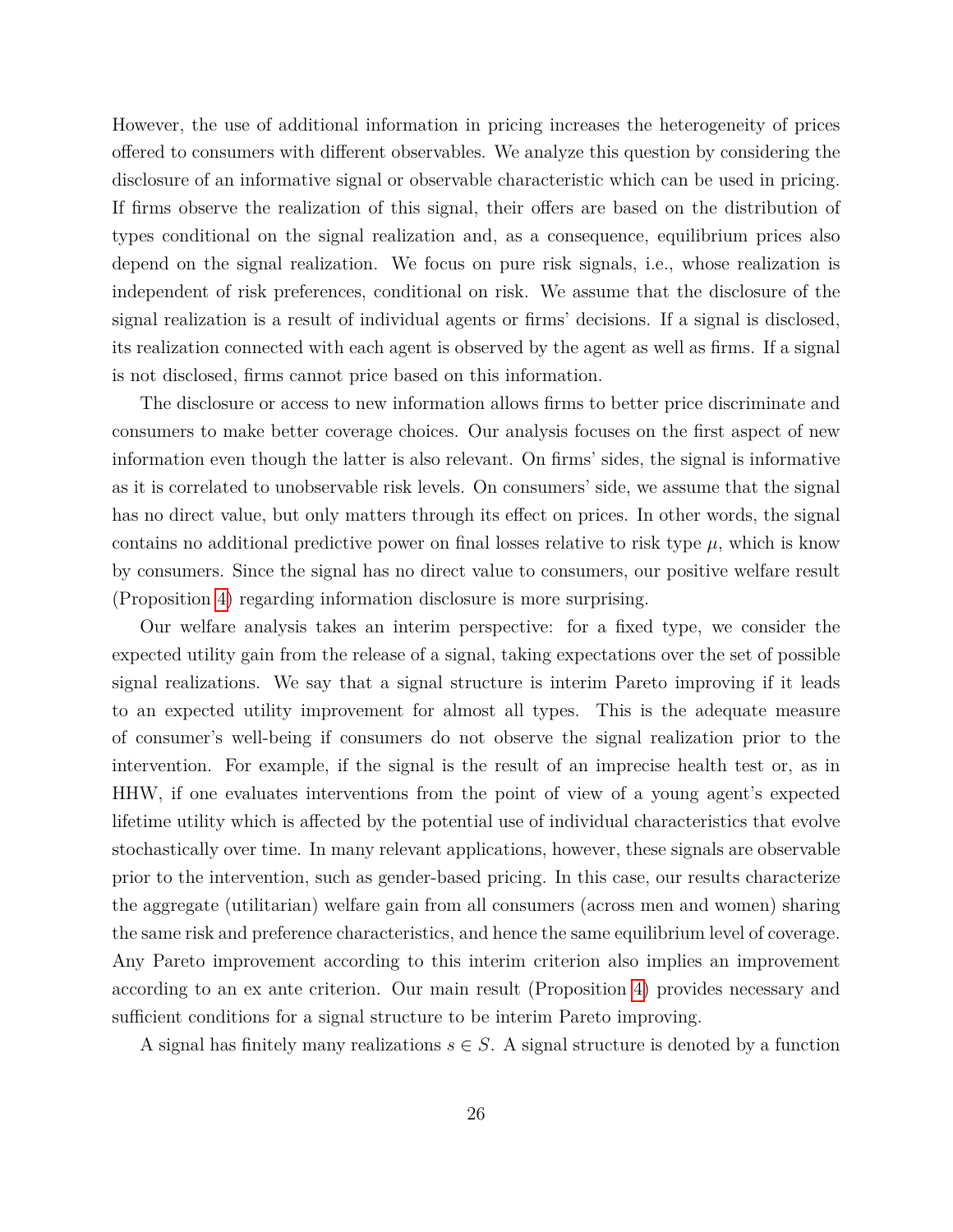$\pi(\cdot \mid \cdot) : S \times [\mu_L, \mu_H] \mapsto [0, 1]$  such that  $\pi(\cdot \mid \mu) \in \Delta(S)$  for any  $\mu \in [\mu_L, \mu_H]$ . The value  $\pi(s | \mu)$  denotes the probability distribution over signal realizations, conditional on risk level  $\mu$ . We assume that the conditional signal distributions have full support and are continuously differentiable in risk  $\mu$ . The distribution of types conditional on signal s is then given by

<span id="page-26-0"></span>
$$
\phi_i(\mu \mid s) = \frac{\phi_i(\mu) \pi (s \mid \mu)}{\Pi(s)},\tag{16}
$$

for  $i = l, h$ , where  $\Pi(s)$  denotes the ex-ante probability of signal realization s, given by

$$
\Pi(s) \equiv \int \left[ \phi_l \left( \mu' \right) \pi \left( s \mid \mu' \right) + \phi_h \left( \mu' \right) \pi \left( s \mid \mu' \right) \right] d\mu'.
$$

We use superscript s to refer to endogenous equilibrium variables under distribution  $(\phi_l(\cdot | s), \phi_h(\cdot | s))$  (e.g.,  $p^s(x; \delta)$ ) and superscript 0 when referring to endogenous equilibrium variables under prior distribution  $(\phi_l, \phi_h)$  (e.g.,  $p^0(x; \delta)$ ).

In what follows to easy the notation we refer to type  $i \in \{l, h\}$  instead of type  $\rho$  and use it as a subscription. We define the equilibrium payoffs of an agent with type  $(\mu, i) \in$  $[\mu_L, \mu_H] \times \{l, h\}$  with preference heterogeneity  $\delta > 0$  as, for  $k \in \{0\} \cup S$ ,

$$
V_i^k(\mu;\delta) \equiv v(t_i^k(\mu;\delta), p^k(t_i^k(\mu;\delta);\delta); \mu, \rho_i(\delta)), \qquad (17)
$$

where  $v(\cdot)$  is defined by [\(1\)](#page-8-0), and  $p^k(\cdot)$  and  $t^k(\cdot)$  represent equilibrium prices and allocation respectively.

We say that a signal structure is interim Pareto improving for a given type distribution  $(\phi_l, \phi_h)$  and equilibrium selection if, for every  $\epsilon > 0$ , there exists a  $\delta > 0$  such that

$$
\mathbb{P}\left[\left(\mu,i\right) \mid \sum_{s\in S}\pi_{i}\left(s\mid\mu\right)V_{i}^{s}\left(\mu;\delta\right) > V_{i}^{0}\left(\mu;\delta\right)\right] > 1-\epsilon,
$$

for all  $\delta < \overline{\delta}$ . A signal structure is interim Pareto improving if it is interim Pareto improving for any prior type distributions with full support and equilibrium selection.<sup>[18](#page-71-0)</sup>

Section [5.1](#page-27-0) shows that the welfare impact of signal disclosure follows directly from its expected effect on prices. Sections uses this result to provide necessary and sufficient conditions for a signal structure to be interim Pareto improving.

<sup>&</sup>lt;sup>18</sup>The reason for the  $\epsilon$  qualification in the definition comes from the fact that equilibrium prices in the transition between the discrete pooling and separating regions cannot be identified. However, the mass of types trading in this region becomes negligible as  $\delta \to 0$ .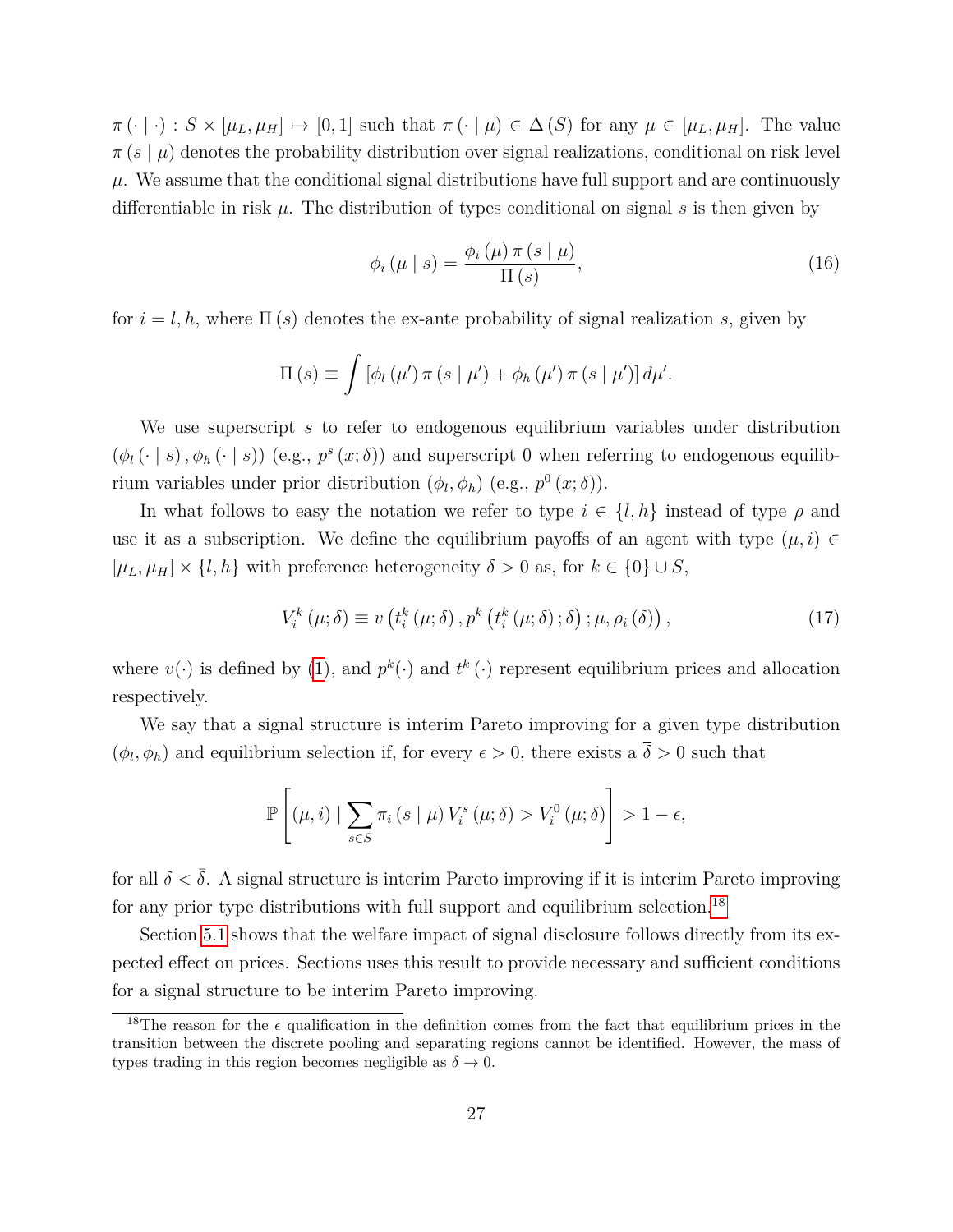### <span id="page-27-0"></span>**5.1 Welfare and price effects**

The disclosure of a signal affects the utility of any given agent as it changes the equilibrium price function and, as a consequence, also affects their choice of coverage. The main result in this section (Lemma [3\)](#page-28-0) shows that the interim expected utility impact of signal disclosure is determined directly by the interim expected price change generated by the signal.

This result is surprising since agents preferences, represented in [\(1\)](#page-8-0), are risk averse and the disclosure of a signal introduces a new source of uncertainty coming from its realization and its impact on equilibrium prices.

Different realizations of the signal will affect both the price  $p(t(\mu, \rho_i; \delta); \delta)$  (price effect) and the equilibrium quantity  $t(\mu, \rho_i; \delta)$  consumed by a particular type (allocation effect). Intuitively, Lemma [3](#page-28-0) follows from two observations: (i) that the price effect of signal disclosure dominates the allocation effect, and (ii) that the price effect of a signal is determined solely by the expected price effect of the disclosure of the signal.

Observation (i) follows from an envelope-type argument, which implies that the price impact of shock is of higher order of magnitude than the allocation effect, since agents are optimizing over their coverage amount.

Observation (ii) is more subtle. The disclosure of the signal introduces a lottery into agents' final net consumption. Since equilibrium outcomes in the case of no preference heterogeneity ( $\delta = 0$ ) do not depend on the disclosure of the signal, the impact of signal disclosure is *small* for small preference heterogeneity  $\delta$ . And since the signal is assumed to not provide additional payoff relevant information to consumers, the realization of the signal is *independent* of their risky losses, conditional on their type. But an agent with a risky consumption level evaluates small lotteries with realizations independent from their initial consumption according to their expected value.[19](#page-71-0)

Additionally, Proposition [3](#page-22-0) shows that the limit and first order approximation of equilibrium prices as  $\delta \to 0$  are independent of the risk distribution, which means that for any  $s \in S$ ,

$$
\lim_{\delta \to 0} p^s(x;\delta) = \lim_{\delta \to 0} p^0(x;\delta),
$$

and

$$
p_{\delta}^{s}(x)=p_{\delta}^{0}(x).
$$

This means that the expected price impact of signal disclosure can be approximated by its

<sup>&</sup>lt;sup>19</sup>For any differentiable Bernoulli  $v : \mathbb{R} \mapsto \mathbb{R}$ , independent random variables x and y, and  $\varepsilon > 0$  $\mathbb{E}[v(x+\varepsilon y)] = \mathbb{E}[v(x)] + \varepsilon \mathbb{E}[v'(x)] \mathbb{E}[y] + o(\varepsilon).$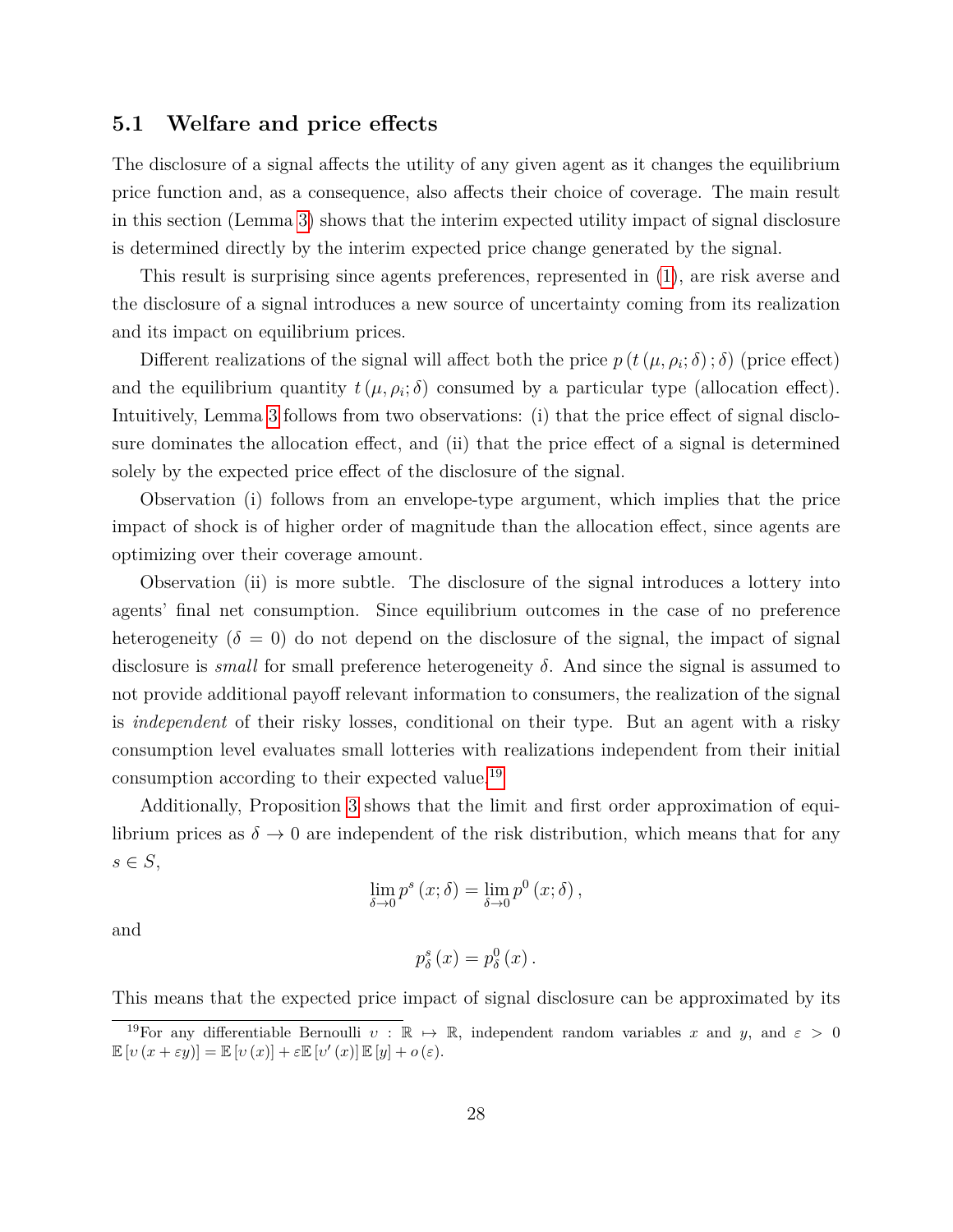second order approximation, i.e.,

$$
\sum_{s\in S}\mu\left(s\mid\mu\right)p^{s}\left(t_{i}^{s}\left(\mu;\delta\right);\delta\right)-p^{0}\left(t_{i}^{0}\left(\mu;\delta\right);\delta\right)=\frac{\delta^{2}}{2}\Delta E\left[p\left(t_{0}\left(\mu\right)\right)\right]+o\left(\delta^{2}\right),
$$

where

<span id="page-28-1"></span>
$$
\Delta E\left[p\left(x\right)\right] \equiv \sum_{s \in S} \pi\left(s \mid m_0\left(x\right)\right) \left[p_{\delta\delta}^s\left(x\right) - p_{\delta\delta}^0\left(x\right)\right] \tag{18}
$$

is the expected price change of coverage  $x$ .

The following result combines these arguments formally.

<span id="page-28-0"></span>**Lemma 3.** The welfare effect of signal disclosure on an agent with type  $(\mu, i)$  satisfies

$$
\sum_{s \in S} \pi (s | \mu) V_i^s (\mu; \delta) - V_i^0 (\mu; \delta) =
$$
  

$$
\frac{\delta^2}{2} \frac{\partial v}{\partial p} (t_0 (\mu), p_0 (t_0 (\mu)), \mu, \rho_0) \Delta E [p (t_0 (\mu))] + o_i (\delta^2; \mu), \quad (19)
$$

where  $\delta^{-2}$  | $o_i$  ( $\delta^2$ ; ·)| *converges uniformly to* 0 *on* M, for any compact set  $M \subset (\mu_L, \mu_H)$ . *Proof.* See Appendix C.  $\Box$ 

## **5.2 Welfare improving signals**

The main result of this section shows that signals are interim Pareto improving if, and only if they satisfy an informativeness condition referred to as monotonicity. The information content of a signal structure is determined by how the signal distribution varies with changes in risk level. Intuitively, monotonicity means that consumers with more distant risk levels must generate more "distinct" signal distributions. Hence, to define monotonicity we need to specify a notion of comparison between two distributions over signal realizations. For any two distributions  $\pi, \tilde{\pi} \in \Delta(S)$ , the Kullback–Leibler (KL) divergence of  $\tilde{\pi}$  from  $\pi$  is defined as

$$
D_{KL}(\pi||\widetilde{\pi}) \equiv \sum_{s} \pi(s) \ln\left(\frac{\pi(s)}{\widetilde{\pi}(s)}\right).
$$

This measure is also referred to as relative entropy and is an asymmetric measure of distri-bution discrepancy.<sup>[20](#page-71-0)</sup> It becomes standard entropy when  $\tilde{\pi}$  is the uniform distribution over S. It is always non-negative and equals to zero if and only if  $\pi = \tilde{\pi}$ .

<sup>&</sup>lt;sup>20</sup>Information theory (see, for instance, [Kraft \(1949\)](#page-70-8) and [McMillan \(1956\)](#page-70-9)) defines this measure as the expected number of extra bits that would be required to code the information if one were to use  $\tilde{\pi}$  instead of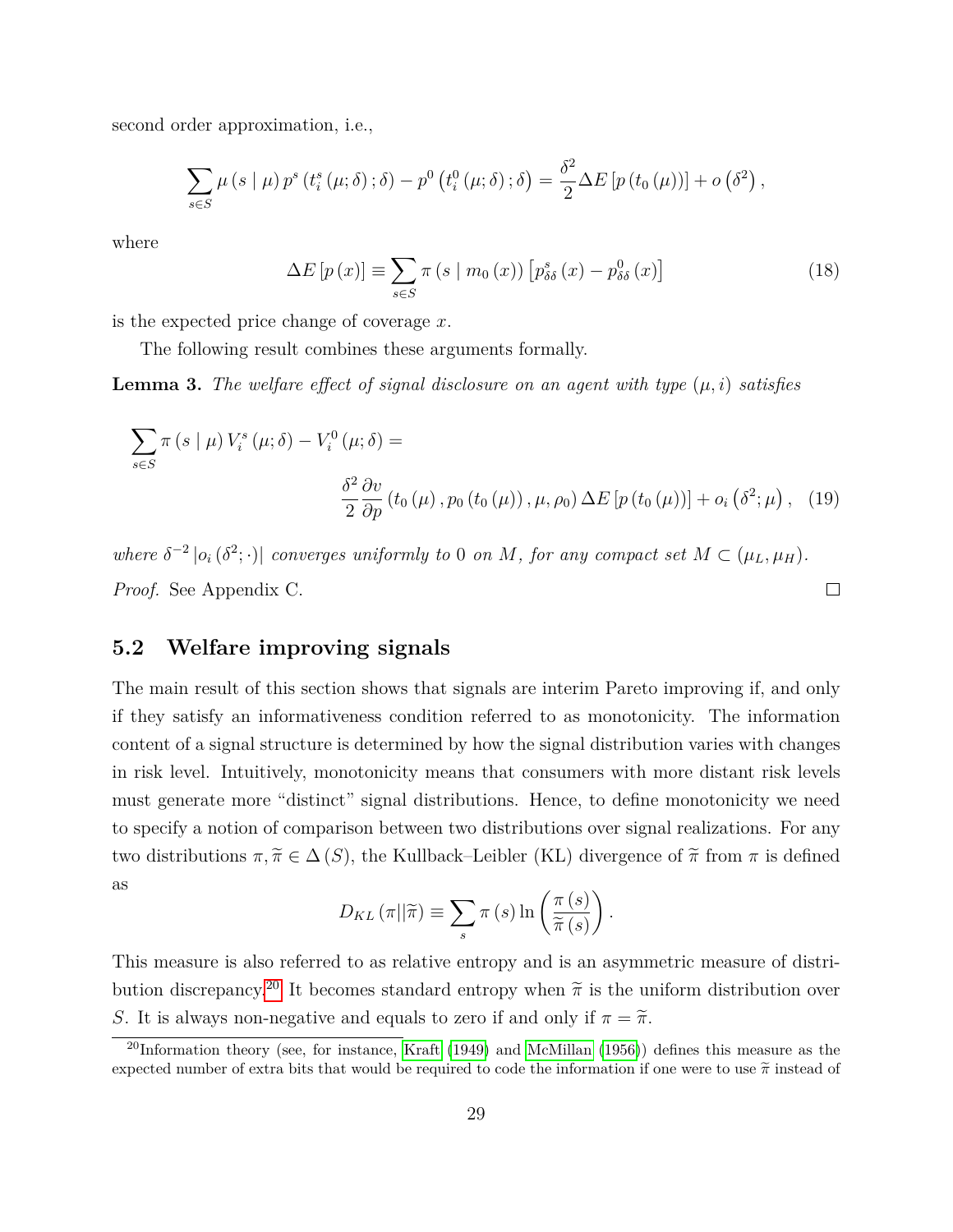We say that a signal is monotonic if the gap between the signal distributions, as measured by the KL divergence, changes monotonically with the risk level of consumers. Formally,

**Definition 2.** A signal structure  $(\pi(s|\cdot))_{s\in S}$  is monotonic if, for any  $\mu \in [\mu_L, \mu_H]$ ,

$$
D_{KL}(\pi(\cdot \mid \mu) || \pi(\cdot \mid \widetilde{\mu}))
$$

is strictly increasing in  $\tilde{\mu}$  for  $\tilde{\mu} > \mu$ .

Alternatively, monotonicity means that for any three ordered risk levels  $\mu_1, \mu_2, \mu_3 \in$  $[\mu_L, \mu_H]$  such that  $\mu_1 < \mu_2 < \mu_3$  we must have

$$
0 < D_{KL}(\pi(\cdot | \mu_1) || \pi(\cdot | \mu_2)) < D_{KL}(\pi(\cdot | \mu_1) || \pi(\cdot | \mu_3)).
$$

The first inequality simply states that the signal realization allows one to distinguish between any two risk types  $\mu_1$  and  $\mu_2$ , i.e., the signal is informative. The second inequality states that, since the pair of risk levels  $(\mu_1, \mu_3)$  is more dissimilar, they should generate signal distributions that "diverge" more from each other, when compared to pair  $(\mu_1, \mu_2)$ .

Monotonicity is a generalization of common restrictions on the signal structure present in contract theory, such as monotone likelihood ratio ordering, as highlighted in Section [5.4.](#page-32-0) Figure [2](#page-30-0) illustrates a non-monotonic binary signal structure, where one realization of the signal has a higher likelihood for extreme risk levels while the other has higher likelihood for intermediary risk levels. We now state our main result, which relates monotonicity to interim welfare improvements.

#### <span id="page-29-0"></span>**Proposition 4.** *A signal structure is interim Pareto improving if and only if it is monotonic.*

*Proof.* From Lemma [3](#page-28-0) and equation [\(14\)](#page-22-1) we have that the expected price change of coverage  $x(18)$  $x(18)$  satisfies

<span id="page-29-1"></span>
$$
\Delta E\left[p\left(x\right)\right] = 2\int_x^1 \sum_{s \in S} \pi\left(s \mid m_0\left(x\right)\right) \left[w_\delta^s\left(z\right) - w_\delta^0\left(z\right)\right] \left(\frac{1}{z} - 1\right) dz, \tag{20}
$$

where the expressions of  $\omega_{\delta}^{s}(\cdot)$  and  $\omega_{\delta}^{0}(\cdot)$  are given by [\(15\)](#page-23-0).

 $\pi$ . In Economics this notion has been used in several applications. For instance, [Cabrales et al. \(2017\)](#page-69-10) use it to define the normalized value of an information purchase that induces a complete ranking of information structures. [Galichon and Salanié \(2010\)](#page-70-10) use it to estimate the socially optimal matching distribution when the available date can be so poor that the econometrician observes only that marginal distributions of the observable types of a man and a woman. Differently from these works, the relative entropy emerges naturally in our analysis, i.e., it is not imposed as a measure of informativeness.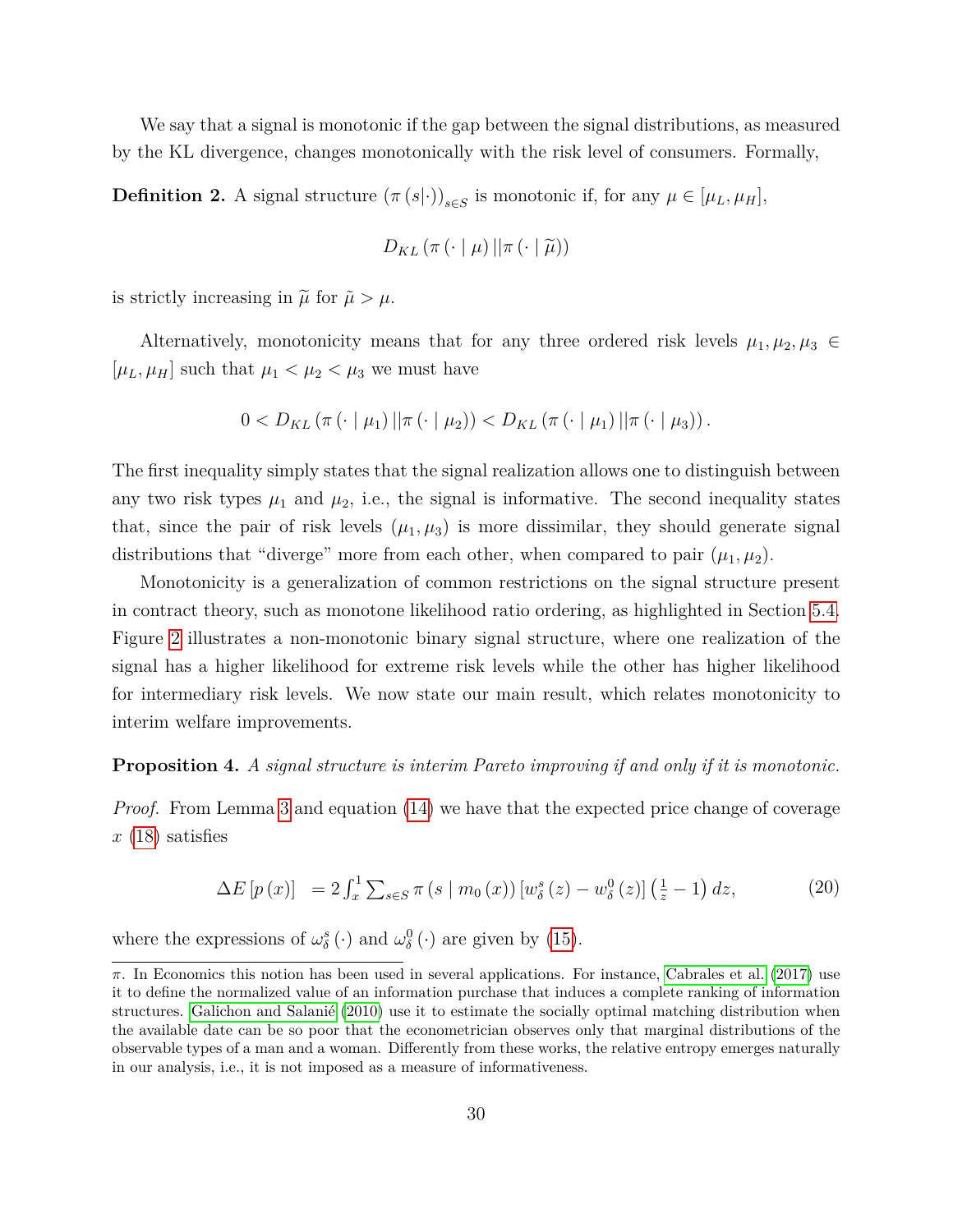

<span id="page-30-0"></span>Figure 2: Non-monotonic binary signal structure.

But the expression [\(20\)](#page-29-1) can be further simplified by using: (i) signal realization has no first order price effect, i.e.,  $p_{\delta}^{s}(\cdot) = p_{\delta}^{0}(\cdot);$  (ii) signal structure has no risk preference information, i.e.,  $\omega^s(\cdot) = \omega^0(\cdot)$ ; and (iii) conditional type distributions  $\phi_i(\mu \mid s)$  satisfy [\(16\)](#page-26-0). As a consequence, we have that

$$
\sum_{s \in S} \pi (s \mid m_0(x)) [w_\delta^s(z) - w_\delta^0(z)] = (1 - z) \omega^0(z) [1 - \omega^0(z)] \sum_{s \in S} \pi (s \mid m_0(x)) \frac{\pi (s \mid m_0(z))}{\pi (s \mid m_0(z))}
$$

where  $\dot{\pi}(s | \mu) \equiv \frac{\partial}{\partial \mu} \pi (s | \mu)$ .

But direct substitution in [\(20\)](#page-29-1) and a change of variables in the integration (to  $\mu' = m_0(z)$ ) gives us

$$
\Delta E \left[ p(t_0(\mu)) \right] = 2 \int_{\mu}^{\mu} \left( \frac{1-z}{\rho_0} \right) \omega^0 \left( t_0(\mu') \right) \left[ 1 - \omega^0 \left( t_0(\mu') \right) \right] \left[ \partial_2 D_{KL} \left( \pi \left( \cdot \mid \mu \right) \right) \right] d\mu'
$$

where  $\partial_2 D_{KL}(\pi(\cdot | \mu) || \pi(\cdot | \mu')) \equiv \frac{\partial}{\partial \mu'} D_{KL}(\pi(\cdot | \mu) || \pi(\cdot | \mu'))$ . This result ties the expected price change of a given contract with monotonicity of the Kullback-Leibler divergence measure.

The rest of the proof is in Appendix D.

From Proposition [\(4\)](#page-29-0) it also follows that the disclosure of a monotonic signal structure leads to an aggregate welfare gain (i.e., integrating over all possible types), for  $\delta > 0$ sufficiently small. The reverse also holds: the proof of Proposition [4](#page-29-0) shows that, for any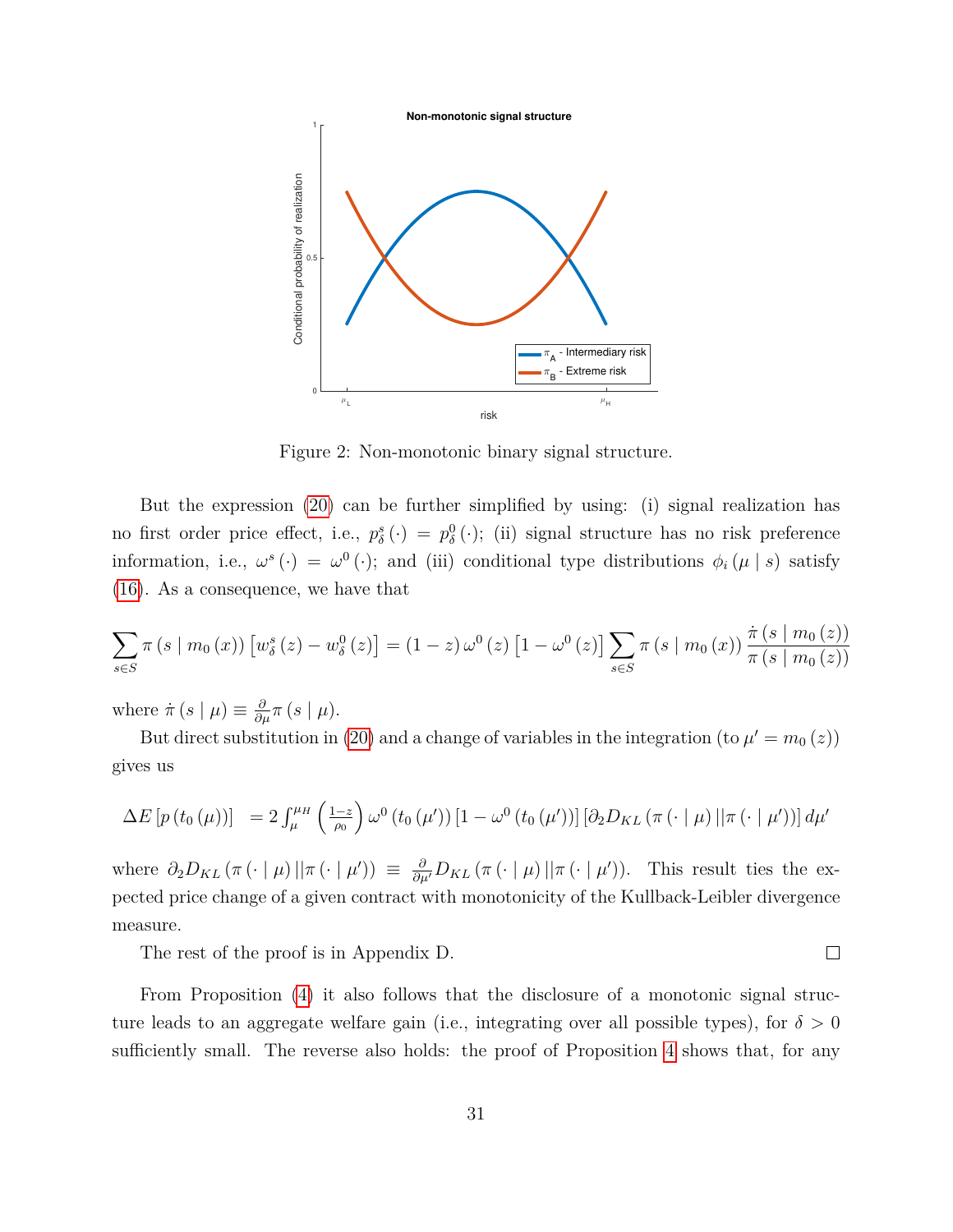non-monotonic signal structure, there exists a type distribution such that a positive mass of types is worse off with disclosure. The construction also implies that those types loosing from the signal disclosure are almost full measure and hence imply a negative aggregate welfare loss.

### **5.3 The statistical content of monotonicity**

The abstract nature of the Kullback-Leibler divergence measure makes the exact content of the monotonicity restriction somewhat inscrutable. In this section we show that monotonicity is equivalent to a simple statistical property related to the impact signal realizations have on the expected risk assessment of a small risk pool. Its connection with equilibrium analysis is discussed below.

Consider a set or pool of types with different levels of risk aversion and risk heterogeneity  $\varepsilon > 0$ , defined by:

$$
T(\overline{\mu}, \varepsilon) \equiv \{(\overline{\mu}, \rho_h), (\overline{\mu} + \varepsilon, \rho_l)\},\
$$

and denote the expected risk level in this set as its cost C. For a signal structure  $\pi$ , the impact of signal realization  $s \in S$  on the cost of pool T is given by

$$
\Delta C^{s}(\overline{\mu},\varepsilon) \equiv \mathbb{E}[\widetilde{\mu} | (\widetilde{\mu},\widetilde{\rho}) \in T(\overline{\mu};\varepsilon), \widetilde{s} = s] - \mathbb{E}[\widetilde{\mu} | (\widetilde{\mu},\widetilde{\rho}) \in T(\overline{\mu};\varepsilon)].
$$

The top-down property of equilibrium prices implies that any changes in the cost of a pool T will indirectly affect the prices of lower coverage contracts consumed by agents with lower risk level  $\mu < \overline{\mu}$ . We now focus on the *indirect expected* effect that signal disclosure has on agents with risk level  $\mu$  *through* its impact on the cost of pool  $T$ :

$$
\Delta C\left(\overline{\mu}, \underline{\mu}; \varepsilon\right) \equiv \sum_{s \in S} \pi\left(s \mid \underline{\mu}\right) \Delta C^s\left(\overline{\mu}, \varepsilon\right).
$$

The result below shows that monotonicity is equivalent to negativity of the indirect cost effect described here.

<span id="page-31-0"></span>**Proposition 5.** *A signal structure*  $\pi(\cdot)$  *is monotonic if, and only if for any full support continuous type distribution*  $(\phi_l, \phi_h)$ *, almost all*  $\mu, \overline{\mu} \in (\mu_L, \mu_H)$  and  $\varepsilon > 0$  sufficiently small,

$$
\Delta C\left(\overline{\mu}, \mu, \varepsilon\right) > 0.
$$

*Proof.* See Appendix D.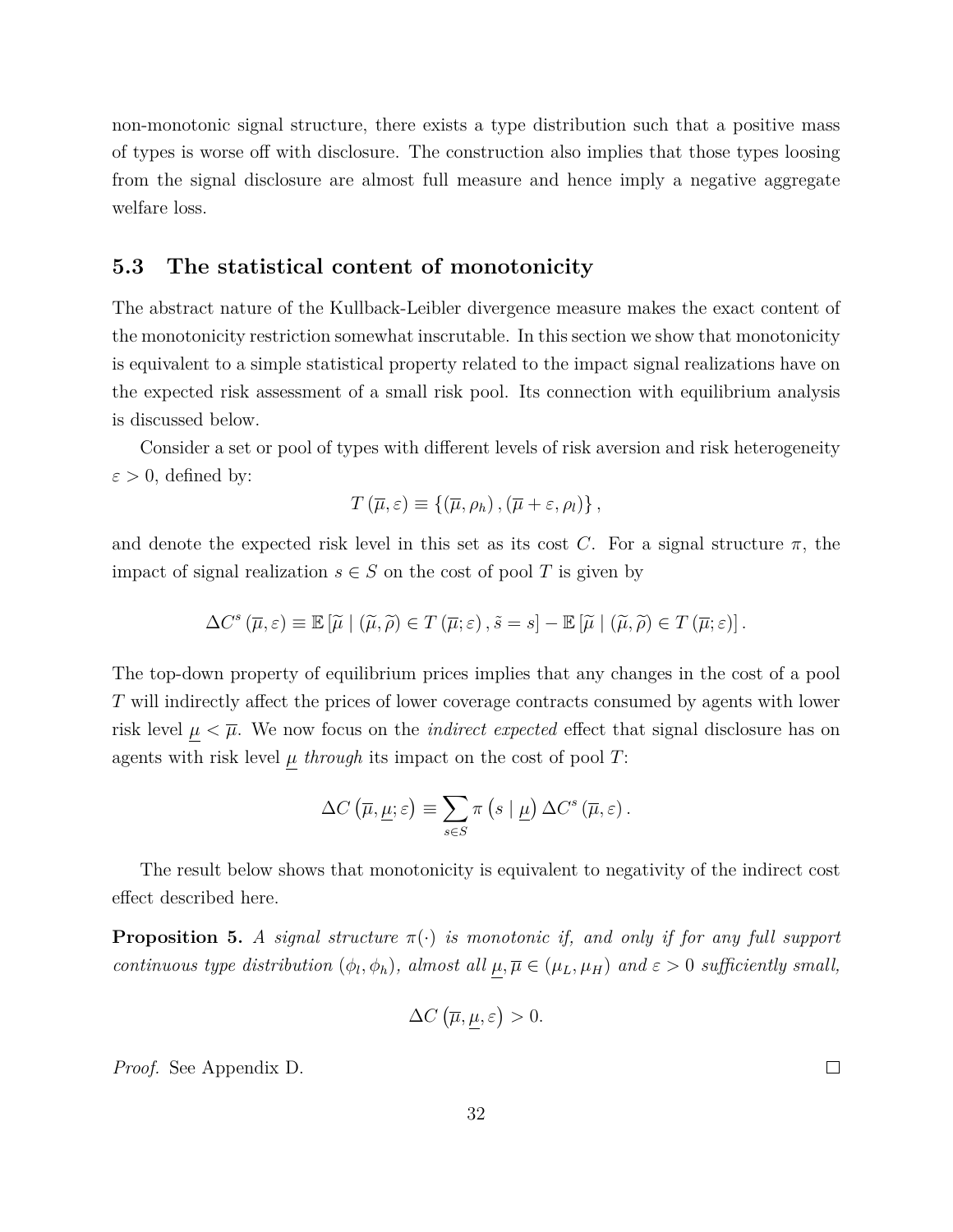While Proposition [5](#page-31-0) does not use equilibrium objects, these two are connected since, in equilibrium, prices are determined by the average riskiness of risk pools and the top-down property of prices is represented by the indirect cost assessment introduced here.

## <span id="page-32-0"></span>**5.4 MLRP versus Monotonicity**

A common restriction on signals structures in contract theory is that of the monotone likelihood ratio property (MLRP; [Mirrlees \(1976\)](#page-70-11)). A signal structure  $\pi$  with realizations  $S = \{s_1, ..., s_n\}$  satisfies MLRP if

$$
\frac{\pi (s_{k+1} | \mu)}{\pi (s_k | \mu)}
$$

is strictly increasing in  $\mu$ , for any  $k \in \{1, ..., n-1\}$ . Notice that in the case of binary signals, monotonicity is equivalent to MLRP. In general, monotonicity is weaker than MLRP, as shown by Proposition [21.](#page-34-0) While MLRP requires that signal realizations can be ordered on how much they indicate higher risks, monotonicity does not.

Recalling the definition of the conditional distribution [\(16\)](#page-26-0), MLRP is equivalent to higher signals indicate higher risks, i.e.,

$$
\frac{\phi_i(\mu \mid s_{k+1})}{\phi_i(\mu \mid s_k)}
$$

is strictly increasing in  $\mu$ , for each  $i = l, h$ .

The next proposition shows that MLRP implies monotonicity.

**Proposition 6.** *Any signal structure satisfying MLRP is monotonic.*

*Proof.* See Appendix D.

*Remark.* An alternative restriction on informativeness states that the (absolute) likelihood of a particular signal varies monotonically with the risk level, i.e., we say that a signal structure  $\pi$  is strongly monotonic (SM) if, for all  $s \in S$ ,  $\pi(s | \cdot)$  is strictly increasing or decreasing in  $\mu$ . This condition means that signals can be classified in two categories: ones that are likely with high risks and the others that are more likely with low risks. Notice that MLRP and SM are not nested in general, but they both coincide in the case of binary signals.<sup>[21](#page-71-0)</sup>

<sup>&</sup>lt;sup>21</sup>Indeed, suppose that  $\pi$  satisfies SM. Now consider an arbitrary signal  $s \in S$  with a strictly increasing (decreasing) function  $\pi(s \mid \cdot)$ . We then have that  $\pi(s \mid \cdot) > 0$  a.e. (Lebesgue). Now consider a fixed  $\mu \in [\mu_L, \mu_H]$ , we have that both elements multiplied in [\(60\)](#page-67-0) are strictly positive for (almost) all  $\tilde{\mu} \in [\mu, \mu_H]$ .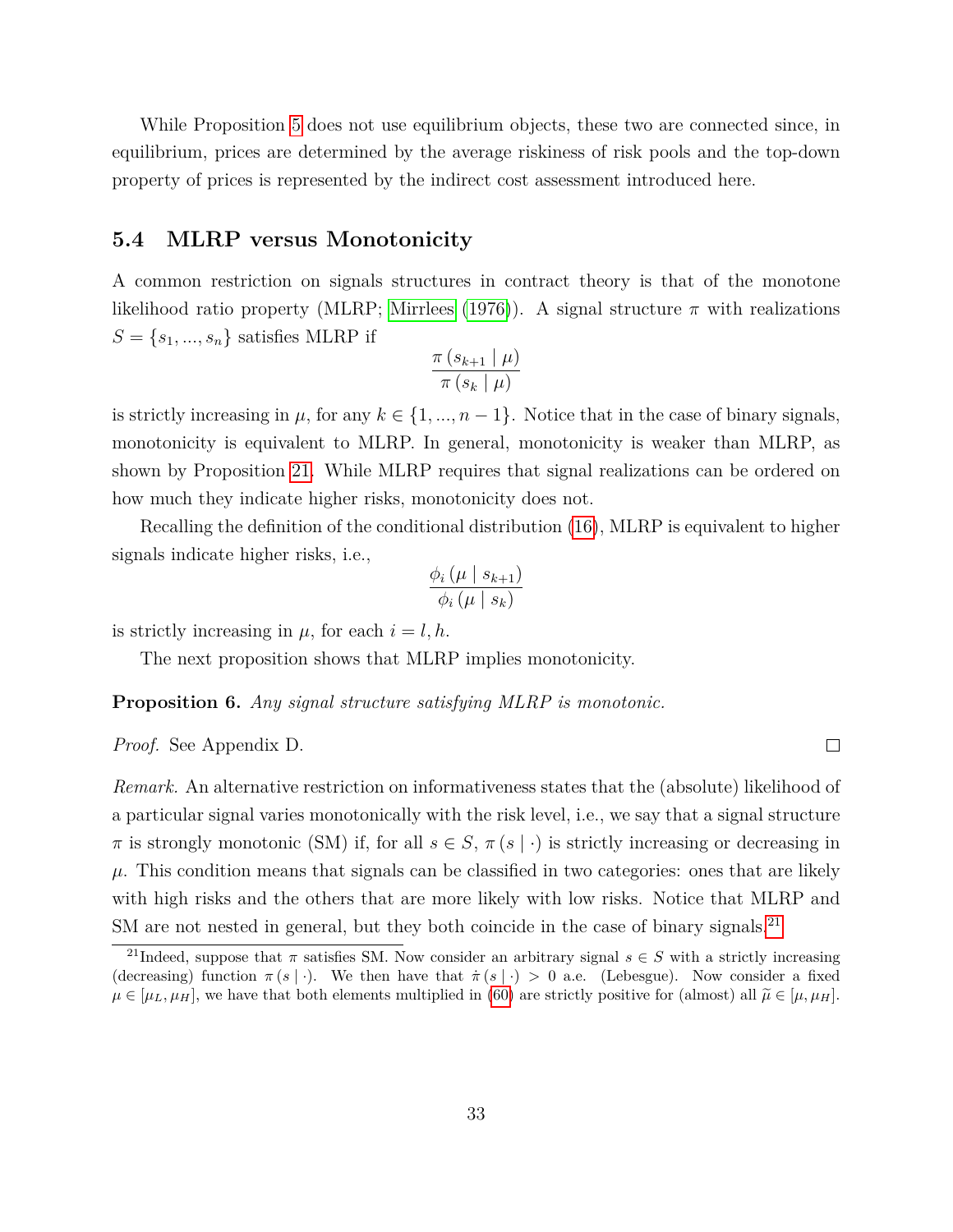#### **5.5 Independent types**

In Subsection [5.1,](#page-27-0) we showed that the welfare effect of signal disclosure can be characterized by the expected price change expression  $\Delta E |p(x)|$ . If risk and risk aversion are independently distributed (i.e.,  $\omega_0(\cdot)$  is constant) =, this expression can be further simplified to:

$$
\Delta E\left[p(x)\right] = -2\omega_0 \left(1 - \omega_0\right) \int_x^1 D_{KL}\left(\pi\left(\cdot \mid m_0(x)\right)\middle||\pi\left(\cdot \mid m_0(z)\right)\right) dz,
$$

after an integration by parts. This means that the price effect of a signal at coverage  $x$ is determined solely by the cumulative divergence  $D_{KL}(\cdot)$  of signal distributions with respect to all coverage levels above  $x$ , which is always non-negative. We say that a signal structure is informative if  $D_{KL}(\pi(\cdot | \mu) || \pi(\cdot | \widetilde{\mu})) > 0$ , for any  $\mu, \widetilde{\mu} \in [\mu_L, \mu_H]$  with  $\mu \neq \widetilde{\mu}$ , i.e., the distributions over signal realizations are different for different risk levels. Since  $D_{KL}(\pi(\cdot | m_0(x))||\pi(\cdot | m_0(x))) = 0$ , monotonicity implies informativeness. Under the assumption of independence, a much stronger welfare result holds: informativeness implies that signal disclosure is interim welfare improving.

<span id="page-33-1"></span>**Corollary 2.** *Any informative signal is interim Pareto improving for independent distributions of types.*

This is in contrast with Proposition [4,](#page-29-0) which states that a signal is interim Pareto improving if and only if it is monotonic. Notice that the definition of an interim Pareto improving signal structure requires that it be interim Pareto improving for all possible distributions of types. Corollary [2s](#page-33-1)uggests that, by using restrictions on the class of type distributions, one may find weaker sufficient conditions for a signal structure to be interim Pareto improving. Corollary [2](#page-33-1) can easily be extended to any type distributions such that the mapping  $x \to (1-x)\omega_0(x)$  [1 –  $\omega_0(x)$ ] is non-increasing (a generalization of independence).

## <span id="page-33-0"></span>**6 Comparative statics**

In this section we study the effect of changes in the type distribution on prices and consumer utility. A key justification behind multiple policy interventions, such as insurance mandates and subsidies, is its effect on the risk distribution among active buyers in the market. More specifically, that the increase of low-risk consumers can indirectly benefit pre-existing consumers in the market with higher risks. By looking at changes to the market risk distribution, we show that this intuition is only partially true. If we look at distribution shocks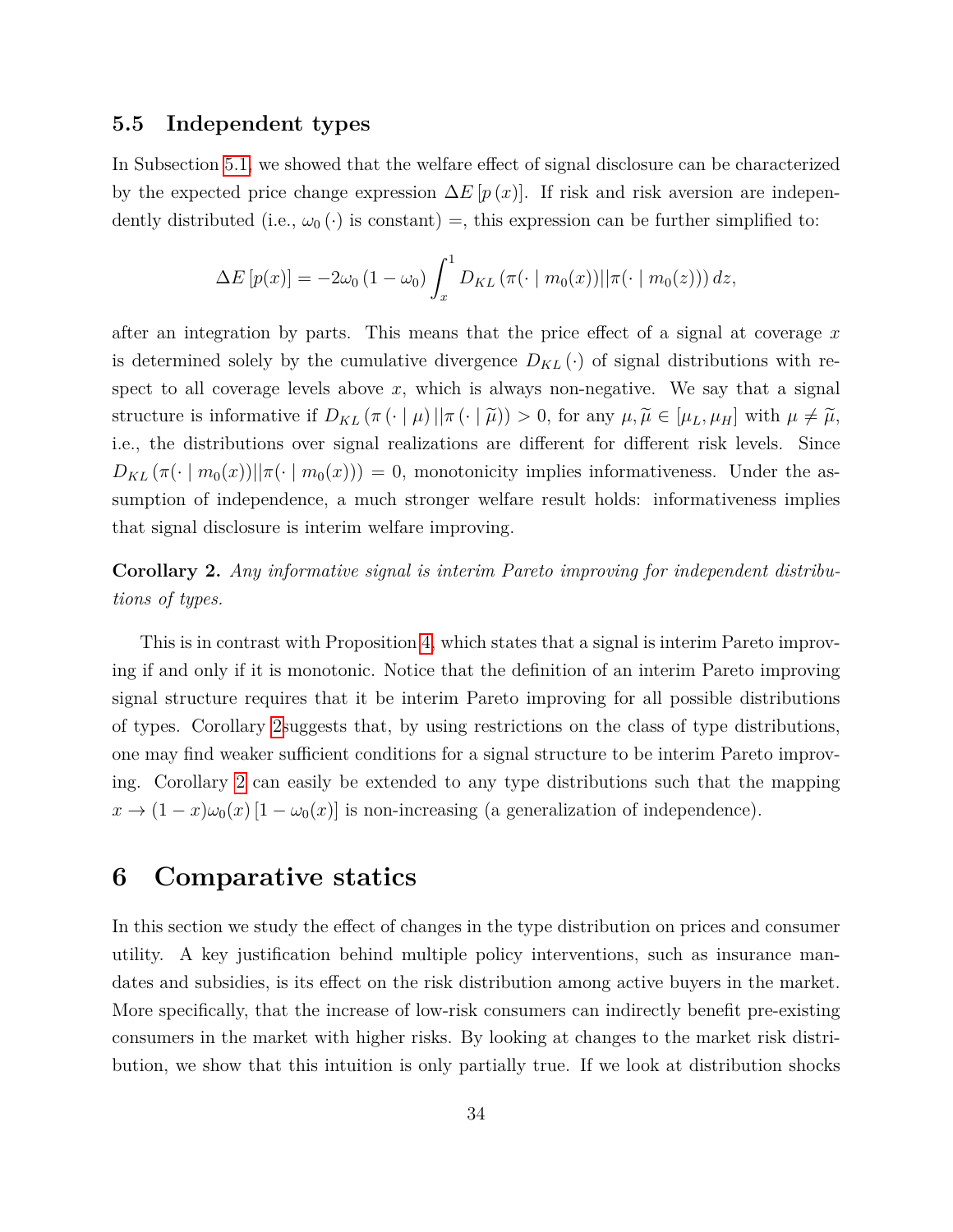that reduce risks in a very strong sense, one can show that almost all pre-existing consumers in the market benefit. However, details matter: we provide an example of a reduction in the distribution of risks in a weaker sense (first order stochastic dominance) that hurts certain types of consumers in the market.

In order to clearly distinguish the source of distribution effects between the two dimensions of consumer heterogeneity, we assume in this section that risk and risk aversion are independently distributed. We compare prices and welfare under type distributions  $(\omega^A, \phi^A)$ and  $(\omega^B, \phi^B)$ . We use superscripts to refer to endogenous equilibrium variables under distributions A and B, e.g.,  $p^A(x;\delta)$  and  $p^B(x;\delta)$  for the price of coverage  $x \in [0,1]$ .

We say that distribution  $(\omega^A, \phi^A)$  welfare interim-dominates distribution  $(\omega^B, \phi^B)$  if for every  $\epsilon > 0$  there exists  $\overline{\delta} > 0$  such that

$$
\mathbb{P}\left[\left(\mu,i\right) \mid V_i^A\left(\mu;\delta\right) > V_i^B\left(\mu;\delta\right)\right] > 1-\epsilon,
$$

for any arbitrary equilibrium selection and any  $\delta \leq \bar{\delta}$ .<sup>[22](#page-71-0)</sup>

#### **6.1 Risk distribution**

We first consider shifts in the risk distribution in the sense of monotone likelihood ratio (MLRP). For any two strictly positive densities  $\phi^A$  and  $\phi^B$  on  $[\mu_L, \mu_H]$ , we say that  $\phi^B$ MLRP-dominates  $\phi^A$  if

$$
\frac{\phi^{B}(\mu)}{\phi^{A}(\mu)}
$$
 is strictly increasing in  $\mu$ .

In derivative terms, if  $\phi^A$  and  $\phi^B$  are continuously differentiable, this is equivalent to

<span id="page-34-0"></span>
$$
\frac{\dot{\phi}^{B}(\mu)}{\phi^{B}(\mu)} > \frac{\dot{\phi}^{A}(\mu)}{\phi^{A}(\mu)}
$$
\n(21)

for almost all risk levels  $\mu \in [\mu_L, \mu_H]$ . Corollary [1](#page-24-2) shows how the rate of increase of the risk density is connected with equilibrium prices, which implies that comparative statics with respect to the risk distribution are tightly connected to MLRP-dominance as shown in the following result.

 $^{22}$ This notion of interim welfare improvement does not imply aggregate welfare improvement. The latter concept is problematic since a distribution shift may make almost all types strictly better off but also increase the frequency of high-risk types which have lower utility, leading to lower aggregate welfare.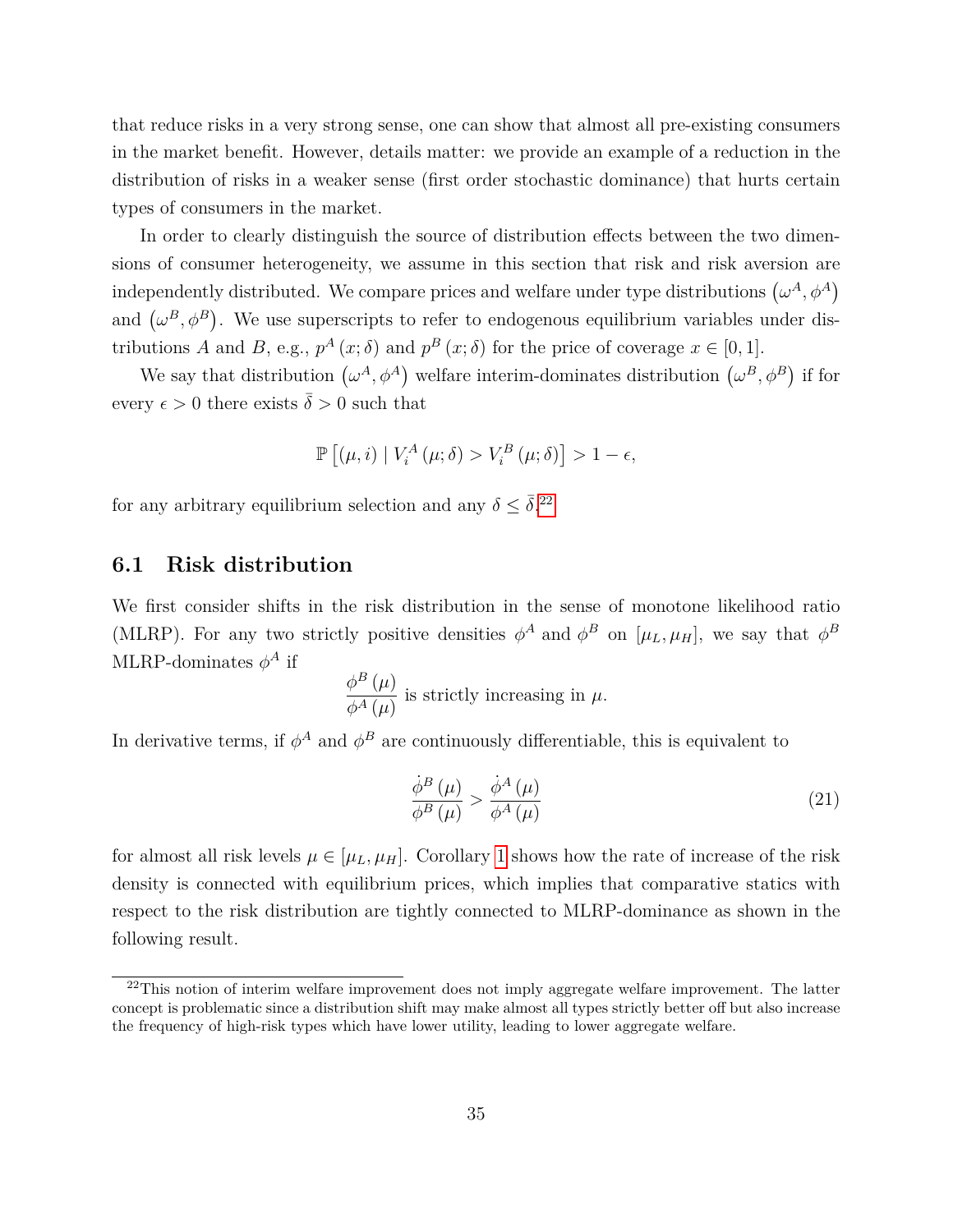<span id="page-35-0"></span>**Proposition 7.** *(Risk distribution effect) For a fixed*  $\omega_0 \in (0,1)$ *, if risk distribution*  $\phi^B$  $MLRP$ -dominates  $\phi^A$ , then  $(\omega_0, \phi^A)$  welfare interim-dominates distribution  $(\omega_0, \phi^B)$ .

*Proof.* Consider  $\delta > 0$  sufficiently small and an arbitrary equilibrium selection. Lemma [28,](#page-64-0) in the appendix, show that the direction of utility effects is determined by price effects. Proposition [3](#page-22-0) implies that  $p_{\delta}^{A}(x) = p_{\delta}^{B}(x)$  and hence the direction of comparative statics is determined by the second order effects:

$$
V_i^B(\mu;\delta) - V_i^A(\mu;\delta) = \frac{\delta^2}{2} \frac{\partial v}{\partial p}(t_0(\mu), p_0(t_0(\mu)), \mu, \rho_0) \left[ p_{\delta\delta}^A(t_0(\mu)) - p_{\delta\delta}^B(t_0(\mu)) \right] + o_i(\mu;\delta^2),
$$

where  $\delta^{-2} |o_i(\mu;\delta)|$  converges to zero uniformly on M, for any compact set  $M \subset (\mu_L, \mu_H)$ . From Corollary [1](#page-24-2) we have

$$
\frac{p_{\delta\delta}^{B}(x) - p_{\delta\delta}^{A}(x)}{x} = 2\omega_{0} (1 - \omega_{0}) \int_{x}^{1} \frac{(1 - z)^{2}}{z} \left[ \frac{\dot{\phi}^{B}(m_{0}(z))}{\phi^{B}(m_{0}(z))} - \frac{\dot{\phi}^{A}(m_{0}(z))}{\phi^{A}(m_{0}(z))} \right] dz,
$$

 $\Box$ 

which is strictly positive for all  $x \in (x_L, 1)$  and implies the result.

Proposition [7](#page-35-0) is fairly intuitive. It shows that if the risk distribution shifts towards a distribution with more mass on higher types according to MLRP order, then the pattern of cross subsidies between risk types pooling on a given coverage level puts more weight on the highest risk type in the pool. This distribution effect increases the average risk in each pool, pushing equilibrium prices up and lowering consumer utility. While Proposition [7](#page-35-0) focuses on welfare, its proof implies that a MLRP-increase in risks drives the price of almost all traded coverage levels up.

We should point out that MLRP ordering, although quite demanding, cannot be significantly relaxed. The following example shows that the first order stochastic dominance (FOSD) is too weak to provide such unambiguous comparative statics results. It shows that a FOSD increase in the risk distribution may lead to ambiguous welfare effects, potentially benefiting some consumer types. These results illustrate how distribution effects in competitive screening models can be counter-intuitive and any policy analysis require careful consideration of such subtleties.

**Example 1** (FOSD risk increase reducing prices). Suppose that  $\phi^A$  is the uniform distribution on  $[\mu_L, \mu_H]$  and  $\phi^B$  is a strictly concave function such that  $\dot{\phi}^B(\mu_H) < 0$ ,

$$
\phi^B(\mu_L) < \phi^A(\mu_L)
$$
 and  $\phi^B(\mu_H) > \phi^A(\mu_H)$ .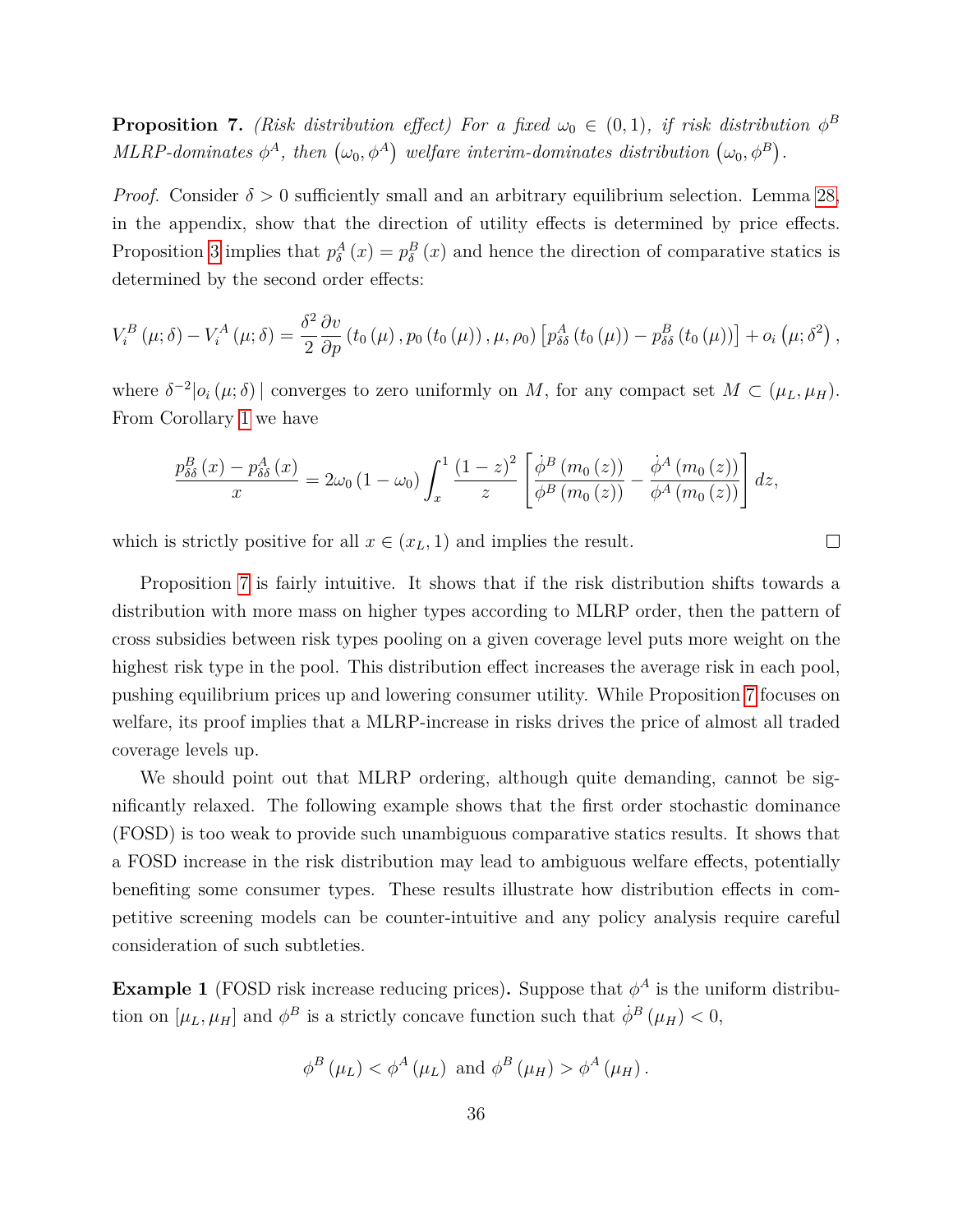These properties imply, since  $\phi^B$  is strictly concave, that it crosses  $\phi^A$  only once, which ensures that the FOSD holds. Since  $\dot{\phi}^B(\mu_H) < 0$ , then there exists  $\mu_0 \in (\mu_L, \mu_H)$  such that, for any  $\mu \in [\mu_0, \mu_H]$ ,

$$
\frac{\dot{\phi}^{B}\left(\mu\right)}{\phi^{B}\left(\mu\right)}<0=\frac{\dot{\phi}^{A}\left(\mu\right)}{\phi^{A}\left(\mu\right)}.
$$

Hence, using Lemma [29,](#page-68-0) types with risk level  $\mu \in [\mu_0, \mu_H]$  have strictly higher utility and face strictly lower prices in the market with distribution  $B$  when compared to distribution A. In this case, some consumers benefit from being in a riskier market. The intuition for this negative result is that, although distribution  $B$  puts more cumulative weight on high risk types than distribution  $A$ , at the top risk types distribution  $B$  puts relatively less weight than distribution  $A$ , as the  $B$  density decreases for these types whereas the  $A$  density is constant (this comes from the concavity of  $\phi^B$ ). As explained in Proposition [7,](#page-35-0) less weights on top risk types may lead to a lower average risk on the high coverage pools for distribution by the same token, reverting the price and welfare comparison for high coverage levels.

#### **6.2 Preferences distribution**

Consumers have two drivers of coverage demand in our model: their risk level, which is the underlying source of adverse selection, and risk aversion. If agents have a high willingness to pay for coverage that is unrelated to their risk level, the problem of adverse selection is alleviated since the purchase of higher coverage may not be a strong signal of higher risks. More precisely, in our equilibrium analysis each contract pool in the discrete pooling region is composed by a  $\rho_l$ -type (with higher risk) and a  $\rho_h$ -type (with lower risk), and hence an increase in the relative frequency of low-risk-aversion types leads a lower average risk in each pool and, as a consequence, to lower prices. The result below shows that this price reduction leads to an interim welfare improvement.

**Proposition 8.** *(Risk aversion distribution effect) An increase in the share of consumers* with high-risk aversion (i.e.,  $\omega^B < \omega^A$ ) leads to a welfare interim-dominating distribution  $(i.e., (\omega^B, \phi) \text{ welfare-dominates } (\omega^A, \phi)).$ 

*Proof.* Once again, using Lemma [28,](#page-64-0) we can connect utility changes to price changes:

$$
V_{i}^{B}(\mu;\delta) - V_{i}^{A}(\mu;\delta) = \delta \frac{\partial v}{\partial p}(t_{0}(\mu), p_{0}(t_{0}(\mu)), \mu, \rho_{0}) \left[ p_{\delta}^{A}(t_{0}(\mu)) - p_{\delta}^{B}(t_{0}(\mu)) \right] + o_{i}(\mu;\delta),
$$

where  $\delta^{-1}|o_i(\mu;\delta)|$  converges to zero uniformly on M, for any compact set  $M \subset (\mu_L, \mu_H)$ .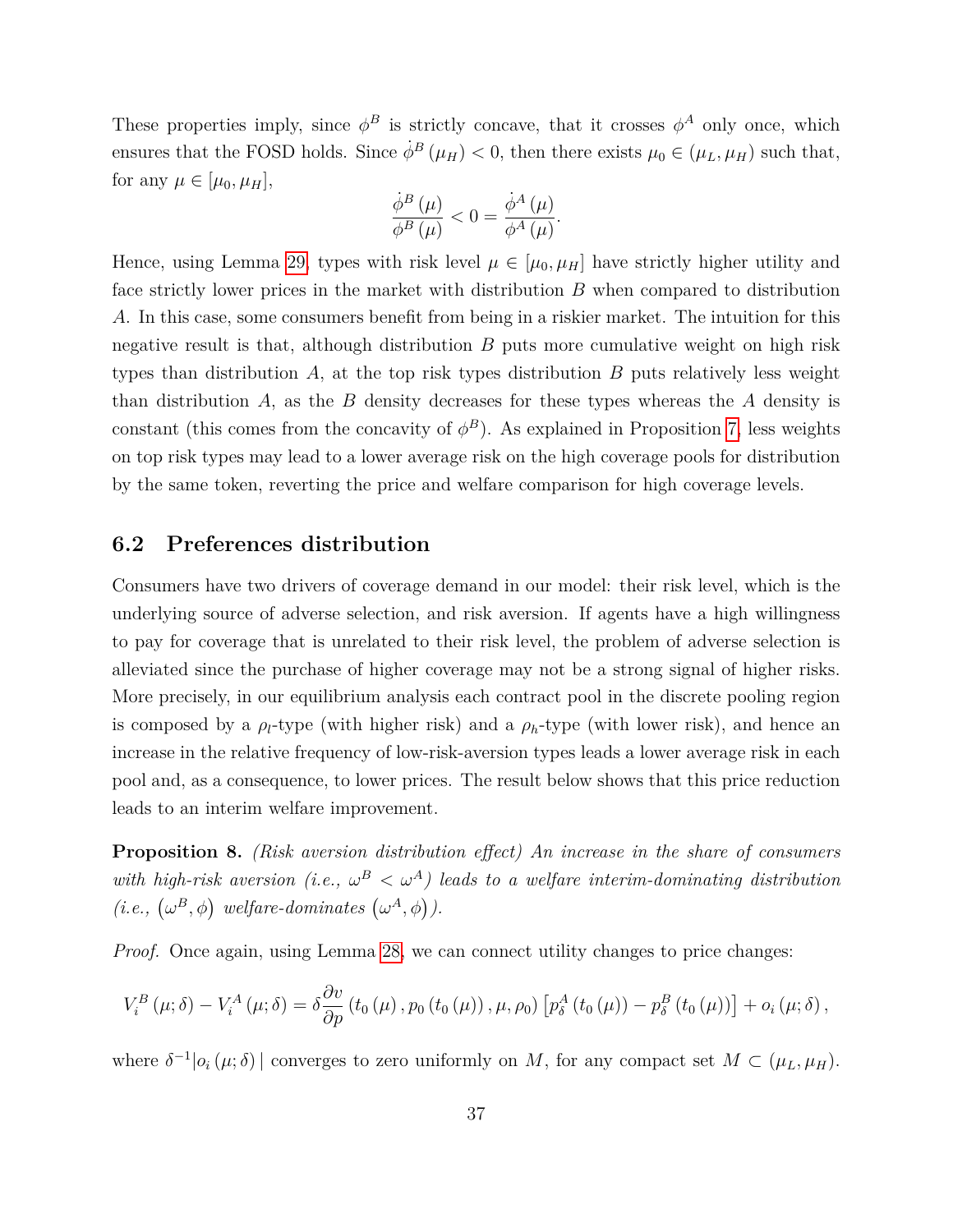Now, suppose that  $\omega^B < \omega^A$ , we then have that

$$
\frac{p_{\delta}^{A}(x) - p_{\delta}^{B}(x)}{x} = x \left(\omega^{A} - \omega^{B}\right)(x - 1 + \ln x) > 0.
$$

This effect is analogous to the one found in one-dimensional models when we compare equilibria across economies where agents exhibit different levels of risk aversion, as presented in section [3.](#page-11-0)

## **7 Conclusion**

We proposed a new approach to study how the distribution of risk affects equilibrium outcomes in a multidimensional competitive screening environment, and apply our results to study policy-relevant comparative static exercises: the effects of price discrimination based on characteristics of consumers and changes in the type distribution in the market. We depart from the canonical one-dimensional model commonly studied in the literature by introducing a second dimension of heterogeneity in risk preferences. We show existence and characterize competitive equilibria when such preference heterogeneity is small. More importantly, we provide a tractable model with multidimensional types that allows us to carry out important analysis of the distributional effects on equilibrium outcomes. We derive analytical formulas describing how the type distribution affects equilibrium prices, allocation and welfare. In order to accomplish these derivations we introduce a novel approach based on Taylor firstand second-order approximation terms in the second dimension of heterogeneity. Our comparative statics result shows that increase in the risk population distribution, in the MLRP sense, leads to price increase and welfare decrease, while FOSD shifts in the risk distribution can have an unexpected positive effect for some high risk consumers. We fully characterize the disclosure of signals, which are correlated with risk, is interim welfare improving . In the particular experiment we propose, the disclosure of a signal leads to lower prices and higher welfare as long as the signal structure satisfies a certain monotonicity property, which generalizes the MLRP order of binary signal setting; while a non-monotonic signal may be harmful for some or all consumers. Our results provide new insights into insurance markets with multidimensional heterogeneity which do not rely on numerical simulations, but use interpretable closed-formula expressions. There are two possible directions for the future agenda of this project. One is to explore the approximation methodology developed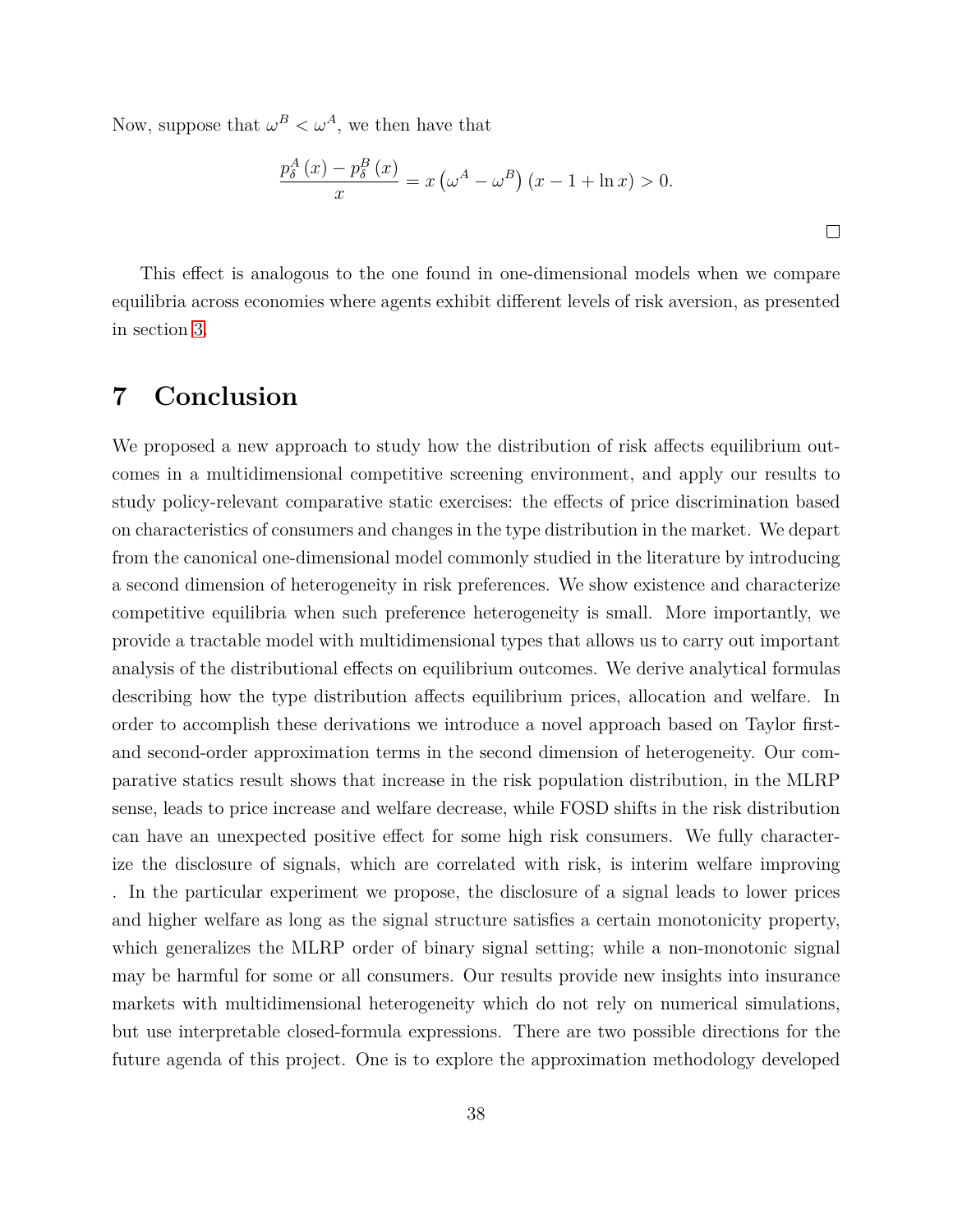in this paper in other competitive multidimensional settings such as buyer-seller relationship in other market arrangements where sellers have multidimensional characteristics (see, for instance, [Guerrieri et al. \(2010\)](#page-70-0)). The other is to use the implications derived in this paper into the data (in particular, that monotonicity of the signal is a sufficient condition for interim Pareto improvement).

# **Appendix A - Equilibrium characterization**

We denote, with abuse of notation,

$$
\omega(\mu_l, \mu_h) \equiv \frac{\phi_l(\mu_l)}{\phi_l(\mu_l) + \phi_h(\mu_h)},
$$

let us define some auxiliary functions that will be used in the proofs that follow:

<span id="page-38-1"></span>
$$
R(\mu, x, \delta) = \omega(\mu, \mu - (1 - x)\delta)
$$
\n(22)

and

<span id="page-38-2"></span>
$$
e(\mu, \delta) = \mu + \omega(\mu + \delta, \mu)\delta. \tag{23}
$$

We will assume the following:

<span id="page-38-0"></span>**Assumption 1.** *If*  $0 < \tilde{\delta} < \delta$ ,  $\mu' > \mu$  and  $\mu_L \leq \mu < \mu' + \tilde{\delta} < \mu_H$ , then  $e\left(\mu, \tilde{\delta}\right) < e\left(\mu', \tilde{\delta}\right)$ .

Notice that this assumption holds if  $\delta$  is sufficiently small as the following result shows.

**Lemma 4.** *There exists*  $\overline{\delta} > 0$  *such that Assumption [1](#page-38-0) holds for all*  $\delta \in [0, \overline{\delta}]$ .

*Proof.* Since densities  $\phi_l$  and  $\phi_h$  are continuously differentiable, we can define their continuously differentiable extensions to interval  $[\mu_L - 1, \mu_H + 1]$ , bounded away from zero. Suppose for now, with some abuse of notation, that the densities have been extended to domain  $[\mu_L - 1, \mu_H + 1]$ . Differentiating function  $e(\cdot, \delta)$  w.r.t.  $\mu$  we have that

$$
e_{\mu}(\mu,\delta) \equiv 1 - \Delta \frac{\phi_l(\mu+\delta) \dot{\phi}_h(\mu) - \phi_h(\mu) \dot{\phi}_l(\mu+\delta)}{(\phi_l(\mu+\delta) + \phi_h(\mu))^2},
$$

which is positive and bounded away from zero in  $[\mu_L - 1, \mu_H + 1]$  as long as

$$
\Delta < \left[\sup \left\{\frac{\left|\phi_l\left(\mu + \delta\right) \dot{\phi}_h\left(\mu\right) - \phi_h\left(\mu\right) \dot{\phi}_l\left(\mu + \delta\right)\right|}{\left(\phi_l\left(\mu + \delta\right) + \phi_h\left(\mu\right)\right)^2}; \mu \in \left[\mu_L - 1, \mu_H + 1\right]\right\}\right]^{-1}.
$$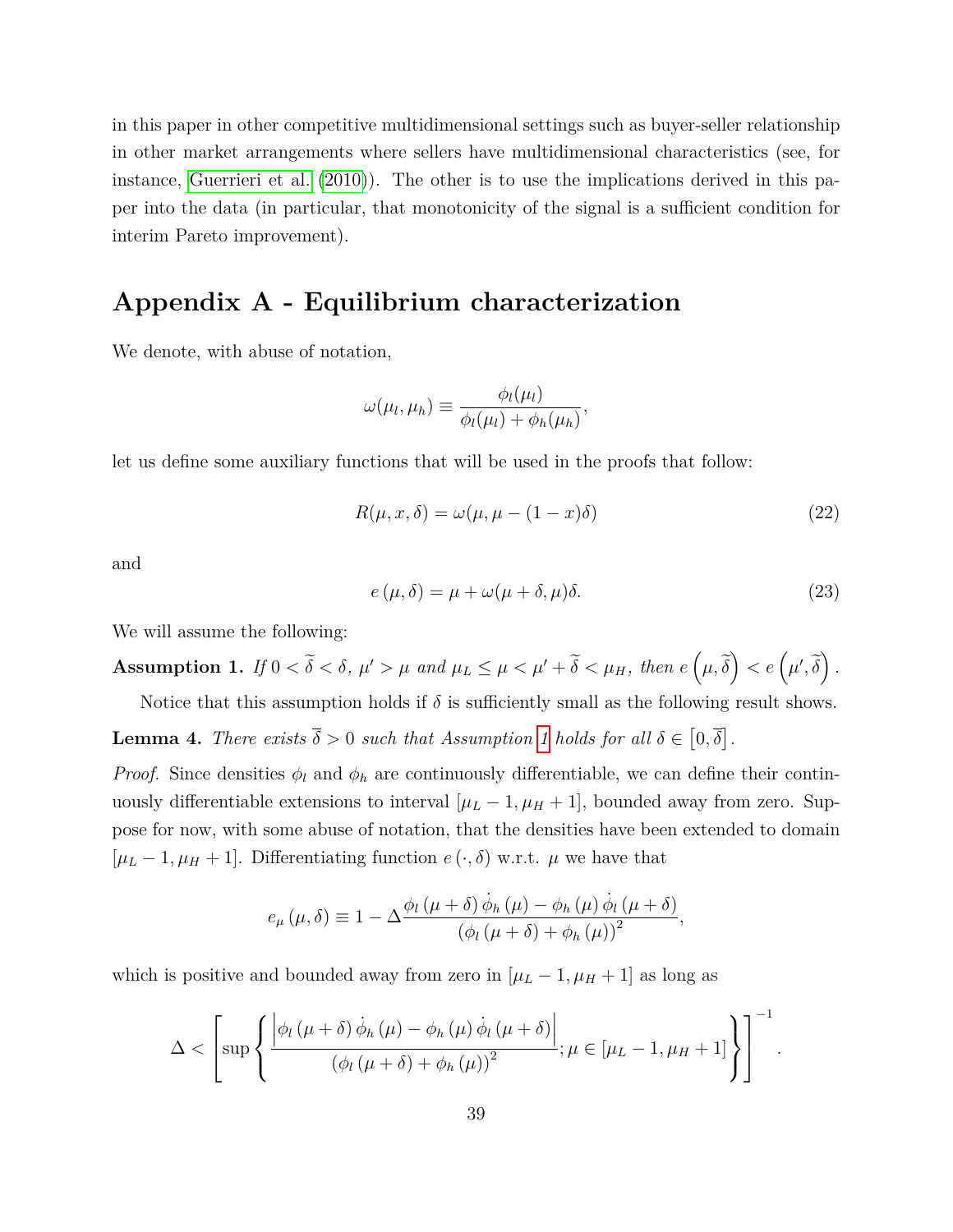## **Proof of Lemma [1](#page-13-0)**

Properties (i) and (ii) are equivalent to monotonicity of demand in each dimension, i.e.,  $t(\cdot, i)$  is non-decreasing and  $t(\mu, l) \leq t(\mu, h)$ . Monotonicity follows from the fact that preferences satisfy the single-crossing property on each dimension, for a given type of the other dimension.

For property (iii): from the agent's optimality and price consistency conditions, we have

$$
u(x, m_i(x), i) - u(\widehat{x}, m_i(x), i) \ge p(x) - p(\widehat{x}) \ge u(x, m_i(\widehat{x}), i) - u(\widehat{x}, m_i(\widehat{x}), i)
$$

which implies that

$$
|p(x) - p(\widehat{x})| \le L |x - \widehat{x}|
$$

where  $L = \sup \{ |u_x(x, \theta)| \, ; x \in [0, 1] \text{ and } \theta \in \Theta \}.$ 

## **Proof of Proposition [1](#page-14-0)**

Let  $(m_l, m_h, w)$  be a non-gap equilibrium allocation and  $X \subset [0, 1]$  be its interval of on-theequilibrium path coverage. From the monotonicity property of the equilibrium in Lemma [1,](#page-13-0)  $X$  is a partition with the following sets:

- $X_s^i$  the separating coverages chosen by agents with risk aversion  $i \in \{l, h\}$ ;
- $X_d$  the discrete pooled coverages chosen by exactly two risk averse types;
- $X_c$  the continuous pooled coverages chosen by intervals of risk types.

The following lemma shows the basic properties of these sets:

<span id="page-39-0"></span>**Lemma 5.** *(a)*  $X_c$  *is a countable set of*  $X$ *;* 

- *(b)* If  $x \in X_s^h$  and  $y \in X \cap [x, 1]$ , then  $y \in X_s^h$  (i.e.,  $X_s^h$  is an interval);
- (c) If  $x \in X_s^l$  and  $y \in X \cap [0, x]$ , then  $y \in X_s^l$  (i.e.,  $X_s^l$  is an interval).

*Proof.* (a) This a trivial consequence of the monotonicity of  $m_i$ , for  $i \in \{l, h\}$ .

(b) Let us first show that the set  $(X_s^l \cup X_d)' \cap (x, 1]$  has zero Lebesgue measure<sup>[23](#page-71-0)</sup>, where A' is the set of accumulation points of A. Suppose that this is not the case and let  $y =$ 

 $^{23}$ In what follows, when we refer to positive or zero measure sets we mean Lebesgue measure.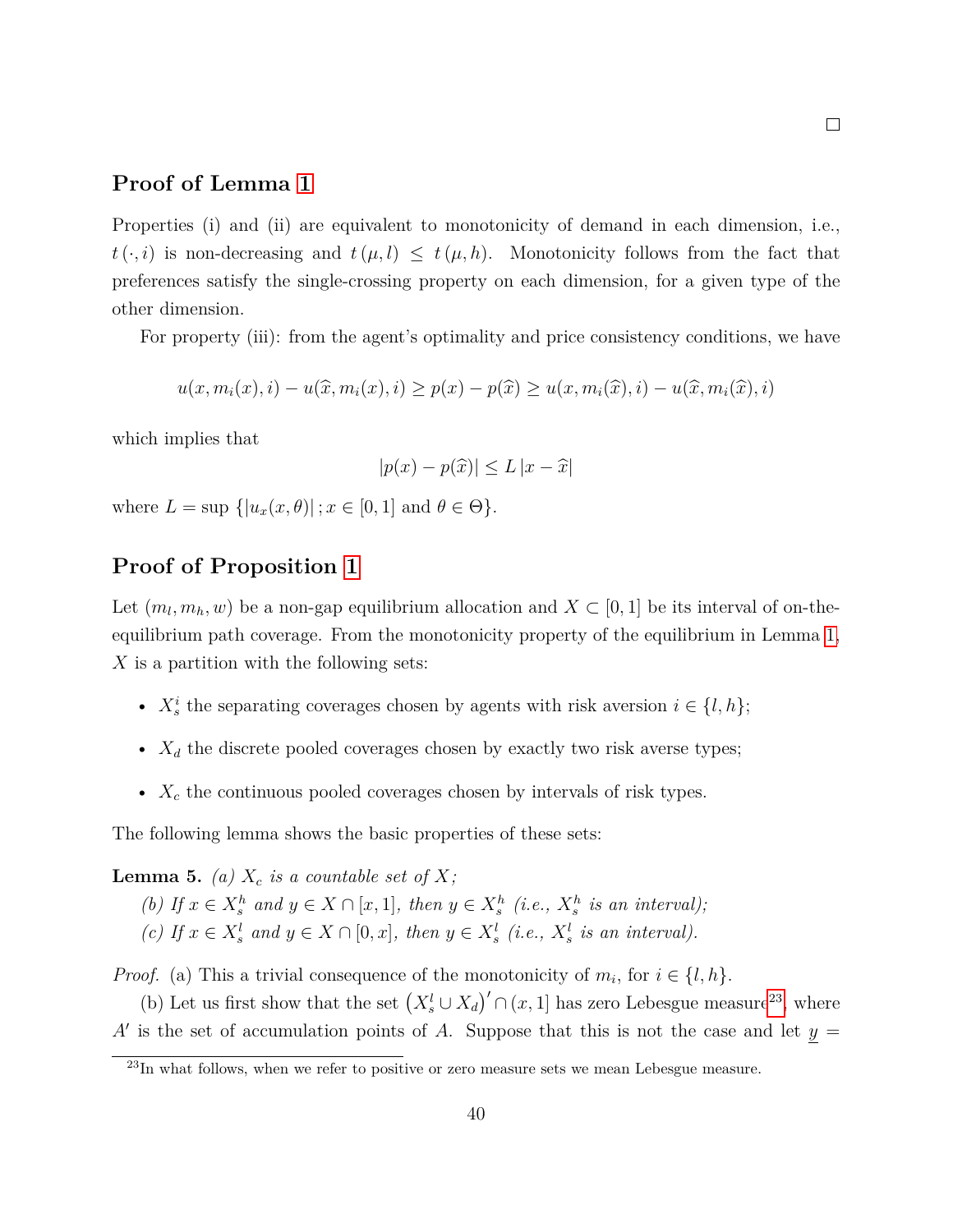$\inf \{(X_s^l \cup X_d)'\cap (x, 1]\}\.$  If the interval  $[x, y]$  is non-degenerated, it must be the union of isolated points in  $X_s^l \cup X_d$ , points in  $X_c$  and points in  $X_s^h$ . Since the first two sets are countable,  $\underline{y}$  is also the limit of a sequence of points in  $X_s^h$  on the left, which is also trivially true in the case  $x = y$  (i.e., when  $[x, y]$  is a degenerated interval). Lemma [6](#page-41-0) shows that  $w(y) > 0$ . Notice that

$$
\frac{p(y)}{y} = w(y)m_l(y) + (1 - w(y))m_h(y),
$$

for all  $y \in [x, 1]$ , with  $w(y) = 0$  if and only if  $y \in X_s^h$ . Since  $m_l > m_h$  on  $(X_s^l \cup X_d)' \cap (x, 1]$ and  $w(y) > 0$ , the function  $p(y)/y$  would jump at y, a contradiction. Therefore,  $[x, 1] \cap X_s^h$ has full measure on  $[x,1] \cap X$ , since  $X_c \cup X_s^l \cup X_d$  has also zero measure on this set. Hence, from the equilibrium condition, we have that

$$
\frac{p(y)}{y} = m_h(y) \text{ and } w(y) = 0,
$$

for almost all  $y \in [x, 1] \cap X$ . Hence, by the continuity of the function  $p(y)/y$  and the monotonicity of  $m_h$ , these equalities must hold for all  $y \in [x, 1] \cap X$ , showing the result.

(c) Let us first show that the set  $(X_s^h \cup X_d)' \cap [0, x)$  has zero measure. Suppose that this is not the case and let  $\overline{y} = \sup \{ (X_s^h \cup X_d)^\prime \cap [0, x) \}$ . If the interval  $[\overline{y}, x]$  is non-degenerated, it must be the union of isolated points in  $X_s^h \cup X_d$ , points in  $X_c$  and points in  $X_s^l$ . Since the first two sets are countable,  $\bar{y}$  is also the limit of a sequence of points in  $X_s^l$  on the right, which is also trivially true in the case  $x = \overline{y}$  (i.e., when  $[x, y]$  is a degenerated interval). Lemma [2](#page-16-0) shows that  $\overline{w} = \sup \{w(y); y \in (X_s^h \cup X_d)' \cap [0, x)\} < 1$ . Notice that

$$
\frac{p(y)}{y} = w(y)m_l(y) + (1 - w(y))m_h(y),
$$

for all  $y \in [0, x]$ , with  $w(y) = 1$  if and only if  $y \in X_s^l$ . Since  $m_l > m_h$  and  $w \leq \overline{w} < 1$  on  $(X_s^h \cup X_d)' \cap [0, x)$ , the function  $p(y)/y$  would jump at  $\overline{y}$ , which is a contradiction. Therefore,  $[0, x] \cap X_s^l$  has full measure on  $[0, x] \cap X$ , since  $X_c \cup X_s^h \cup X_d$  has zero measure on this set. Hence, from the equilibrium condition, we have that

$$
\frac{p(y)}{y} = m_l(y) \text{ and } w(y) = 1,
$$

for almost all  $y \in [0, x] \cap X$ . Hence, from the continuity of the function  $p(y)/y$  and monotonicity of  $m_l$ , these equalities must hold for all  $y \in [0, x] \cap X$ , showing the result.  $\Box$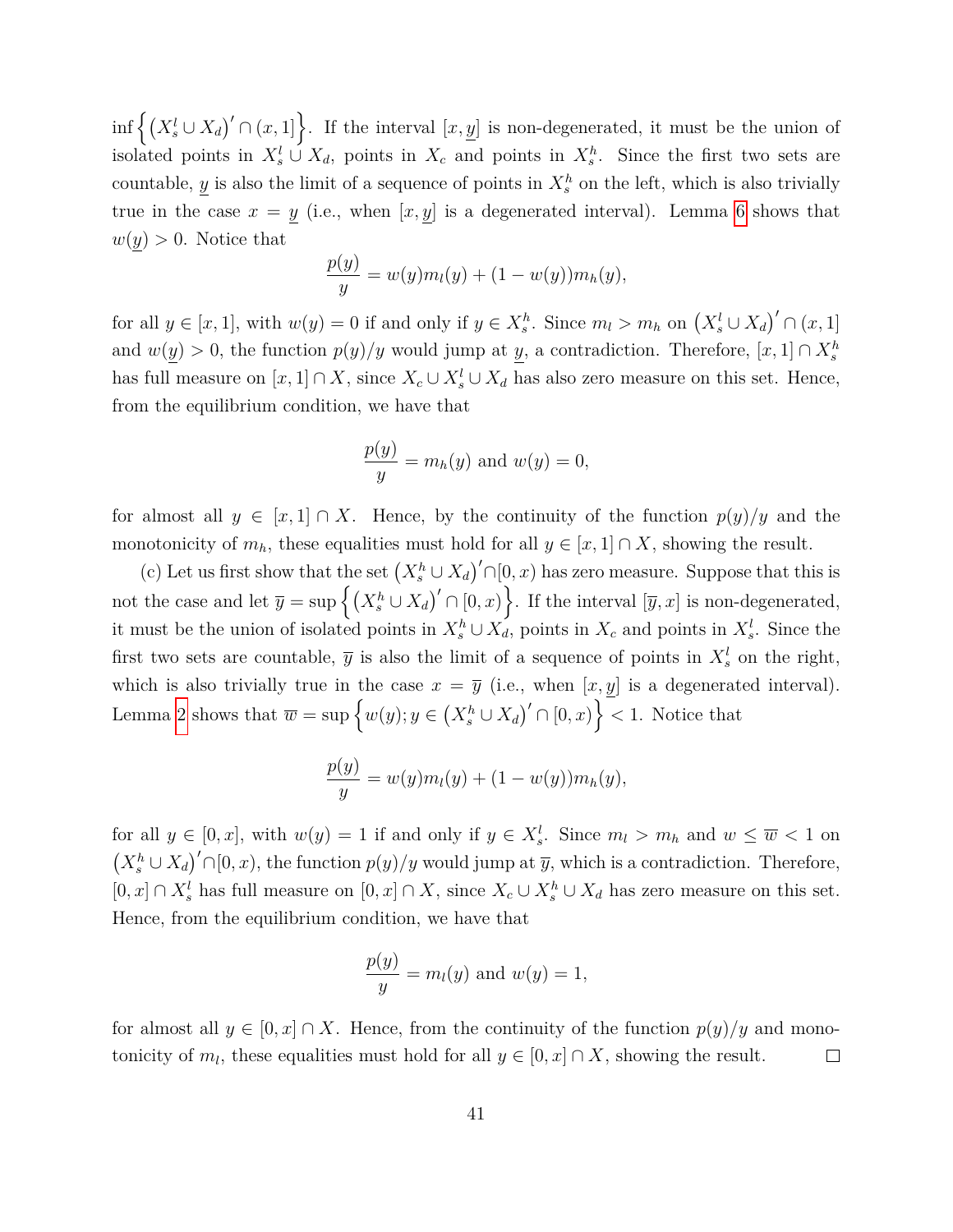The next lemma is the auxiliary result used in the proof of Lemma [5:](#page-39-0)

<span id="page-41-0"></span>**Lemma 6.** *(a)* If  $(X_s^l \cup X_d) \cap (x, 1]$  has positive measure for some x, then

$$
w\left(\inf\left\{y; y \in \left(X_s^l \cup X_d\right)' \cap (x, 1]\right\}\right) > 0;
$$

*(b)* If  $X_s^h \cup X_d$  has positive measure, then  $\text{sup}\left\{w(y); y \in (X_s^h \cup X_d)'\right\} < 1$ .

*Proof.* (a) Define  $\underline{y} = \inf \{ (X_s^l \cup X_d)' \cap (x, 1] \}$ . Suppose, by absurd, that  $w(\underline{y}) = 0$ . We claim that, for every  $\epsilon > 0$ ,  $(\underline{y}, \underline{y} + \epsilon) \cap X'_d$  has positive measure. Otherwise,  $(\underline{y}, \underline{y} + \epsilon) \cap$  $(X_s^l \cup X_s^h)'$  has full measure for some  $\epsilon > 0$ . Hence,  $p(y)/y = m_i(y)$  in a full measure subset of  $(\underline{y}, \underline{y} + \epsilon)$ , for some  $i \in \{l, h\}$ . Suppose that  $(\underline{y}, \underline{y} + \epsilon) \cap X_s^i$  has positive measure for each  $i = l, h$  and let  $y_0 \in (y, y + \epsilon)$  be a point in the zero measure complement set. Then,  $y_0$  is a left- and right-hand limit of sequence of points  $(y_n^i)$  in  $X_s^i$  that satisfy  $\dot{p}(y)$  =  $m_i(y) + (1-y)\rho_i = \frac{p(y)}{y} + (1-y)\rho_i$ , for  $i = l$  or  $i = h$ . Since p is continuous function

$$
\frac{p(y_n^i)}{y_n^i} + (1 - y_n^i)\rho_i \to \frac{p(y_0)}{y_0} + (1 - y_0)\rho_i,
$$

for  $i = l, h$ . Since  $\rho_h > \rho_l$ , the price function must have a kink at  $y_0$  (i.e.,  $y_0 \in X_c$ ). Moreover,  $p(y_0)/y_0 = m_h(y_0^-) = m_l(y_0^+)$  or  $p(y_0)/y_0 = m_h(y_0^+) = m_l(y_0^-)$ . However, in both cases we have contradiction with the kink of the price function at  $y_0$ . Finally, since  $w(y) = 0$ , we must have that  $(\underline{y}, \underline{y} + \epsilon) \subset X_s^h$ , which contradicts the definition of  $\underline{y}$ .

Since  $m_i$  is non-decreasing, it must be differentiable for almost all points in  $X_d \cap (y, y + \epsilon)$ , for all  $\epsilon > 0$ . Notice that

$$
\frac{p(x)}{x} = m_h(x) + w(x)(m_l(x) - m_h(x)).
$$

Then,  $(m_l, m_h, w)$  is the solution to the following ordinary differential equation (ODE) system:

$$
\dot{m}_l(x) = \frac{1 - R(m_l(x), x, \delta)}{R(m_l(x), x, \delta) - w(x)} w(x) \delta,
$$
  
\n
$$
\dot{w}(x) = \left(\frac{1}{x} - \frac{1}{1-x}\right) (1 - w(x)) + \frac{\rho_l}{x\delta} - \frac{\dot{m}_l(x)}{(1-x)\delta},
$$
  
\n
$$
m_h(x) = m_l(x) - (1-x)\delta,
$$

on  $X_d \cap (y, y + \epsilon)$ , where  $R(\mu, x, \delta)$  is defined in [\(22\)](#page-38-1). By the same argument above, there are two possible case:

(i) For every  $\epsilon > 0$ ,  $(\underline{y} - \epsilon, \underline{y}) \cap X_d$  has positive measure. Since  $w(\underline{y}) = 0$ , we must have that  $\dot{w}(y^-) \leq 0$  and  $\dot{w}(y^+) \geq 0$  (otherwise, this would imply that  $p(x)/x < m_l(x)$ , for some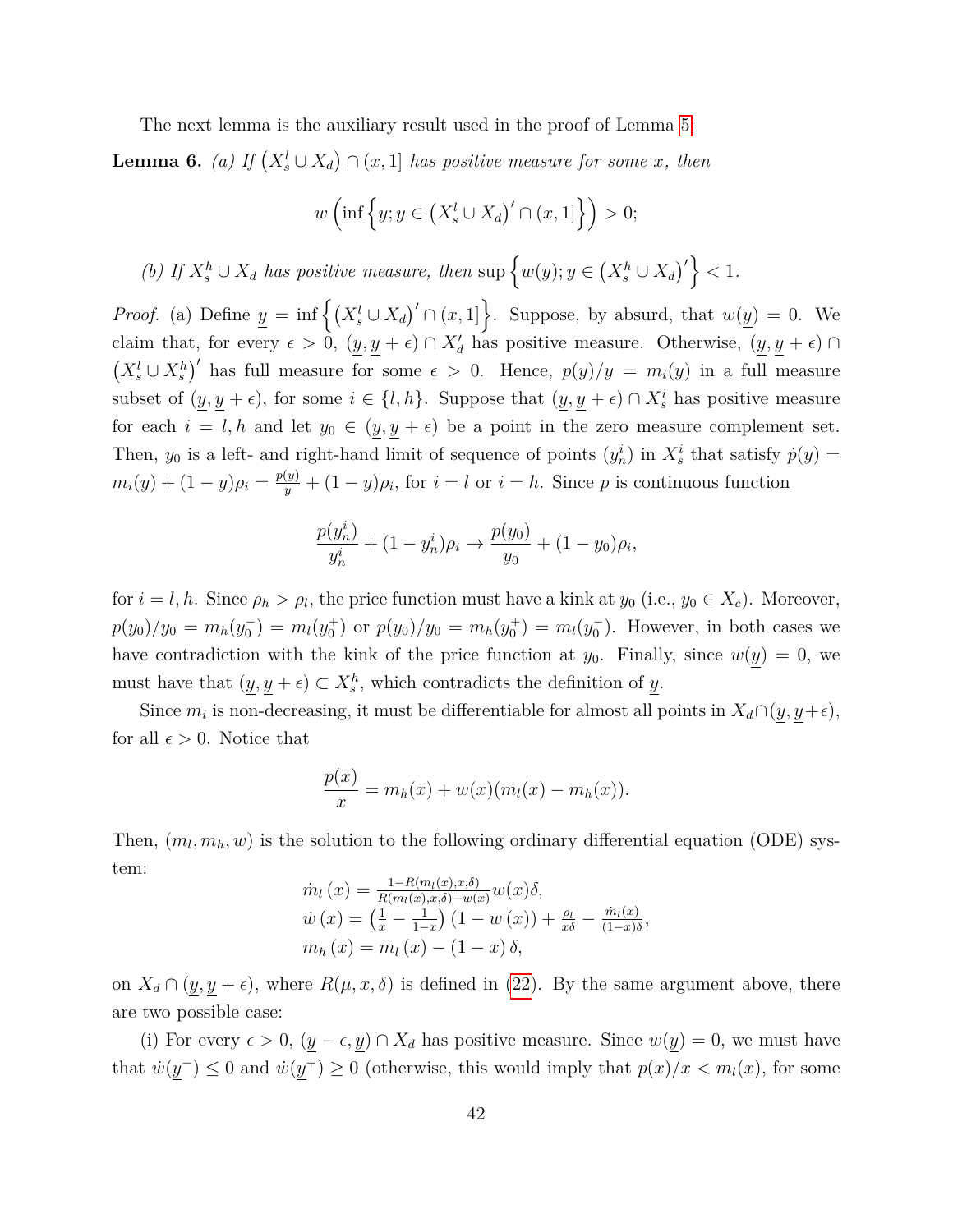x close to y). Using these properties we get

$$
\underline{y} = \frac{\delta + \rho_l}{2\delta + \rho_l},
$$

which implies that  $\dot{w}(y) = 0$ , and, taking the second derivative, we get

$$
\ddot{w}(\underline{y}) = -\left(1 + \frac{\rho_l}{\delta}\right) \frac{1}{\underline{y}^2} - \frac{1}{(1 - \underline{y})^2} < 0,
$$

which means that y is a local maximum of w. Since  $w(y) = 0$ , this is a contradiction.

(ii) There exists  $\epsilon > 0$  such that  $(\underline{y} - \epsilon, \underline{y}) \subset X_s^h$ . Then, for every  $z \in (\underline{y} - \epsilon, \underline{y})$ , we have that  $p(z) = m_h(z)z$  and, consequently,

$$
\dot{p}(z) = m_h(z) + (1 - z)\rho_h = \dot{m}_h(z)z + \frac{p(z)}{z},
$$

which implies that

$$
\frac{d}{dy}\left(\frac{p(y)}{y}\right)\bigg|_{y=\underline{y}-} = \dot{m}_h(\underline{y}^-).
$$

On the other hand,

$$
\dot{p}(z) = m_h(z) + (1 - z)\rho_h,
$$

for almost all  $z \in (\underline{y}, \underline{y} + \epsilon)$ . Since  $\lim_{z \to y} w(z) = 0$ , we have that  $m_h$  is continuous at  $\underline{y}$ , which implies that  $\dot{p}$  is also continuous at  $y$ . Moreover,

$$
\dot{p}(\underline{y}^+) = \left[ \dot{m}_h(\underline{y}^+) + \dot{w}(\underline{y}^+) (m_l(\underline{y}) - m_h(\underline{y})) \right] \underline{y} + \frac{p(\underline{y})}{\underline{y}},
$$

which implies that

$$
\frac{d}{dy}\left(\frac{p(y)}{y}\right)\Big|_{y=\underline{y}+} \ge \dot{m}_h(\underline{y}^+)
$$

where the last inequality is strict if and only if  $\dot{w}(y^+) > 0$  since  $m_l(y) - m_h(y) = (1 - y)\delta > 0$ . By the continuity of  $\dot{p}$  at  $y, \dot{w}(y^+) = 0$  and the proof is analogous to the case (i).

(b) The proof is analogous to item (a). The only difference is that since  $w(x) \leq$  $R(m_l(x), x, \delta)$  on  $X_d$  and R is uniformly bounded below 1, and then the last part of the proof in item (a) is unnecessary in this case.  $\Box$ 

<span id="page-42-0"></span>**Lemma 7.** *Under Assumption [1,](#page-38-0)*  $X_d$  *is an interval.*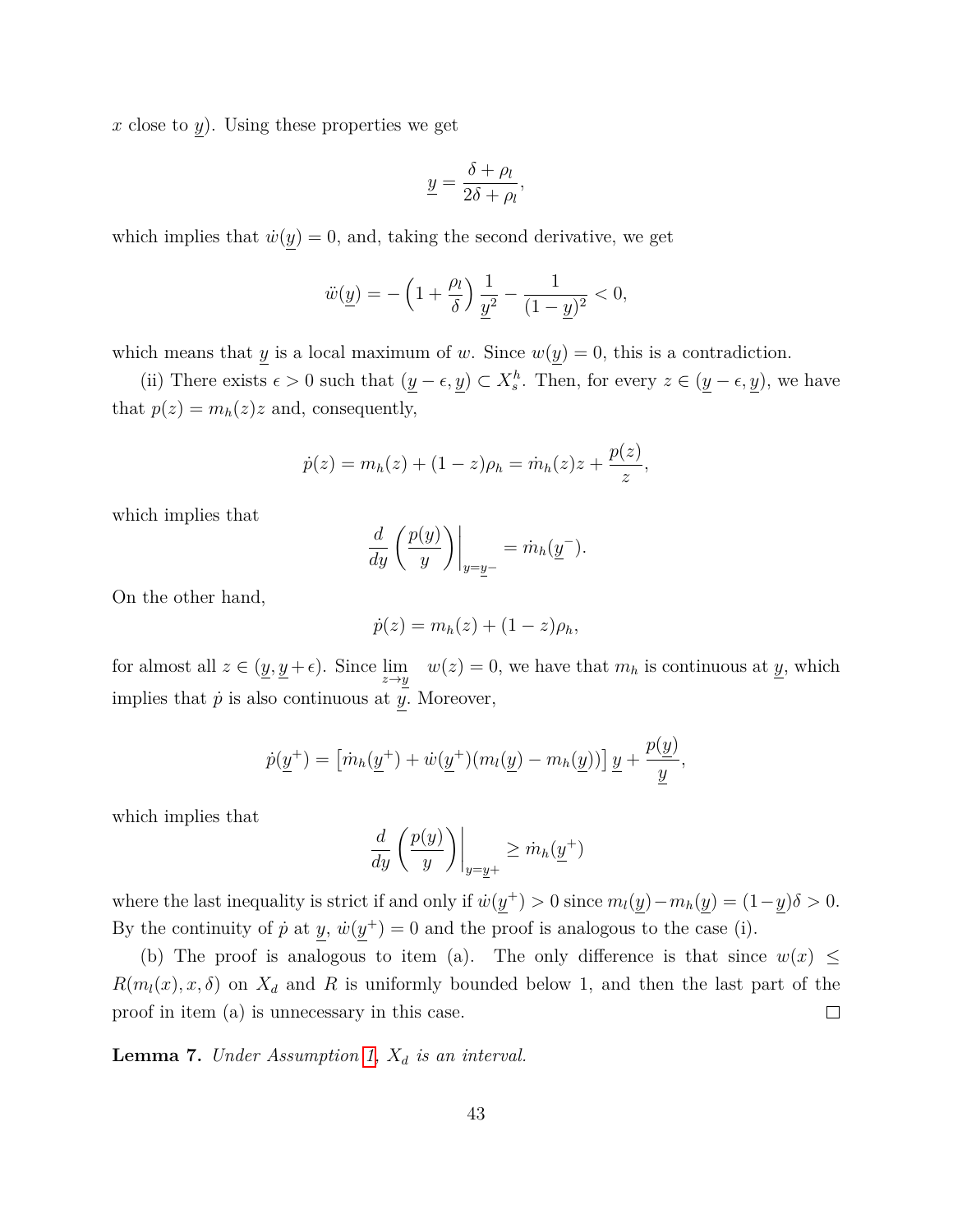*Proof.* Suppose that there exists  $x \in X_c \cap X_d$  and not in the extreme points of  $X_d$ . Take sequences  $(x_n^-)_n$  and  $(x_n^+)_n$  in  $X_d$  such that  $x_n^- < x < x_n^+$  and  $\lim_n x_n^- = x = \lim_n x_n^+$ . Define  $m_i^0 \equiv \lim_n m_i(x_n^-)$  and  $m_i^1 \equiv \lim_n m_i(x_n^+)$ , for  $i = l, h$ . The optimality condition of types  $m_i(x_n^{-})$ , for  $i = l, h$ , implies that  $m_l^0 = m_h^0 + \delta(1-x)$ . The optimality condition for types in  $X_d$  implies that  $m_l^1 = m_h^1 + 2\delta(1-x)$ . We then have that  $m_h^0 < m_h^1$ ,

$$
m_h(x) = \left[m_h^0, m_h^1\right]
$$

and

$$
m_l(x) = [m_h^0 + \delta (1 - x), m_h^1 + \delta (1 - x)].
$$

The zero profit condition at coverage  $x$  implies that

$$
\frac{p(x)}{x} = \frac{\int_{m_h^0}^{m_h^1} e(z, \delta(1-x)) [\phi_l(z + \delta(1-x)) + \phi_h(z)] dz}{\int_{m_h^0}^{m_h^1} [\phi_l(z + \delta(1-x)) + \phi_h(z)] dz},
$$

where  $e(\cdot)$  is defined in [\(23\)](#page-38-2). But, for each n, the zero profit condition in  $X_d$  implies that

$$
\frac{p(x_{n}^{-})}{x_{n}^{-}} = w(x_{n}^{-}) m_{l}(x_{n}^{-}) + (1 - w(x_{n}^{-})) m_{h}(x_{n}^{-}),
$$

which is lower than  $e(m_l(x_n^{-}), \delta(1-x_n^{-})),$  since  $w(x_n^{-}) \leq \omega(m_l(x_n^{+}))$ ,  $(m_h(x_n^{+}))$ . Taking limits, we have that

$$
\lim_{n} \frac{p(x_{n}^{-})}{x_{n}^{-}} \le e\left(m_{l}^{0}, \delta\left(1-x\right)\right)
$$

strictly lower than  $\frac{p(x)}{x}$  by Assumption [1](#page-38-0) and contradicts continuity of  $p(\cdot)$ . Therefore, the result follows from Lemma [5.](#page-39-0)  $\Box$ 

We now state and prove the following lemma, which completes the proof and will also be useful in Appendix B.

**Lemma 8.** There exist 
$$
0 \leq x_0 < x_d \leq x_u < 1
$$
 with  $p(x_0) = \mu_L x_0$  such that: (i)  $X_s^u = [x_u, 1], m_l(x_u) = [\underline{a}_u, \mu_H]$  and  $m_h(x_u) = [\overline{a}_u, \overline{b}_u]$ ; (ii)  $X_s^d = [x_0, x_d], m_l(x_d) = [\underline{a}_d, \underline{b}_d]$  and  $m_h(x_d) = [\mu_L, \overline{b}_d]$ ; (iii) if  $x_d < x_u$ , then  $X_d = (x_d, x_u)$ .

*Proof.* From Lemma [5](#page-39-0) and doing an extension argument of the solution ODE of the separation part, we can show that  $X_s^d = [x_0, x_d]$  and  $X_s^u = [x_u, 1]$ , where  $p(x_0) = \mu_L x_0$ .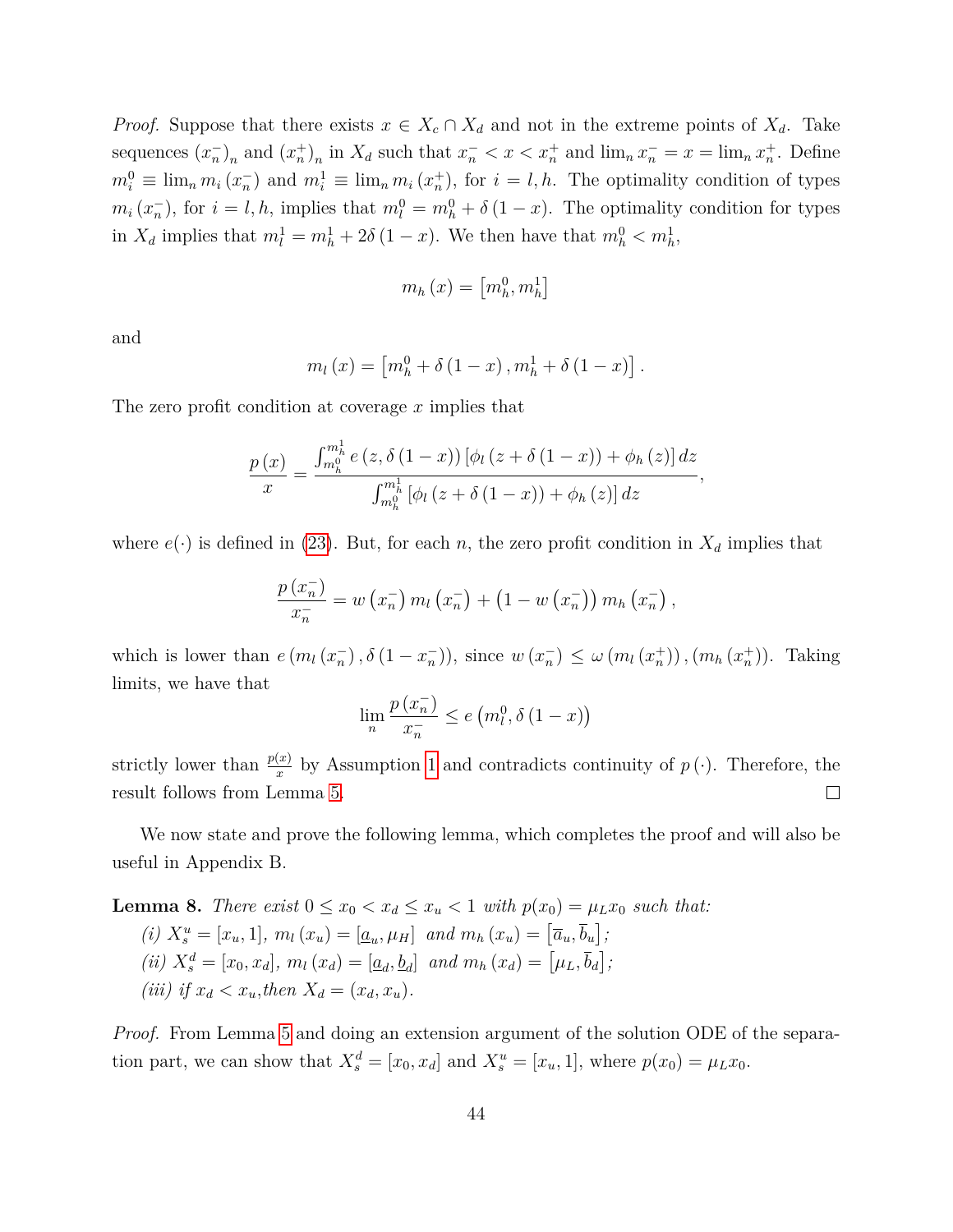(i) We claim that  $x_u < 1$ . Otherwise, by the same argument of the second part of the proof of Lemma [11](#page-49-0) we would have a contradiction. From Lemma [1,](#page-13-0) it is easy to argue that  $m_l(x_u)$  and  $m_h(x_u)$  should be intervals as stated.

(ii) We claim that  $x_d > x_0$ . Otherwise, we would have that  $m_l(x_0) = \mu_L$  and  $m_h(x_0) =$  $\mu_L - (1 - x_0)\delta < \mu_L$ , which is a contradiction. It is easy to see that  $x_d \leq x_u$  belongs to  $X_c$ . From Lemma [1,](#page-13-0) it is easy to argue that  $m_l (x_d)$  and  $m_h (x_d)$  should be intervals as stated.

(iii) If  $x_d < x_u$ , then, by Lemma [7,](#page-42-0)  $(x_d, x_u) = X_d$ .  $\Box$ 

## **Proof of Lemma [2](#page-16-1)**

Suppose that  $I = [x-\delta, x+\delta]$  is an interval of coverage with discrete pooling of an equilibrium  $(p, m_l, m_h, w)$  such that  $m_l$  and  $m_h$  are differentiable at x, with  $\delta > 0$  sufficiently small. From the consistency condition of equilibrium definition we must have

$$
\Pr\left[x \in I | \theta(x) \in [m_l(x - \delta/2), m_l(x + \delta/2)] \times \{\rho_l\}\right] = \frac{\int_{m_l(x + \delta/2)}^{m_l(x + \delta/2)} \phi_l(z) dz}{\int_{m_l(x - \delta/2)}^{m_l(x + \delta/2)} \phi_l(z) dz + \int_{m_h(x - \delta/2)}^{m_h(x + \delta/2)} \phi_h(z) dz}
$$

and, taking the limit  $\delta \to 0$ , the left hand side must converge to  $w(x)$ . However, dividing the numerator and denominator of the fraction on the right hand side by  $\delta$  and taking the limit, we get

$$
w(x) = \frac{\phi_l(m_l(x))\dot{m}_l(x)}{\phi_l(m_l(x))\dot{m}_l(x) + \phi_h(m_l(x))\dot{m}_h(x)}
$$

which gives the result.

## **Appendix B - Existence**

#### **Proof of Proposition [2](#page-16-0)**

We can re-write the statement of this Proposition as follows:

**Proposition.** For sufficiently small  $\delta > 0$  there exists a continuum of equilibria characterized *by*  $(p, m_l, m_h)$  and  $0 < x_d < x_u < 1$  *satisfying the following properties:* 

*(a) top separation:*  $p(x) = m_h(x) = \rho_h(1 - x + \ln x) + \mu_H$  *and*  $m_l(x) = \emptyset$ *, for*  $x > x_u$ *;* 

*(b) continuous pooling at*  $x_u$ :  $m_l(x_u) = [a_u, \mu_H]$  *and*  $m_h(x_u) = [\overline{a}_u, \overline{b}_u]$  *such that:* 

(b.1) transversality:  $\underline{a}_u = m_l(x_u^-), \overline{a}_u = m_h(x_u^-)$  and  $\overline{b}_u = m_h(x_u^+);$ 

(b.2) smooth pasting:  $\mathbb{E}[\widetilde{\mu}|\widetilde{\mu} \in [\underline{a}_u, \mu_H], \rho = \rho_l] + \mathbb{E}[\widetilde{\mu}|\widetilde{\mu} \in [\overline{a}_u, \overline{b}_u], \rho = \rho_h] = m_h(x_u^+);$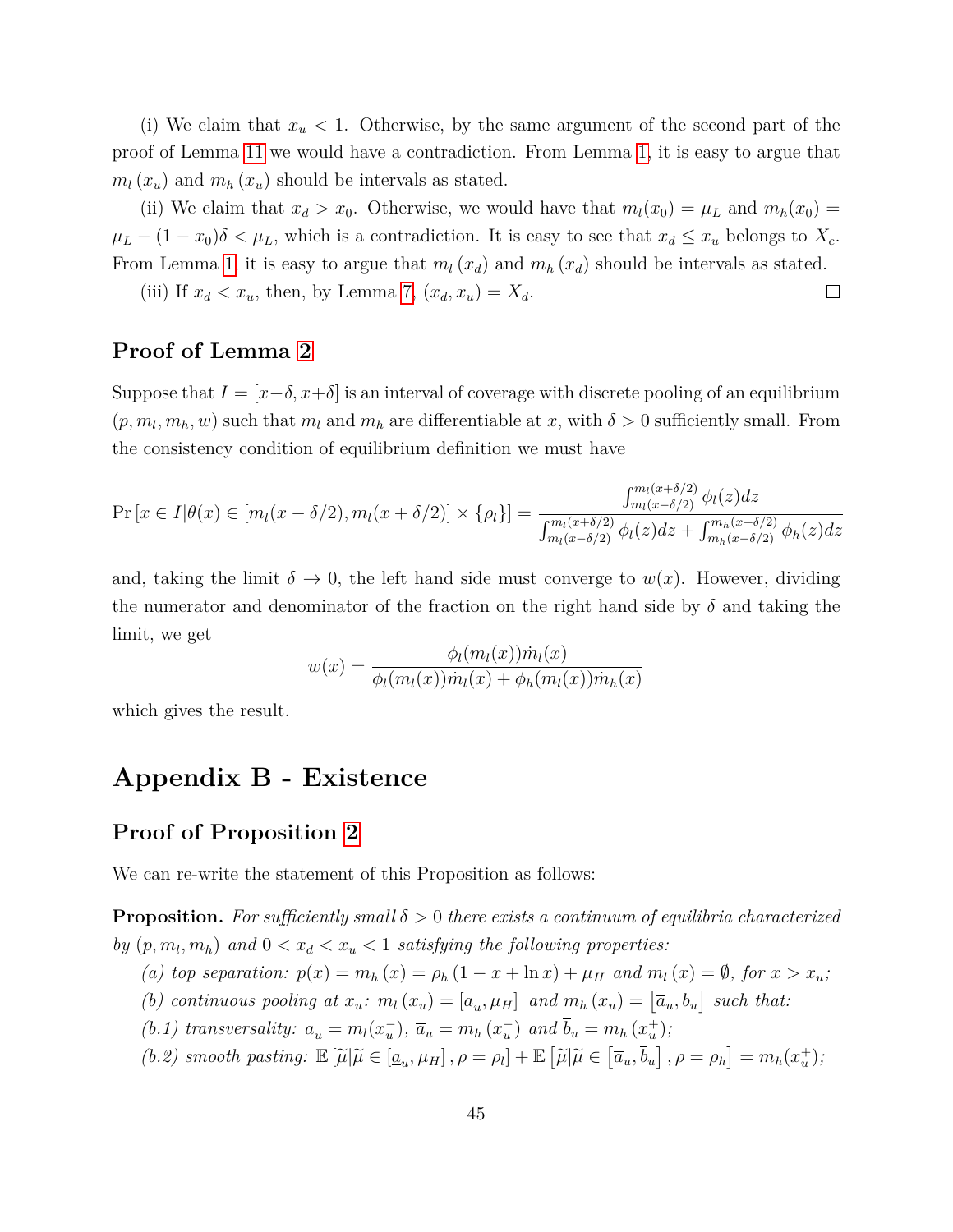\n- (c) discrete pooling in the interval 
$$
(x_d, x_u)
$$
: there exists  $w : (x_d, x_u) \to [0, 1]$  such that:
\n- (c.1) zero profit:  $\frac{p(x)}{x} = w(x)m_l(x) + (1 - w(x))m_h(x);$
\n- (c.2) optimality:  $\dot{p}(x) = m_h(x) + (1 - x)\rho_h = m_l(x) + (1 - x)\rho_l;$
\n- (c.3) consistency of beliefs:  $\frac{w(x)}{1 - w(x)} = \frac{\phi_l(m_l(x))\dot{m}_l(x)}{\phi_h(m_h(x))\dot{m}_h(x)};$
\n- (d) continuous pooling at  $x_d$ :  $m_l(x_d) = [a_d, b_d]$  and  $m_h(x_d) = [\mu_L, \bar{b}_d]$  such that:
\n- (d.1) transversality:  $\underline{a}_d = m_l(x_d^-), \underline{b}_d = m_l(x_d^+)$  and  $\bar{b}_d = m_h(x_d^+);$
\n- (d.2) smooth pasting:  $\mathbb{E}[\tilde{\mu}|\tilde{\mu} \in [\underline{a}_d, \underline{b}_d], \rho = \rho_l] + \mathbb{E}[\tilde{\mu}|\tilde{\mu} \in [\mu_L, \bar{b}_d], \rho = \rho_h] = m_l(x_d^-);$
\n- (e) bottom separation:  $p(x) = m_l(x) = \rho_l(x_d - x + \ln\left(\frac{x}{x_d}\right)) + \underline{a}_d$  and  $m_h(x) = \emptyset$ , for  $x < x_d$ .
\n

In order to show the existence of a non-gap equilibrium we divide the proof in three parts corresponding to the construction of the pooling regions: (i) top continuous pooling region; (ii) discrete pooling region; (iii) bottom continuous region. Let us denote

$$
\overline{b}(x) := (\rho_0 + \delta/2) [1 - x + \ln x] + \mu_H
$$

the top separating equilibrium part.

#### **Top continuous pooling region**

For each  $\delta > 0$ , a top continuous region is characterized by a vector

$$
(\underline{a}, \overline{a}, \underline{b}, \overline{b}, x, w) \in [\mu_L, \mu_H]^4 \times [0, 1]^2
$$

that satisfies

<span id="page-45-0"></span>
$$
\underline{b} = \mu_H \tag{24}
$$

<span id="page-45-2"></span>Top separating region: 
$$
\bar{b} = \bar{b}(x)
$$
 (25)

<span id="page-45-3"></span>
$$
u_x(x_u, \underline{a}_u, l) = u_x(x_u, \overline{a}_u, h): \underline{a} = \overline{a} + (1 - x)\delta
$$
\n(26)

<span id="page-45-4"></span>
$$
\text{Price continuity: } w\underline{a} + (1 - w)\overline{a} = \overline{b} \Leftrightarrow \overline{a} = \overline{b} - w(1 - x)\delta \tag{27}
$$

$$
\text{Price continuity: } \frac{\int_{\underline{a}}^{\underline{b}} z \phi_l(z) \, dz + \int_{\overline{a}}^{\overline{b}} z \phi_h(z) \, dz}{\int_{\underline{a}}^{\underline{b}} \phi_l(z) \, dz + \int_{\overline{a}}^{\overline{b}} \phi_h(z) \, dz} = \overline{b} \tag{28}
$$

<span id="page-45-1"></span>No deviation for  $(\mu_H, \bar{b})$ :  $\bar{b} + (1 - x) \delta \ge \mu_H$  (29)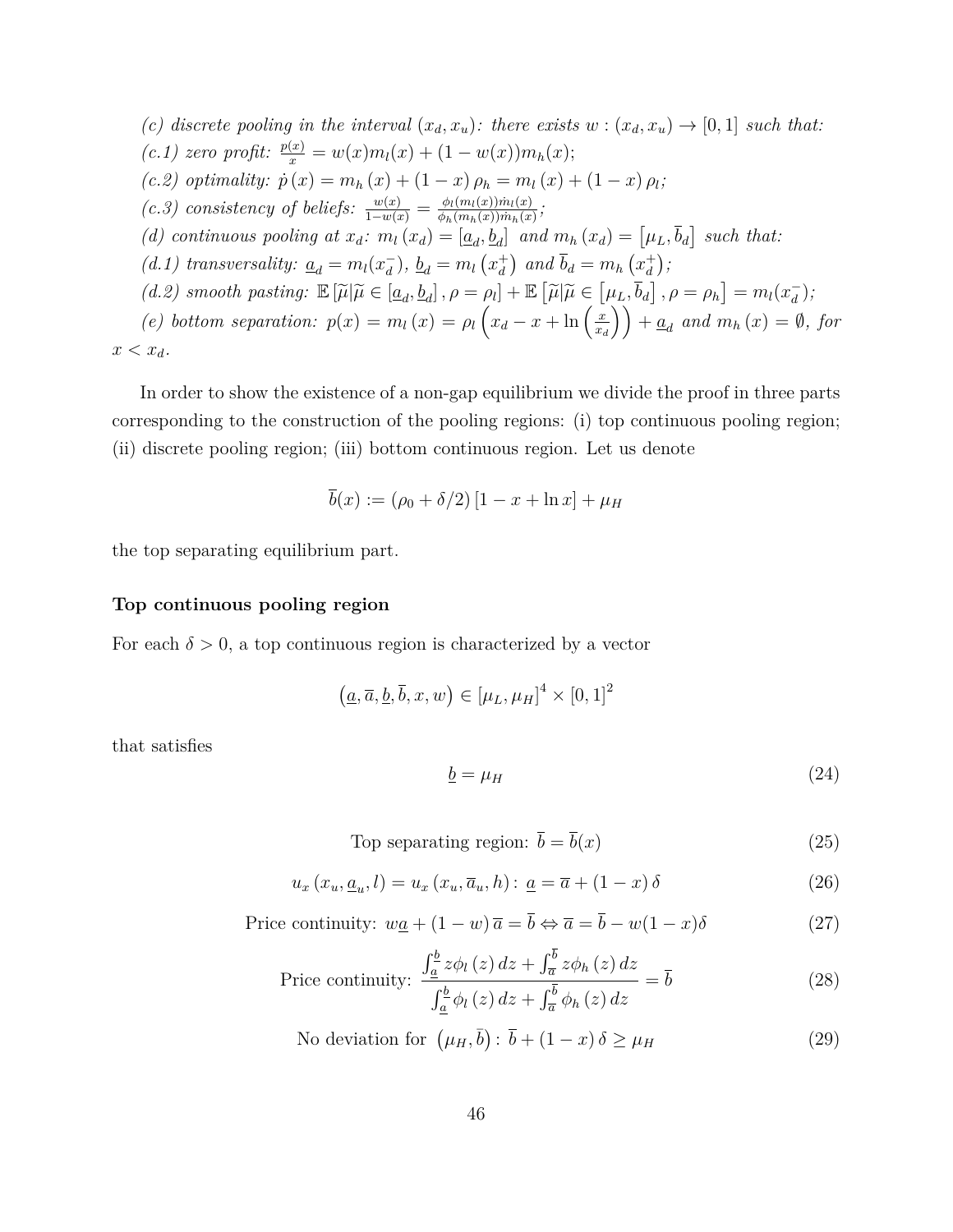and

<span id="page-46-3"></span>Weight feasibility: 
$$
w \in [0, R(\underline{a}, x, \delta)],
$$
 (30)

where we are dropping the sub-index u for convenience. Notice that  $(x, \underline{a}, \overline{a}, \underline{b}, \overline{b}, w)$  defines a top continuous pooling region if and only if  $x \in (0, 1)$  and  $w \in [0, R(\overline{b}(x) + (1 - w)(1$  $x(\delta, x, \delta)$ ) solves the equation

<span id="page-46-0"></span>
$$
G(x, w) := \int_{\bar{b}(x) + (1-w)(1-x)\delta}^{\mu_H} (z - \bar{b}(x)) \phi_l(z) dz + \int_{\bar{b}(x) - w(1-x)\delta}^{\bar{b}(x)} (z - \bar{b}(x)) \phi_h(z) dz = 0 \quad (31)
$$

and  $\bar{b}(x) \geq \mu_H - (1-x)\delta$ . In this case,  $\underline{a} = \bar{b}(x) + (1-w)(1-x)\delta$ ,  $\bar{a} = \bar{b}(x) - w(1-x)\delta$ .  $\underline{b} = \mu_H$  and  $\overline{b} = \overline{b}(x)$ . For simplicity, we will refer only to  $(x, w)$  in short instead of the whole vector  $(x, \underline{a}, \overline{a}, \underline{b}, \overline{b}, w)$ . Define  $\underline{x}^{\delta} \in (0, 1)$  as the interior solution of the equation

$$
(\rho_0 + \delta/2) [1 - x + \ln x] + (1 - x) \delta = 0,
$$

which represents the coverage level of risk type with high risk aversion in top separating equilibrium part that pools with risk type  $\mu_h$  with low risk aversion.

<span id="page-46-2"></span>**Lemma 9.** *(Top continuous pooling region) The top continuous pooling region is parameterized by a non-degenerated interval*  $[\underline{x}^{\delta}, \overline{x}^{\delta}] \subset [0, 1]$  *satisfying:* 

(a) for each  $x \in [\underline{x}_{\delta}, \overline{x}_{\delta})$ , there exists  $w \in [0, R(\overline{b}(x) + (1-w)(1-x)\delta, x, \delta))$  such that (x, w) *defines a top continuous region;*

(b) if  $x = \overline{x}_{\delta} < 1$ , then  $w = R(\overline{b}(\overline{x}^{\delta}) + (1 - w)(1 - \overline{x}^{\delta})\delta, \overline{x}^{\delta}, \delta)$ .

*Proof.* (a) We have that  $(x, w)$  defines a top continuous pooling region if and only if we can find  $w \in [0, R(\bar{b}(x) + (1 - w)(1 - x)\delta, x, \delta))$  that solves the equation [\(31\)](#page-46-0) and  $\bar{b}(x) \ge$  $\mu_H - (1-x)\delta$ . It is easy to see that  $(\underline{x}^{\delta}, 0)$  defines the unique top continuous pooling region such that  $w = 0$ , i.e.,  $G(\underline{x}^{\delta}, 0) = 0$  and  $\overline{b}(\underline{x}^{\delta}) = \mu_H - (1 - \underline{x}^{\delta})\delta$ .

The derivative of  $G$  w.r.t.  $w$  is

$$
G_w(x, w) = (1 - w)(1 - x)^2 \delta^2 \phi_l(\overline{b}(x) + (1 - w)(1 - x)\delta) - w(1 - x)^2 \delta \phi_h(\overline{b}(x) - w(1 - x)\delta)
$$

which is positive if and only if

<span id="page-46-1"></span>
$$
w < R(\bar{b}(x) + (1 - w)(1 - x)\delta, x, \delta). \tag{32}
$$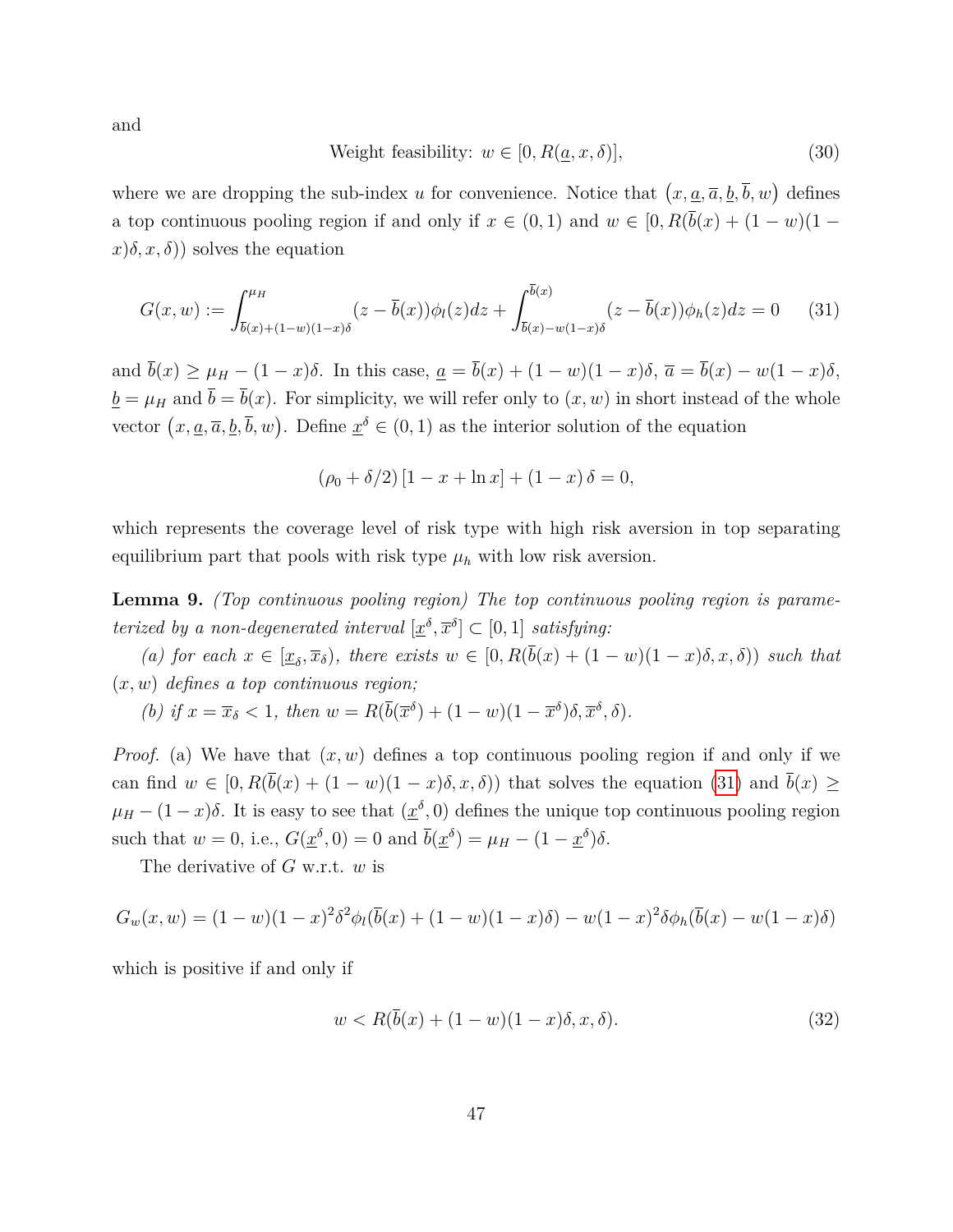The derivative of  $G$  w.r.t.  $x$  is

$$
G_x(x, w) = -(1 - w)(1 - x)\delta\phi_l(\overline{b}(x) + (1 - w)(1 - x)\delta)\left[\overline{b}(x) - (1 - w)\delta\right] + w(1 - x)\delta\phi_h(\overline{b}(x) - w(1 - x)\delta)\left[\overline{b}(x) + w\delta\right] -\overline{b}(x)\left[\int_{\overline{b}(x)+(1-w)(1-x)\delta}^{\mu_H}\phi_l(z)dz + \int_{\overline{b}(x)-w(1-x)\delta}^{\overline{b}(x)}\phi_h(z)dz\right].
$$

At the point  $(\underline{x}^{\delta},0)$  we have

$$
G_x(\underline{x}^{\delta},0) = -(1-\underline{x}^{\delta})\delta\phi_l(\mu_H) \left[\overline{b}(\underline{x}^{\delta}) - \delta\right].
$$

(b) Notice that  $\underline{x}^{\delta}$  is the unique solution in  $(0, 1)$  of the equation

$$
\overline{b}(x) = \mu_H - (1 - x)\delta,
$$

which is the intersection of an increasing strictly concave function with an increasing linear function with the crossing point at  $\mu$ <sub>H</sub> (i.e., the linear function is a secant of the concave function at  $\underline{x}^{\delta}$  and  $\mu_H$ ). Hence,  $\dot{\overline{b}}(\underline{x}^{\delta}) - \delta > 0$  and  $G_x(\underline{x}^{\delta}, 0) < 0$ . Therefore, we can apply the implicit function theorem to guarantee the existence of an non-degenerated interval  $(\underline{x}^{\delta}, \overline{x})$ such that, for each  $x \in (\underline{x}^{\delta}, \overline{x})$ , there exists  $w > 0$  that solves the equation [\(31\)](#page-46-0) and [\(32\)](#page-46-1). Since  $\underline{x}^{\delta}$  is the unique solution of the equation  $\overline{b}(x) = \mu_H - (1-x)\delta$  and  $\dot{\overline{b}}(\underline{x}^{\delta}) - \delta > 0$ , we have that  $\bar{b}(x) > \mu_H - (1-x)\delta$ , for all  $x \in (\underline{x}^{\delta}, \overline{x})$ . We can now define the supreme  $\overline{x}^{\delta}$  of  $\overline{x} \in (\underline{x}^{\delta}, 1]$  such that, for each  $x \in (\underline{x}^{\delta}, \overline{x}), \overline{b}(x) > \mu_H - (1 - x)\delta$ , and there exists  $w > 0$  such that [\(31\)](#page-46-0) and [\(32\)](#page-46-1) hold. This concludes the proof.  $\Box$ 

#### **Discrete pooling region**

Taking derivatives of [\(10\)](#page-16-2) and [\(11\)](#page-16-3) w.r.t. x and manipulating them, we have that  $(m, w)$  is the solution to the differential system:

<span id="page-47-0"></span>
$$
\dot{m}(x) = \delta \frac{(1 - R(m(x), x, \delta))w(x)}{R(m(x), x, \delta) - w(x)} \n\dot{w}(x) = \left(\frac{1}{x} - \frac{1}{1-x}\right)\left(1 - w(x)\right) + \delta^{-1}\left(\frac{\rho_0}{x} - \frac{\dot{m}(x)}{1-x}\right)
$$
\n(33)

with initial condition  $(x_0, \mu_0, w_0)$ , where  $m = m_l$ .

<span id="page-47-1"></span>**Lemma 10.** *Let*  $\delta > 0$  *be sufficiently small. For each*  $x_0 \in (0,1)$ *,*  $\mu_0 \in [\mu_L, \mu_H]$  and  $w_0 \in [0, R(\mu_0, x_0, \delta)]$ , there exists a unique solution  $(m, w)$  of [\(33\)](#page-47-0) with initial condition  $(x_0, \mu_0, w_0)$  *defined in an interval*  $[x_0, x_1]$  *that satisfies:*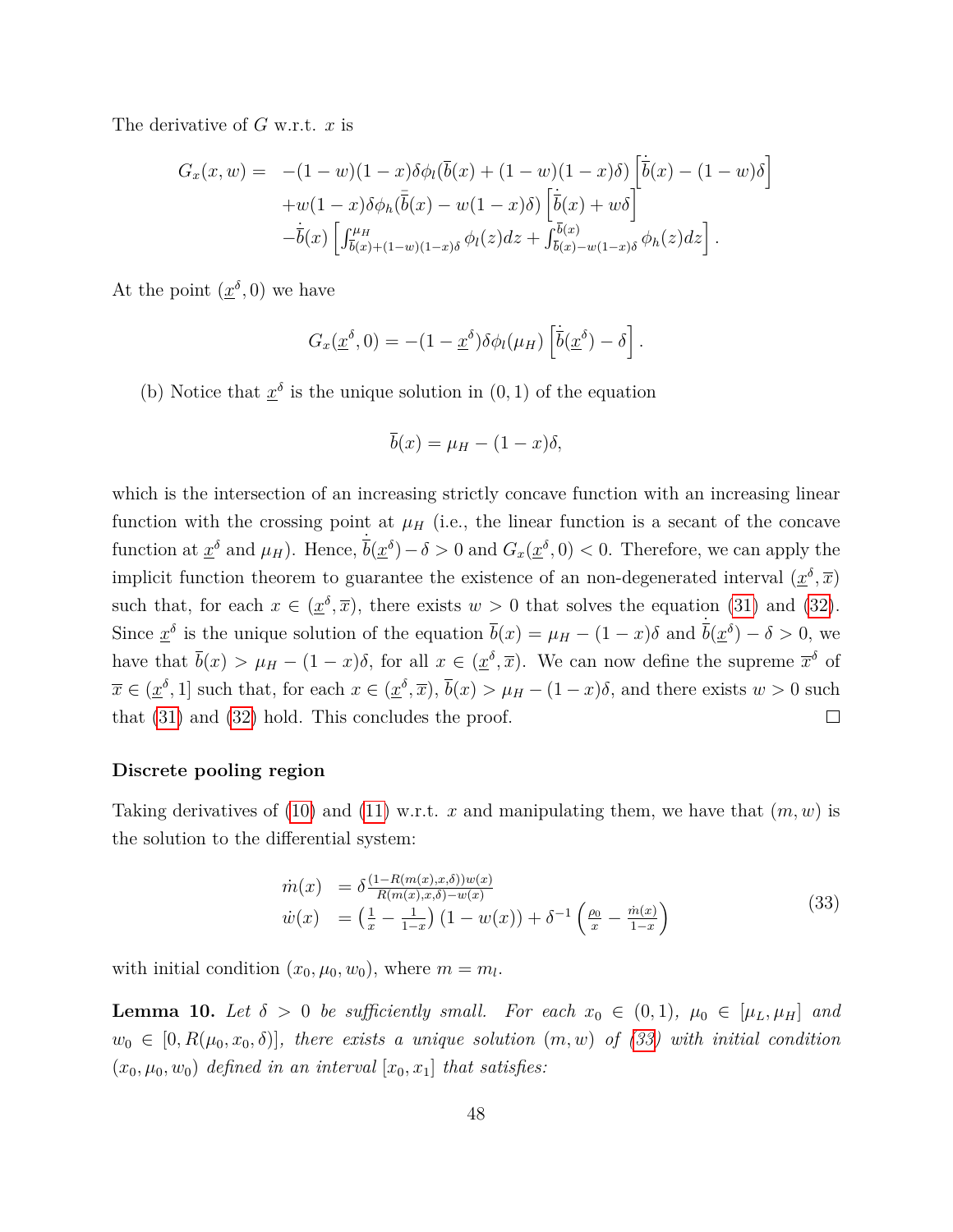$(i)$   $\dot{m}(x) > 0$ ; *(ii)*  $w(x) \in [0, R(m(x), x, \delta))$ *, for all*  $x \in (x_0, x_1]$ *; (iii)*  $m(x_1) = \mu_H$  *or*  $w(x_1) = 0$ *.* 

*Proof.* Let us consider the following cases:

(a)  $w_0 \in [0, R(\mu_0, x_0, \delta))$ . By standard theorem for existence and uniqueness of a solution for ODE system (see, for instance, Theorem 3.1 (p. 18)of [Hale \(1969\)](#page-70-1)), there exists a unique local solution  $(m, w)$  of the system [\(33\)](#page-47-0) with initial condition  $(x_0, \mu_0, w_0)$ . For this local solution, we have that  $m(x) > 0$  and  $w(x) \in [0, R(m(x), x, \delta))$ . We claim that we can extend the solution until we reach  $x_1$  such that  $m(x_1) = \mu_H$  or  $w(x_1) = 0$ . Otherwise, we must have  $w(x_1) = R(m(x_1), x_1, \delta)$ . However, rewriting [\(33\)](#page-47-0) through a change of variable from x to  $\mu$ , we get with some abuse of notation:

$$
\dot{x}(\mu) = \frac{R(\mu, x(\mu), \delta) - w(\mu)}{\delta w(\mu)(1 - R(\mu, x(\mu), \delta))} \n\dot{w}(\mu) = \left(\frac{1}{x(\mu)} - \frac{1}{1 - x(\mu)}\right) (1 - w(\mu)) \dot{x}(\mu) + \delta^{-1} \left(\frac{\rho_0 \dot{x}(\mu)}{x(\mu)} - \frac{1}{1 - x(\mu)}\right)
$$

with the same initial condition. With some abuse of notation we will consider the same notation for w function in both ODE systems. We have that  $\dot{x}(\mu_1) = 0$  where  $\mu_1 = m(x_1)$ . Then

$$
\dot{w}(\mu_1) = -\frac{\delta^{-1}}{1 - x(\mu_1)} \le -\delta^{-1} < 0.
$$

Taking the second derivative of  $x(\cdot)$  for  $\mu < \mu_1$  and making  $\mu \to \mu_1$  we get

$$
\ddot{x}(\mu_1) > 0
$$
 if and only if  $\frac{\partial R}{\partial \mu}(\mu_1, x(\mu_1), \delta) - \dot{w}(\mu_1) > 0$ .

Since  $\frac{\partial R}{\partial \mu}(\cdot,\cdot,\delta)$  uniformly converges to  $\frac{\partial R}{\partial \mu}(\cdot,\cdot,0)$  and  $\dot{w}(\mu_1) \to -\infty$  when  $\delta \to 0$ ,  $\begin{array}{c} \n\end{array}$  $\frac{\partial R}{\partial \mu}(\mu_1, x(\mu_1), \delta)$  $\langle -w(\mu_1) \rangle$  for sufficiently small  $\delta$ , which implies that the function  $x(\cdot)$ is locally convex around  $\mu_1$  and with zero derivative at  $\mu_1$ . This contradicts the fact that  $\dot{x}(\mu) > 0$ , for all  $\mu \in [\mu_0, \mu_1]$ .

(b)  $w_0 = R(\mu_0, x_0, \delta)$ . Rewriting [\(33\)](#page-47-0) through a change of variable from x to  $\mu$ , by standard theorem for existence and uniqueness of a solution of ODE system, there exists a unique local solution  $(x, w)$  of the system [\(33\)](#page-47-0) with initial condition  $(x_0, \mu_0, w_0)$ . By the same argument as in case (i), this local solution can be extended to a maximal interval  $[\mu_0, \mu_1]$ with  $\dot{x}(\mu) > 0$  and  $w(\mu) \in [0, R(\mu, x(\mu), \delta))$ , for all  $\mu \in (\mu_0, \mu_1]$ , and  $\mu_1 = \mu_H$  or  $w(\mu_1) = 0$ . We can change  $\mu$  back to x and get the solution of the original system.  $\Box$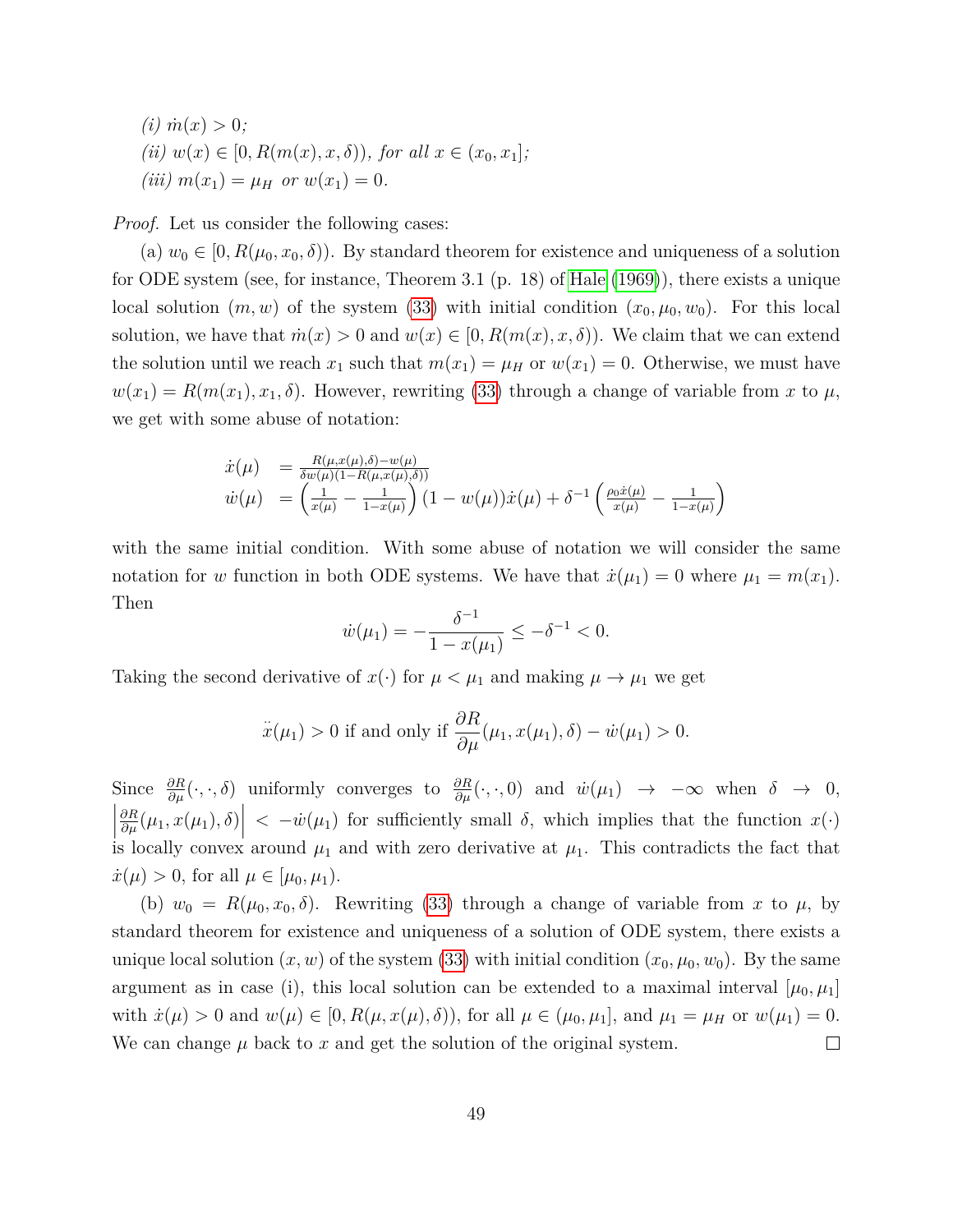<span id="page-49-0"></span>**Lemma 11.** For each  $\delta \in (0,1)$ , there exists a solution  $(w,m)$  of [\(33\)](#page-47-0) with final condition  $(x_1, \underline{a}_1, w_1)$  *such that:* 

(*i*)  $x_1 \in (\underline{x}^{\delta}, \overline{x}^{\delta})$  and  $w_1 \in (0, R(\underline{a}_1, x_1, \delta))$  *define a top continuous pooling region*;

*(ii) the maximal interval is*  $[x_0, x_1]$  *such that*  $x_0 \leq \delta$  *or*  $m(x_0) = \mu_L + (1 - x_0)\delta$ .

*Proof.* (i) By Lemma [9,](#page-46-2) for each  $x_1 \in [\underline{x}^{\delta}, \overline{x}^{\delta}]$ , there exists  $(x_1, \underline{a}_1, \overline{a}_1, \underline{b}_1, \overline{b}_1, w_1)$  which defines a top continuous pooling region. By Lemma [10,](#page-47-1) the solution  $(\mu, w)$  of [\(33\)](#page-47-0) with final condition  $(x_1, \underline{a}_1, w_1)$  and maximal interval  $[x_0, x_1]$  is such that: (a)  $m(x_0) \ge \mu_L$ ; (b)  $\dot{m}(x) > 0$ , for  $x \in (x_0, x_1];$  (c)  $0 \leq w(x_0) \leq R(m(x_0), x_0, \delta).$ 

(ii) Suppose that the result is not true, i.e.,  $x_0 > \delta$  and  $m(x_0) > \mu_L + (1 - x_0)\delta$ , for all possible  $x_1 \in [\underline{x}^{\delta}, \overline{x}^{\delta})$ . There are three possibilities: (a)  $w(x_0) = 0$ ; (b)  $w(x_0) = 0$  $R(m(x_0), x_0, \delta)$ ; (c)  $0 < w(x_0) < R(m(x_0), x_0, \delta)$ . Applying Lemma [10,](#page-47-1) case (c) cannot hold since  $[x_0, x_1]$  is the maximal interval. Therefore, let A (resp. B) be the subset of  $x_1 \in [\underline{x}^{\delta}, \overline{x}^{\delta}]$  such that  $m(x_0) > \mu_L + (1 - x_0)\delta; m(x) > 0$ , for  $x \in (x_0, x_1]$ ; and  $w(x_0) = 0$ (resp.  $w(x_0) = R(m(x_0), x_0, \delta)$ ).

If  $\overline{x}^{\delta} < 1$ ,  $\underline{x}^{\delta} \in A$  and  $\overline{x}^{\delta} \in B$ , and  $A \cup B = [\underline{x}^{\delta}, \overline{x}^{\delta}]$ . We claim that A and B are closed sets.

To show that A is closed, let  $(x_1^n)$  be a sequence in A that converges to  $x_1 \in [\underline{x}^\delta, \overline{x}^\delta]$ . By the definition of A and Lemma [10,](#page-47-1) we know that there exists a solution  $(m^n, w^n)$  of [\(33\)](#page-47-0) with initial condition  $(x_0^n, \mu_0^n, 0)$  in maximal interval  $[x_0^n, x_1^n]$  which satisfies:  $\dot{m}^n(x) > 0$ ;  $w^n(x) \in$  $[0, R(m^n(x), x, \delta)),$  for all  $x \in [x_0, x_1]$ ; and  $m^n(x_1^n) = \mu_H$  or  $w^n(x_1^n) = 0$ . By continuity and regularity of [\(33\)](#page-47-0) we have that there exists a solution  $(m, w)$  of (33) with initial condition  $(x_0, \mu_0, 0)$  in maximal interval  $[x_0, x_1]$  which satisfies:  $\dot{m}(x) > 0$ ;  $w(x) \in [0, R(m(x), x, \delta)),$ for all  $x \in [x_0, x_1]$ ; and  $m(x_1) = \mu_H$  or  $w(x_1) = 0$ . Hence,  $x_1 \in A$ .

To show that B is closed, let  $(x_1^n)$  be a sequence in B that converges to  $x_1 \in [\underline{x}^\delta, \overline{x}^\delta].$ By the definition of B and Lemma [10,](#page-47-1) we know that there exists a solution  $(m^n, w^n)$  of [\(33\)](#page-47-0) with initial condition  $(x_0^n, \mu_0^n, w_0^n)$  in maximal interval  $[x_0^n, x_1^n]$  which satisfies:  $w_0^n =$  $R(\mu_0^n, x_0^n, \delta); \, \dot{m}^n(x) > 0; \, w^n(x) \in [0, R(m^n(x), x, \delta)), \, \text{for all } x \in (x_0^n, x_1^n]; \, \text{and } m^n(x_1^n) = \mu_H$ or  $w^n(x_1^n) = 0$ . By continuity and regularity of [\(33\)](#page-47-0) there exists a solution  $(\mu, w)$  of (33) with initial condition  $(x_0, \mu_0, w_0)$  in a maximal interval  $[x_0, x_1]$  which satisfies:  $w_0 = R(\mu_0, x_0, \delta)$ ;  $\mu(x) > 0; w(x) \in [0, R(m(x), x, \delta)),$  for all  $x \in (x_0, x_1]$ ; and  $\mu(x_1) = \mu_H$  or  $w(x_1) = 0$ . Hence,  $x_1 \in B$ . Therefore, we must have  $x_1 \in A \cap B$ , which leads to a contradiction by the uniqueness of the ODE solution.

If  $\bar{x}^{\delta} = 1$  and  $B = \emptyset$ , then take a sequence  $(x_0^n)$  in A such that the corresponding sequence of  $(x_1^n)$  of the upper bound of the maximal interval which converges to 1 and the solution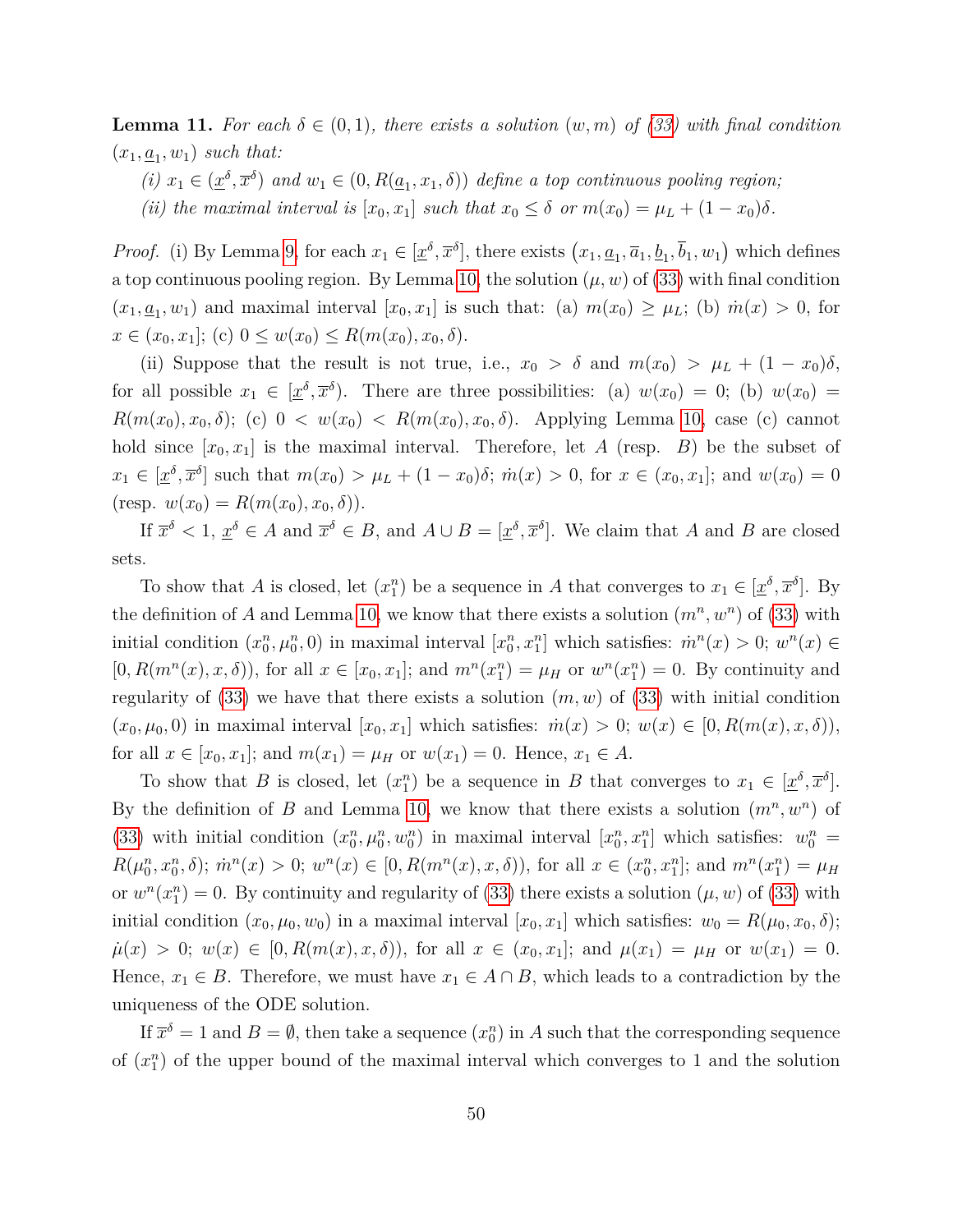$(w^n, \mu^n)$  of [\(33\)](#page-47-0). Notice that, by Lemma [13](#page-50-0) below,  $x_0^n \leq x^{\delta} < 1$ . Using the second equation of [\(33\)](#page-47-0), we have that

$$
(1 - \overline{w}) \int_{a_n}^{x_1^n} \left( \frac{1}{z} - \frac{1}{1 - z} \right) dz + \delta^{-1} \rho_0 \int_{a_n}^{x_1^n} \frac{1}{z} dz \ge w^n(x_1^n) - w^n(a_n)
$$

or

$$
(1 - \overline{w} + \delta^{-1} \rho_0) [\ln x_1^n - \ln a_n] + (1 - \overline{w}) [\ln (1 - x_1^n) - \ln (1 - a_n)] \geq w^n(x_1^n) - w^n(a_n),
$$

where  $\overline{w} = \sup$  $\sup_{\mu,x} R(\mu, x, \delta)$  and  $a_n = \max \{1/2, x_0^n\}$ . Notice that the left hand side of the above inequality converge to  $-\infty$ , which implies that  $w^n(x_1^n) \to -\infty$ , when  $n \to \infty$ . However, this contradicts Lemma [10](#page-47-1) and the definition of  $x_1^n$ . Therefore, if  $\bar{x}^{\delta} = 1$ , then  $B \neq \emptyset$  and the previous argument again applies.  $\Box$ 

<span id="page-50-1"></span>**Lemma 12.** *If*  $\delta > 0$  *is sufficiently small, the solution*  $(m, w)$  *of* [\(33\)](#page-47-0) *with maximum interval*  $[x_0, x_1]$  *in Lemma [11](#page-49-0) satisfies*  $m(x_0) = \mu_L + (1 - x_0)\delta$ .

*Proof.* Using the notation of Lemma [11,](#page-49-0) suppose that  $x_0 \leq \delta$  for  $\delta > 0$  is small enough. Integrating the second equation of the ODE system, we have that

$$
m(x) = \underline{a}_1 + \rho_0 \int_x^{x_1} \left(1 - \frac{1}{z}\right) dz + \delta \int_x^{x_1} \left(2 - \frac{1}{z}\right) (1 - w(z)) dz + \delta \int_x^{x_1} (1 - z)\dot{w}(z) dz,
$$

for all  $x \in [\delta, x_1]$ . Integrating we have

$$
m(x) = \underline{a}_1 + \rho_0 [x_1 - x + \ln x - \ln x_1] + \delta \int_x^{x_1} (2 - \frac{1}{z}) (1 - w(z)) dz
$$
  
+  $\delta [(1 - x_1)w(x_1) - (1 - x)w(x) - \int_x^{x_1} w(z) dz].$ 

Since  $w(x)$  is uniformly bounded in the interval [ $\delta$ , 1], when  $\delta \to 0$  we have that  $\mu(x)$ uniformly converges to  $\underline{a}_1 + \rho_0 [x_1 - x + \ln x - \ln x_1]$  on the compact interval of  $[\delta, x_1]$ . Hence, there exist  $\delta > 0$  and  $\tilde{x} \in [\delta, x_1]$  such that  $\mu(\tilde{x}) < \mu_L + (1 - x_0)\delta$ , which concludes  $\Box$ the proof.

<span id="page-50-0"></span>**Lemma 13.** Suppose that  $(m, w)$  is a solution of [\(33\)](#page-47-0) and  $x \in (0, 1)$  is such that  $w(x) = 0$ . *Then,*  $\dot{w}(x) \geq 0$  *if and only if*  $x \leq \frac{\delta + \rho_0}{2\delta + \rho_0}$  $\frac{\delta+\rho_0}{2\delta+\rho_0}$  .

*Proof.* We have that  $\dot{m}(x) = 0$  and  $\dot{w}(x) = \frac{1}{x} - \frac{1}{1-x} + \frac{\rho_0}{\delta x}$ . Then, the result follows.  $\Box$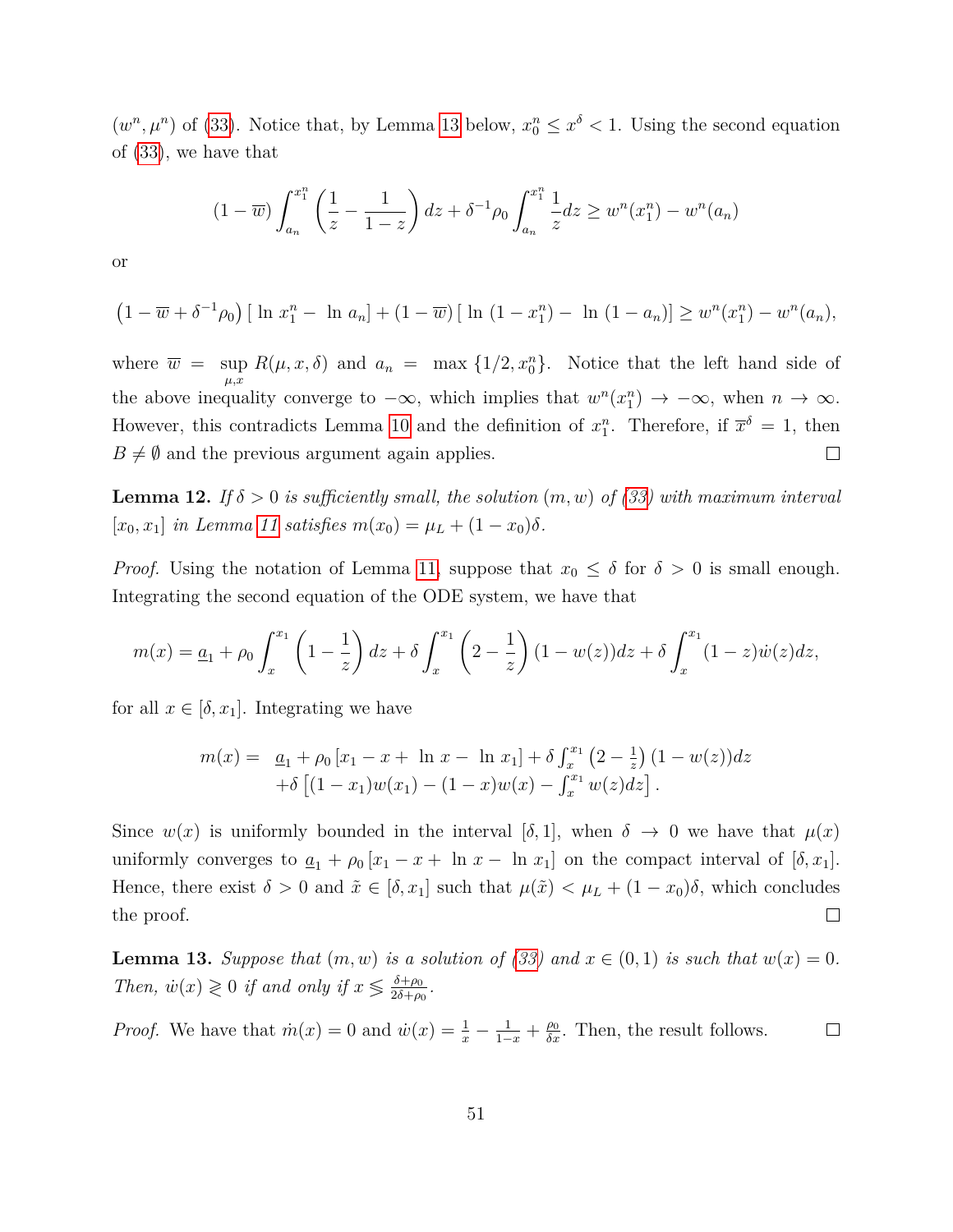#### **Bottom continuous pooling region**

Fix the equilibrium  $(m, w)$  of Lemma [12](#page-50-1) on the maximal interval  $[x_0, x_1]$ . A bottom continuous region is characterized by a vector

$$
(\underline{a}, \overline{a}, \underline{b}, \overline{b}, x, w) \in [\mu_L, \mu_H]^4 \times [0, 1]^2
$$

that satisfies

$$
\underline{b} = \mu(x) \tag{34}
$$

$$
\bar{b} = \underline{b} - (1 - x)\delta \tag{35}
$$

$$
\overline{a} = \mu_L \tag{36}
$$

$$
w = w(x) \tag{37}
$$

$$
\underline{a} = w\underline{b} + (1 - w)\overline{b} = \underline{b} - (1 - w)(1 - x)\delta
$$
 (38)

and

$$
\frac{\int_{\underline{a}}^{\underline{b}} z \phi_l(z) dz + \int_{\overline{a}}^{\overline{b}} z \phi_h(z) dz}{\int_{\underline{a}}^{\underline{b}} \phi_l(z) dz + \int_{\overline{a}}^{\overline{b}} \phi_h(z) dz} = \underline{a},
$$
\n(39)

where we are dropping the sub-index d for convenience. Notice that  $(x, \underline{a}, \overline{a}, \underline{b}, \overline{b}, w)$  defines a bottom continuous pooling region if and only if  $x \in (0,1)$  solves the equation

<span id="page-51-0"></span>
$$
\begin{aligned}\n\int_{m(x)-(1-w(x))(1-x)\delta}^{m(x)}(z-m(x)+(1-w(x))(1-x)\delta)\phi_l(z)dz \\
&+ \int_{\mu_L}^{\mu(x)-(1-x)\delta}(z-m(x)+(1-w(x))(1-x)\delta)\phi_h(z)dz = 0.\n\end{aligned} \tag{40}
$$

It is easy to see that there exists  $\overline{x}_0 \in (x_0, 1)$  such that  $m(\overline{x}_0) - (1-\overline{x}_0)\delta = \mu_L$  and, therefore, the left hand side of [\(40\)](#page-51-0) is non-negative at  $x = \overline{x}_0$ . Moreover, if  $\delta$  is sufficiently small, the left hand side of [\(40\)](#page-51-0) at  $x = x_1$  is negative. By the intermediate value theorem, there exists  $\tilde{x}_0 \in [\overline{x}_0, x_1)$  for which the equation [\(40\)](#page-51-0) holds at  $x = \tilde{x}_0$ .

#### **Global deviation**

The last step of the proof is to show that the necessary local deviation conditions of the consumer's problem are sufficient for the global deviation conditions. The following lemma states this property.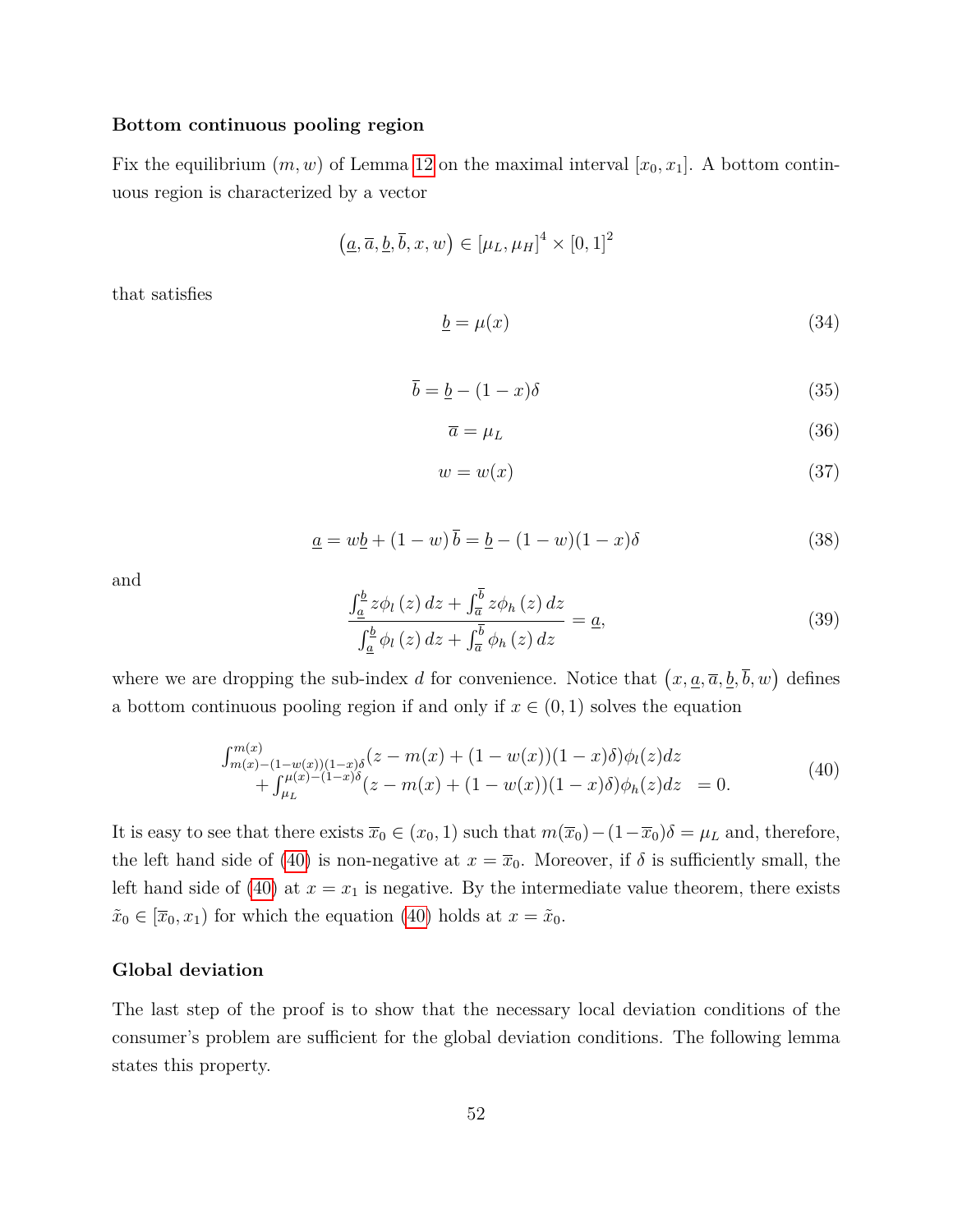**Lemma 14.** If price and type assignment functions  $(p, m_l, m_h)$  satisfy the consumers' local *deviation conditions (i.e., FOC and monotonicity), then they also satisfy the global deviation conditions.*

*Proof.* For each coverage  $x \in [0, 1]$ , let  $(m_i(x), \rho_i)$  be a type that chooses coverage x. We have to show that  $(m_i(x), \rho_i)$  does not deviate to any contract  $\hat{x} \in [0, 1]$ . Let  $(m_i(\hat{x}), \rho_i)$  be a type that is indifferent to choose  $\hat{x}$ . By continuity, without loss of generality, we can assume that  $x, \hat{x} \in [x_L, x_d) \cup (x_d, x_u) \cup (x_u, 1]$ , i.e., they do not belong to kinks of the price function and are on-the-path equilibrium allocations. Thus, from the FOC of agent's problem we have that

$$
\dot{p}(x) = u_x(x, m_i(x), \rho_i)
$$
 and  $\dot{p}(\hat{x}) = u_x(\hat{x}, m_j(\hat{x}), \rho_j)$ .

Let us consider the following cases:

(a)  $i = j$ . From the FOC of the agent's problem,

$$
u(x, m_i(x), \rho_i) - p(x) \ge u(\hat{x}, m_i(x), \rho_i) - p(\hat{x})
$$

if and only if

$$
\int_{\hat{x}}^{x} \int_{m_i(\hat{x})}^{m_i(x)} u_{x\mu}(s, t, \rho_i) dt ds \ge 0.
$$

Since  $m_i$  is a non-decreasing function and  $u_{x\mu} > 0$ , this is always true.

(b)  $i = l$  and  $j = h$ . Then,  $x \in [x_L, x_d) \cup (x_d, x_u)$  and  $\hat{x} \in (x_d, x_u) \cup (x_u, 1]$ . There are two subcases to consider:

(b.1)  $x \leq \hat{x}$ . If  $\hat{x} \in (x_d, x_u)$ , then  $u_x(\hat{x}, m_h(\hat{x}), \rho_h) = u_x(\hat{x}, m_l(\hat{x}), \rho_l)$ ; if  $\hat{x} \in (x_u, 1]$ , then  $m_l(\hat{x}) = \mu_H$  and  $u_x(\hat{x}, m_h(\hat{x}), \rho_h) \ge u_x(\hat{x}, m_l(\hat{x}), \rho_l)$ .<sup>[24](#page-71-0)</sup> In both cases we have

$$
u_x(x, m_l(x), \rho_l) - u_x(\hat{x}, m_h(\hat{x}), \rho_h) \le u_x(x, m_l(x), \rho_l) - u_x(\hat{x}, m_l(\hat{x}), \rho_l).
$$

Since  $u_{x\mu} > 0$  and  $m_l(x) \leq m_l(\hat{x})$ , then

$$
u_x(x, m_l(x), \rho_l) - u_x(\hat{x}, m_l(\hat{x}), \rho_l) \le u_x(x, m_l(x), \rho_l) - u_x(\hat{x}, m_l(x), \rho_l) = \int_{\hat{x}}^x u_x(s, m_l(x), \rho_l) ds.
$$

From the FOC of the agent's problem and combining the above two inequalities, we have

<sup>&</sup>lt;sup>24</sup>Here we are using the properties of the top continuous pooling in this proof. In particular,  $\bar{b}(x) \ge$  $\mu_H - (1 - x)\delta$ , for all  $x \in (x_u, 1]$ .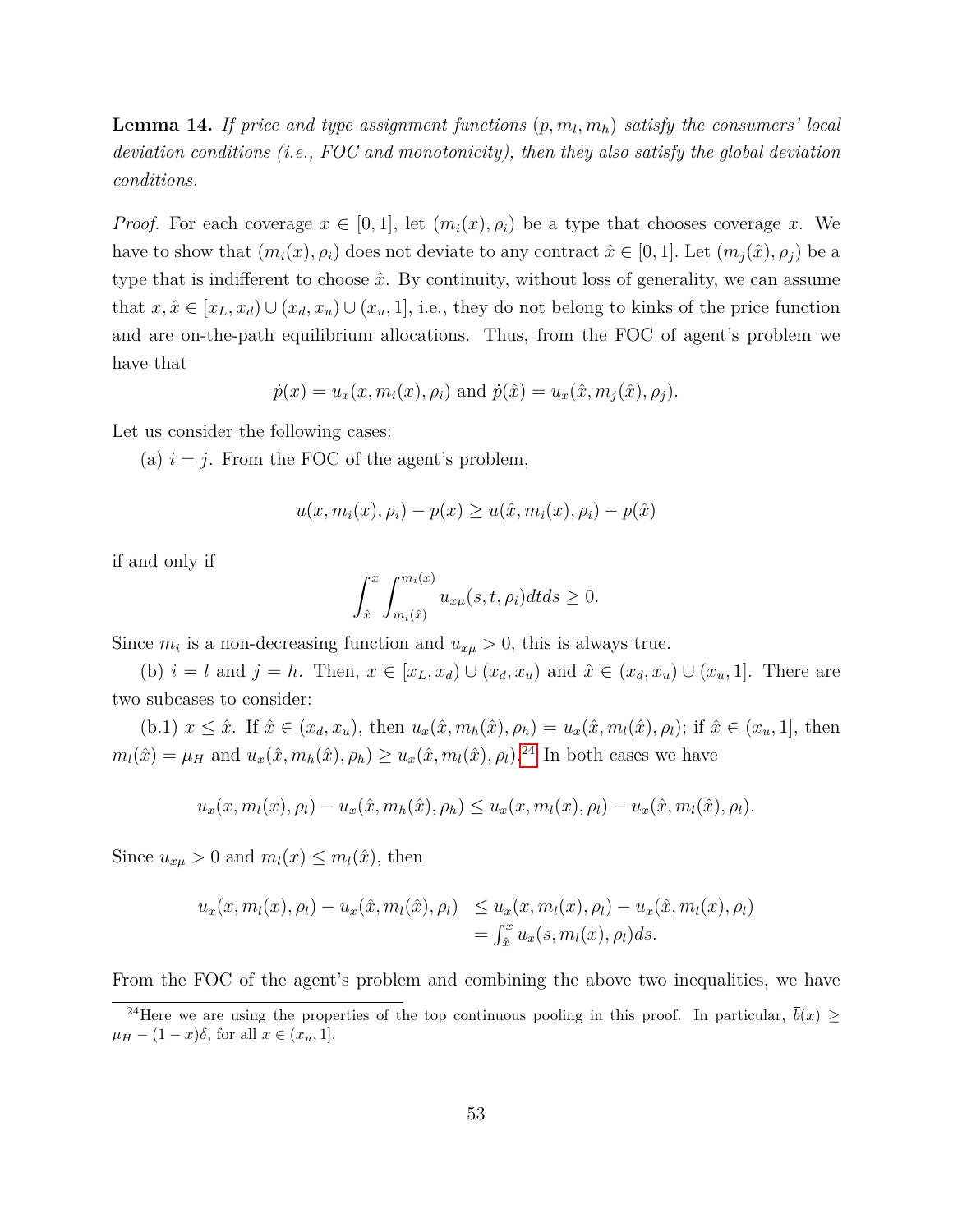the deviation condition

$$
u(\hat{x}, m_l(x), \rho_l) - p(\hat{x}) \le u(x, m_l(x), \rho_l) - p(x).
$$

(b.2)  $x > \hat{x}$ . Then,  $x, \hat{x} \in (x_d, x_u)$  and we can assume  $i = j$  without loss of generality. Therefore, the proof is equivalent to case (a).

(c)  $i = h$  and  $j = l$ . The proof is analogous to case (b).  $\Box$ 

#### **Equilibrium existence and multiplicity**

Using the construction in the proof above, we showed that for each  $x \in [\underline{x}_{\delta}, \overline{x}_{\delta})$  defined in Lemma [9,](#page-46-2) there exists an equilibrium characterized in Proposition [1.](#page-14-0) This completes the proof of existence and multiplicity of equilibria.

# **Appendix C - Equilibrium convergence**

In this section, we obtain approximation results for equilibrium objects for  $\delta > 0$  sufficiently small and an arbitrary equilibrium selection. Since, as  $\delta \to 0$ ,  $(x_d, x_u) \to (x_L, 1)$ , almost all traded contracts fall in the discrete pooling region eventually. We start by providing results related to the top continuous pooling region, which are then used to obtain approximation results for the discrete pooling region.

#### **Top continuous pooling region**

For  $\delta > 0$ , a top continuous pooling region is defined by coverage level  $x_u$ , set of risk levels pooled with low risk aversion,  $[\underline{a}_u, \mu_H]$ , high risk aversion,  $[\overline{a}_u, \overline{b}_u]$ , and the weight function at the top of the discrete pooling region,  $w(x_u)$ . In this section, for brevity, we denote these objects as  $(x_u, \underline{a}_u, \overline{a}_u, \overline{b}_u, w)$ . They must satisfy -equilibrium equations [\(24\)](#page-45-0)-[\(30\)](#page-46-3).

We us the notation  $(x_u(\delta), \underline{a}_u(\delta), \overline{a}_u(\delta), \overline{b}_u(\delta), w(\delta))$  in order to make the dependence on parameter  $\delta$  explicit. We will start by characterizing the convergence of  $x_u(\cdot)$  to coverage one as  $\delta \to 0$ . We proceed by "sandwiching"  $x_u(\delta)$ : we find a lower bound  $\underline{x}_u(\delta)$  such that  $|\underline{x}_u(\delta) - 1|$  is  $o(\delta)$ . We then study the limiting behavior of all other endogenous variables involved in the top continuous pooling region. Finally, we proceed to study the behavior of certain equilibrium objects in the discrete pooling equilibrium region, which includes all types in the limit as  $\delta \to 0$ .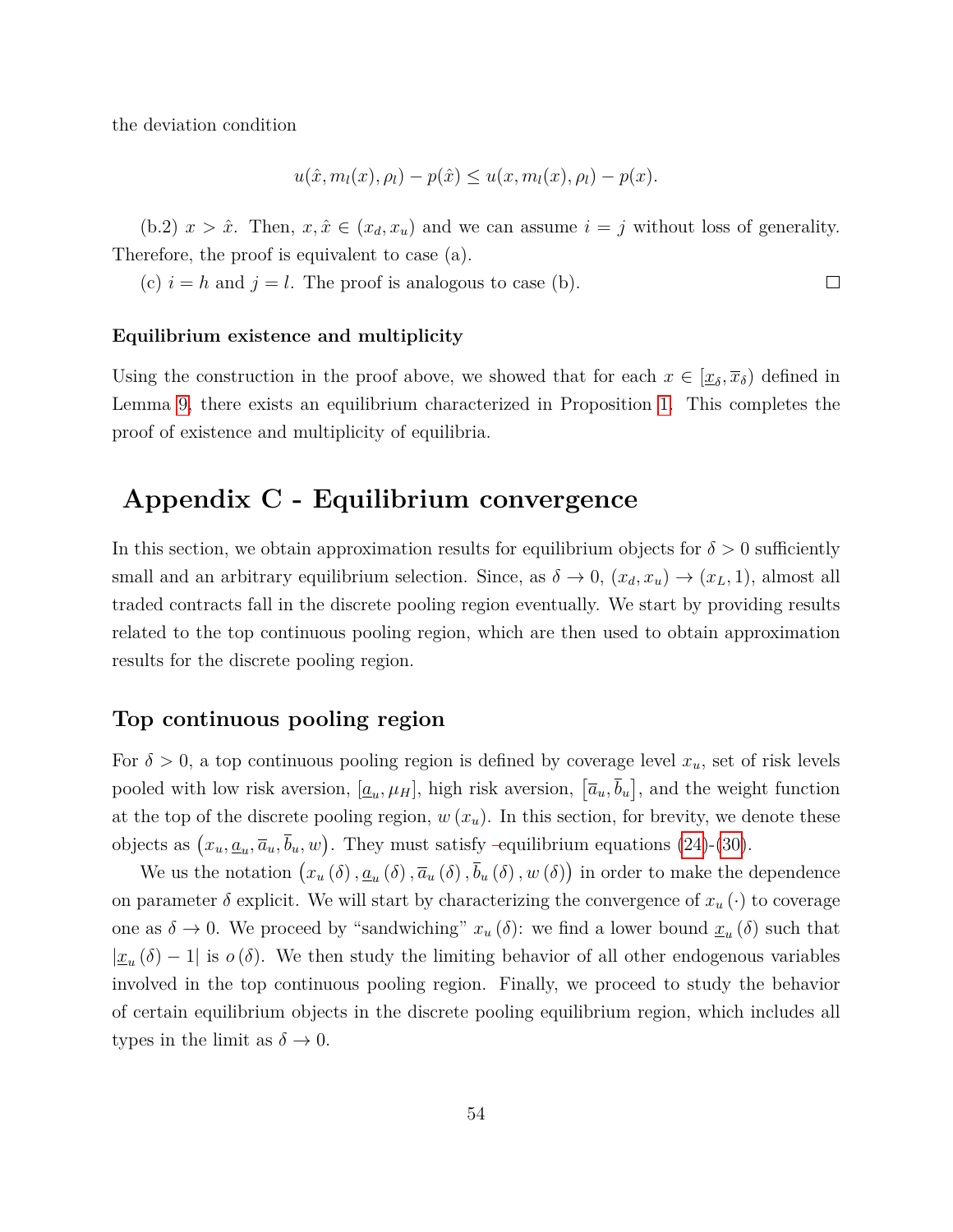For each  $\delta > 0$ , the function  $x \mapsto \rho_h(\delta) (1 - x + \ln x) + \delta (1 - x)$  is strictly concave, zero and strictly decreasing at  $x = 1$ , and strictly negative for x sufficiently small, we know that it has a unique zero in  $(0, 1)$ , denoted by  $\underline{x}_u(\cdot)$ . From  $(29)$ , we must have  $-x_u(\delta) \in [\underline{x}_u(\delta), 1)$ for  $\delta > 0$ . Finally, define  $\underline{x}_u(0) \equiv 1$ .

In the next lemma we show that the lower bound on  $x_u$  (δ) converges to 1 at rate  $\delta$ , which means that any selection  $x_u(\delta)$  also converges to 1 at rate  $\delta$  or faster.

<span id="page-54-1"></span>**Lemma 15.** The lower bound on the pooling point,  $\underline{x}_u(\delta)$  is continuously differentiable and  $satisfies \underline{x}_u(0) = 1 \text{ and } \underline{\dot{x}}_u(0) = -\frac{3}{\rho_0}$  $\frac{3}{\rho_0}$  .

*Proof.* For  $\delta > 0$ , continuous differentiability of  $\underline{x}_u(\cdot)$  -follows from the implicit function theorem, while continuity at  $\delta = 0$  follows from the fact that  $1 - x + \ln x < 0$ , for any  $x \in (0,1)$ .

Notice that, for  $\delta > 0$ ,

$$
\underline{\dot{x}}_u\left(\delta\right) = -\frac{1}{2} \frac{\frac{\ln x_u(\delta)}{\delta} + 3\left(\frac{1 - x_u(\delta)}{\delta}\right)}{\frac{\rho_h(\delta)}{x_u(\delta)} - 2}.
$$
\n(41)

<span id="page-54-0"></span> $\Box$ 

Which implies that  $\underline{\dot{x}}_u(\delta) < 0$ . If there exists a sequence  $\{\delta_n\}_n$  such that  $\delta_n \to 0$  and  $\underline{\dot{x}}_u(\delta_n)$ converges, then  $\underline{x}_u(\cdot)$  is differentiable at zero and, using [\(41\)](#page-54-0) satisfies

$$
1 = -\frac{1}{\rho_0 \dot{\underline{x}}_u(0) + 2} \implies \dot{\underline{x}}_u(0) = -\frac{3}{\rho_0}.
$$

Otherwise, we must have  $\lim_{\delta\to 0}\underline{\dot{x}}_u(\delta) = \lim_{\delta\to 0}\frac{\underline{x}_u(\delta)-1}{\delta} = -\infty$ , and [\(41\)](#page-54-0) implies that  $\lim_{\delta \to 0} \underline{x}_u(\delta) = -\frac{1}{\rho_0}$  $\frac{1}{\rho_0}$ , a contradiction.  $\Box$ 

<span id="page-54-2"></span>**Corollary 3.** For any arbitrary selection  $(x_u(\delta))_{\delta>0}$ , we have that

$$
\lim_{\delta \to 0} x_u(\delta) = 1 \text{ and } \limsup_{\delta \to 0} \frac{1 - x_u(\delta)}{\delta} \le -\dot{x}_u(0).
$$

*Proof.* The results follow directly from  $1 \leq x_u(\delta) \leq \underline{x}_u(\delta)$  and Lemma [15.](#page-54-1)

This means that, potentially passing to a sub-sequence, we can assume that  $\frac{1-x_u(\delta)}{\delta}$ converges. Define  $x_u(0) \equiv \lim_{\delta \to 0} x_u(\delta) = 1$  and  $\dot{x}_u(0) \equiv \lim_{\delta \to 0} \frac{x_u(\delta) - 1}{\delta}$  $\frac{\delta^{j-1}}{\delta}$ . The same definition will be extended to equilibrium variables  $\bar{b}_u(\delta)$ ,  $\bar{a}_u(\delta)$ ,  $\underline{a}_u(\delta)$ ,  $w(x;\delta)$  and  $p(x;\delta)$ .

We now characterize the changes in the top continuous pooling parameters around  $\delta = 0$ .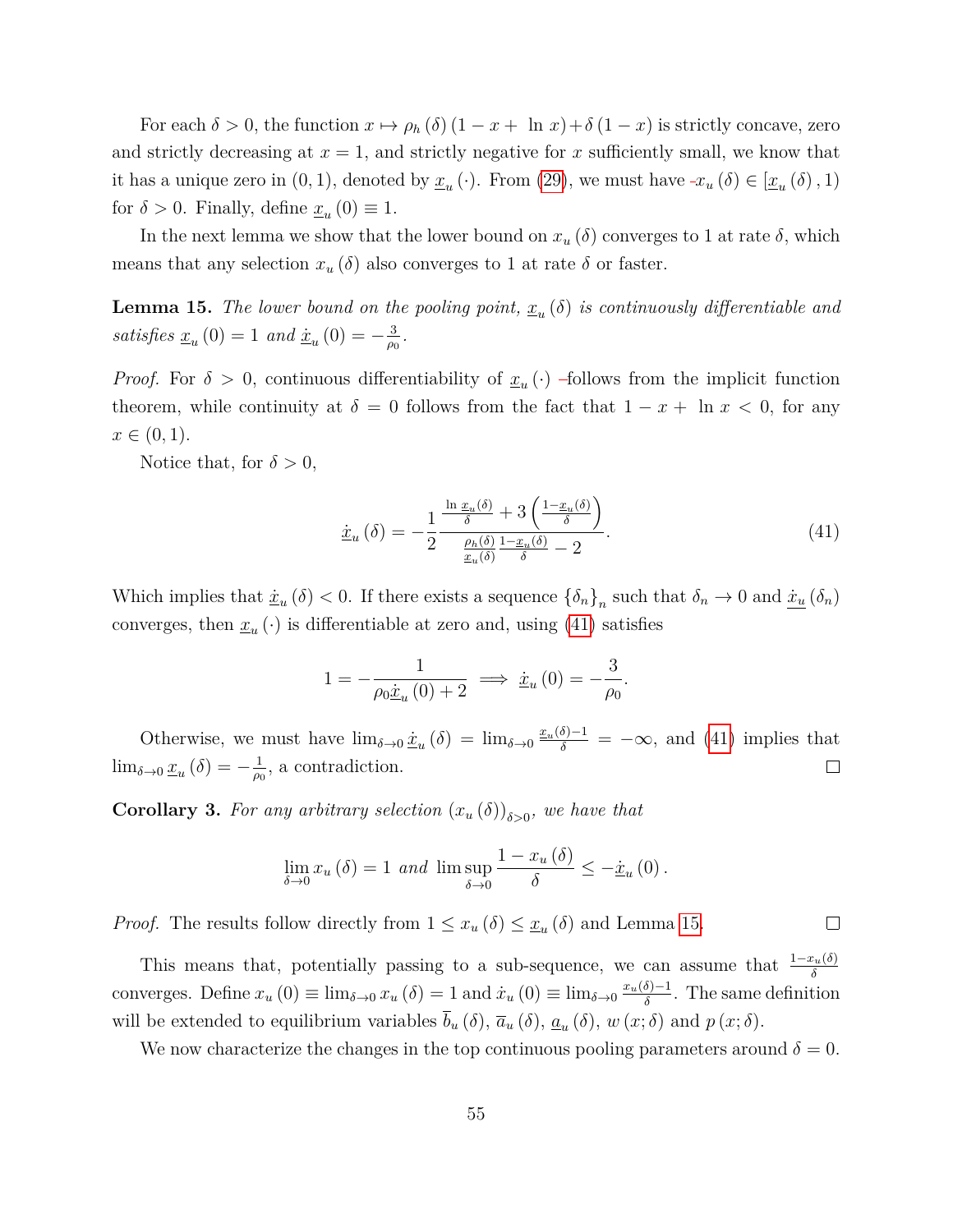<span id="page-55-2"></span>**Lemma 16.** *For any arbitrary selection we have that:*

*(i) Convergence:*  $\bar{a}_u(0) = \underline{a}_u(0) = b_u(0) = \mu_H$ *(ii)*  $\delta$ -order convergence:  $\underline{\dot{a}}_u(0) = \overline{\dot{a}}_u(0) = \overline{\dot{b}}_u(0) = 0;$ (*iii*)  $\delta^2$ -order convergence:  $\ddot{\overline{b}}_u(0) = -\rho_0 (x_u(0))^2$ .

*Proof.* (i) follows directly from taking limits on equations [\(24\)](#page-45-0)-[\(30\)](#page-46-3). (ii) follows from sub-tracting both sides of equations [\(25\)](#page-45-2), [\(26\)](#page-45-3) and [\(27](#page-45-4)) by  $\mu$ <sub>H</sub>, dividing by  $\delta$  and taking limits  $\delta \rightarrow 0$ . To obtain (iii) we rewrite equation (??) as follows:

$$
\frac{\overline{b}_u - \mu_H}{\delta^2} = \rho_h(\delta) \left( \frac{x_u(\delta) - 1}{\delta} \right)^2 \frac{\left( \frac{\ln x_u(\delta)}{x_u(\delta) - 1} - 1 \right)}{x_u(\delta) - 1}.
$$

Taking limits we have that  $\ddot{\bar{b}}_u(0) = -\rho_0 [\dot{x}_u(0)]^2$ .

## **Discrete pooling approximation**

For clarity, our results in this section are grouped according to the equilibrium object they refer to. Let the discrete pooling prices and relative weights be given by  $p(x; \delta)$  and  $w(x; \delta)$ . In the discrete pooling region of any equilibrium, the price function follows the differential system: from  $(10)$  we have

<span id="page-55-0"></span>
$$
\dot{p}(x;\delta) = \frac{p(x;\delta)}{x} + (1-x)\left[\rho_0 + \delta\left(\frac{1}{2} - w(x;\delta)\right)\right],\tag{42}
$$

 $\Box$ 

while  $(10)$  and  $(11)$  imply

<span id="page-55-3"></span>
$$
\dot{w}(x;\delta) = (1 - w(x;\delta)) \frac{1 - 2x}{x(1 - x)} + \frac{\rho_0 - \delta}{\delta x} - \frac{w(x;\delta) [1 - \tilde{w}(p(x;\delta), w(x;\delta), x;\delta)]}{[\tilde{w}(p(x;\delta), w(x;\delta), x;\delta) - w(x;\delta)] (1 - x)},
$$
\n(43)

where we define the following function

$$
\tilde{w}(p, w, x; \delta) \equiv \frac{\phi_l\left(\frac{p}{x} + \delta\left(1 - w\right)\left(1 - x\right)\right)}{\phi_l\left(\frac{p}{x} + \delta\left(1 - w\right)\left(1 - x\right)\right) + \phi_h\left(\frac{p}{x} - \delta w\left(1 - x\right)\right)}.
$$

Notice that the differential equation [\(42\)](#page-55-0) has following integral form

<span id="page-55-1"></span>
$$
\frac{p(x;\delta)}{x} = \overline{b}_u(\delta) - \int_x^{x_u(\delta)} \left[ \rho_0 + \delta \left( \frac{1}{2} - w(z;\delta) \right) \right] \left( \frac{1}{z} - 1 \right) dz.
$$
 (44)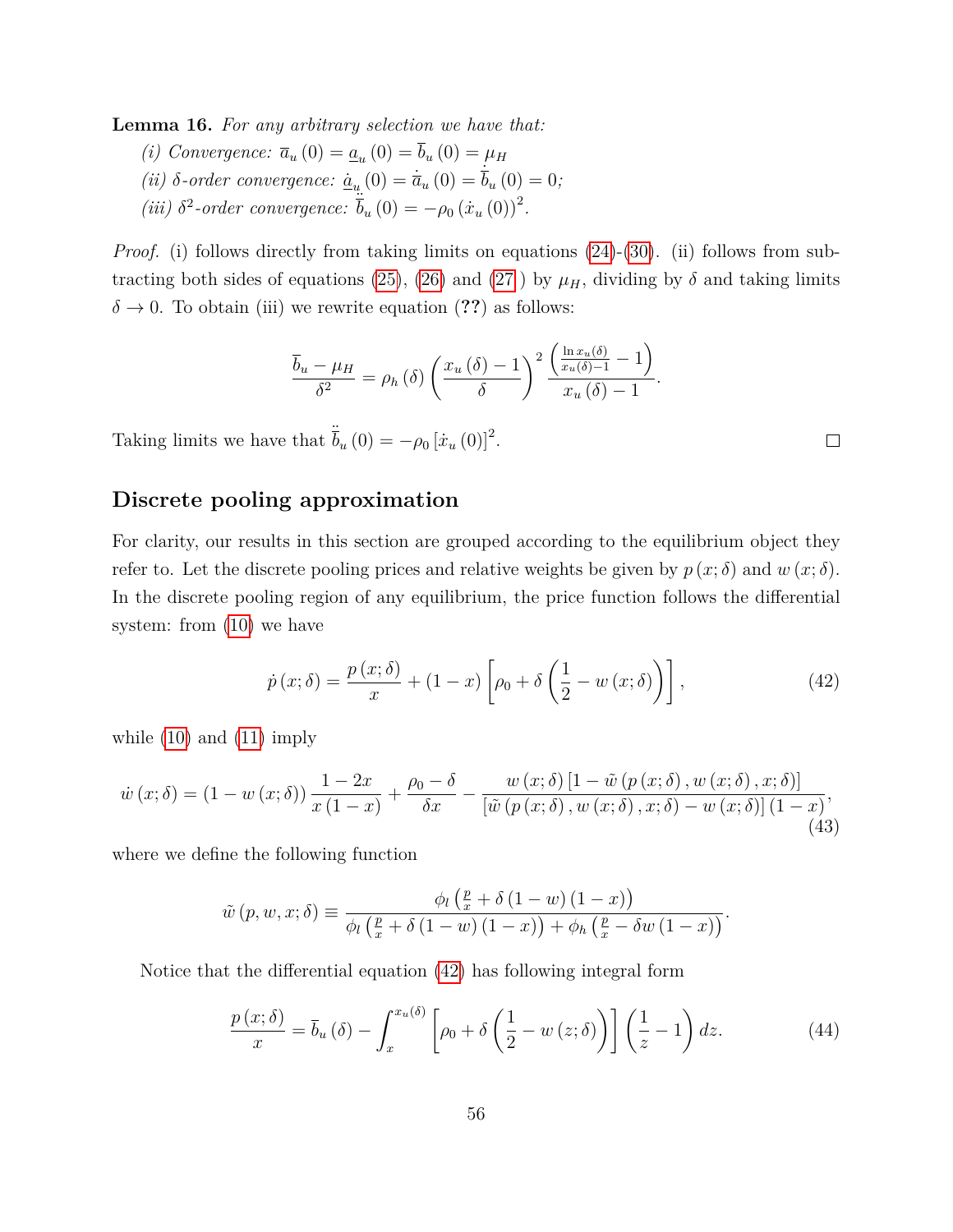Hence, characterization of the behavior of the weight function is sufficient to study the price function.

The next lemma characterize the limits of the functions  $p(x; \delta)$  and  $w(x; \delta)$ , and their derivatives when  $\delta \to 0$ .

#### **Price convergence**

In this section we will use the fact that the one-dimensional prices and type assignment functions satisfy

<span id="page-56-0"></span>
$$
\left(\frac{p_0(x)}{x}\right)' = m'_0 = \rho_0 \left(\frac{1}{x} - 1\right).
$$
\n(45)

<span id="page-56-3"></span>**Lemma 17.** *The price function is continuous in*  $\delta$  *at zero: for any*  $x \in (x_L, 1)$   $\lim_{\delta \to 0} \frac{p(x;\delta)}{x}$  $m_0(x)$ *. This convergence is uniform in any compact set*  $M \subset (x_L, 1)$ *.* 

*Proof.* The function  $p(x; \delta)$  satisfies [\(44\)](#page-55-1). From the Lemma [16,](#page-55-2) we know that  $\bar{b}_u(\delta) \to \mu_H$ , which, together with [\(45\)](#page-56-0), imply pointwise convergence. If  $z_0 \equiv \inf M$ , then for  $\delta_0$ 0 sufficiently small, the family  $\left(\frac{p(\cdot;\delta)}{x}\right)$  $\left(\frac{\cdot}{x},\delta\right)$ is equi-Lipschitz<sup>[25](#page-71-0)</sup> in M with constant  $L \equiv$  $\delta_0>\delta>0$  $\frac{1}{2}$  $\frac{1}{z_0} - 1$  ( $\rho_0 + \delta_0$ ), which means that the convergence is uniform.  $\Box$ 

<span id="page-56-2"></span>**Lemma 18.** *(First-order price approximation) For any compact*  $M \subset (x_L, 1)$  *and*  $x \in M$ *,* 

$$
\lim_{\delta \to 0} \frac{\frac{p(x;\delta)}{x} - m_0(x)}{\delta} = \frac{p_\delta(x)}{x} = \int_x^1 \left( \omega_0(z) - \frac{1}{2} \right) \left( \frac{1}{z} - 1 \right) dz.
$$

*with the convergence being uniform in* M*.*

*Proof.* From equations [\(44\)](#page-55-1) and [\(45\)](#page-56-0) we have

$$
\frac{\frac{p(x;\delta)}{x} - m_0(x)}{\delta} = \frac{\overline{b}_u(\delta) - m_0(x_u(\delta))}{\delta} - \int_x^{x_u(\delta)} \left(\frac{1}{2} - w(z;\delta)\right) \left(\frac{1}{z} - 1\right) dz,\qquad(46)
$$

which, using  $m_0'(1) = 0$  as well as lemmas [\(16\)](#page-55-2) and [\(22\)](#page-58-0), implies pointwise convergence of the object of interest. Uniform convergence comes from the fact that the left-hand side of [\(46\)](#page-56-1) is equi-Lipschitz with constant  $L \equiv \left(\frac{1}{\pi}\right)$  $(\frac{1}{z_0} - 1)$ , where  $z_0 \equiv \inf M$ .  $\Box$ 

<span id="page-56-1"></span>
$$
|g_{\delta}(x)-g_{\delta}(x')|\leq L|x-x'|,
$$

for any  $x, x' \in B$  and  $\delta \in E$ .

<sup>&</sup>lt;sup>25</sup>For any family of function  $g_{\delta}: A \mapsto \mathbb{R}$ , with index  $\delta \in E$  and  $A \subset \mathbb{R}$ , we say that this family is equi-Lipschitz in  $B \subset A$  if there exists a constant L such that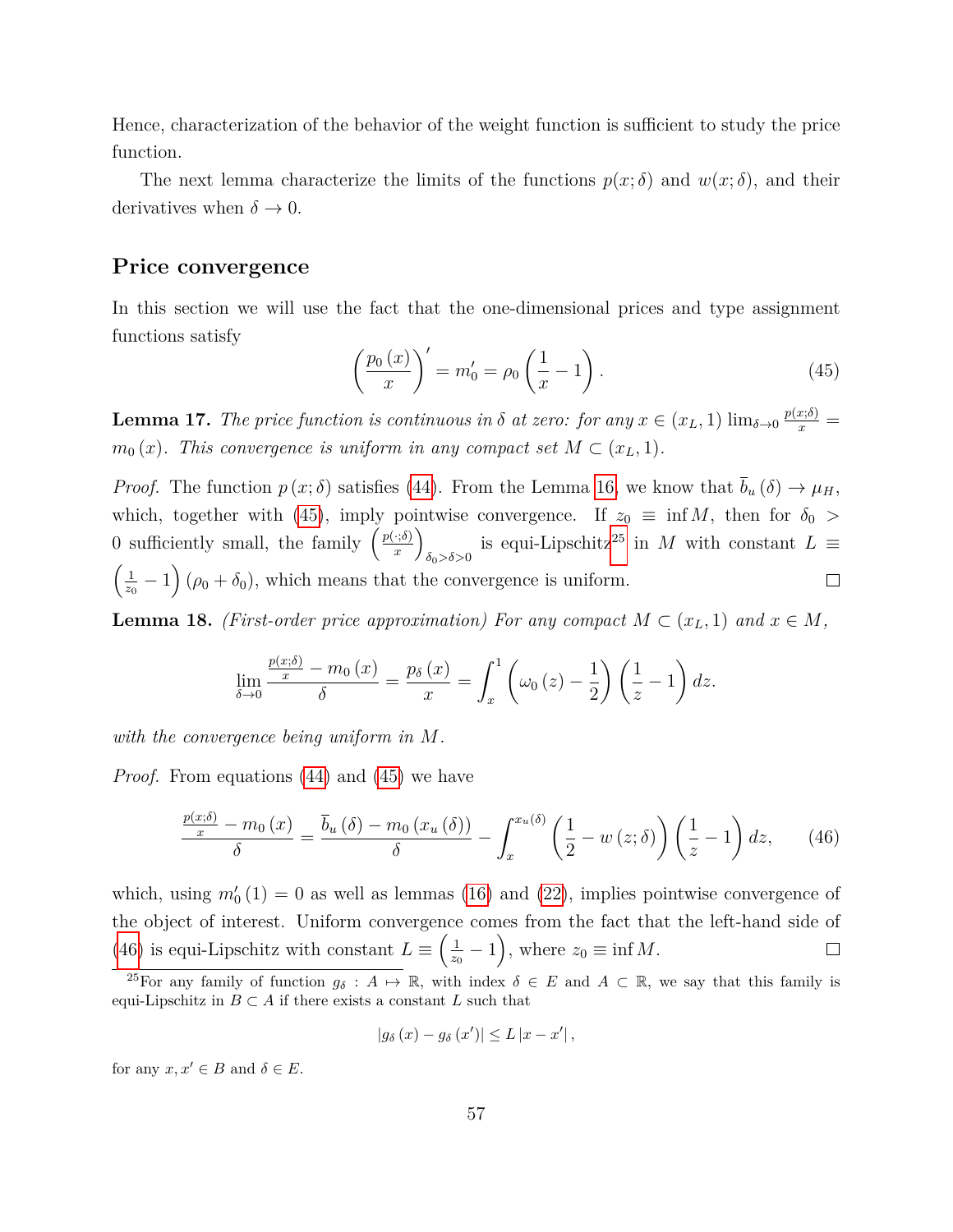**Lemma 19.** *(Second-order price approximation) The second order approximation of equilibrium prices is given by, for any*  $x \in (x_L, 1)$ ,

$$
p_{\delta\delta}\left(x\right) = 2\int_0^1 w_\delta\left(z\right)\left(\frac{1}{z} - 1\right)dz,
$$

*with the convergence being uniform for any compact*  $M \subset (x_L, 1)$ *.* 

*Proof.* Consider any compact  $M \subset (x_L, 1)$  and  $x \in M$ . Using [\(46\)](#page-56-1) and Lemma [\(18\)](#page-56-2) we have

$$
\frac{1}{\delta} \left[ \frac{\frac{p(x;\delta)}{x} - m_0(x)}{\delta} - \frac{p_\delta(x)}{x} \right] = \frac{\overline{b}_u(\delta) - m_0(x_u(\delta))}{\delta^2} + \int_x^{x_u(\delta)} \frac{(w(z;\delta) - \omega_0(z))}{\delta} \left( \frac{1}{z} - 1 \right) dz - \frac{1}{\delta} \int_{x_u(\delta)}^1 \left( \omega_0(z) - \frac{1}{2} \right) \left( \frac{1}{z} - 1 \right) dz. \tag{47}
$$

Taking the limit  $\delta \to 0$  and using Lemmas [3,](#page-54-2) [16](#page-55-2) and [24g](#page-60-0)ives us pointwise convergence. Now, consider a compact set  $M \subset (x_L, 1)$ . Using Lemma [24,](#page-60-0) we can find  $\delta_0 > 0$  sufficiently small such that

<span id="page-57-1"></span><span id="page-57-0"></span>
$$
B_M \equiv \sup_{\delta \le \delta_0} \sup_{z \in M} \left| \frac{\omega_0(z) - w(z; \delta)}{\delta} \right| < \infty.
$$

For  $\delta > 0$  smaller than  $\delta_0$ , the left-hand side of expression [\(47\)](#page-57-0) is equi-Lipschitz, for  $\delta_0 > \delta > 0$ with constant  $L \equiv 2 \left( \frac{1}{\gamma_c^2} \right)$  $\frac{1}{z_0} - 1$   $B_M$ , given  $z_0 \equiv \inf M$ , and hence the convergence obtained is  $\Box$ uniform on M.

## **Weight function convergence**

We now obtain some necessary convergence results for weight function  $w(\cdot;\delta)$ . For convenience, we refer to the partial derivatives of  $\tilde{w}$  as  $\tilde{w}_p(p, w, x; \delta) = \frac{\partial}{\partial p}(p, w, x; \delta)$ , with same notation used for derivatives with respect to w, x and  $\delta$ ; we also denote  $-\tilde{w}(x;\delta) \equiv$  $\tilde{w}(p(x;\delta), w(x;\delta), x;\delta)$  and the total derivative  $\frac{d}{dx} [\tilde{w}(x;\delta)]$  as  $d_x\tilde{w}(x;\delta)$ . From Lemma [17,](#page-56-3) it is easy to show that, as  $\delta \to 0$ ,  $\tilde{w}(x; \delta) \to \omega_0(x)$  and, using direct differentiation,

$$
\left(\tilde{w}_p\left(x;\delta\right),\tilde{w}_w\left(x;\delta\right),\tilde{w}_x\left(x;\delta\right)\right)\to\left(\frac{1}{x}\frac{\omega_0'(x)}{m_0'(x)},0,-\frac{m_0(x)}{x}\frac{\omega_0'(x)}{m_0'(x)}\right)
$$
\n
$$
\tilde{w}_\delta\left(x;\delta\right)\to\left(1-x\right)\left[1-\omega_0(x)\right]\omega_0(x)\left\{\left[1-\omega_0(x)\right]\frac{\dot{\phi}_l\left(m_0(x)\right)}{\phi_l\left(m_0(x)\right)}+\omega_0(x)\frac{\dot{\phi}_h\left(m_0(x)\right)}{\phi_h\left(m_0(x)\right)}\right\}.
$$
\n(48)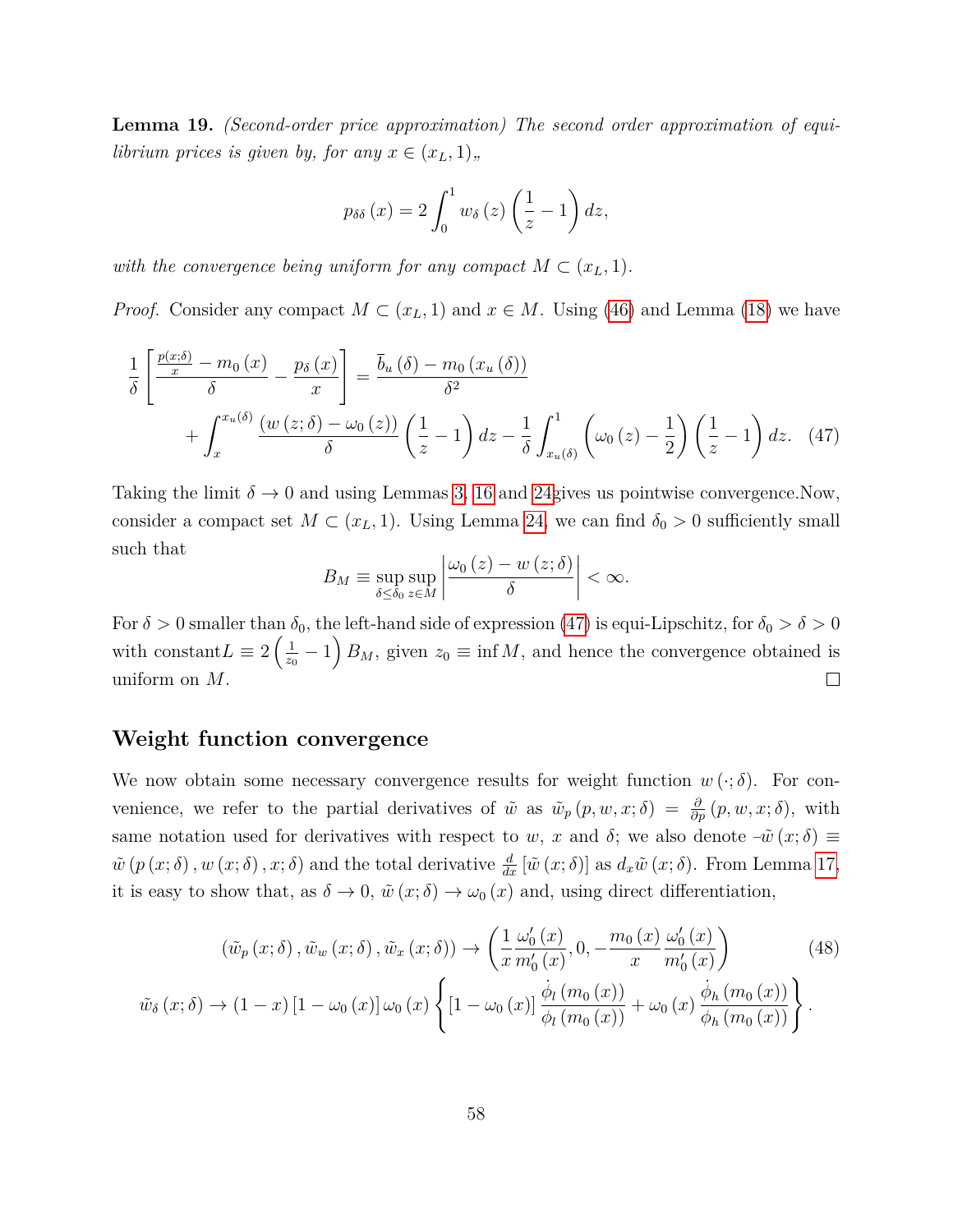<span id="page-58-1"></span>**Lemma 20.** For  $\delta > 0$  sufficiently small and interval  $I \subseteq (x_d(\delta), x_u(\delta))$  of size  $D > 0$ , *there exists*  $x \in I$ 

$$
\left|\dot{w}\left(x;\delta\right)\right| \leq \frac{1}{D}.
$$

*Proof.* Consider an interval [a, b] with  $b-a=D$ . Since  $w(\cdot; \delta)$  has maximal variation of one in  $[a, b]$ , the mean value theorem implies the result.  $\Box$ 

<span id="page-58-2"></span>**Lemma 21.** For  $\delta > 0$  sufficiently small and interval  $I \subset (x_d(\delta), x_u(\delta))$  of size  $D > 0$ , *there exists*  $x \in I$  *and bound*  $B(\delta, D, x)$  *such that* 

$$
\frac{\left|\tilde{w}\left(x;\delta\right)-w\left(x;\delta\right)\right|}{\delta}\leq B\left(\delta,D,x\right),\,
$$

*where*  $B(\cdot)$  *is strictly positive, continuous and satisfies*  $B(0, D, x) < \infty$ *.* 

*Proof.* From Lemma [20](#page-58-1) we can find  $x \in I$  such that

$$
\left| \left( 1 - w\left(x; \delta\right) \right) \frac{1 - 2x}{x\left( 1 - x \right)} + \frac{1}{\delta} \left[ \frac{\rho_0 - \delta}{x} - \frac{w\left(x; \delta\right)\left[ 1 - \tilde{w}\left(x; \delta\right) \right]}{\left[ \frac{\tilde{w}\left(x; \delta\right) - w\left(x; \delta\right)}{\delta} \right] \left( 1 - x \right)} \right] \right| \le \frac{1}{D} \tag{49}
$$

 $\Box$ 

which implies that, using  $\tilde{w}(x; \delta) - w(x; \delta) > 0$  and  $\delta > 0$  sufficiently small:

$$
\frac{|\tilde{w}(x;\delta)-w(x;\delta)|}{\delta} \leq \frac{xw(x;\delta)[1-\tilde{w}(x;\delta)]}{(1-x)(\rho_0-\delta)+\delta[1-w(x;\delta)](1-2x)-\frac{\delta x(1-x)}{D}}.
$$

Now define  $B(\delta, D, x)$  as the right-hand side of this last inequality.

<span id="page-58-0"></span>**Lemma 22.** *(Level convergence of w)* For any  $x \in (x_L, 1)$  lim  $\sup_{\delta} \left[ \sup_{x \in M} \frac{|w(x; \delta) - \tilde{w}(x; \delta)|}{\delta} \right]$  $\frac{-\tilde{w}(x;\delta)|}{\delta}\bigg] <$  $\infty$ *, which implies that*  $w(x;\delta)$  *converges to*  $\omega_0(x)$ *. This convergence is uniform for any*  $M \subset (x_L, 1)$ .

*Proof.* Suppose, by way of contradiction, that there exists sequence  $(z_n)_n$  in  $M \subset (x_L, 1)$  and  $(\delta_n)_n$  such that  $\frac{|w(z_n;\delta_n)-\tilde{w}(z_n;\delta_n)|}{\delta_n} \to \infty$ . We first show that one can find another convergent sequence  $(x_n)_n$  in M such that

$$
\frac{|w(x_n; \delta_n) - \tilde{w}(x_n; \delta_n)|}{\delta_n} \to \infty \text{ and } \dot{w}(x_n) = d_x \tilde{w}(x_n; \delta_n).
$$

We then show that the existence of such sequence leads to a contradiction.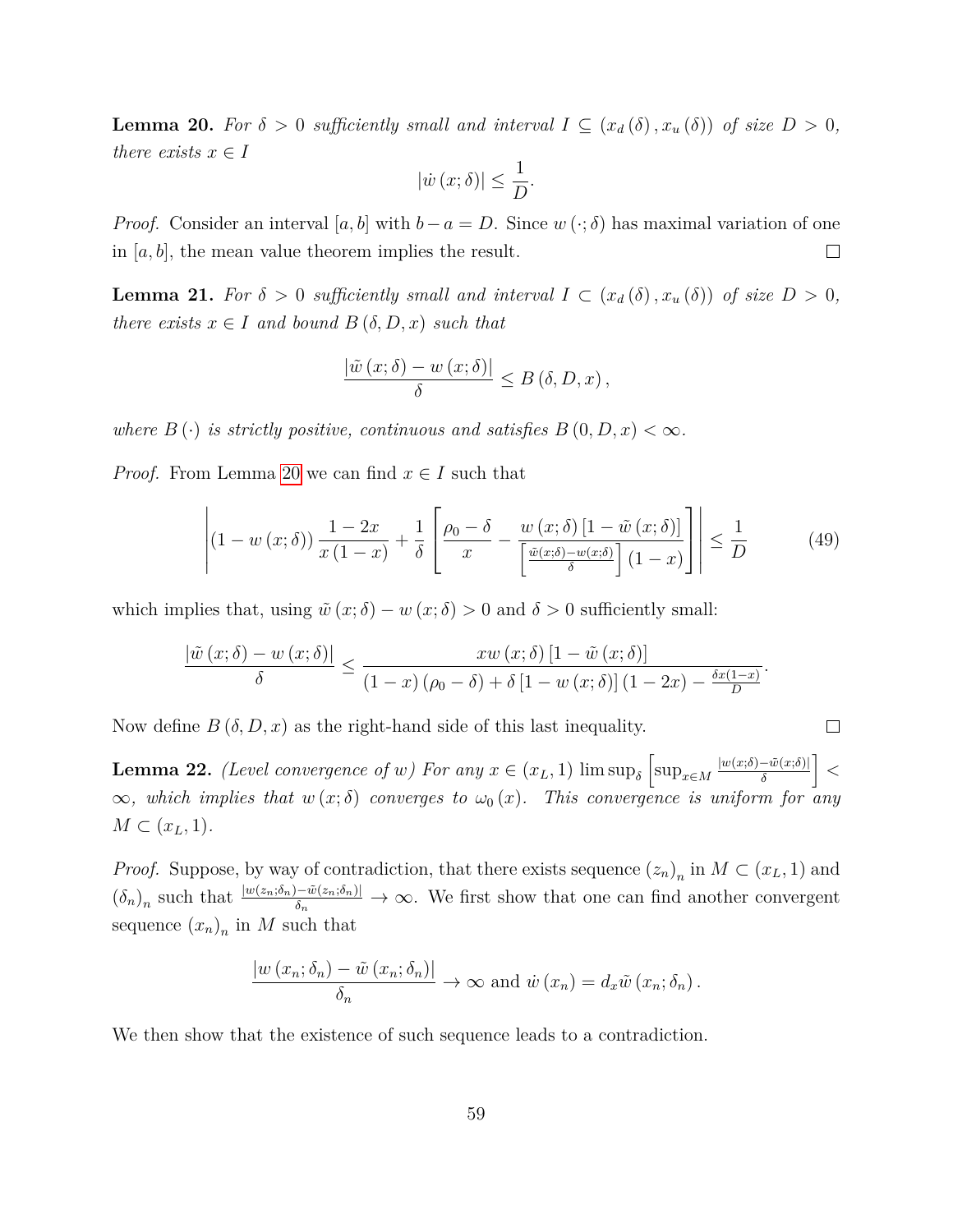Denote  $z_0 \equiv \inf M$  and  $z_1 \equiv \sup M$ . Consider  $D \in (0, \frac{1}{2} \min \{z_0 - x_L, 1 - z_1\})$  and define

$$
K \equiv 1 + \sup_{x \in [z_0 - D, z_0] \cup [z_1, z_1 + D]} B(0, D, x).
$$

Continuity of  $B$  implies that, for  $n$  sufficiently large,

$$
\sup_{x \in [z_0 - D, z_0] \cup [z_1, z_1 + D]} B(\delta_n, D, x) < K.
$$

From Lemma [21,](#page-58-2) there exist sequences  $(x_n^-)_n$  in  $[z_0 - D, z_0]$  and  $(x_n^+)_n$  in  $[z_1, z_1 + D]$  such that

$$
\max\left\{\frac{|\tilde{w}(x_n^-;\delta_n)-w(x_n^-;\delta_n)|}{\delta_n},\frac{|\tilde{w}(x_n^+;\delta_n)-w(x_n^+;\delta_n)|}{\delta_n}\right\} < K,
$$

while defining  $x_n \equiv \arg \max_{x \in [x_n^-, x_n^+]} |\tilde{w}(x; \delta_n) - w(x; \delta_n)|$ , we have that

$$
\lim_{n} \frac{|\tilde{w}(x_n;\delta_n) - w(x_n;\delta_n)|}{\delta_n} \ge \lim_{n} \frac{|\tilde{w}(z_n;\delta_n) - w(z_n;\delta_n)|}{\delta_n} = \infty.
$$

Hence,  $x_n \in (z_0, z_1)$  is an interior optimizer and, hence, satisfies the required properties.

We now show that the construction of sequence  $(x_n)_n$  leads to a contradiction. The ordinary differential equation:

$$
\dot{w}(x;\delta) = (1 - w(x;\delta)) \frac{1 - 2x}{x(1 - x)} + \frac{1}{\delta} \left[ \frac{\rho_0 - \delta}{x} - \frac{w(x;\delta) [1 - \tilde{w}(x;\delta)]}{\left[ \frac{\tilde{w}(x;\delta) - w(x;\delta)}{\delta} \right] (1 - x)} \right],
$$
(50)

implies that  $\dot{w}(x_n, \delta_n) \to \infty$ . Now notice that

$$
\dot{w}(x_n; \delta_n) - d_x \tilde{w}(x_n; \delta_n) = [1 - \tilde{w}_w(p(x_n; \delta_n), w(x_n; \delta_n), x_n; \delta_n)] \dot{w}(x_n; \delta_n) \n- \tilde{w}_p(p(x_n; \delta_n), w(x_n; \delta_n), x_n; \delta_n) \dot{p}(x; \delta_n) - \tilde{w}_x(p(x_n; \delta_n), w(x_n; \delta_n), x_n; \delta_n),
$$

which, using [\(48\)](#page-57-1), diverges as  $n \to \infty$  This is a contradiction with the construction of  $(x_n)_n$ .  $\Box$ 

<span id="page-59-0"></span>**Lemma 23.** *(Derivative convergence of weight) For any compact*  $M \subset (x_L, 1)$ ,  $\sup_{x \in M} |\dot{w}(x; \delta) - \dot{\omega}_0(x)|$ *converge to zero uniformly on* M*.*

*Proof.* Suppose, by way of contradiction, the desired convergence result fails. Since both  $w(x; \delta)$  and  $\omega_0(x)$  are twice continuously differentiable and  $|w(x; \delta) - \omega_0(x)|$  converges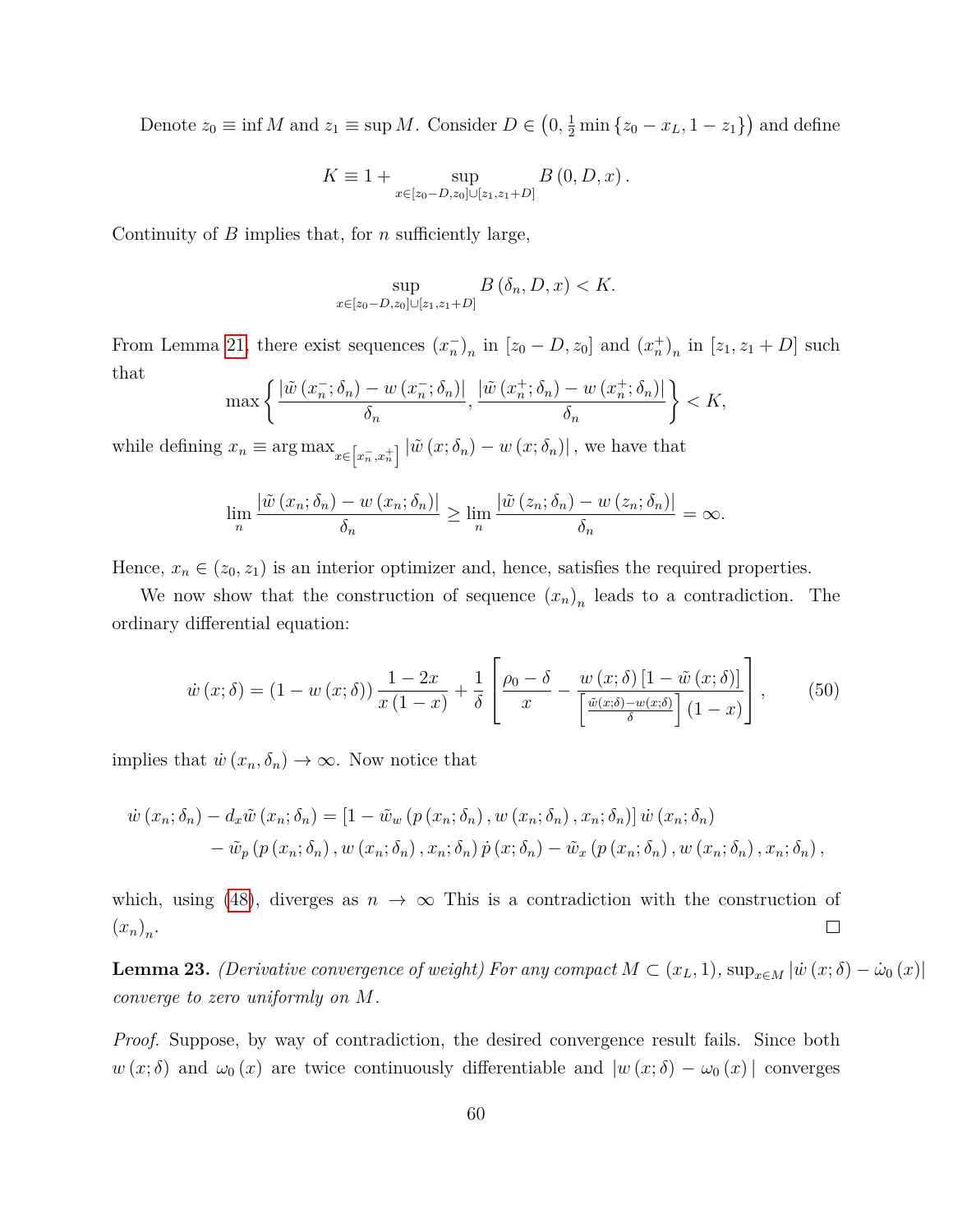uniformly to zero, we can find constant  $\gamma > 0$  and sequences  $\{x^n, \delta^n\}$  such that  $x^n \in M$ ,  $\delta^n \to 0$  and

<span id="page-60-2"></span><span id="page-60-1"></span>
$$
\dot{w}(x^n; \delta^n) - \dot{\omega}_0(x^n) = \gamma,
$$
  
\n
$$
\ddot{w}(x^n; \delta^n) - \ddot{\omega}_0(x^n) \le 0.
$$
\n(51)

But, using [\(43\)](#page-55-3) we have that

$$
\begin{split}\n\ddot{w}\left(x^{n};\delta^{n}\right) &= -\dot{w}\left(x;\delta\right)\frac{1-2x}{x\left(1-x\right)} - \frac{d}{dx}\left[\frac{w\left(x;\delta\right)\left(1-\tilde{w}\left(x;\delta\right)\right)}{\left(w\left(x;\delta\right)-\tilde{w}\left(x;\delta\right)\right)\left(1-x\right)}\right] \\
&+ \left(1-w\left(x;\delta\right)\right)\frac{d}{dx}\left[\frac{1-2x}{x\left(1-x\right)}\right] + \frac{\left(\rho_0-\delta\right)}{\delta}\frac{d}{dx}\left[\frac{1}{x}\right] \\
&= \frac{\left(\dot{w}\left(x;\delta\right)-d_x\tilde{w}\left(x;\delta\right)\right)w\left(x;\delta\right)\left(1-w\left(x;\delta\right)\right)+o\left(1\right)}{\left(\tilde{w}\left(x;\delta\right)-w\left(x;\delta\right)\right)^{2}}\n\end{split} \tag{52}
$$

Also notice that  $(51)$  implies that  $\dot{w}$  is bounded and hence, using [\(48\)](#page-57-1) we have that

$$
\lim_{n} d_x \tilde{w} (x; \delta) = \dot{\omega}_0 (\lim x^n).
$$

This, together with [\(52\)](#page-60-2) implies that  $\lim_{n} \ddot{w}(x^n; \delta^n) = \infty$ , contradicting the definition of  ${x^n, \delta^n}_n$ .  $\Box$ 

<span id="page-60-0"></span>**Lemma 24.** *(First-order approximation of weight)* The weight function  $w(x; \delta)$  is differen*tiable in*  $\delta$  *at zero, for any*  $x \in (x_L, 1)$ *, and its derivative is given by* 

$$
\lim_{\delta \to 0} \frac{w(x;\delta) - \omega_0(x)}{\delta} = w_\delta(x),
$$

*with*  $w_{\delta}(\cdot)$  *described in* [\(15\)](#page-23-0)*. This convergence holds uniformly in any compact*  $M \subset (x_L, 1)$ *. Proof.* Consider a compact  $M \subset (x_L, 1)$ . From [\(43\)](#page-55-3), using Lemma [23,](#page-59-0) we can see that on M

$$
\lim_{\delta \to 0} \frac{1}{\delta} \left[ \frac{\rho_0 - \delta}{2x} - \frac{w(x;\delta) \left[1 - \tilde{w}(x;\delta)\right]}{\left[\frac{\tilde{w}(x;\delta) - w(x;\delta)}{\delta}\right] \left(1 - x\right)} \right] = \dot{\omega}_0(x) - \left(1 - \omega_0(x)\right) \frac{1 - 2x}{x\left(1 - x\right)}.\tag{53}
$$

Using Lemma [22,](#page-58-0) it is easy to see that on  $M$ 

<span id="page-60-3"></span>
$$
\lim_{\delta \to 0} \left[ \frac{\tilde{w}(x;\delta) - w(x;\delta)}{\delta} \right] = \frac{x \omega_0(x) \left[ 1 - \omega_0(x) \right]}{\rho_0 \left( 1 - x \right)}.
$$
\n(54)

Using the fact that  $\omega_0(x) = \tilde{w}(m_0(x), x, w(x; \delta), x; 0)$ , continuous differentiability of  $\tilde{w}(\cdot)$ ,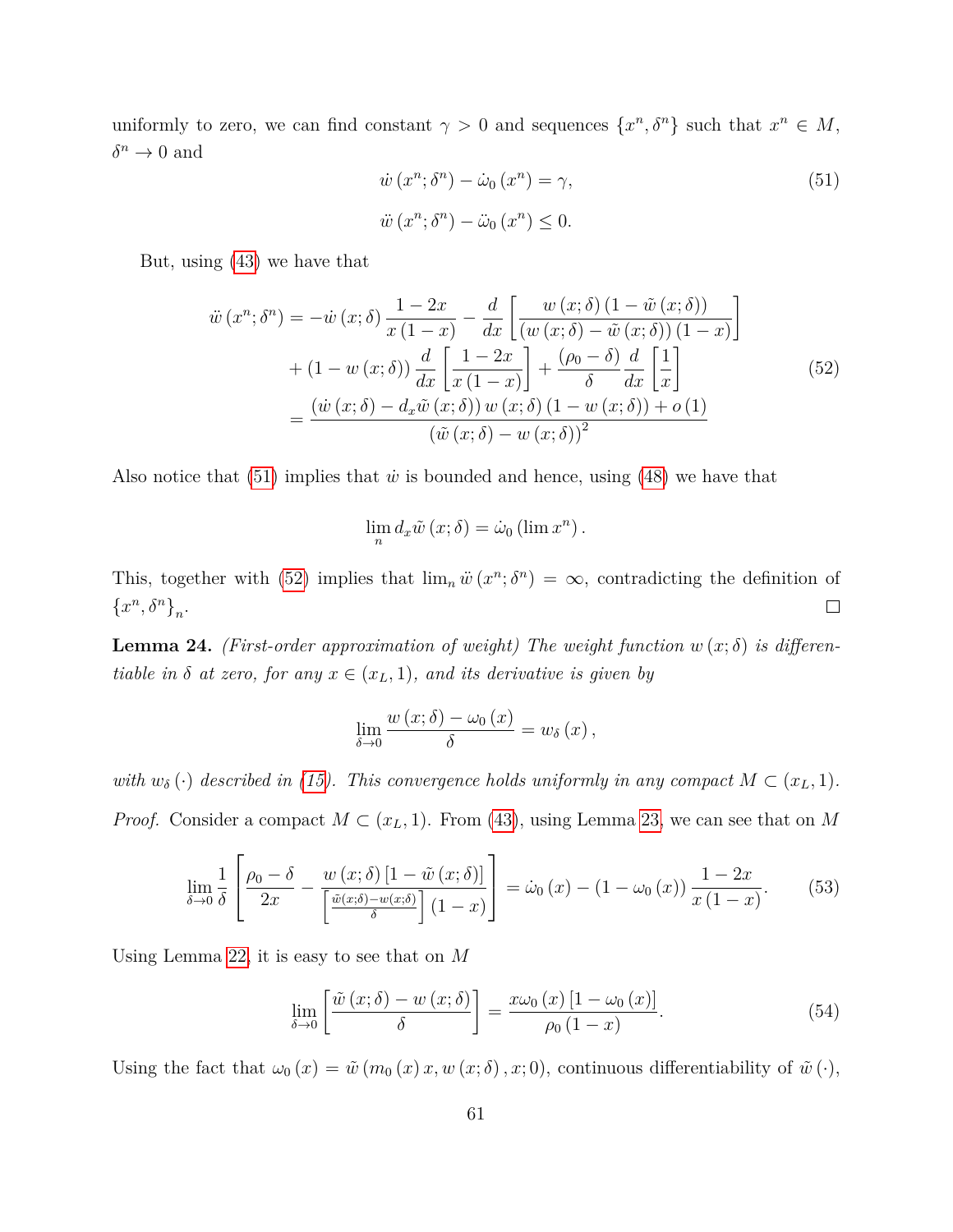Lemma [18](#page-56-2) and equations [\(48\)](#page-57-1), we have that the following holds uniformly on  $M$ 

$$
\lim_{\delta \to 0} \frac{\tilde{w}(x;\delta) - w(x;\delta)}{\delta} = \lim_{\delta \to 0} \frac{\tilde{w}(p(x;\delta), w(x;\delta), x;\delta) - \tilde{w}(m_0(x)x, w(x;\delta), x;\delta)}{\delta} \n+ \lim_{\delta \to 0} \frac{\tilde{w}(m_0(x)x, w(x;\delta), x;\delta) - \omega_0(x)}{\delta} + \lim_{\delta \to 0} \frac{\omega_0(x) - w(x;\delta)}{\delta} \n= \frac{\omega_0(x)}{x\dot{m}_0(x)} p_\delta(x) + \lim_{\delta \to 0} \tilde{w}_\delta(p(x;\delta), w(x;\delta), x;\delta) - w_\delta(x),
$$
\n(55)

and hence [\(54\)](#page-60-3), [\(55\)](#page-61-0) and [\(48\)](#page-57-1) give us the result.

## **Welfare approximation**

In this section we obtain expressions for the second order approximation of equilibrium utilities, defined in [\(17\)](#page-26-0). The equilibrium payoffs are related to quasi-linear payoff

$$
U_i(\mu;\delta) = u(t_i(\mu;\delta); \mu, \rho_i(\delta)) - p(t_i(\mu;\delta); \delta),
$$

by

<span id="page-61-1"></span>
$$
V^{i}(\mu;\delta) = \gamma_{i} \left( U_{i}(\mu;\delta),\delta \right), \qquad (56)
$$

with function  $\gamma_i \in C^2$  is defined by

$$
\gamma_i(U,\delta) \equiv -\exp\left\{-\rho_i(\delta)[W-\mu+U]\right\}.
$$

So we proceed by first characterizing the approximation terms of equilibrium allocation  $t_i(\cdot;\delta)$ , then quasi-linear utility  $U_i(\cdot;\delta)$  and finally utility level  $V^i(\mu;\delta)$ .

In order to obtain approximation terms for utility levels, we need to use equilibrium behavior of demand functions  $t_i(\mu;\delta)$ , which satisfy  $t_i(m_i(x;\delta);\delta) = x$ . This is obtained through a series of lemmas. Notice that the type assignment functions satisfy, in the pooling region:

$$
m_l(x; \delta) = \frac{p(x; \delta)}{x} + \delta (1 - w(x; \delta)) (1 - x),
$$
  

$$
m_h(x; \delta) = \frac{p(x; \delta)}{x} - \delta w(x; \delta) (1 - x).
$$

<span id="page-61-0"></span> $\Box$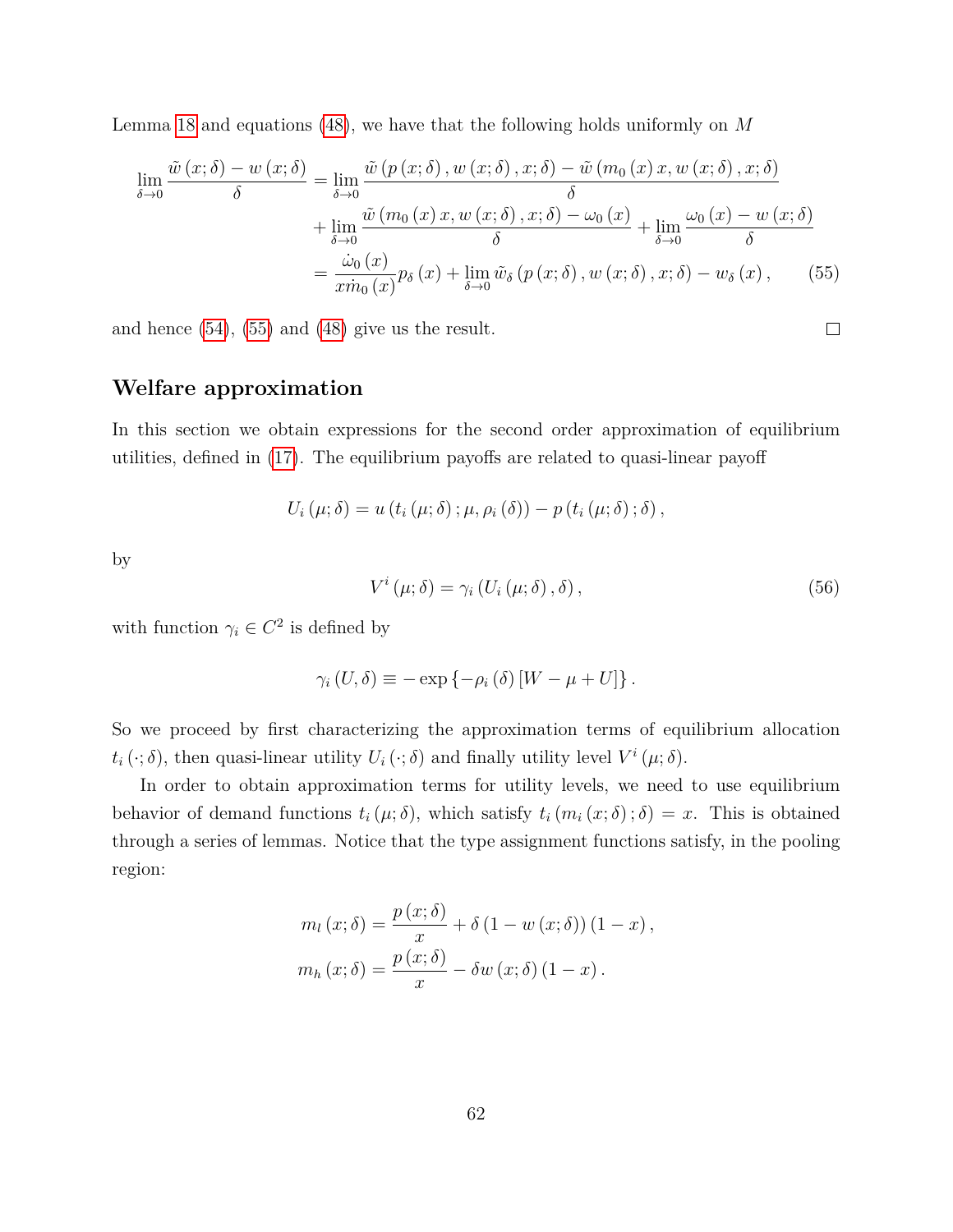Our previous approximation results imply that  $m_i(x; \delta)$  has a quadratic approximation,

$$
m_{i}(x; \delta) = m_{0}(x) + \delta m_{i, \delta}(x) + \frac{\delta^{2}}{2} m_{i, \delta\delta}(x) + o(x; \delta^{2}),
$$

where  $\lim_{\delta \to 0} \sup_{x \in M} \frac{o(x;\delta^2)}{\delta^2}$  $\frac{x;\sigma}{\delta^2}$  for any compact  $M \subset (x_L, 1)$ .

Moreover, the first order approximation coefficients are

$$
m_{l,\delta}(x) = \frac{p_{\delta}(x)}{x} + (1 - \omega_0(x))(1 - x),
$$
  
\n
$$
m_{h,\delta}(x) = \frac{p_{\delta}(x)}{x} - \omega_0(x)(1 - x),
$$
\n(57)

which implies that  $m_{i,\delta}(\cdot)$  only depends on the distribution of types through  $\omega_0(\cdot)$ .

We can now state our limiting results regarding the demand functions.

<span id="page-62-0"></span>**Lemma 25.** *The demand functions*  $t_i(\mu; \delta)$ *, for*  $i \in \{l, h\}$ *, satisfy, for*  $\mu \in (\mu_L, \mu_H)$ *, (a) continuity:*

$$
\lim_{\delta \to 0} t_i (\mu; \delta) = t_0 (\mu) ;
$$

*(b) first-order approximation:*

$$
t_{i,\delta}\left(\mu\right) \equiv \lim_{\delta \to 0} \frac{t_i\left(\mu;\delta\right) - t_0\left(\mu\right)}{\delta} = -\frac{m_{i,\delta}\left(t_0\left(\mu\right)\right)}{\dot{m}_0\left(t_0\left(\mu\right)\right)};
$$

*(c) second-order approximation:*

$$
t_{i,\delta\delta}(\mu) \equiv 2 \lim_{\delta \to 0} \frac{1}{\delta} \left\{ \frac{t_i(\mu;\delta) - t_0(\mu)}{\delta} - t_{i,\delta}(\mu) \right\}
$$
  
= 
$$
-\frac{1}{\dot{m}_0(t_0(\mu))} \left\{ \ddot{m}_0(t_0(\mu)) [t_{i,\delta}(\mu)]^2 + 2\dot{m}_{i,\delta}(t_0(\mu)) t_{i,\delta}(\mu) + m_{i,\delta\delta}(t_0(\mu)) \right\},
$$

*with the convergence being uniform in any compact*  $C \subset (\mu_L, \mu_H)$ *. Additionally,*  $t_{i,\delta}(\mu)$  *only depends on the type distribution through*  $\omega_0(x)$ *, for any*  $x \in (x_L, 1)$ *.* 

*Proof.* Consider a compact  $C \subset (\mu_L, \mu_H)$ ,  $i \in \{l, h\}$  and  $\delta > 0$  sufficiently small. Let  $x_1 \equiv t_0 \left( \inf C - \varepsilon \right)$  and  $x_2 \equiv t_0 \left( \sup C + \varepsilon \right)$ , for  $\varepsilon < \min \{1 - \sup C, \inf C - x_L \}$ . Continuity of  $m_i(\cdot; \delta)$  in  $\delta$  implies that, as  $\delta \to 0$ ,  $m_i(x_1; \delta) \to \inf C - \varepsilon$  and  $m_i(x_2; \delta) \to \sup C + \varepsilon$ . Hence, monotonicity of  $m_i$  and  $t_i$  imply that  $t_i(m_i(x_1;\delta);\delta) < t_i(\mu;\delta) < t_i(m_i(x_2;\delta);\delta)$ and hence  $T_i(\delta) \equiv \{t_i(\mu;\delta) \mid \mu \in C\}$  is a compact set contained in  $[x_1,x_2] \subset (x_L,1)$ .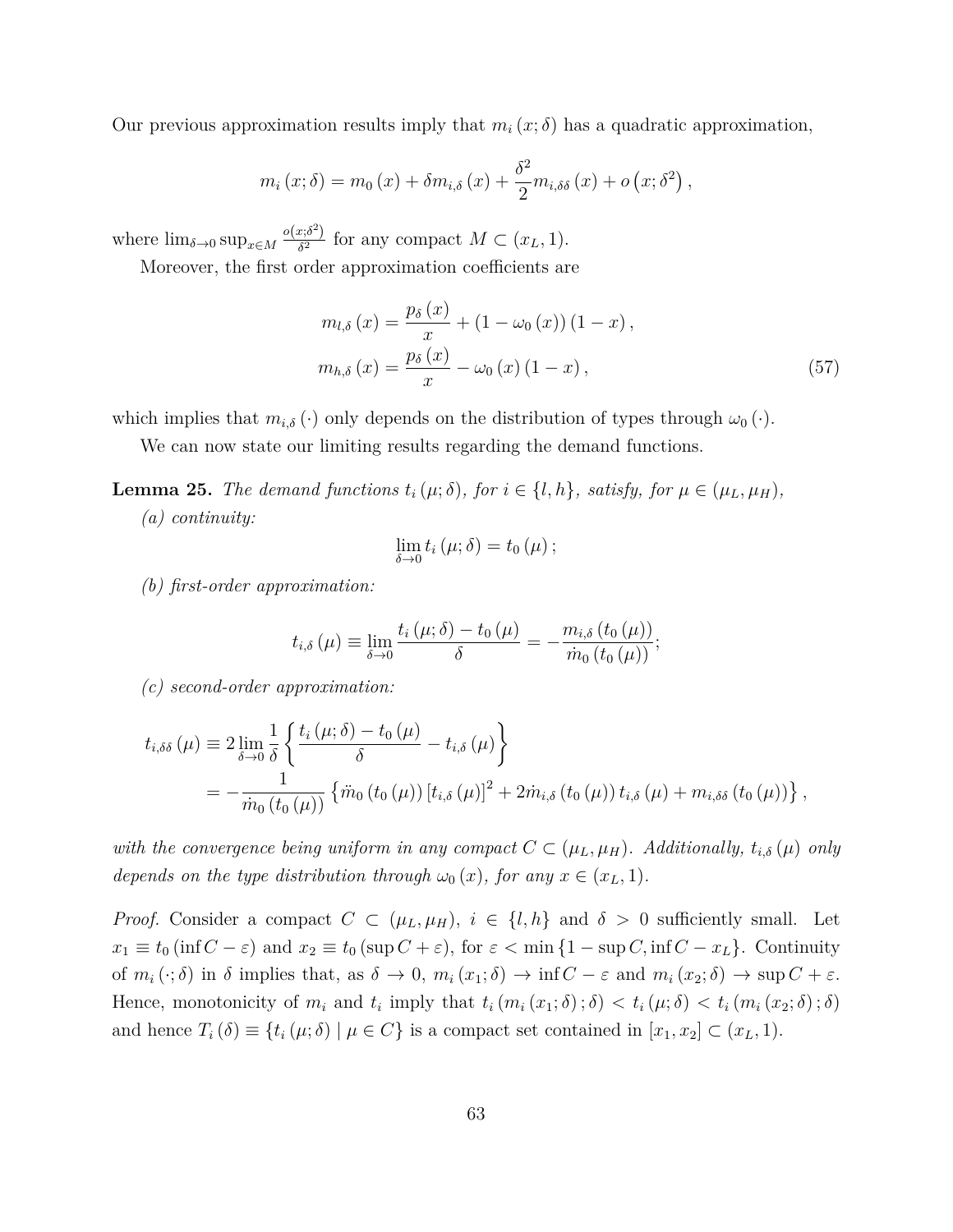Hence, using uniform convergence of  $m_i(\cdot; \delta)$  in  $[x_1, x_2]$  we have that

<span id="page-63-0"></span>
$$
m_i(t_i(\mu;\delta);\delta) - m_0(t_i(\mu;\delta)) = \delta m_{i,\delta}(t_i(\mu;\delta)) + \frac{\delta^2}{2} m_{i,\delta\delta}(t_i(\mu;\delta)) + o(t_i(\mu;\delta);\delta), \quad (58)
$$

where  $\sup_{\mu \in C} \frac{o(t_i(\mu;\delta);\delta)}{\delta} \to 0.$ 

Finally, using  $m_i(t_i(\mu;\delta);\delta) = m_0(t_0(\mu)) = \mu$  we have

$$
m_{0}\left(t_{i}\left(\mu;\delta\right)\right)-m_{0}\left(t_{0}\left(\mu\right)\right)=-\left[m_{i}\left(t_{i}\left(\mu;\delta\right);\delta\right)-m_{0}\left(t_{i}\left(\mu;\delta\right)\right)\right],
$$

and, since the right hand side satisfies approximation equation [\(58\)](#page-63-0), we have a quadratic approximation of the left hand side, which holds uniformly in  $\mu \in C$ . Since  $m_0(\cdot)$  is twice continuously differentiable and has strictly positive derivative in  $[x_1, x_2]$ , direct differentiation  $\Box$ gives us the result.

We are now in position to state the main quasi-linear-payoff approximation result. Define  $U^{0}(\mu) \equiv u(t_{0}(\mu);\mu,\rho_{0}) - p_{0}(\mu)$ , for  $\mu \in [\mu_{L}, \mu_{H}]$  and  $\dot{p}_{\delta}(x) \equiv \frac{d}{dx}[p_{\delta}(x)].$ 

<span id="page-63-1"></span>**Lemma 26.** For any  $\mu \in (\mu_L, \mu_H)$  and  $i \in \{l, h\}$ , the payoff function has the following *limiting behavior, for any compact*  $C \subset (\mu_L, \mu_H)$ *:* 

*(i) Continuity:*

$$
\lim_{\delta \to 0} U_i (\mu; \delta) = U^0 (\mu) ;
$$

*(ii) First-order approximation:*

$$
U_{h,\delta}(\mu) \equiv \lim_{\delta \to 0} \frac{U_h(\mu;\delta) - U^0(\mu)}{\delta} = -p_{\delta}(t_0(\mu)) - \frac{1}{4} (1 - t_0(\mu))^2,
$$
  

$$
U_{l,\delta}(\mu) \equiv \lim_{\delta \to 0} \frac{U^l(\mu;\delta) - U^0(\mu)}{\delta} = -p_{\delta}(t_0(\mu)) + \frac{1}{4} (1 - t_0(\mu))^2;
$$

*(iii) Second-order approximation:*

$$
U_{h,\delta}(\mu) \equiv 2 \lim_{\delta \to 0} \frac{U_{h}(\mu;\delta) - U_{0}(\mu)}{\delta} - U_{h,\delta}(\mu) = - \left[ \begin{array}{c} p_{\delta\delta} (t_{0}(\mu)) \\ + \left[ \dot{p}_{\delta} (t_{0}(\mu)) - \frac{1}{2} (1 - t_{0}(\mu)) \right] t_{h,\delta}(\mu) \end{array} \right],
$$

$$
U_{l,\delta\delta}\left(\mu\right) \equiv 2\lim_{\delta\to 0}\frac{\frac{U^{l}(\mu,\delta)-U^{0}(\mu)}{\delta}-U_{l,\delta}\left(\mu\right)}{\delta}=-\left[\begin{array}{c}p_{\delta\delta}\left(t_{0}\left(\mu\right)\right)\\+\left[p_{\delta}\left(t_{0}\left(\mu\right)\right)+\frac{1}{2}\left(1-t_{0}\left(\mu\right)\right)\right]t_{h,\delta}\left(\mu\right)\end{array}\right],
$$

*with the convergence being uniform in* C*.*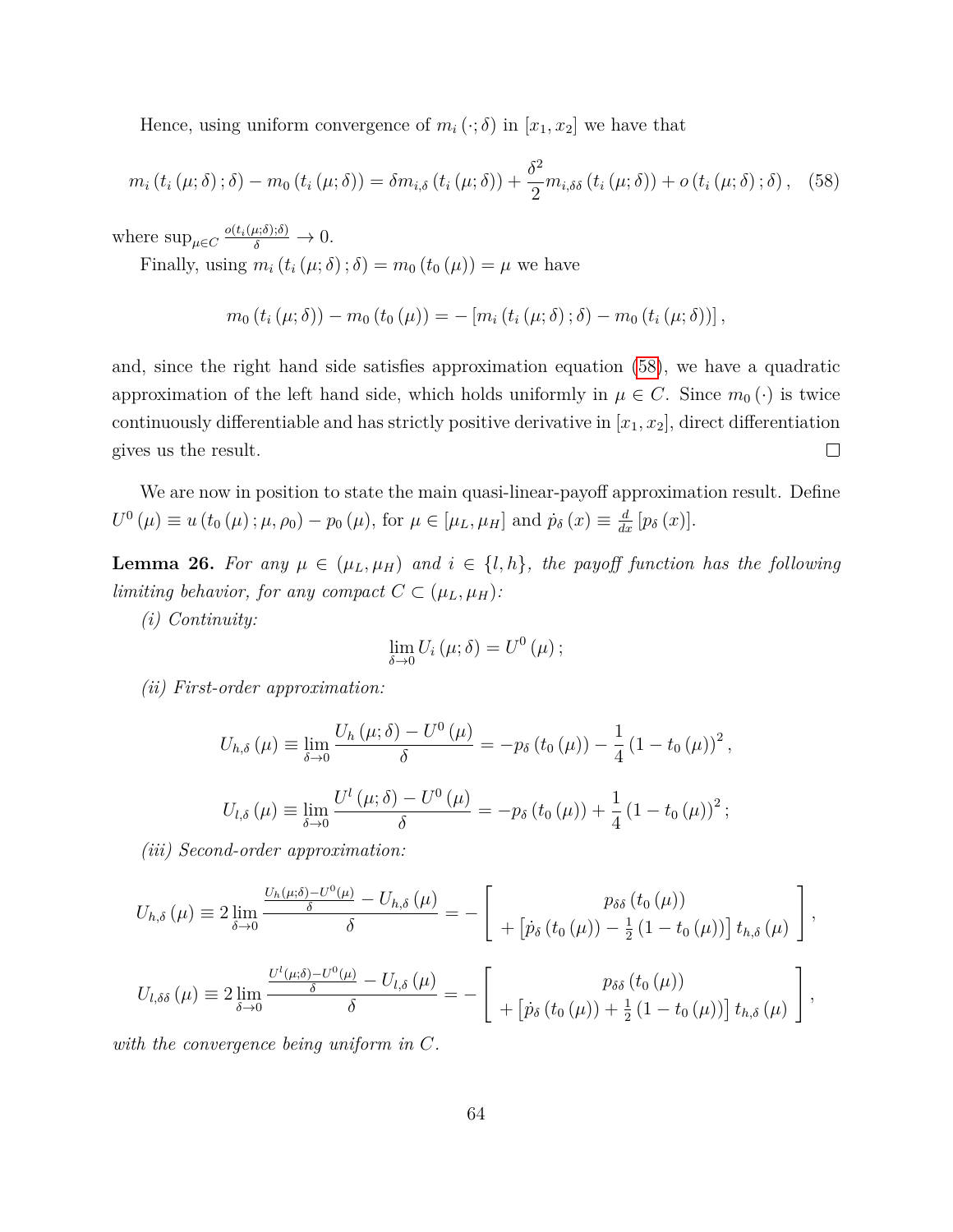*Proof.* Consider compact  $C \subset (\mu_L, \mu_H), \delta > 0$  sufficiently small and  $i \in \{l, h\}$  (the argument for  $i = l$  is analogous). Uniform continuity, in  $\delta$ , and monotonicity, in x, of  $m_i(\cdot; \delta)$  implies that we can find  $x_1, x_2$  such that  $t_i (\mu; \delta) \subset [x_1, x_2] \subset (x_L, 1)$  (for details, see proof of Lemma [25\)](#page-62-0). Notice that the function  $H : (x, p, \delta) \mapsto u(x; \mu, \rho_i(\delta)) - p$  is twice continuously differentiable, hence we have that

$$
U_{i}(\mu;\delta) - U^{0}(\mu) = [H(t_{i}(\mu;\delta), p(t_{i}(\mu;\delta); \delta), \delta) - H(t_{i}(\mu;\delta), p_{0}(t_{i}(\mu;\delta)), \delta)] + [H(t_{i}(\mu;\delta), p_{0}(t_{i}(\mu;\delta)), \delta) - H(t_{i}(\mu;\delta), p_{0}(t_{0}(\mu)), \delta)] + [H(t_{i}(\mu;\delta), p_{0}(t_{0}(\mu)), \delta) - H(t_{0}(\mu), p_{0}(t_{0}(\mu)), \delta)] + [H(t_{0}(\mu), p_{0}(t_{0}(\mu)), \delta) - H(t_{0}(\mu), p_{0}(t_{0}(\mu)), 0)],
$$

where twice continuous differentiability of  $p_0$  and Lemmas [18](#page-56-2) and [25](#page-62-0) imply that each of the four terms in the right hand side have a well-defined quadratic approximation with error term  $o(\mu;\delta^2)$  satisfying  $\lim_{\delta\to 0} \sup_{\mu\in C} \frac{o(\mu;\delta^2)}{\delta^2}$  $\frac{\partial \bar{z}}{\partial \bar{z}}$ , implying that both first and second order derivative limits are well-defined. The exact formulas obtained come from direct differentiation.  $\Box$ 

#### **Lemma 27.**

#### **Comparing distributions**

In sections [5](#page-24-0) and [6,](#page-33-0) we compare the utility obtained by each type under different type distributions. Consider any two distributions  $(\phi_l^k, \phi_h^k)$ , for  $k \in \{A, B\}$ , with same support. We make the dependence of equilibrium objects by using superscripts, as in  $V_i^k(\mu; \delta)$ , for  $i \in \{l, h\}$ . The superscript is omitted whenever the equilibrium object does not depend on k.

<span id="page-64-0"></span>**Lemma 28.** For any type with risk  $(\mu, i) \in (\mu_L, \mu_H) \times \{l, h\}$  and  $k \in \{A, B\}$ , the following *hold:*

$$
V^{k}(\mu, i) \equiv \lim_{\delta \to 0} V^{k}(\mu, i; \delta) = \gamma_{i} (U^{0}(\mu), 0),
$$
  

$$
V_{\delta}^{k}(\mu, i) \equiv \lim_{\delta \to 0} \frac{V^{k}(\mu, i; \delta) - V^{k}(\mu, i; 0)}{\delta} = \frac{\partial}{\partial U} \gamma_{i} (U^{0}(\mu), 0) U_{i, \delta}^{k}(\mu) + \frac{\partial}{\partial \delta} \gamma_{i} (U^{0}(\mu), 0),
$$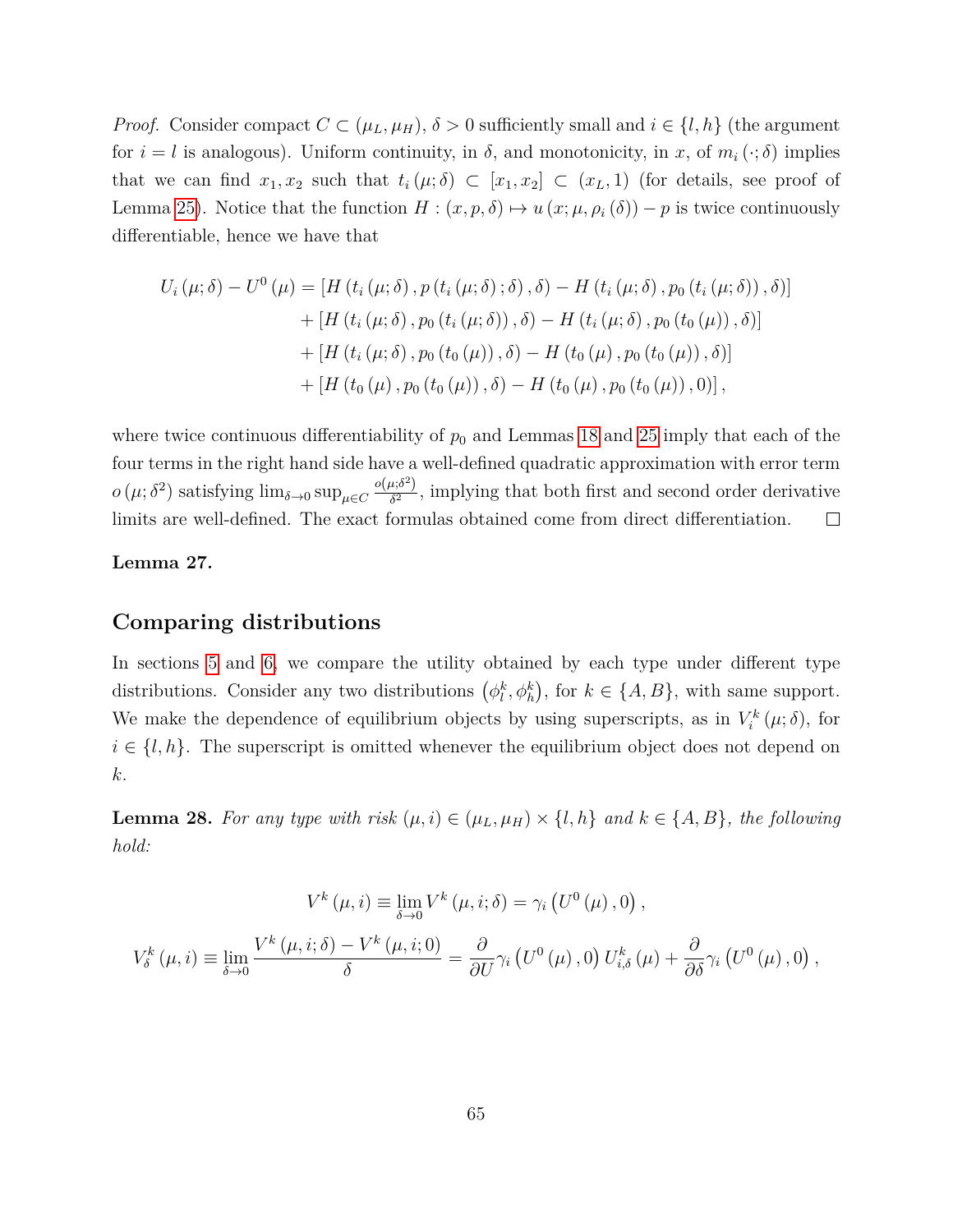*and*

$$
V_{\delta\delta}^{k}(\mu,i) \equiv 2 \lim_{\delta \to 0} \frac{1}{\delta} \left[ \frac{V^{k}(\mu,i;\delta) - V^{k}(\mu,i;0)}{\delta} - \frac{\partial}{\partial U} \gamma_{i} \left( U^{0}(\mu), 0 \right) U_{i,\delta}^{k}(\mu) + \frac{\partial}{\partial \delta} \gamma_{i} \left( U^{0}(\mu), 0 \right) \right] = \frac{\partial^{2}}{\partial U^{2}} \gamma_{i} \left( U^{0}(\mu), 0 \right) \left[ U_{i,\delta}^{k}(\mu) \right]^{2} + \frac{\partial^{2}}{\partial U \partial \delta} \gamma_{i} \left( U^{0}(\mu), 0 \right) U_{i,\delta}^{k}(\mu) + \frac{\partial}{\partial U} \gamma_{i} \left( U^{0}(\mu), 0 \right) U_{i,\delta\delta}^{k}(\mu) + \frac{\partial^{2}}{\partial U} \gamma_{i} \left( U^{0}(\mu), 0 \right) U_{i,\delta}^{k}(\mu) + \frac{\partial^{2}}{\partial \delta^{2}} \gamma_{i} \left( U^{0}(\mu), 0 \right) U_{i,\delta}^{k}(\mu) + \frac{\partial^{2}}{\partial \delta^{2}} \gamma_{i} \left( U^{0}(\mu), 0 \right)
$$
\n
$$
(59)
$$

*with convergence of the limits above being guaranteed uniformly on any compact set*  $C \subset$  $(\mu_L, \mu_H)$ .

*Proof.* The results follow from definition expression [\(56\)](#page-61-1), twice differentiability of  $\gamma_i$  and the uniform convergence results in lemma [\(26\)](#page-63-1).  $\Box$ 

## **Proof of Lemma [3](#page-28-0)**

We now consider distributions indexed by  $k \in \{0\} \cup S$ , with index  $k = 0$  represents the prior and  $k = s$  represents the conditional type distribution with signal realization  $s \in S$ . Since the signal considered is a pure risk signal, Lemma [\(26\)](#page-63-1) and Proposition [\(3\)](#page-22-0) imply that term  $U_{\delta}(\mu, i)$  and, as a consequence,  $V_{\delta}^{k}$ , do not vary with  $k \in \{0, S\}$ . So we omit notation k in their expressions.

From Lemma [28](#page-64-0) and [26](#page-63-1) we have that the signal effect is

$$
\sum_{s \in S} \pi (s | \mu) V_i^s (\mu; \delta) - V_i^0 (\mu; \delta) = \sum_{s \in S} \pi (s | \mu) [V_i^s (\mu; \delta) - V_i^0 (\mu; \delta)]
$$
  
= 
$$
-\frac{\delta^2}{2} \frac{\partial}{\partial U} \gamma_i (U^0 (\mu), 0) \sum_{s \in S} [\pi (s | \mu) p_{\delta \delta}^s (t_0 (\mu)) - p_{\delta \delta}^0 (t_0 (\mu))] + o (\mu; \delta^2),
$$

with  $\lim_{\delta \to 0} \sup_{\mu \in C} \frac{o(\mu; \delta^2)}{\delta^2}$  $\frac{d\vec{x}}{dt}^{i\hat{\sigma}^2}=0.$  The equality  $\frac{\partial}{\partial U}\gamma_i(U^0(\mu),0)=\frac{\partial v}{\partial p}(t_0(\mu),p_0(t_0(\mu)),\mu,\rho_0)$ gives us the result.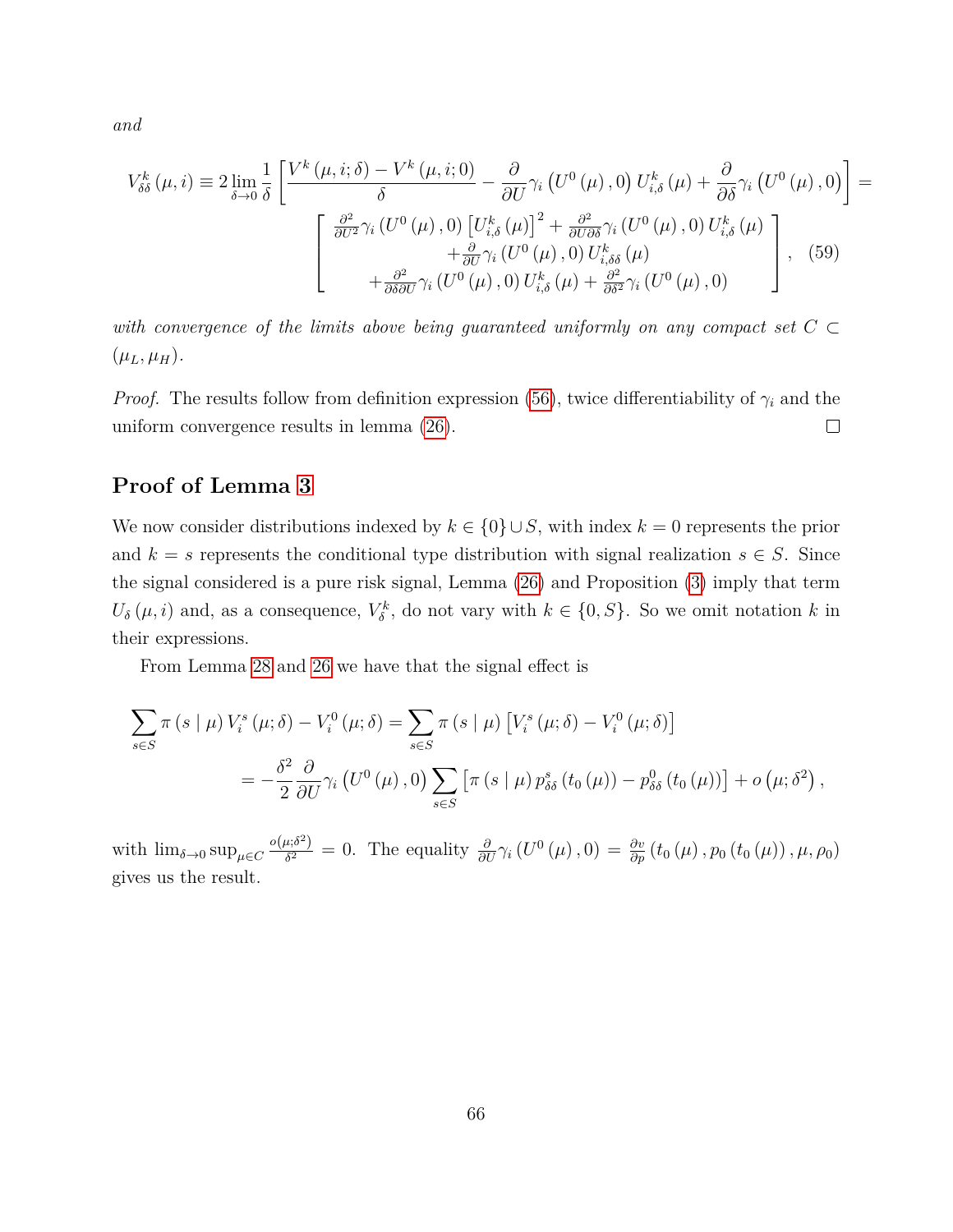# **Appendix D - Signal Disclosure and Comparative Statics**

## **Proof of Proposition [4](#page-29-0)**

(If): Consider an arbitrary  $\varepsilon > 0$  and let  $M_{\varepsilon} \subset (\mu_L, \mu_H)$  be compact such that  $\int_{M_{\varepsilon}} \phi_l(\mu')$  +  $\phi_h(\mu') d\mu' > 1 - \varepsilon$ . From Lemma [3,](#page-28-0) we can find  $\overline{\delta} > 0$  such that, for any  $0 < \overline{\delta} < \overline{\delta}$  and  $i = l, h$ ,

$$
\sup_{\mu\in C}\frac{\left|o_{i}\left(\delta^{2};\mu\right)\right|}{\delta^{2}}<\inf_{\mu\in M_{\varepsilon}}\frac{1}{2}\frac{\partial v}{\partial p}\left(t_{0}\left(\mu\right),p_{0}\left(t_{0}\left(\mu\right)\right),\mu,\rho_{0}\right)\Delta E\left(p\left(t_{0}\left(\mu\right)\right)\right),
$$

which implies that all types with risk level in  $M_{\varepsilon}$  have a strict interim improvement from the signal disclosure.

(Only if): Now suppose that there exists  $\mu_1, \mu_2 \in (\mu_L, \mu_H)$  with  $\mu_1 < \mu_2$  satisfying  $\partial_2 D_{KL} \left( \pi \left( \cdot \mid \mu_1 \right) \middle| \middle| \pi \left( \cdot \mid \mu_2 \right) \right) < 0.$ 

Now consider a sequence of absolutely continuous full-support distributions on  $[\mu_L, \mu_H]$ that weakly converge to the Dirac measure  $\delta_{\{\mu_2\}}$ , with continuously differentiable densities  ${f^n(\cdot)}_n$ . It is easy to show that there exists  $C^1$  functions  $\omega_0^n \circ t_0 : [\mu_L, \mu_H] \mapsto (0, 1)$  such that  $\omega_0^n \circ t_0 (\cdot) [1 - \omega_0^n \circ t_0 (\cdot)] = \frac{1}{4f^n} f^n (\cdot)$ , where  $\bar{f}^n \equiv \sup f^{n} \cdot e^{26}$  $\bar{f}^n \equiv \sup f^{n} \cdot e^{26}$  $\bar{f}^n \equiv \sup f^{n} \cdot e^{26}$  Hence, for any density  $\phi$  on  $[\mu_L, \mu_H]$ , consider type distributions

$$
\left(\phi_{l}^{n}\left(\mu\right),\phi_{h}^{n}\left(\mu\right)\right)=\left(\omega_{0}^{n}\circ t_{0}\left(\mu\right)\phi\left(\mu\right),\left[1-\omega_{0}^{n}\circ t_{0}\left(\mu\right)\right]\phi\left(\mu\right)\right),
$$

for each *n*. The price effect of disclosing this signal under distribution  $(\phi_l^n(\mu), \phi_h^n(\mu))$  on the price of coverage  $x = t_0(\mu_1)$  is then given by

$$
\Delta E(p^{n}(x)) = -\frac{1}{2\rho_{0}\bar{f}^{n}}\int_{\mu_{1}}^{\mu_{H}}f^{n}(\mu)(1-t_{0}(\mu))\partial_{2}D_{KL}(\pi(\cdot \mid \mu_{1})||\pi(\cdot \mid \mu)) d\mu,
$$

which converges, as  $n \to \infty$ , to

$$
\lim_{n} \Delta E(p^{n}(x)) \bar{f}^{n} = -\frac{1}{2\rho_{0}} (1 - t_{0}(\mu_{2})) \partial_{2} D_{KL}(\pi (\cdot | \mu_{1}) || \pi (\cdot | \mu_{2})) > 0.
$$

This implies that the expected price effect on coverage  $t_0(\mu_1)$  is strictly positive.

<sup>&</sup>lt;sup>26</sup>A simple calculation shows that  $\omega_0^n$  must satisfy  $\omega_0^n \circ t_0(\mu) = \frac{1}{2} \pm \frac{1}{2} \sqrt{1 - 4f^n(\mu)}$ , for all  $\mu \in [\mu_L, \mu_H]$ . In fact, there are always at least two such solutions.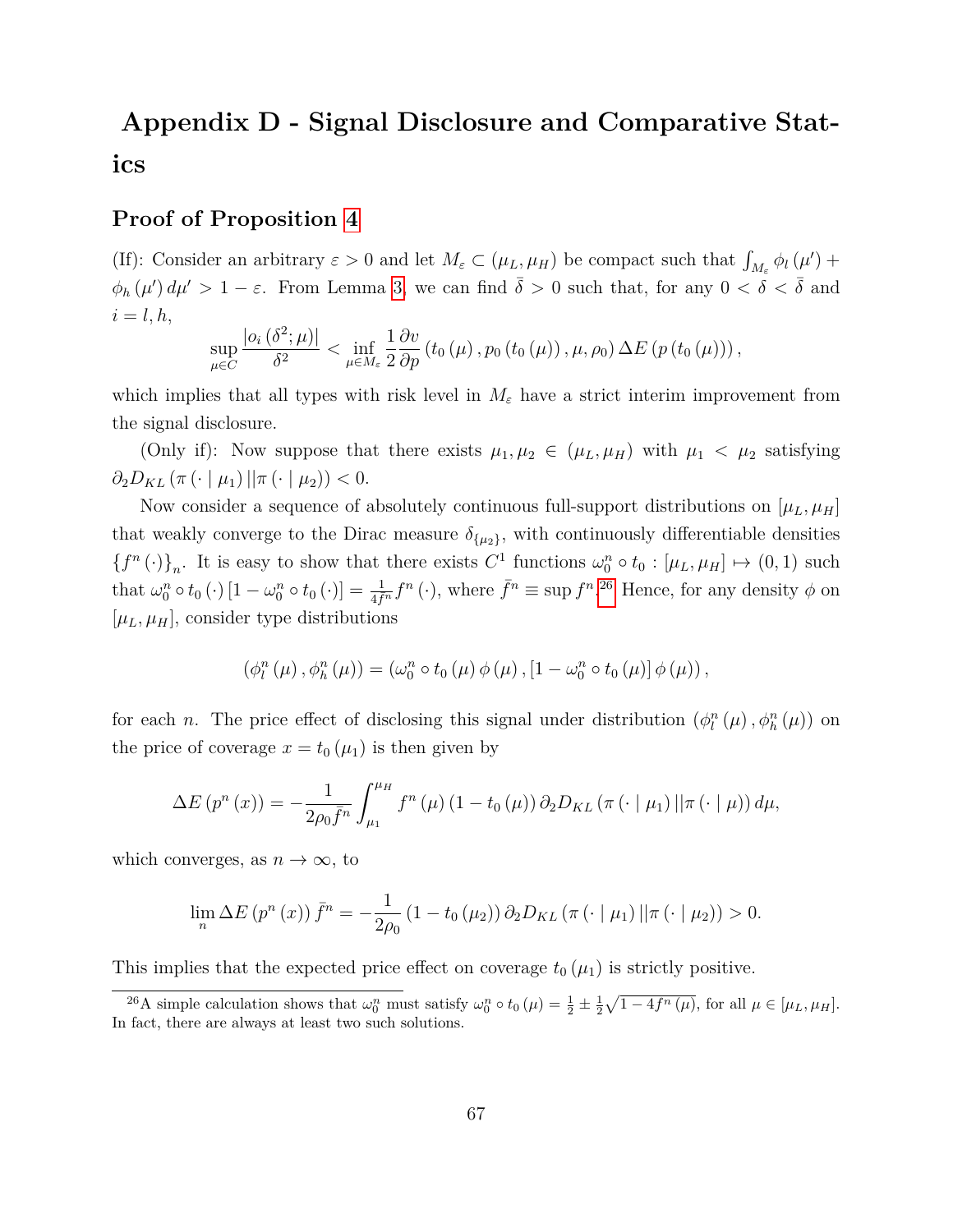## **Proof of Proposition [5](#page-31-0)**

For brevity, define  $\pi_0(\cdot) \equiv \frac{1}{\# n}$  $\frac{1}{\#S}$ . We then have that, for  $k \in S \cap \{0\}$ ,

$$
\Delta C^{s}(\overline{\mu},\varepsilon) \equiv \varepsilon \frac{\pi (s | \overline{\mu} + \varepsilon) \phi_{l}(\overline{\mu} + \varepsilon)}{\pi (s | \overline{\mu} + \varepsilon) \phi_{l}(\overline{\mu} + \varepsilon) + \pi (s | \overline{\mu}) \phi_{h}(\overline{\mu})},
$$

$$
\Delta C\left(\overline{\mu}, \underline{\mu}, \varepsilon\right) = \varepsilon \left[ \sum_{s \in S} \pi\left(s \mid \underline{\mu}\right) \frac{\pi\left(s \mid \overline{\mu} + \varepsilon\right) \phi_l\left(\overline{\mu} + \varepsilon\right)}{\pi\left(s \mid \overline{\mu} + \varepsilon\right) \phi_l\left(\overline{\mu} + \varepsilon\right) + \pi\left(s \mid \overline{\mu}\right) \phi_h\left(\overline{\mu}\right)} - \frac{\phi_l\left(\overline{\mu} + \varepsilon\right)}{\phi_l\left(\overline{\mu} + \varepsilon\right) + \phi_h\left(\overline{\mu}\right)} \right]
$$

$$
= \varepsilon \sum_{s \in S} \pi\left(s \mid \underline{\mu}\right) \int_0^\varepsilon \frac{\partial}{\partial z} \left[ \frac{\phi_l\left(\overline{\mu} + \varepsilon\right)}{\phi_l\left(\overline{\mu} + \varepsilon\right) + \frac{\pi\left(s \mid \overline{\mu}\right)}{\pi\left(s \mid \overline{\mu} + z\right)} \phi_h\left(\overline{\mu}\right)} \right] dz.
$$

These imply that

$$
\lim_{\varepsilon \to 0} \frac{\Delta C\left(\overline{\mu}, \underline{\mu}, \varepsilon\right)}{\varepsilon^2} = \sum_{s \in S} \pi\left(s \mid \underline{\mu}\right) \frac{\partial}{\partial z} \left[ \frac{\phi_l\left(\overline{\mu} + \varepsilon\right)}{\phi_l\left(\overline{\mu} + \varepsilon\right) + \frac{\pi(s|\overline{\mu})}{\pi(s|\overline{\mu} + z)} \phi_h\left(\overline{\mu}\right)} \right] \Big|_{z=\varepsilon=0}
$$
\n
$$
= \sum_{s \in S} \pi\left(s \mid \underline{\mu}\right) \frac{\pi\left(s \mid \overline{\mu}\right)}{\pi\left(s \mid \overline{\mu}\right)} \frac{\phi_l\left(\overline{\mu}\right) \phi_h\left(\overline{\mu}\right)}{\left[\phi_l\left(\overline{\mu}\right) + \phi_h\left(\overline{\mu}\right)\right]^2},
$$

which is strictly negative, for any full support continuous  $(\phi_l, \phi_h)$  and almost all  $\mu_L < \mu <$  $\overline{\mu} \leq \mu_H$  if, and only if  $\sum_{s \in S} \pi\left(s \mid \underline{\mu}\right) \frac{\dot{\pi}(s|\overline{\mu})}{\pi(s|\overline{\mu})} < 0$  for almost all  $\mu_L < \underline{\mu} < \overline{\mu} < \mu_H$ , i.e., monotonicity holds.

## **Proof of Proposition [6](#page-32-0)**

First notice that

<span id="page-67-0"></span>
$$
\frac{\partial}{\partial \widetilde{\mu}} D_{KL} \left( \pi \left( \cdot \mid \mu \right) || \pi \left( \cdot \mid \widetilde{\mu} \right) \right) = \sum_{s \in S} \frac{\dot{\pi} \left( s \mid \widetilde{\mu} \right)}{\pi \left( s \mid \widetilde{\mu} \right)} \left[ \pi \left( s \mid \widetilde{\mu} \right) - \pi \left( s \mid \mu \right) \right],\tag{60}
$$

where we have used the fact that, for any  $\mu \in [\mu_L, \mu_H]$ ,  $\sum_{s \in S} \pi(s \mid \mu) = 0$ .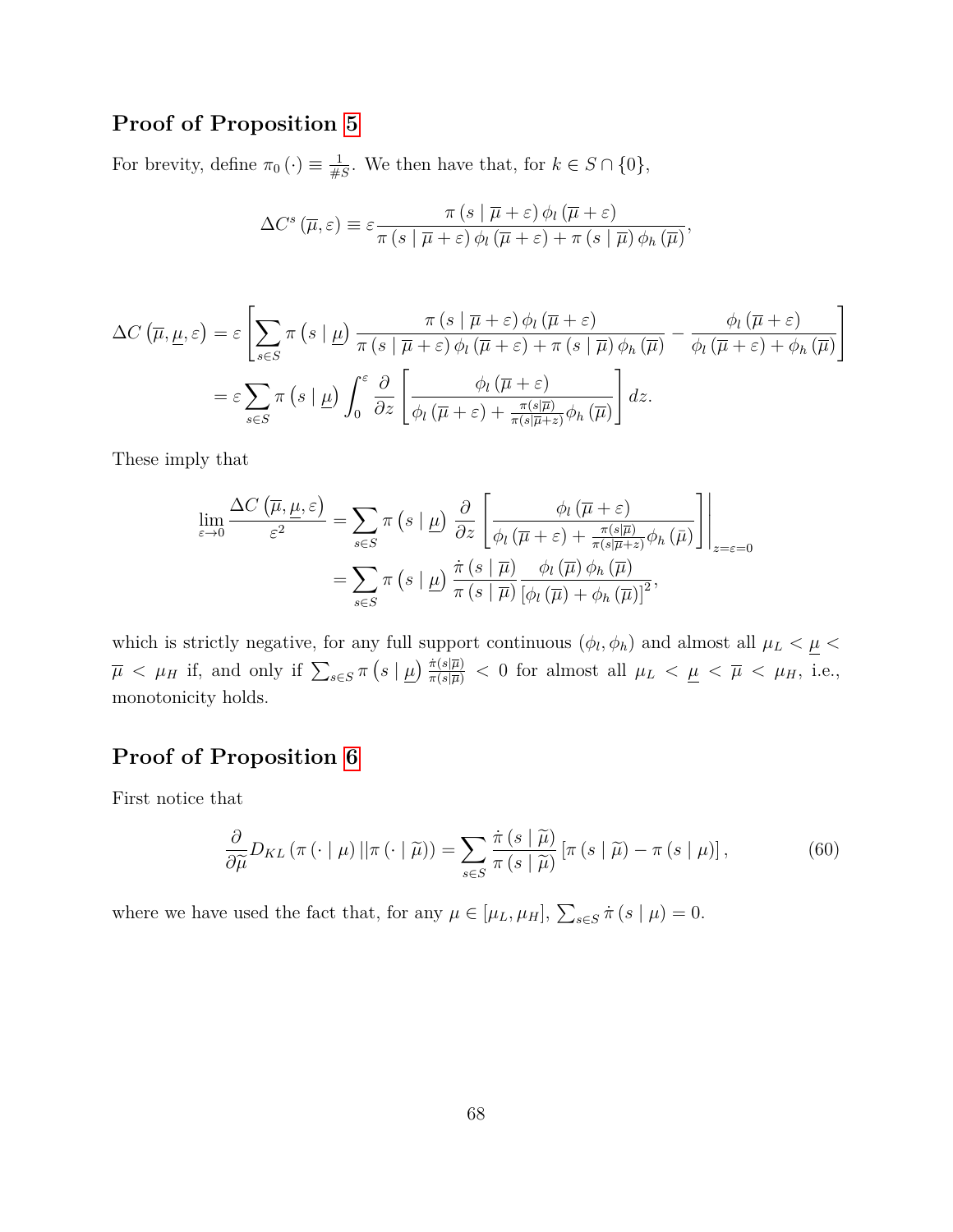From [\(60\)](#page-67-0),

$$
\frac{\partial}{\partial \widetilde{\mu}} D_{KL} \left( \pi \left( \cdot \mid \mu \right) || \pi \left( \cdot \mid \widetilde{\mu} \right) \right) = - \sum_{s \in S} \pi \left( s \mid \widetilde{\mu} \right) \frac{\dot{\pi} \left( s \mid \widetilde{\mu} \right)}{\pi \left( s \mid \widetilde{\mu} \right)} \left[ \frac{\pi \left( s \mid \mu \right)}{\pi \left( s \mid \widetilde{\mu} \right)} - 1 \right] \tag{61}
$$

<span id="page-68-1"></span>
$$
= -\mathrm{cov}\,\tilde{\mu}\left(\frac{\dot{\pi}\left(s\mid\tilde{\mu}\right)}{\pi\left(s\mid\tilde{\mu}\right)}, \frac{\pi\left(s\mid\mu\right)}{\pi\left(s\mid\tilde{\mu}\right)}\right),\tag{62}
$$

where cov  $\tilde{\mu}$  represents the co variance across different signal realizations w.r.t. the measure described by  $\{\pi(s | \tilde{\mu})\}_{s \in S}$ .

Condition MLRP implies that, for any  $\ell \in \{1, ..., n - 1\}$ ,

$$
\frac{\pi(s_{\ell+1} \mid \widetilde{\mu})}{\pi(s_{\ell} \mid \widetilde{\mu})} > \frac{\pi(s_{\ell+1} \mid \mu)}{\pi(s_{\ell} \mid \mu)} \iff \frac{\pi(s_{\ell} \mid \mu)}{\pi(s_{\ell} \mid \widetilde{\mu})} > \frac{\pi(s_{\ell+1} \mid \mu)}{\pi(s_{\ell+1} \mid \widetilde{\mu})},
$$

and

$$
\frac{\dot\pi(s_{\ell+1}\mid \mu)}{\pi(s_{\ell+1}\mid \mu)} > \frac{\dot\pi(s_\ell\mid \mu)}{\pi(s_\ell\mid \mu)},
$$

for almost all  $\mu \in [\mu_L, \mu_H]$ . Summing up, the first term in the co-variance [\(61\)](#page-68-1), evaluated at  $s_{\ell}$ , is increasing in  $\ell$  while the second term is decreasing in  $\ell$ . Hence, the covariance is negative and the expression in [\(61\)](#page-68-1) is positive.

The following lemma is an auxiliary result and shows that for the welfare comparison it suffices to consider the first- or second-order terms of the price function.

<span id="page-68-0"></span>**Lemma 29.** *Suppose that, for every compact set*  $M \subseteq (x_L, 1)$ *, there exists*  $\delta > 0$  *sufficiently small such that*

$$
p_{\delta}^{A}(x) < p_{\delta}^{B}(x)
$$
 or  $p_{\delta}^{A}(x) = p_{\delta}^{B}(x)$  and  $p_{\delta\delta}^{A}(x) < p_{\delta\delta}^{B}(x)$ ,

*for all*  $x \in M$ *. Then,*  $(\omega^A, \phi^A)$  welfare-dominates  $(\omega^B, \phi^B)$ *.* 

*Proof.* Consider a compact set  $M \subset (x_L, 1)$ . Proposition [3](#page-22-0) implies that

$$
\frac{p^{A}(x;\delta)-p^{B}(x;\delta)}{\delta}=\frac{p^{A}(x;\delta)-m_{0}(x)x}{\delta}-\frac{p^{B}(x;\delta)-m_{0}(x)x}{\delta},
$$

which converges, uniformly in M, to  $p_\delta^A(x) - p_\delta^B(x)$  and implies the result if  $p_\delta^A(x) < p_\delta^B(x)$ . Alternatively, if  $p_{\delta}^{A}(x) = p_{\delta}^{B}(x)$ , for all  $x \in M$ , we have that

$$
\frac{p^{A}(x;\delta)-p^{B}(x;\delta)}{\delta^{2}}=\frac{\frac{p^{A}(x;\delta)-m_{0}(x)x}{\delta}-p^{A}_{\delta}(x)}{\delta}-\frac{\frac{p^{B}(x;\delta)-m_{0}(x)x}{\delta}-p^{B}_{\delta}(x)}{\delta}
$$

,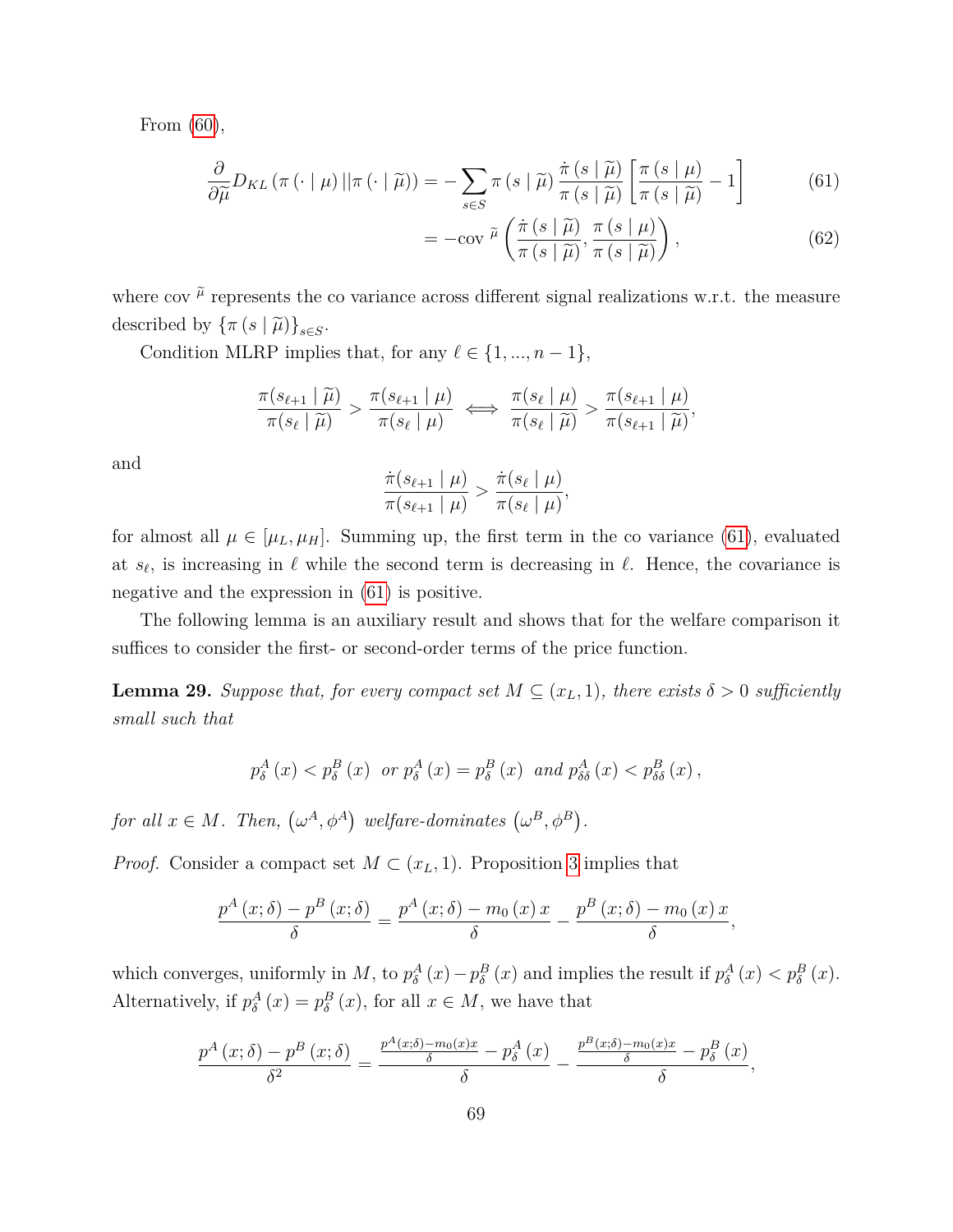which converges to  $\frac{1}{2} \left[ p_{\delta\delta}^A(x) - p_{\delta\delta}^B(x) \right]$  uniformly over M and implies again the result. The welfare results follow from Lemma [26.](#page-63-1)  $\Box$ 

Lemma [29](#page-68-0) does guarantee uniform dominance with respect to  $\delta$ .

# **References**

- AKERLOF, G. (1970): "The market for "lemons": Quality uncertainty and the market mechanism," *The quarterly journal of economics*, 488–500.
- AZEVEDO, E. AND D. GOTTLIEB (2017): "Perfect competition in markets with adverse selection," *Econometrica*, 85, 67–105.
- BISIN, A. AND P. GOTTARDI (2006): "Efficient competitive equilibria with adverse selection," *Journal of political Economy*, 114, 485–516.
- Cabrales, A., O. Gossner, and R. Serrano (2017): "A normalized value for information purchases," *Journal of Economic Theory*, 170, 266–288.
- Chang, B. (2018): "Adverse selection and liquidity distortion," *The Review of Economic Studies*, 85, 275–306.
- Cohen, A. and L. Einav (2007): "Estimating Risk Preferences from Deductible Choice," *American Economic Review*, 97, 745–788.
- Crocker, K. J. and A. Snow (1986): "The efficiency effects of categorical discrimination in the insurance industry," *Journal of Political Economy*, 94, 321–344.
- Deneckere, R. and S. Severinov (2015): "Multi-Dimensional Screening: A Solution to a Class of Problems," *working paper*.
- Dubey, P. and J. Geanakoplos (2002): "Competitive pooling: Rothschild-Stiglitz reconsidered," *The Quarterly Journal of Economics*, 117, 1529–1570.
- Einav, L., A. Finkelstein, S. P. Ryan, P. Schrimpf, and M. R. Cullen (2013): "Selection on Moral Hazard in Health Insurance," *American Economic Review*, 103, 178–219.
- FARINHA LUZ, V. (2017): "Characterization and uniqueness of equilibrium in competitive insurance," *Theoretical Economics*, 12, 1349–1391.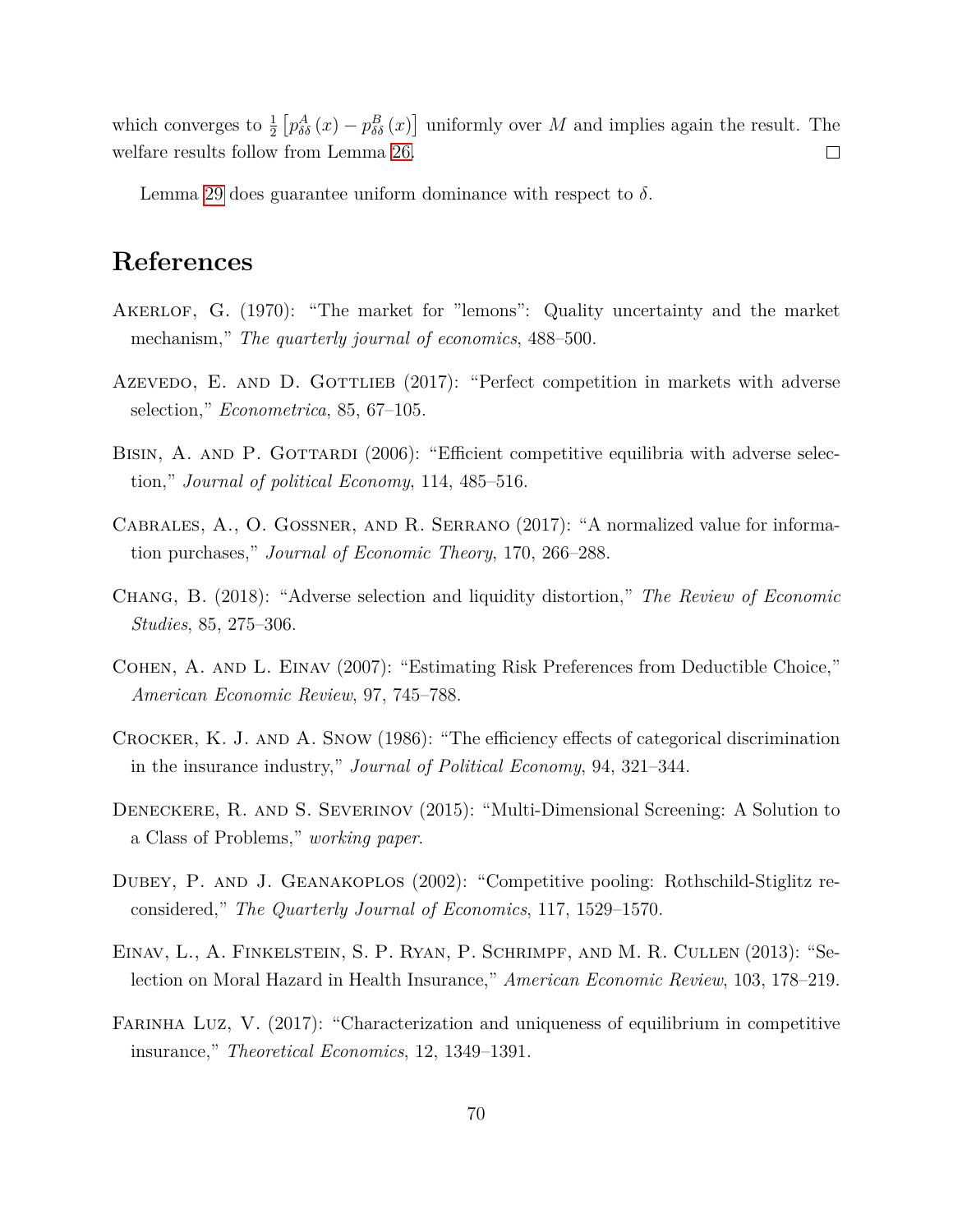- FINKELSTEIN, A., J. POTERBA, AND C. ROTHSCHILD (2009): "Redistribution by insurance market regulation: Analyzing a ban on gender-based retirement annuities," *Journal of financial economics*, 91, 38–58.
- Gale, D. (1992): "A Walrasian theory of markets with adverse selection," *The Review of Economic Studies*, 59, 229–255.
- Galichon, A. and B. Salanié (2010): "Matching wint Trade-offs: Revealed Preferences over Competing Characteristics," *CEPR Discussion Papers 7858, C.E.P.R. Discussion Papers*.
- GARCIA, D. AND M. TSUR (2021): "Information design in competitive insurance markets," *Journal of Economic Theory*, 191, 105160.
- GUERRIERI, V. AND R. SHIMER (2014): "Markets with multidimensional private information," *National Bureau of Economic Research*.
- <span id="page-70-0"></span>Guerrieri, V., R. Shimer, and R. Wright (2010): "Adverse selection in competitive search equilibrium," *Econometrica*, 78, 1823–1862.
- <span id="page-70-1"></span>Hale, J. K. (1969): *Ordinary differential equations*, Dover Publications, INC.
- HANDEL, B., I. HENDEL, AND M. D. WHINSTON (2015): "Equilibria in health exchanges: Adverse selection versus reclassification risk," *Econometrica*, 83, 1261–1313.
- Holmstrom, B. and P. Milgrom (1987): "Aggregation and Linearity in the Provision of Intertemporal Incentive," *Econometrica*, 55, 303–328.
- KRAFT, L. G. (1949): "A Device for Quantizing, Grouping, and Coding Amplitude-Modulated Pulses," *MS Thesis, Electrical Engennering Departmnet, MIT*.
- LAFFONT, J.-J., E. MASKIN, AND J.-C. ROCHET (1987): "Optimal Nonlinear Pricing with Two-Dimensional Characteristics," *in: T. Groves, R. Radner, and S. Reiter, eds.*, *Information, Incentives, and Economic Mechanisms, Minneapolis*, 256–266.
- McMillan, B. (1956): "Two inequalities implied by unique decipherability," *IEEE Trans. InformationTheory*, 2(4), 115–116.
- MIRRLEES, J. A.  $(1976)$ : "The optimal structure of incentives and authority within an organization," *The Bell Journal of Economics*, 105–131.